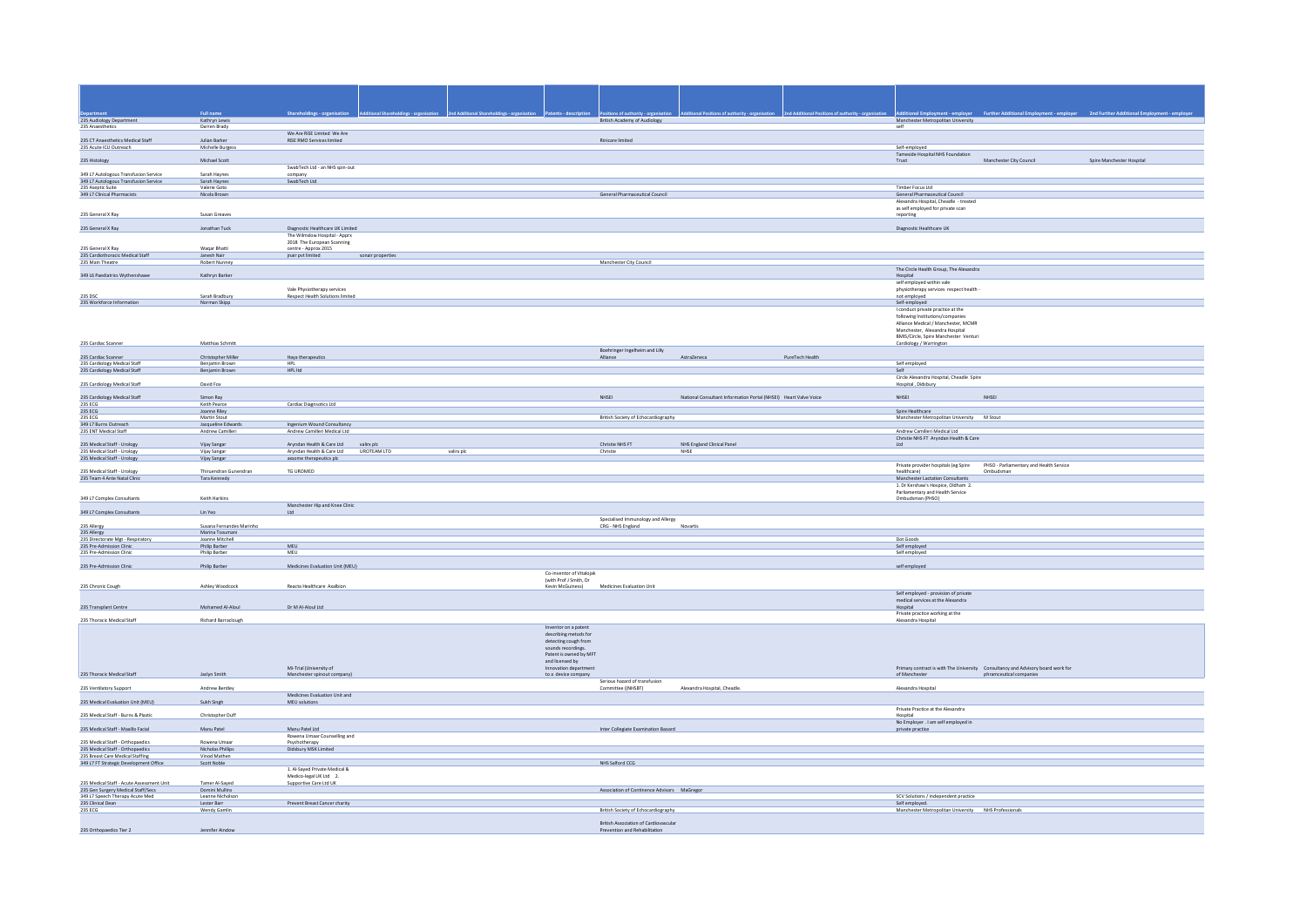|                                                                                  |                                        |                                                          |                                       |                          |                                                                                                                                                                                                         | Greater Manchester and Eastern                                            |                                                              |                           |                                                                                                                                                                                                                                |                                                                                   |
|----------------------------------------------------------------------------------|----------------------------------------|----------------------------------------------------------|---------------------------------------|--------------------------|---------------------------------------------------------------------------------------------------------------------------------------------------------------------------------------------------------|---------------------------------------------------------------------------|--------------------------------------------------------------|---------------------------|--------------------------------------------------------------------------------------------------------------------------------------------------------------------------------------------------------------------------------|-----------------------------------------------------------------------------------|
| 235 Cardiology Medical Staff                                                     | Niall Campbell                         |                                                          |                                       |                          |                                                                                                                                                                                                         | Cheshire Strategic Clinical Network                                       |                                                              |                           |                                                                                                                                                                                                                                |                                                                                   |
|                                                                                  |                                        |                                                          |                                       |                          |                                                                                                                                                                                                         |                                                                           |                                                              |                           |                                                                                                                                                                                                                                |                                                                                   |
| 235 ENT Medical Staff                                                            | Rohit Kumar                            |                                                          |                                       |                          |                                                                                                                                                                                                         |                                                                           |                                                              |                           | Self Employed - Private medical practice                                                                                                                                                                                       |                                                                                   |
| 235 Thoracic Medical Staff                                                       | Binita Kane                            | Kerrymount Itd                                           |                                       |                          |                                                                                                                                                                                                         | Independent SAGE                                                          | South Asian Heritage Trust (Co-Founder and<br>Trustee)       | Long COVID Kids           |                                                                                                                                                                                                                                |                                                                                   |
|                                                                                  |                                        |                                                          |                                       |                          |                                                                                                                                                                                                         |                                                                           |                                                              |                           | The Maples Medical centre 2 Scout                                                                                                                                                                                              |                                                                                   |
| 235 Gastroenterology                                                             | May Aldean                             |                                                          |                                       |                          |                                                                                                                                                                                                         | Manchester CCG - MHCC                                                     |                                                              |                           | Drive newall green manchester                                                                                                                                                                                                  |                                                                                   |
| 349 L7 Medical Staffing - Anaesthetics<br>349 L7 Medical Staffing - Anaesthetics | <b>Andrew Davies</b><br>Andrew Davies  | <b>RETF Solutions Ltd</b><br><b>RETF Solution Ltd</b>    |                                       |                          |                                                                                                                                                                                                         |                                                                           |                                                              |                           | <b>RETF Solutions Ltd</b><br><b>RETF Solutions Ltd</b>                                                                                                                                                                         |                                                                                   |
| 349 L7 Clinical Coding                                                           | Helen Davidson                         |                                                          |                                       |                          |                                                                                                                                                                                                         |                                                                           |                                                              |                           | Self Employed                                                                                                                                                                                                                  |                                                                                   |
| 235 Cardiac Scanner                                                              | Sohail Iqbal                           |                                                          |                                       |                          |                                                                                                                                                                                                         |                                                                           |                                                              |                           |                                                                                                                                                                                                                                |                                                                                   |
| 235 Transplant Centre                                                            | Paul Callan                            | Astrazeneca                                              | Novartis                              | Eli Lilly                |                                                                                                                                                                                                         |                                                                           |                                                              |                           |                                                                                                                                                                                                                                |                                                                                   |
| 235 Orthopaedics Tier 2                                                          | Diane Reid                             |                                                          |                                       |                          |                                                                                                                                                                                                         |                                                                           |                                                              |                           |                                                                                                                                                                                                                                | Manchester Metropolitan University Ramsay Healthcare, Oakland's Hospital, Salford |
|                                                                                  |                                        |                                                          |                                       |                          |                                                                                                                                                                                                         |                                                                           |                                                              |                           |                                                                                                                                                                                                                                |                                                                                   |
| 235 Orthopaedics Tier 2                                                          | Diane Reid                             |                                                          |                                       |                          |                                                                                                                                                                                                         |                                                                           |                                                              |                           |                                                                                                                                                                                                                                | Manchester Metropolitan University Ramsay Healthcare Oakland's Hospital, Salford  |
| 235 UHSM Education Academy<br>235 Pain Clinic                                    | Gerard Byrne<br>Claire Bamber          | <b>Health Education England</b>                          |                                       |                          |                                                                                                                                                                                                         |                                                                           | Health Education England Tropical Health and Education Trust |                           | Health Education England<br>Private pilates class teaching                                                                                                                                                                     |                                                                                   |
| 235 Adult Cystics Fibrosis                                                       | Alex Horsley                           | Mi-trial Ltd                                             |                                       |                          |                                                                                                                                                                                                         | CF Trust                                                                  |                                                              |                           |                                                                                                                                                                                                                                |                                                                                   |
| 235 Acute Therapy Service                                                        | Lisa Kerigan<br>David Allen            |                                                          |                                       |                          |                                                                                                                                                                                                         |                                                                           |                                                              |                           |                                                                                                                                                                                                                                |                                                                                   |
| 235 Severe Asthma Specialty<br>235 Cardiology Medical Staff                      | Laura Dobson                           | Astra Zeneca UK<br>Spectrum Pharmaceuticals              |                                       |                          |                                                                                                                                                                                                         | AstraZeneca<br><b>British Heart Valve Society</b>                         | British Cardiovascular Society                               |                           |                                                                                                                                                                                                                                |                                                                                   |
|                                                                                  | Lynn Elsey                             |                                                          |                                       |                          |                                                                                                                                                                                                         | <b>British Thoracic Society</b>                                           | Taskforce for lung health                                    |                           | lam working one day as week as part of<br>a service development project for a<br>smart inhaler device (Propeller). This<br>has been approved by my line manager<br>and the R&I department                                      |                                                                                   |
| 349 L7 Clinical Pharmacists<br>349 L7 Speech Therapy Acute Med                   | Louise Sloan                           |                                                          |                                       |                          |                                                                                                                                                                                                         |                                                                           |                                                              |                           | <b>SCV Solutions</b>                                                                                                                                                                                                           |                                                                                   |
| 235 Anaesthetics                                                                 | Claire Allen                           |                                                          |                                       |                          |                                                                                                                                                                                                         |                                                                           |                                                              |                           |                                                                                                                                                                                                                                |                                                                                   |
| 235 Integrated Care Management<br>235 A&E Medical Staff                          | Kate Poole<br>Andrew Coupes            |                                                          |                                       |                          |                                                                                                                                                                                                         |                                                                           |                                                              |                           | Ladybarn Group Practice<br>Didsbury Medical Centre                                                                                                                                                                             |                                                                                   |
|                                                                                  |                                        |                                                          |                                       |                          |                                                                                                                                                                                                         |                                                                           |                                                              |                           | CSL-Behring Sobi Orpha Biopharma                                                                                                                                                                                               |                                                                                   |
| 349 L7 MRI Medical Staff - Clinical Haematology                                  | Martin Scott                           |                                                          |                                       |                          |                                                                                                                                                                                                         |                                                                           |                                                              |                           | Novo-Nordisk                                                                                                                                                                                                                   |                                                                                   |
| 349 L7 CAMHS Consultants<br>349 L7 Early Years                                   | Alison Dunkerley<br>Charlotte Chapman  |                                                          |                                       |                          |                                                                                                                                                                                                         | RCPsych                                                                   |                                                              |                           | Ombudsman HaltonLA<br>CAYP Psychology                                                                                                                                                                                          |                                                                                   |
| 349 L7 Caps/Capstip                                                              | Joanne Singleton                       | Evolve Health and Wellness                               |                                       |                          |                                                                                                                                                                                                         |                                                                           |                                                              |                           |                                                                                                                                                                                                                                |                                                                                   |
| 349 L7 CAMHS Consultants                                                         | Louise Theodosiou                      |                                                          |                                       |                          |                                                                                                                                                                                                         | <b>Hempsons Solicitors</b>                                                |                                                              |                           |                                                                                                                                                                                                                                |                                                                                   |
| 349 L7 MCR Learning Disabilities                                                 |                                        |                                                          |                                       |                          | Encompass Psychology<br>has a contract with the<br>trust to train people in<br>Riding the Rapids - an<br>initiative developed<br>whilst working for this<br>trust. We do not have<br>any other separate |                                                                           |                                                              |                           |                                                                                                                                                                                                                                |                                                                                   |
| 349 L7 MCR Learning Disabilities                                                 | Joanne Bromley<br>Jenny Jones          | Encompass psychology Itd                                 |                                       |                          | patents                                                                                                                                                                                                 |                                                                           |                                                              |                           | encompass psychology services                                                                                                                                                                                                  |                                                                                   |
| 349 L7 Paediatric Psychosocial Service                                           | Mahsa Gilanipou                        |                                                          |                                       |                          |                                                                                                                                                                                                         |                                                                           |                                                              |                           | Self employed                                                                                                                                                                                                                  |                                                                                   |
| 349 L7 Infant Feeding Team                                                       | Jennifer Williams                      |                                                          |                                       |                          |                                                                                                                                                                                                         |                                                                           |                                                              |                           | Inspire Sports Coaching                                                                                                                                                                                                        |                                                                                   |
| 349 L7 Paediatric Psychosocial Service<br>349 L7 Paediatric Psychosocial Service | Claire Browne<br>Sarah Gaskell         | Health Psychology Hub Ltd<br>Children's Burns Foundation |                                       |                          |                                                                                                                                                                                                         | Children's Burns Foundation                                               |                                                              |                           |                                                                                                                                                                                                                                |                                                                                   |
| 349 L7 Paediatric Psychosocial Service                                           | Sonia Patel                            |                                                          |                                       |                          |                                                                                                                                                                                                         |                                                                           |                                                              |                           | Self employed                                                                                                                                                                                                                  |                                                                                   |
| 349 L7 Paediatric Psychosocial Service                                           | Sonia Patel                            |                                                          |                                       |                          |                                                                                                                                                                                                         |                                                                           |                                                              |                           | <b>Beyond Barriers</b>                                                                                                                                                                                                         | Self employed                                                                     |
| 349 L7 South                                                                     | Gemma Horridge                         |                                                          |                                       |                          |                                                                                                                                                                                                         |                                                                           |                                                              |                           | Self Employed but based at Socrates<br>Psychological Services Cote Royd<br>House 7 Halifax Road Huddersfield<br>HD3 3AN                                                                                                        |                                                                                   |
| 349 L7 PICU Medics Rota                                                          | Anne-Maree Robinson                    | Canonbury Mews Residents<br>Association (CMRA)           |                                       |                          |                                                                                                                                                                                                         |                                                                           |                                                              |                           |                                                                                                                                                                                                                                |                                                                                   |
| 349 L7 Paediatrics Intensive Care Unit                                           | Peter-Marc Fortune                     | Xploro Limited                                           |                                       |                          |                                                                                                                                                                                                         | <b>NHSX</b>                                                               |                                                              |                           |                                                                                                                                                                                                                                |                                                                                   |
|                                                                                  |                                        |                                                          |                                       |                          |                                                                                                                                                                                                         | European Society for Paediatric                                           | British Society for Paediatric Endocrinology and             |                           |                                                                                                                                                                                                                                |                                                                                   |
| 349 L7 Endocrinology Medics                                                      | Indraneel Banerjee                     |                                                          |                                       |                          |                                                                                                                                                                                                         | Endocrinology                                                             | Diabetes - NIHR                                              | <b>NICE</b>               | Spire Manchester Hospital                                                                                                                                                                                                      |                                                                                   |
| 349 L7 Endocrinology Medics                                                      | Mars Skae                              |                                                          |                                       |                          |                                                                                                                                                                                                         |                                                                           |                                                              |                           | Private Practise                                                                                                                                                                                                               |                                                                                   |
| 349 L7 Macmillan Nurses                                                          | Rachel Sandersor                       | PSP Neuro Rehabilitation Limited                         |                                       |                          |                                                                                                                                                                                                         |                                                                           |                                                              |                           |                                                                                                                                                                                                                                |                                                                                   |
| 349 L7 Respiratory Medics<br>349 L7 Rheumatology Medics                          | Anirban Maitra<br>Sieu Chieng          | Maitra Healthcare Limited                                |                                       |                          |                                                                                                                                                                                                         | British Thoracic Society (BTS) Cystic Fibrosis Trust                      |                                                              | ParaPharm Development Ltd | <b>BMI Alexandra Hospitals</b>                                                                                                                                                                                                 | Spire Manchester Hospitals                                                        |
|                                                                                  | Ailbhe McMulli                         | AMC Orthodontics                                         |                                       |                          |                                                                                                                                                                                                         |                                                                           |                                                              |                           | Aligned Orthodontics                                                                                                                                                                                                           | Square Advanced Dental Care                                                       |
| 349 L7 Cleft Lip & Palate Service<br>349 L7 General Paediatric Surgery Medics    | Ross Craigie                           |                                                          |                                       |                          |                                                                                                                                                                                                         |                                                                           |                                                              |                           |                                                                                                                                                                                                                                |                                                                                   |
|                                                                                  |                                        |                                                          |                                       |                          |                                                                                                                                                                                                         | Clinical Reference Group for                                              |                                                              |                           |                                                                                                                                                                                                                                |                                                                                   |
| 349 L7 Orthopaedic Medics                                                        | Naomi Davis                            |                                                          |                                       |                          |                                                                                                                                                                                                         | Disability and Rehabilitation                                             | Joint Speciality Committee for Rehabilitation                |                           | Self                                                                                                                                                                                                                           |                                                                                   |
| 349 L7 Orthopaedic Medics<br>349 L7 Anaesthetics Medics                          | Anne Foster<br>Vimmi Oshan             | Swanrus Limited                                          |                                       |                          |                                                                                                                                                                                                         | Spire Healthcare                                                          |                                                              |                           | Spire Healthcare                                                                                                                                                                                                               |                                                                                   |
| 349 L7 Theatres                                                                  | Zoe Healy                              |                                                          |                                       |                          |                                                                                                                                                                                                         |                                                                           |                                                              |                           | MC Clinic Ltd                                                                                                                                                                                                                  |                                                                                   |
| 349 L7 Research Nurses                                                           | Hilary Beach                           |                                                          |                                       |                          |                                                                                                                                                                                                         |                                                                           |                                                              |                           | 1) Working independently as a Speech<br>and Language Therapist as a Sole<br>Trader. 2) In 2022 I will begin working<br>independently as an Integrative<br>Psychotherapist as a Sole Trader.<br>North West Neonatal Operational |                                                                                   |
| 349 L7 Children's Dietetics<br>349 L7 Children's Dietetics                       | Lynette Forsythe<br>Elizabeth Sheppard |                                                          |                                       |                          |                                                                                                                                                                                                         |                                                                           |                                                              |                           | Delivery Network, Alderhey NHS Trust                                                                                                                                                                                           |                                                                                   |
|                                                                                  | Madeline Pilbury                       |                                                          |                                       |                          |                                                                                                                                                                                                         |                                                                           |                                                              |                           | Stockport NHS Foundation Trust                                                                                                                                                                                                 |                                                                                   |
| 349 L7 Children's Physiotherapy<br>349 L7 Children's Occupational Therapy        | Sarah Kisseh                           |                                                          |                                       |                          |                                                                                                                                                                                                         |                                                                           |                                                              |                           | the OT practice                                                                                                                                                                                                                |                                                                                   |
| 349 L7 Major Trauma MRI AHP                                                      | Sarah Adcock                           |                                                          |                                       |                          |                                                                                                                                                                                                         |                                                                           |                                                              |                           | Sarah Adcock                                                                                                                                                                                                                   |                                                                                   |
| 349 L7 MRI Physiotherapy                                                         | Emma Barret                            |                                                          |                                       |                          |                                                                                                                                                                                                         |                                                                           |                                                              |                           | Self-Employed<br>Altrincham Physiotherapy and Sports                                                                                                                                                                           |                                                                                   |
| 349 L7 MRI Physiotherapy                                                         | Laura Hay                              |                                                          |                                       |                          |                                                                                                                                                                                                         |                                                                           |                                                              |                           | Injury Clinic<br>Self employed as a Physiotherapist and<br>modified Pilates Instructor at Per Una                                                                                                                              |                                                                                   |
| 349 L7 MRI Physiotherapy                                                         | Maria Oldfield                         |                                                          |                                       |                          |                                                                                                                                                                                                         |                                                                           |                                                              |                           | Physiotherapy and Pilates                                                                                                                                                                                                      |                                                                                   |
| 349 L7 CSS Quality and Safety                                                    | Melynda Mortimer                       |                                                          |                                       |                          |                                                                                                                                                                                                         |                                                                           |                                                              |                           | Ramsay Healthcare Oaklands Hospital                                                                                                                                                                                            |                                                                                   |
| 349 L7 TRAF Salt CYPS<br>349 L7 Speech Therapy Acute Med                         | Nicola Kenworthy<br>Susanna Durant     |                                                          |                                       |                          |                                                                                                                                                                                                         | Severn Healthcare                                                         |                                                              |                           | Self Employment<br>Self Employed                                                                                                                                                                                               | New Horizons                                                                      |
| 349 L7 Anaesthetics Consultants                                                  | Katherine Bexon                        |                                                          |                                       |                          |                                                                                                                                                                                                         |                                                                           |                                                              |                           |                                                                                                                                                                                                                                |                                                                                   |
| 349 L7 Anaesthetics Consultants                                                  | Ross Clark                             |                                                          |                                       |                          |                                                                                                                                                                                                         |                                                                           |                                                              |                           | Parliamentary and Health Service<br>Ombudsman                                                                                                                                                                                  |                                                                                   |
| 349 L7 Anaesthetics Consultants                                                  | Bernard Foex                           |                                                          |                                       |                          |                                                                                                                                                                                                         | Inter Collegiate Board for Training in<br>Pre Hospital Emergency Medicine |                                                              |                           |                                                                                                                                                                                                                                |                                                                                   |
| 349 L7 Anaesthetics Consultants                                                  | Bernard Foex                           |                                                          |                                       |                          |                                                                                                                                                                                                         | Inter Collegiate Board for Training in<br>Pre Hospital Emergency Medicine |                                                              |                           |                                                                                                                                                                                                                                |                                                                                   |
| 349 L7 Anaesthetics Consultants                                                  | lain Gall                              | Gall Medical Services Ltd                                |                                       |                          |                                                                                                                                                                                                         |                                                                           |                                                              |                           | Self employed                                                                                                                                                                                                                  |                                                                                   |
|                                                                                  |                                        |                                                          |                                       |                          |                                                                                                                                                                                                         |                                                                           |                                                              |                           |                                                                                                                                                                                                                                |                                                                                   |
| 349 L7 Anaesthetics Consultants                                                  | Nicholas Greenwood                     | Dr Nick Greenwood Ltd                                    |                                       |                          |                                                                                                                                                                                                         |                                                                           |                                                              |                           |                                                                                                                                                                                                                                |                                                                                   |
| 349 L7 Anaesthetics Consultants                                                  | Andrew Heck<br>Daniel Mallaber         | AandG Anaesthetics Ltd<br>IJ Health                      |                                       |                          |                                                                                                                                                                                                         |                                                                           |                                                              |                           | A and G Anaesthetics Ltd                                                                                                                                                                                                       |                                                                                   |
| 349 L7 Anaesthetics Consultants<br>235 CT Anaesthetics Medical Staff             | Niall O'Keeffe                         | Association for Cardiothoracic<br>Snaesthetists          | SPIRE HEALTHCARE<br>Dr N O'Keeffe Ltd | Allied Critical Care Ltd |                                                                                                                                                                                                         | College of Clinical Perfusion                                             |                                                              |                           |                                                                                                                                                                                                                                |                                                                                   |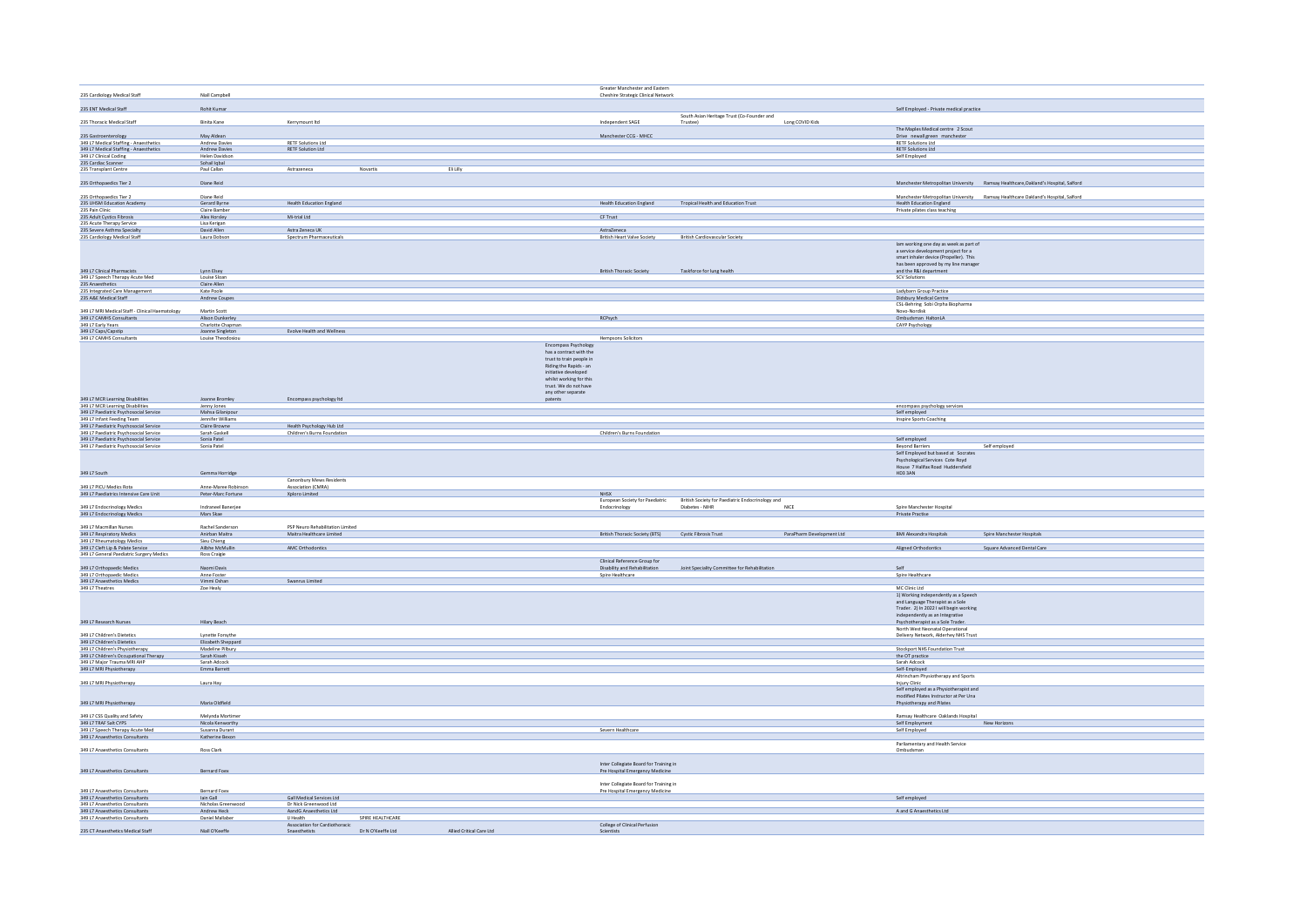|                                                                                     |                                     |                                                                 |                                                                       | British Society of Allergy and Clinical                   |                                  |                                        |
|-------------------------------------------------------------------------------------|-------------------------------------|-----------------------------------------------------------------|-----------------------------------------------------------------------|-----------------------------------------------------------|----------------------------------|----------------------------------------|
|                                                                                     |                                     |                                                                 |                                                                       | Immunology as trustees for the UK Fatal                   |                                  |                                        |
| 349 L7 Anaesthetics Consultants<br>349 L7 Anaesthetics Consultants                  | Andrew Parkes<br>Anthony Wilson     |                                                                 |                                                                       | Anaphylaxis Registry                                      |                                  |                                        |
| 349 L7 Anaesthetics Consultants                                                     | Wael Maher                          |                                                                 |                                                                       | Medinet                                                   | Circle Health group              | Global Medics International            |
|                                                                                     |                                     |                                                                 |                                                                       | Mediservices Healthcare Limited                           |                                  |                                        |
|                                                                                     |                                     |                                                                 |                                                                       | Greenland Business Centre Studley                         |                                  |                                        |
|                                                                                     |                                     |                                                                 |                                                                       | Road Redditch Worcestershire B98                          |                                  |                                        |
| 349 L7 Neurophysiology Staffing                                                     | Kathryn Wilkinson                   |                                                                 |                                                                       | 7HD UNITED KINGDOM                                        | Mediservices healthcare          | MOD                                    |
|                                                                                     |                                     |                                                                 | National Institute for Health                                         |                                                           |                                  |                                        |
| 349 L7 Cytopathology                                                                | Sehrish Chaudhry                    |                                                                 | Protection                                                            |                                                           |                                  |                                        |
|                                                                                     |                                     |                                                                 | Screening Quality Assurance Service                                   |                                                           |                                  |                                        |
| 349 L7 Cytopathology                                                                | Peter Lloyd                         | Hologic PLC                                                     | (SQAS)                                                                | Manchester Metropolitan University                        |                                  |                                        |
|                                                                                     | Phillip Stelfox                     |                                                                 |                                                                       |                                                           |                                  |                                        |
| 349 L7 Haematology Laboratory<br>349 L7 Histopathology                              | Lucy Foster                         |                                                                 |                                                                       | Manchester metropolitan university<br>RedX pharma         |                                  |                                        |
|                                                                                     | Rakesh Sajjan                       |                                                                 |                                                                       |                                                           |                                  |                                        |
| 349 L7 Nuclear Medicine                                                             | Susan Arrand                        |                                                                 | Baxter Healthcare                                                     |                                                           |                                  |                                        |
| 349 L7 Aseptics                                                                     | <b>Dean Moriarty</b>                | Work Smart Training Solutions                                   |                                                                       | LTE Group (The Manchester College) NHS Professionals      |                                  |                                        |
| 349 L7 Adult Clinical Services - Pharmacy                                           | Fiona Campbel                       | GSK                                                             |                                                                       |                                                           |                                  |                                        |
| 349 L7 Adult Clinical Services - Pharmacy                                           | Vanessa Reid                        |                                                                 |                                                                       |                                                           |                                  |                                        |
| 349 L7 Pharmacy Main                                                                | Jeannette Adria                     |                                                                 |                                                                       | Woodspeen Training                                        |                                  |                                        |
| 349 L7 Pharmacist Education & Train                                                 | Diane Mitchell                      |                                                                 | Prospect Vale Primary School                                          |                                                           |                                  |                                        |
|                                                                                     |                                     |                                                                 |                                                                       | Spire Healthcare Circle Healthcare                        |                                  |                                        |
| 349 L7 Cardiac Radiographers.                                                       | Rizwan Rashid                       |                                                                 |                                                                       | Group BMI                                                 | NHS Bank Work                    |                                        |
|                                                                                     |                                     |                                                                 |                                                                       | The Parliamentary Health Services                         |                                  |                                        |
| 349 L7 Main X-Ray                                                                   | Klaus Irion                         |                                                                 | NICE                                                                  | Ombudsman                                                 | University of Florida            |                                        |
|                                                                                     |                                     | NTANOS I&E HEALTHSERVE                                          |                                                                       |                                                           |                                  |                                        |
| 349 L7 Main X-Ray                                                                   | Eleni Kariki                        | LIMITED                                                         | Royal Osteoporosis Foundation                                         | The University of Derby                                   |                                  |                                        |
| 349 L7 Main X-Ray                                                                   | Marie Stokes                        |                                                                 |                                                                       | Northern Visa Medicals                                    | Nuffield Health                  |                                        |
| 349 L7 Main X-Ray                                                                   | Marie Stokes                        |                                                                 |                                                                       | Northern Visa Medicals                                    | Nuffield Health                  |                                        |
| 349 L7 Ultrasound - Trafford                                                        | Rachel Urbanski                     |                                                                 |                                                                       | Atlas Diagnostics                                         | scan assure                      | Kleyn Healthcare                       |
| 235 Ultrasound                                                                      | <b>Brynoth Price</b>                |                                                                 |                                                                       | University of Salford                                     |                                  |                                        |
| 349 L7 Ultrasound - MRI                                                             | Charlotte Hudson                    |                                                                 |                                                                       | Self employed<br>Northern Medical                         |                                  |                                        |
| 349 L7 Ultrasound - MRI                                                             | Mohammed Rehmar                     |                                                                 |                                                                       |                                                           |                                  |                                        |
| 349 L7 Ultrasound - MRI<br>349 L7 Chief Operating Officer Budget                    | Mohammed Rehman<br>David Furnival   | No                                                              |                                                                       | Sole Trader                                               |                                  |                                        |
|                                                                                     |                                     |                                                                 | <b>NWAS</b><br>Co-Op Academy Swinton                                  |                                                           |                                  |                                        |
| 349 L7 Saint Mary's Hospital Administration                                         | David Kay                           |                                                                 | Oldham College                                                        |                                                           |                                  |                                        |
|                                                                                     |                                     |                                                                 |                                                                       |                                                           |                                  |                                        |
|                                                                                     |                                     | Manchester Science                                              |                                                                       |                                                           |                                  |                                        |
|                                                                                     |                                     | Partnerships Citylabs 2.0 Limited                               |                                                                       |                                                           |                                  |                                        |
|                                                                                     |                                     | Citylabs 3.0 Limited Corridor                                   |                                                                       |                                                           |                                  |                                        |
|                                                                                     | Claire Robinson                     | Manchester - Executive                                          |                                                                       |                                                           |                                  |                                        |
| 349 L7 Group Management<br>349 L7 RMCH Finance                                      | Jonathan Dyson                      |                                                                 | Manchester CCG                                                        |                                                           |                                  |                                        |
| 349 L7 GM Forensic Medical Examiners                                                | Farah Yusuf                         |                                                                 |                                                                       | <b>GMC-General Medical Council</b>                        |                                  |                                        |
| 349 L7 Foundation Trust Membership Office<br>349 L7 Clinical Coding                 | Donna Beddows                       |                                                                 | MFT                                                                   | MFT                                                       |                                  |                                        |
|                                                                                     | Samuel Levy                         |                                                                 |                                                                       | Sam Levy (self employed)                                  |                                  |                                        |
|                                                                                     | Sally Huxham                        |                                                                 |                                                                       |                                                           |                                  |                                        |
| 349 L7 COO Operating Team<br>349 L7 Medical Director Cost Centre                    | <b>Robert Pearson</b>               | 2iC-Care Ltd                                                    |                                                                       |                                                           |                                  |                                        |
| 349 L7 Laboratory Services                                                          | Paul Murphy                         |                                                                 |                                                                       | University of Manchester (Dentistry)                      |                                  |                                        |
| 349 L7 Medical Staff Other Dental                                                   | Alison Johnson                      |                                                                 |                                                                       | BUPA dental care                                          |                                  |                                        |
| 349 L7 Medical Staff Other Dental                                                   | Karan Singh                         |                                                                 |                                                                       | DCO Dental                                                | Roderick's Ltd                   |                                        |
|                                                                                     |                                     | Director of Your Healthy Mouth Loreto Grammar School and Loreto | Loreto Grammar School and Loreto RD-UK Association of Consultants and |                                                           |                                  |                                        |
| 349 L7 Medical Staff Senior Dental                                                  | Martin Ashley                       | <b>Education Trust</b>                                          | Education Trust<br>Specialists in Restorative Dentistry               |                                                           |                                  |                                        |
| 349 L7 Medical Staff Senior Dental<br>349 L7 Medical Staff Senior Dental            | Susan Caldwell<br>Stuart Clark      |                                                                 |                                                                       | Northenden House Orthodontics                             |                                  |                                        |
|                                                                                     |                                     | S Clark Max Fax Surgeon LTD                                     | RCSEd                                                                 |                                                           |                                  |                                        |
|                                                                                     | James Darcey                        |                                                                 |                                                                       | Amin Aminian                                              | Church Lane Dental Practice      |                                        |
| 349 L7 Medical Staff Senior Dental                                                  |                                     |                                                                 |                                                                       |                                                           |                                  |                                        |
| 349 L7 Medical Staff Senior Dental                                                  | Julian Satterthwait                 | SAxiom Ltd                                                      |                                                                       | Self/Saxiom Ltd                                           | University of Manchester         |                                        |
| 349 L7 Medical Staff Senior Dental                                                  | Vidya Srinivasan                    |                                                                 |                                                                       | FDS Consultants                                           |                                  |                                        |
| 349 L7 Medical Staff Senior Dental                                                  | Petrina Wood                        |                                                                 |                                                                       |                                                           |                                  |                                        |
| 349 L7 MRI Medical Staff - COE / Rehab                                              | Abid Imam                           | AML reporting                                                   |                                                                       |                                                           |                                  |                                        |
| 349 L7 MRI Senior Nursing Team                                                      | Nicola Rice                         |                                                                 |                                                                       | army                                                      |                                  |                                        |
|                                                                                     |                                     |                                                                 |                                                                       |                                                           |                                  |                                        |
| 349 L7 Advanced Nurse Practitioners/Specialist Nurses Elinor Bradley                |                                     |                                                                 | <b>British Thoracic Society</b>                                       | GTD healthcare                                            |                                  |                                        |
|                                                                                     |                                     |                                                                 |                                                                       |                                                           |                                  |                                        |
| 349 L7 Advanced Nurse Practitioners/Specialist Nurses Seema Jiju-Simon              |                                     |                                                                 |                                                                       |                                                           |                                  |                                        |
| 349 L7 MRI Medical Staff - Department of Medicine Peter Selby                       |                                     |                                                                 | $\ensuremath{\mathsf{NICE}}$<br>Church of England, Diocese of Chester |                                                           |                                  |                                        |
| 349 L7 MRI Senior Nursing Team                                                      | Emily Robertson                     |                                                                 |                                                                       |                                                           |                                  |                                        |
|                                                                                     |                                     |                                                                 | NHSE/I - Regional Chief Nurse Hayley                                  |                                                           |                                  |                                        |
| 349 L7 COO Operating Team                                                           | Gillian Lee-Fellower                |                                                                 | Citrine                                                               |                                                           |                                  |                                        |
|                                                                                     | Katherine Phelps                    |                                                                 |                                                                       |                                                           |                                  |                                        |
| 349 L7 Out of Hours Nursing - Central<br>349 L7 MSK Community Physiotherapy Clinics | Wayne Fish                          |                                                                 |                                                                       | Focus Physiotherapy                                       |                                  |                                        |
| 349 L7 MSK Community Physiotherapy Clinics                                          | Sarah Griffiths                     |                                                                 |                                                                       | Go to Doc                                                 |                                  |                                        |
|                                                                                     |                                     |                                                                 |                                                                       |                                                           |                                  |                                        |
| 349 L7 MSK Community Physiotherapy Clinics                                          | Peter Linsley                       |                                                                 |                                                                       | freelance contractor for GTD healthcare                   |                                  |                                        |
| 349 L7 MSK Community Physiotherapy Clinics                                          | Nicholas Sutton                     |                                                                 |                                                                       | University of Salford                                     |                                  |                                        |
| 349 L7 LD Management (health)                                                       | Debra Firth                         |                                                                 |                                                                       | Pathways associates CIC                                   |                                  |                                        |
| 349 L7 LD Management (health)                                                       | Judith Moss                         |                                                                 |                                                                       | The University of Manchester                              |                                  |                                        |
|                                                                                     | Bernadette Clifford                 |                                                                 |                                                                       | Roman Catholic Archdiocese of                             |                                  |                                        |
| 349 L7 Ld North (health)                                                            |                                     |                                                                 |                                                                       | Liverpool                                                 | Mersey Care NHS Foundation Trust | Opening up Skills in Communication Ltd |
|                                                                                     |                                     |                                                                 |                                                                       | Roman Catholic Archdiocese of                             |                                  |                                        |
| 349 L7 Ld North (health)                                                            | Bernadette Clifford                 |                                                                 |                                                                       | Liverpool                                                 | Mersey Care NHS Foundation Trust | Opening up Skills in Communication Ltd |
|                                                                                     |                                     |                                                                 | Salford University Domestic Violence                                  |                                                           |                                  |                                        |
| 349 L7 Children's Healthy Schools                                                   | Kimberley Evans                     |                                                                 | <b>Counselling Service</b>                                            |                                                           |                                  |                                        |
|                                                                                     | Anne Dillon                         | Fiona Spencer Oalmologist-                                      |                                                                       | Fiona Spencer Ophthalmologist-Private                     |                                  |                                        |
| 349 L7 Orthoptics                                                                   |                                     | Private practsie                                                |                                                                       | $\label{eq:particle} \text{Practice}$                     |                                  |                                        |
| 349 L7 Community Paediatricians                                                     | Lisa Redfern                        |                                                                 | St Alban's Parish Church, Broadheath                                  |                                                           |                                  |                                        |
|                                                                                     |                                     |                                                                 |                                                                       |                                                           |                                  |                                        |
|                                                                                     | Catherine Glynr                     |                                                                 |                                                                       | self employed working in private                          |                                  |                                        |
| 349 L7 Paediatric Occupational Therapy<br>349 L7 MCR Learning Disabilities          | Rosalind Wall                       |                                                                 |                                                                       | practice<br>self employed                                 |                                  |                                        |
|                                                                                     | Erica Budd                          |                                                                 |                                                                       |                                                           |                                  |                                        |
| 349 L7 Paediatric Physiotherapy                                                     |                                     |                                                                 |                                                                       | Claire Ingham neuro physio by claire                      |                                  |                                        |
| 349 L7 Paediatric Physiotherapy                                                     | Erica Budd                          |                                                                 |                                                                       |                                                           |                                  |                                        |
|                                                                                     | Ethna Dillon                        |                                                                 | The Lullaby Trust                                                     | claire ingham neuro physio by Claire                      |                                  |                                        |
| 349 L7 Citywide Health Visitors                                                     |                                     | The Lullaby Trust                                               |                                                                       |                                                           |                                  |                                        |
|                                                                                     | Anna Mackway-Jones                  |                                                                 | Advanced life support group. reg<br>charity-1095478                   |                                                           |                                  |                                        |
| 349 L7 ED Nursing                                                                   |                                     |                                                                 |                                                                       |                                                           |                                  |                                        |
|                                                                                     |                                     |                                                                 |                                                                       | LAK medical locum agency. Internal                        |                                  |                                        |
|                                                                                     | John Batchelor                      |                                                                 |                                                                       | Medical Bank of Doctors at East<br>Lancashire NMS Trust   |                                  |                                        |
| 349 L7 Medical Staff - A&E (North) NMGH                                             |                                     |                                                                 |                                                                       |                                                           |                                  |                                        |
|                                                                                     |                                     |                                                                 |                                                                       | Parliamentary and Health Service                          |                                  |                                        |
| 349 L7 Medical Staff Accident & Emergency                                           | Craig Ferguson                      |                                                                 |                                                                       | Ombudsman                                                 | Care Quality Commission          |                                        |
| 349 L7 Medical Staff Accident & Emergency<br>349 L7 Locality Team G&L               | Alastair Hayes<br>Michelle Anderson |                                                                 |                                                                       | Manchester Metropolitan University                        |                                  |                                        |
|                                                                                     | anet Maider                         |                                                                 |                                                                       |                                                           |                                  |                                        |
| 349 L7 R&I Facilities Managem                                                       |                                     |                                                                 | AECOM                                                                 |                                                           |                                  |                                        |
| 349 L7 Commercial Partnerships                                                      | Daniel Zamora                       | My Health View Ltd                                              |                                                                       | My Health View Ltd<br>Three Circles Fostering Head office |                                  |                                        |
|                                                                                     |                                     |                                                                 |                                                                       |                                                           |                                  |                                        |
|                                                                                     |                                     |                                                                 |                                                                       | Dean row court Summerfields village                       |                                  |                                        |
| 349 L7 GMLCRN Funding<br>349 L7 Medical Illustration                                | Emma Oughton<br>Geraldine Thompson  |                                                                 | Salford Royal NHS Foundation Trust                                    | centre Dean row Cheshire Sk9 2TB                          |                                  |                                        |
| 349 L7 VOCAL                                                                        | Isabella Starling                   |                                                                 | Advocacy for Neuroacanthocytosis<br>Nuffield Council on Bioethics     |                                                           |                                  |                                        |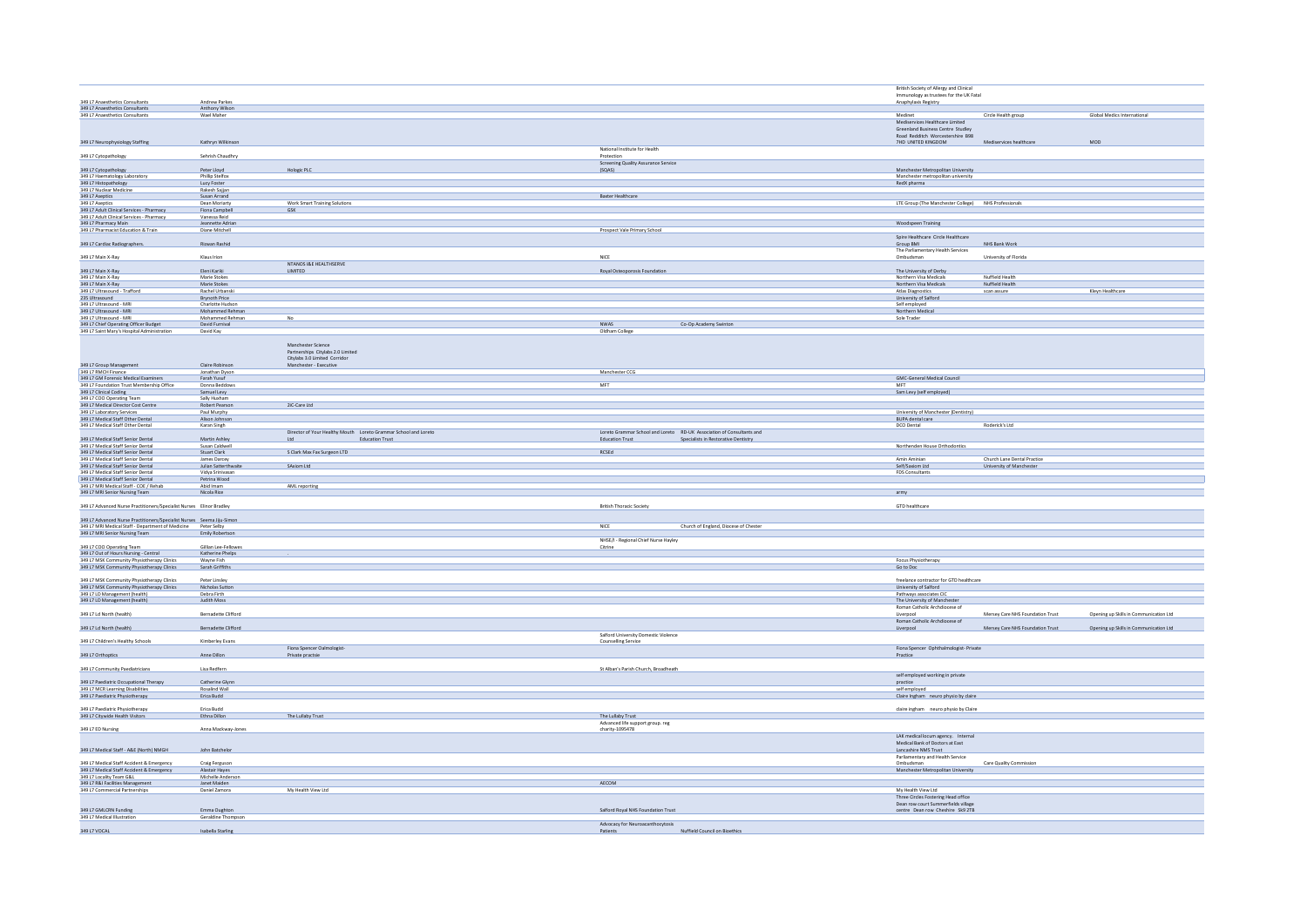| 349 L7 R&I Delivery Management                                                 | Montana-Tiffaine Mullen          |                                                  |                                                                           |           |                         |                                                           |                                                                                          |                                                                                                                            |                                                                 |                                                  |                                              |
|--------------------------------------------------------------------------------|----------------------------------|--------------------------------------------------|---------------------------------------------------------------------------|-----------|-------------------------|-----------------------------------------------------------|------------------------------------------------------------------------------------------|----------------------------------------------------------------------------------------------------------------------------|-----------------------------------------------------------------|--------------------------------------------------|----------------------------------------------|
| 349 L7 Innovation Team                                                         | James Corden                     | SwabTech Limited                                 | Genedrive Ltd                                                             |           |                         |                                                           |                                                                                          |                                                                                                                            |                                                                 |                                                  |                                              |
| 349 L7 Manchester BRC Core Infrastructure                                      | Lisa Miles                       | Wilho's Rlends                                   |                                                                           |           |                         |                                                           |                                                                                          |                                                                                                                            |                                                                 |                                                  |                                              |
| 349 L7 SHS Children's                                                          | Glyn Wood                        |                                                  |                                                                           |           |                         |                                                           |                                                                                          |                                                                                                                            | Aimmune Therapeutics                                            |                                                  |                                              |
| 349 L7 Medical Staff Other                                                     | Binu John                        |                                                  |                                                                           |           |                         |                                                           |                                                                                          |                                                                                                                            | Stockport NHS foundation Trust                                  |                                                  |                                              |
|                                                                                |                                  |                                                  | Manchester Eye & Cosmetic Clinic Ltd  Consultant Eye Surgeons Partnership |           |                         |                                                           |                                                                                          |                                                                                                                            |                                                                 |                                                  |                                              |
|                                                                                | Saiid Ataullah                   | Sai789 Ltd                                       | (trading as Face & Eye)                                                   | Mancheste |                         |                                                           |                                                                                          |                                                                                                                            | Sai789 Itd                                                      |                                                  |                                              |
| 349 L7 Medical Staff Senior<br>349 L7 Medical Staff Senior                     | Susmito Biswas                   | Biswas eye care limited                          | Cheshire Clinic Limited                                                   |           |                         | Phoenix Technology Group                                  | Recordati (formerly Orphan Europe)                                                       |                                                                                                                            |                                                                 |                                                  |                                              |
|                                                                                |                                  |                                                  |                                                                           |           |                         |                                                           |                                                                                          |                                                                                                                            | Paul Cannon Ltd medical consulting                              |                                                  |                                              |
|                                                                                |                                  |                                                  |                                                                           |           |                         |                                                           |                                                                                          |                                                                                                                            |                                                                 |                                                  |                                              |
| 349 L7 Medical Staff Senior                                                    | Paul Cannon                      | Paul Cannon Ltd                                  |                                                                           |           |                         |                                                           |                                                                                          |                                                                                                                            | services                                                        |                                                  |                                              |
| 349 L7 Medical Staff Senior                                                    | Fiona Carley                     |                                                  |                                                                           |           |                         |                                                           |                                                                                          |                                                                                                                            |                                                                 |                                                  |                                              |
|                                                                                |                                  |                                                  |                                                                           |           |                         | The British Emergency Eye Care                            |                                                                                          |                                                                                                                            | CDS Sight Ltd my own Private company                            |                                                  |                                              |
| 349 L7 Medical Staff Senior                                                    | Felipe Dhawahir-Scala            |                                                  |                                                                           |           |                         | Society                                                   |                                                                                          |                                                                                                                            | used for private practice purposes                              |                                                  |                                              |
|                                                                                | William Newman                   | Eyelaw Limited                                   |                                                                           |           |                         | Royal College of Ophthalmologists Department of Transport |                                                                                          |                                                                                                                            | <b>Eyelaw Limited</b>                                           |                                                  |                                              |
| 349 L7 Medical Staff Senior<br>349 L7 Medical Staff Senior                     | Laura Steeples                   | <b>LR Steeples Limited</b>                       |                                                                           |           |                         |                                                           |                                                                                          |                                                                                                                            |                                                                 |                                                  |                                              |
|                                                                                |                                  |                                                  |                                                                           |           |                         |                                                           |                                                                                          |                                                                                                                            |                                                                 |                                                  |                                              |
| 349 L7 Medical Staff Senior                                                    | Timothy de Klerk                 | LDA Eye clinic. 11798265                         |                                                                           |           |                         | Alexandra Hospital Cheadle                                |                                                                                          |                                                                                                                            |                                                                 |                                                  |                                              |
| 349 L7 Altrincham - Nursing                                                    | Elizabeth Revington              |                                                  |                                                                           |           |                         |                                                           |                                                                                          |                                                                                                                            | Revson Engineering                                              |                                                  |                                              |
|                                                                                |                                  | JJC Ophthalmics Ltd Company                      |                                                                           |           |                         | Association of Ophthalmic Nurses                          |                                                                                          |                                                                                                                            | Face and Eye Clinic 2 Gibwood Road                              |                                                  |                                              |
| 349 L7 Administration - Private Patients                                       | John Cooper                      | Number 11173177                                  |                                                                           |           |                         | and Technicians                                           |                                                                                          |                                                                                                                            | Manchester                                                      |                                                  |                                              |
| 349 L7 MREH Specialist Nurses                                                  | Rasmita McLauchlan               |                                                  |                                                                           |           |                         |                                                           |                                                                                          |                                                                                                                            | optegra                                                         |                                                  |                                              |
| 349 L7 Clinical Scientist                                                      | Neil Parry                       |                                                  |                                                                           |           |                         |                                                           |                                                                                          |                                                                                                                            | Myself                                                          | Myself                                           |                                              |
|                                                                                |                                  |                                                  |                                                                           |           |                         |                                                           |                                                                                          |                                                                                                                            |                                                                 |                                                  |                                              |
|                                                                                |                                  |                                                  |                                                                           |           |                         |                                                           |                                                                                          |                                                                                                                            |                                                                 |                                                  |                                              |
| 349 L7 Ophthalmic Diagnostic & Imaging                                         | Jane Gray                        | Ophthalmic Imaging Services Ltd                  |                                                                           |           |                         |                                                           |                                                                                          |                                                                                                                            |                                                                 |                                                  |                                              |
| 349 L7 Optometry Management                                                    | Robert Harper                    |                                                  |                                                                           |           |                         | Glaucoma UK                                               | NICE                                                                                     |                                                                                                                            | Cardiff University                                              |                                                  |                                              |
|                                                                                |                                  |                                                  |                                                                           |           |                         |                                                           |                                                                                          | Cardiff University City University Manchester                                                                              |                                                                 |                                                  |                                              |
| 349 L7 Optometry Management                                                    | Robert Harper                    |                                                  |                                                                           |           |                         | Glaucoma UK                                               | NICE                                                                                     | University                                                                                                                 |                                                                 |                                                  |                                              |
|                                                                                |                                  |                                                  |                                                                           |           |                         | European Council of Optometry and                         |                                                                                          |                                                                                                                            |                                                                 | Self employed private practice, medico legal and |                                              |
| 349 L7 Optometry Management                                                    | Cindy Tromans                    |                                                  |                                                                           |           |                         | Optics                                                    | World Council of Optometry                                                               |                                                                                                                            | <b>College of Optometrists</b>                                  | consultancy                                      |                                              |
|                                                                                |                                  | British and Irish Orthoptic                      |                                                                           |           |                         |                                                           |                                                                                          |                                                                                                                            |                                                                 |                                                  |                                              |
|                                                                                |                                  |                                                  |                                                                           |           |                         |                                                           |                                                                                          |                                                                                                                            |                                                                 |                                                  |                                              |
| 349 L7 Orthoptic Department                                                    | Veronica Greenwood               | Society (BIOS)                                   |                                                                           |           |                         | British and Irish Orthoptic Society                       |                                                                                          |                                                                                                                            |                                                                 |                                                  |                                              |
| 349 L7 Gynaecology Consultants                                                 | Edmond Edi-Osagie                | Omondi Healthcare Ltd                            | ProFertil UK Ltd                                                          |           |                         |                                                           |                                                                                          |                                                                                                                            |                                                                 |                                                  |                                              |
|                                                                                |                                  |                                                  |                                                                           |           |                         |                                                           |                                                                                          |                                                                                                                            | Self-employed - Expert Advisor for                              |                                                  |                                              |
| 349 L7 Gynaecology Consultants                                                 | Rohna Kearney                    |                                                  |                                                                           |           |                         | British Standards Institute                               |                                                                                          |                                                                                                                            | British Standards Institute                                     |                                                  |                                              |
| 34917 Macmillan Service                                                        | Anne Lowry                       |                                                  |                                                                           |           |                         |                                                           |                                                                                          |                                                                                                                            |                                                                 |                                                  |                                              |
| 349 L7 Nurse Management Gynaecology                                            | Jane Smith                       |                                                  |                                                                           |           |                         |                                                           |                                                                                          |                                                                                                                            | Lancaster House                                                 |                                                  |                                              |
|                                                                                |                                  |                                                  |                                                                           |           |                         |                                                           |                                                                                          |                                                                                                                            |                                                                 |                                                  |                                              |
| 349 L7 Nurse Management Gynaecology                                            | Maria Barroso Vilas Boas Miranda |                                                  |                                                                           |           |                         |                                                           |                                                                                          |                                                                                                                            | DayWebster Careproviders                                        |                                                  |                                              |
| 349 L7 Clinical Genetics                                                       | Georgina Hall                    |                                                  |                                                                           |           |                         |                                                           |                                                                                          |                                                                                                                            | <b>Novartis</b>                                                 |                                                  |                                              |
|                                                                                |                                  |                                                  |                                                                           |           |                         |                                                           |                                                                                          |                                                                                                                            | NHS England and Improvement MTP                                 |                                                  |                                              |
| 349 L7 Clinical Genetics                                                       | Nasaim Khan                      | NK Genetics training Itd                         |                                                                           |           |                         |                                                           |                                                                                          |                                                                                                                            | programme                                                       |                                                  |                                              |
| 349 L7 NW GMS Alliance                                                         | William Newman                   |                                                  |                                                                           |           |                         | Apis Assay Ltd                                            |                                                                                          |                                                                                                                            |                                                                 |                                                  |                                              |
| 349 L7 NW GMS Alliance                                                         | William Newman                   |                                                  |                                                                           |           |                         | Apis Assay Ltd                                            |                                                                                          |                                                                                                                            |                                                                 |                                                  |                                              |
| 349 L7 Consultants Genetics (Children's)                                       | Bernd Schwahn                    |                                                  |                                                                           |           |                         |                                                           |                                                                                          |                                                                                                                            | Alexion Pharmaceuticals Inc Origin BioSciences                  |                                                  | Glasshouse Health Ltd                        |
|                                                                                |                                  |                                                  |                                                                           |           |                         |                                                           |                                                                                          |                                                                                                                            |                                                                 |                                                  |                                              |
|                                                                                |                                  |                                                  |                                                                           |           | Potential IP ownership  |                                                           |                                                                                          |                                                                                                                            |                                                                 |                                                  |                                              |
| 349 L7 NW GMS Alliance                                                         | <b>Stuart Bayliss</b>            | MFT                                              |                                                                           |           | of clinical software.   |                                                           |                                                                                          |                                                                                                                            |                                                                 |                                                  |                                              |
|                                                                                |                                  |                                                  |                                                                           |           | Potential ownership of  |                                                           |                                                                                          |                                                                                                                            |                                                                 |                                                  |                                              |
|                                                                                |                                  |                                                  |                                                                           |           | IP of clinical software |                                                           |                                                                                          |                                                                                                                            |                                                                 |                                                  |                                              |
|                                                                                |                                  |                                                  |                                                                           |           | that may be             |                                                           |                                                                                          |                                                                                                                            |                                                                 |                                                  |                                              |
| 349 L7 NW GMS Alliance                                                         | <b>Stuart Bayliss</b>            |                                                  |                                                                           |           | commercialised          |                                                           |                                                                                          |                                                                                                                            |                                                                 |                                                  |                                              |
|                                                                                |                                  |                                                  |                                                                           |           |                         |                                                           |                                                                                          |                                                                                                                            |                                                                 |                                                  |                                              |
|                                                                                |                                  |                                                  |                                                                           |           |                         | Noonan Syndrome Association.                              | Royal College of Physicians (RCP) New                                                    |                                                                                                                            |                                                                 |                                                  |                                              |
|                                                                                |                                  |                                                  |                                                                           |           |                         |                                                           |                                                                                          | Costello Syndrome Family Network Consultants' Committee (NCC) I am also NCC Astra Zeneca (one-off consultation exercise (1 |                                                                 |                                                  |                                              |
|                                                                                |                                  |                                                  |                                                                           |           |                         | and CFC International (charities)                         |                                                                                          | representative on RCP expert advisory group hour)) PI for Novartis-funded clinical trial based in                          |                                                                 |                                                  |                                              |
|                                                                                | Emma Burkitt Wright              |                                                  |                                                                           |           |                         | Medical Advisory Boards                                   | on commissioning                                                                         | the Wellcome CRF                                                                                                           |                                                                 |                                                  |                                              |
| 349 L7 Medical Genetics Consultants<br>349 L7 Willink Clinic                   | <b>Barbara Mercer</b>            |                                                  |                                                                           |           |                         |                                                           |                                                                                          |                                                                                                                            |                                                                 |                                                  |                                              |
| 349 L7 Willink Clinic                                                          | Jane Roberts                     |                                                  |                                                                           |           |                         |                                                           |                                                                                          |                                                                                                                            | Takeda                                                          |                                                  |                                              |
|                                                                                |                                  |                                                  |                                                                           |           |                         | NHS England Clinical reference                            |                                                                                          |                                                                                                                            |                                                                 |                                                  |                                              |
|                                                                                | Ngozi Edi-Osagie                 | OMONDI HEALTHCARE LIMITED PROFERTIL (UK) LIMITED |                                                                           |           |                         |                                                           |                                                                                          |                                                                                                                            |                                                                 |                                                  |                                              |
| 349 L7 Consultants Neo Natal Medical                                           |                                  |                                                  |                                                                           |           |                         | group chair                                               |                                                                                          |                                                                                                                            | Welsh government and Ockendon                                   |                                                  |                                              |
|                                                                                |                                  |                                                  |                                                                           |           |                         |                                                           |                                                                                          | REaSoN Annual Neonatal Conference co-organiser                                                                             |                                                                 |                                                  |                                              |
| 349 L7 Consultants Neo Natal Medical                                           | <b>Ruth Gottstein</b>            |                                                  |                                                                           |           |                         | <b>Resuscitation Council UK</b>                           | Serious Hazards of Transfusion (SHOT) member and chair of some of the meeting            |                                                                                                                            |                                                                 |                                                  |                                              |
| 349 L7 Consultants Neo Natal Medical                                           | Arindam Mukherjee                |                                                  |                                                                           |           |                         |                                                           |                                                                                          |                                                                                                                            |                                                                 |                                                  |                                              |
| 349 L7 Consultants Neo Natal Medical                                           | Thekkethil Nedungadi             |                                                  |                                                                           |           |                         |                                                           |                                                                                          |                                                                                                                            |                                                                 |                                                  |                                              |
| 235 Adv Neonatal Nurse Practs                                                  | Anne McGinty                     | <b>Blackburn Aesthetics</b>                      |                                                                           |           |                         |                                                           |                                                                                          |                                                                                                                            |                                                                 |                                                  |                                              |
|                                                                                |                                  | Manchester Obstetric Services                    |                                                                           |           |                         |                                                           |                                                                                          |                                                                                                                            |                                                                 |                                                  |                                              |
|                                                                                | Philip Bullen                    | Ltd                                              |                                                                           |           |                         |                                                           |                                                                                          |                                                                                                                            |                                                                 |                                                  |                                              |
| 349 L7 Obstetrics Consultants<br>349 L7 Obstetrics Consultants                 |                                  |                                                  |                                                                           |           |                         |                                                           |                                                                                          |                                                                                                                            |                                                                 |                                                  |                                              |
|                                                                                | Teresa Kelly                     |                                                  |                                                                           |           |                         |                                                           |                                                                                          |                                                                                                                            | NHSE Midlands/Nottingham CCG ZTK Medical                        |                                                  |                                              |
| 349 L7 Obstetrics Consultants<br>349 L7 Obstetrics Consultants                 | Clare Mullan                     |                                                  |                                                                           |           |                         |                                                           |                                                                                          |                                                                                                                            |                                                                 |                                                  |                                              |
|                                                                                | Clare Tower                      | Tower Medical Limited Tower Property Limited     |                                                                           |           |                         |                                                           |                                                                                          |                                                                                                                            |                                                                 |                                                  |                                              |
|                                                                                | Maureen Daniel:                  |                                                  |                                                                           |           |                         |                                                           |                                                                                          |                                                                                                                            |                                                                 |                                                  |                                              |
| 349 L7 NICU Management<br>349 L7 Gynaecology Consultants                       | Rajneesh Mathur                  |                                                  |                                                                           |           |                         | <b>British Fertility Society</b>                          | Human Fertilisation and Embryology Authority Fertility network UK (patient orgnaisation) |                                                                                                                            | Self-employed                                                   | Self-employed                                    | Drug companies - Merck, Gedeon Richter       |
|                                                                                |                                  |                                                  |                                                                           |           |                         |                                                           |                                                                                          |                                                                                                                            |                                                                 |                                                  |                                              |
| 349 L7 Gynaecology Consultants<br>349 L7 Reproductive Medicine                 | Lamiya Mohiyiddeer<br>Ann Curley |                                                  |                                                                           |           |                         |                                                           |                                                                                          |                                                                                                                            | Create Fertility<br>Manchester Fertility                        | Aurora Fertility Services                        |                                              |
|                                                                                |                                  |                                                  |                                                                           |           |                         |                                                           |                                                                                          |                                                                                                                            |                                                                 |                                                  |                                              |
| 349 L7 Andrology EQAS                                                          | Annette Lloyd                    |                                                  |                                                                           |           |                         |                                                           |                                                                                          |                                                                                                                            | Manchester Metropolitan Univeristy                              |                                                  |                                              |
| 349 L7 Saint Mary's Hospital Administratio                                     | lan Daniels                      |                                                  |                                                                           |           |                         | <b>MFT</b>                                                |                                                                                          |                                                                                                                            |                                                                 |                                                  |                                              |
| 349 L7 Liverpool SARC                                                          | Michelle Myall                   |                                                  |                                                                           |           |                         |                                                           |                                                                                          |                                                                                                                            | Lime Culture CIC                                                |                                                  |                                              |
|                                                                                |                                  |                                                  |                                                                           |           |                         |                                                           |                                                                                          |                                                                                                                            | I occasionally undertake expert                                 |                                                  |                                              |
| 349 L7 Assault Centre                                                          | Catherine White                  |                                                  |                                                                           |           |                         |                                                           |                                                                                          |                                                                                                                            | opinions for the courts                                         |                                                  |                                              |
|                                                                                |                                  | British Society for Blood and                    |                                                                           |           |                         |                                                           |                                                                                          |                                                                                                                            |                                                                 |                                                  |                                              |
|                                                                                |                                  | Marrow Transplantation and                       |                                                                           |           |                         |                                                           |                                                                                          |                                                                                                                            |                                                                 |                                                  |                                              |
|                                                                                |                                  |                                                  |                                                                           |           |                         |                                                           |                                                                                          |                                                                                                                            |                                                                 |                                                  |                                              |
| 349 L7 MRI Medical Staff - Clinical Haematology                                | Fiona Dignan                     |                                                  |                                                                           |           |                         |                                                           |                                                                                          |                                                                                                                            |                                                                 |                                                  |                                              |
| 349 L7 MRI Medical Staff - Clinical Haematology                                |                                  | Cellular Therapy                                 |                                                                           |           |                         | NHSE                                                      |                                                                                          |                                                                                                                            |                                                                 |                                                  |                                              |
|                                                                                | Eleni Tholouli                   |                                                  |                                                                           |           |                         |                                                           |                                                                                          |                                                                                                                            |                                                                 |                                                  |                                              |
| 349 L7 MRI Gastroenterology                                                    |                                  |                                                  |                                                                           |           |                         |                                                           |                                                                                          |                                                                                                                            |                                                                 |                                                  |                                              |
|                                                                                |                                  |                                                  |                                                                           |           |                         | James Lind Alliance Priority setting                      |                                                                                          |                                                                                                                            |                                                                 |                                                  |                                              |
|                                                                                | <b>Stacey Munnelly</b>           |                                                  |                                                                           |           |                         | partnership for Pancreatitis                              | <b>Gastrointestinal Nursing Journal</b>                                                  |                                                                                                                            |                                                                 |                                                  |                                              |
|                                                                                |                                  |                                                  |                                                                           |           |                         |                                                           |                                                                                          |                                                                                                                            | Heart Physiology Limited / Spire                                |                                                  |                                              |
| 349 L7 MRI Cardiology Technicians                                              | Amy Brett                        |                                                  |                                                                           |           |                         |                                                           |                                                                                          |                                                                                                                            | Manchester hospital                                             |                                                  |                                              |
| 349 L7 MRI Cardiology Technicians                                              | Sophie Rooker                    |                                                  |                                                                           |           |                         |                                                           |                                                                                          |                                                                                                                            | Self Employed                                                   |                                                  |                                              |
| 349 L7 Employee Health and Wellbeing Service                                   | David Winnup                     |                                                  |                                                                           |           |                         |                                                           |                                                                                          |                                                                                                                            | The Beeches Consulting Center                                   | Self                                             |                                              |
|                                                                                |                                  |                                                  |                                                                           |           |                         |                                                           |                                                                                          |                                                                                                                            | Consultant Cardiologist Alexandra                               |                                                  |                                              |
| 349 L7 MRI Medical Staff Cardiology                                            | Bernard Clarke                   | Broomwell Healthwatch Ltd                        |                                                                           |           |                         |                                                           |                                                                                          |                                                                                                                            | hospital Manchester                                             |                                                  |                                              |
|                                                                                |                                  |                                                  |                                                                           |           |                         |                                                           |                                                                                          |                                                                                                                            |                                                                 |                                                  |                                              |
| 349 L7 MRI Medical Staff Cardiology                                            | Douglas Fraser                   |                                                  |                                                                           |           |                         |                                                           |                                                                                          |                                                                                                                            | Medtronic, USA                                                  |                                                  |                                              |
|                                                                                | Douglas Fraser                   |                                                  |                                                                           |           |                         |                                                           |                                                                                          |                                                                                                                            | Medtronic, USA                                                  | Edwards Lifesciences                             |                                              |
| 349 L7 MRI Medical Staff Cardiology<br>349 L7 MRI Cardiothoracic Medical Staff | Abdul Maaliki                    |                                                  |                                                                           |           |                         |                                                           |                                                                                          |                                                                                                                            |                                                                 |                                                  |                                              |
|                                                                                |                                  |                                                  |                                                                           |           |                         |                                                           |                                                                                          |                                                                                                                            | Manchester University Hospital NHS                              |                                                  |                                              |
| 349 L7 MRI Cardiothoracic Medical Staff                                        | Sarin Mathew                     |                                                  |                                                                           |           |                         |                                                           |                                                                                          |                                                                                                                            | Foundation Trust - Bank                                         |                                                  |                                              |
|                                                                                |                                  |                                                  |                                                                           |           |                         |                                                           |                                                                                          |                                                                                                                            |                                                                 |                                                  |                                              |
| 349 L7 MRI ISH - Stockport - Choices Centre/central<br>Youth                   | Stella Marsden                   |                                                  |                                                                           |           |                         |                                                           |                                                                                          |                                                                                                                            | Brook                                                           |                                                  |                                              |
|                                                                                |                                  |                                                  |                                                                           |           |                         |                                                           |                                                                                          |                                                                                                                            |                                                                 |                                                  |                                              |
| 349 L7 MRI Diabetes Centre                                                     | Egoda Leelarathna                |                                                  |                                                                           |           |                         | Abbott Diabetes Care                                      | Medtronic                                                                                |                                                                                                                            |                                                                 |                                                  |                                              |
| 349 L7 MRI ISH Manchester                                                      | <b>Heather Caulfield</b>         |                                                  |                                                                           |           |                         |                                                           |                                                                                          |                                                                                                                            | <b>Brooklands Medical Practice</b>                              |                                                  |                                              |
| 349 L7 MRI ISH Manchester                                                      | Asha Kasliwal                    |                                                  |                                                                           |           |                         |                                                           |                                                                                          |                                                                                                                            | GoToDoc                                                         |                                                  |                                              |
|                                                                                |                                  |                                                  |                                                                           |           |                         | NHS Supply chain (NHSSC) and chair                        |                                                                                          |                                                                                                                            |                                                                 |                                                  |                                              |
| 349 L7 MRI Audiology - Combined                                                | Gregory Nassar                   |                                                  |                                                                           |           |                         | of Audiology Supplies Group                               |                                                                                          |                                                                                                                            | North West Hearing G Nassar Ltd                                 |                                                  |                                              |
|                                                                                |                                  |                                                  |                                                                           |           |                         |                                                           |                                                                                          |                                                                                                                            |                                                                 |                                                  |                                              |
| 349 L7 MRI Cochlear Implants                                                   | Penelope Feltham                 |                                                  |                                                                           |           |                         |                                                           |                                                                                          |                                                                                                                            |                                                                 |                                                  |                                              |
|                                                                                |                                  |                                                  |                                                                           |           |                         | Stockport Oral Surgery (NHS                               |                                                                                          |                                                                                                                            |                                                                 | Stockport Oral Surgery NHS Commissioned          | Facial Surgery Manchester Ltd. 2014 and BMBC |
| 349 L7 Medical Staff ENT                                                       | Tim Blackburn                    | Lasercare trading as skn clinics                 |                                                                           |           |                         | Commissioned) Service                                     |                                                                                          |                                                                                                                            | Lasercare trading as skn clinics                                | Service                                          | Hodlings Ltd 2017                            |
| 349 L7 MRI Major Trauma AM4                                                    | Jinto Joseph                     |                                                  |                                                                           |           |                         |                                                           |                                                                                          |                                                                                                                            |                                                                 |                                                  |                                              |
| 349 L7 Vascular Specialist Nurses                                              | Suzanne Austerberry              |                                                  |                                                                           |           |                         |                                                           |                                                                                          |                                                                                                                            |                                                                 |                                                  |                                              |
| 349 L7 MRI Healthier Together                                                  | Anna Riley                       |                                                  |                                                                           |           |                         | <b>Health Education England</b>                           |                                                                                          |                                                                                                                            |                                                                 |                                                  |                                              |
| 349 L7 MRI GI Medicine & Surgery CSU MGT                                       | Carol Bartley                    |                                                  |                                                                           |           |                         |                                                           |                                                                                          |                                                                                                                            |                                                                 |                                                  |                                              |
|                                                                                |                                  | Manchester Perfusion Practice/                   |                                                                           |           |                         |                                                           |                                                                                          |                                                                                                                            | Manchester Perfusion Practice (MPP)/                            |                                                  |                                              |
|                                                                                |                                  |                                                  |                                                                           |           |                         |                                                           |                                                                                          |                                                                                                                            |                                                                 |                                                  |                                              |
| 349 L7 THG Theatres - Orthopaedics                                             | Emma Mottershead                 | Haemoclaim                                       |                                                                           |           |                         |                                                           |                                                                                          |                                                                                                                            | laemoclaim                                                      |                                                  |                                              |
| 349 L7 MRI Medical Staff Urology                                               | Daniel Burke                     | Fortify Clinic Itd                               |                                                                           |           |                         |                                                           |                                                                                          |                                                                                                                            | Self employed private practice within<br>Manchester Urology LLP |                                                  |                                              |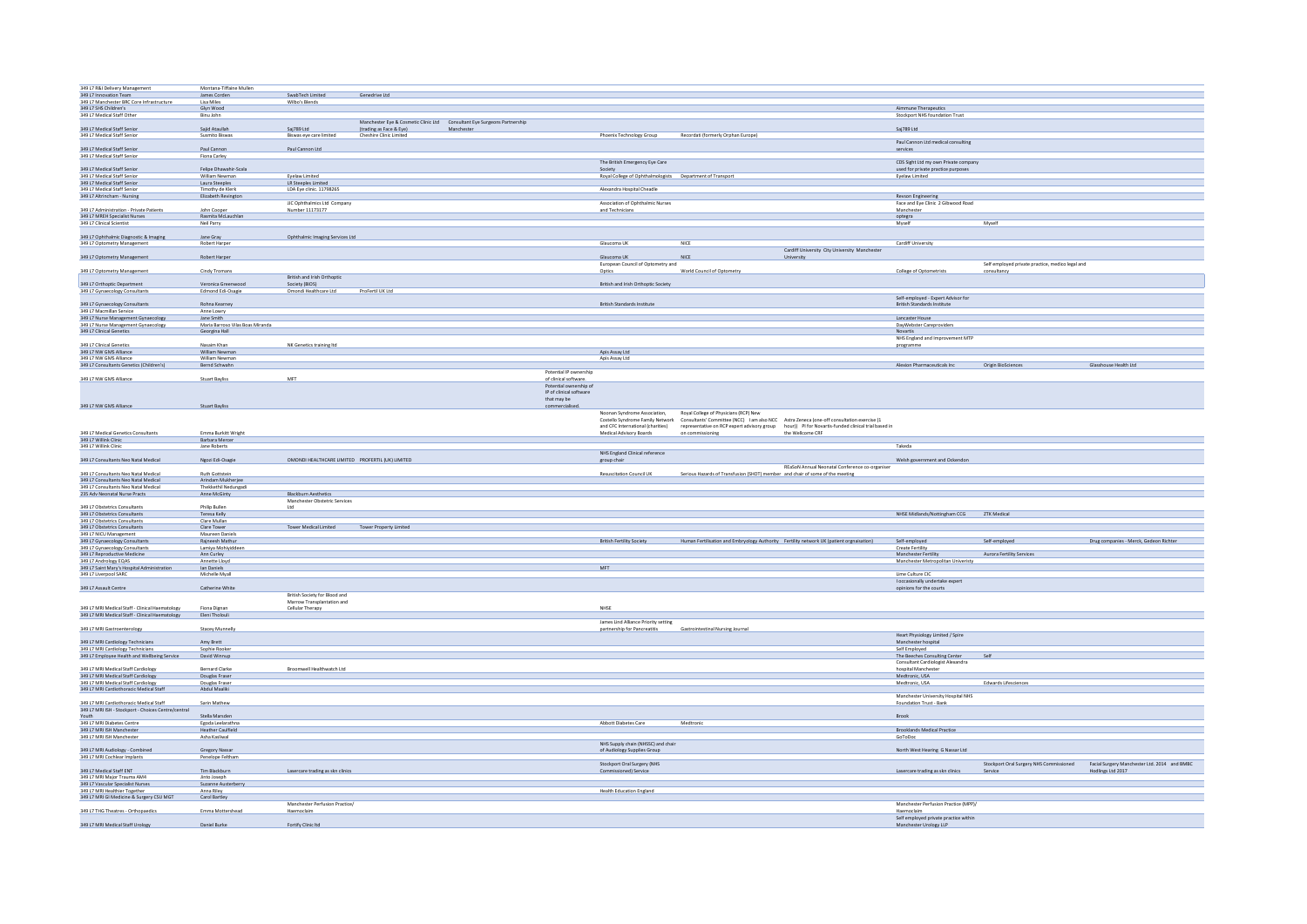|                                                                          |                                           |                                                               |                                            |                                              | I undertake private practice as part of<br>my limited company (Ben Grey Ltd) |                                                                 |
|--------------------------------------------------------------------------|-------------------------------------------|---------------------------------------------------------------|--------------------------------------------|----------------------------------------------|------------------------------------------------------------------------------|-----------------------------------------------------------------|
|                                                                          |                                           |                                                               |                                            |                                              | which receives income from: 1)                                               |                                                                 |
|                                                                          |                                           |                                                               |                                            |                                              | additional NHS work (Fortify Clinic and                                      |                                                                 |
|                                                                          |                                           |                                                               |                                            |                                              | Manchester Surgical Services) and 2)                                         |                                                                 |
|                                                                          |                                           |                                                               |                                            |                                              | private practice (Manchester Urology                                         |                                                                 |
| 349 L7 MRI Medical Staff Urology                                         | Benjamin Robin Grey                       | Fortify Clinic Limited<br>Partner at Manchester Urology LLP   | Coloplast                                  |                                              | LLP)                                                                         |                                                                 |
| 349 L7 MRI Medical Staff Urology                                         | lan Pearce                                | Fortify Clinic Limited                                        |                                            |                                              | PHSO                                                                         | Self employment : Private practice<br>McCann Electrical Limited |
| 235 AAA Screening                                                        | Naseer Ahmac                              |                                                               |                                            |                                              | Biocomposites                                                                |                                                                 |
| 349 L7 Medical Staff - Vascular<br>349 L7 MRI Vascular Laboratories      | Tawqeer Rashid<br>Emma Blair              | S.T. Rashid Ltd                                               |                                            |                                              | <b>IMC</b> Locums                                                            |                                                                 |
| 349 L7 MRI Vascular Laboratories                                         | Laura Haworth                             |                                                               | IMC Locum                                  |                                              | IMC locum                                                                    |                                                                 |
| 349 L7 MRI Vascular Laboratories                                         | Anna Jerram                               |                                                               |                                            |                                              | self employed                                                                |                                                                 |
| 349 L7 ED Nursing                                                        | Joel Heaton                               |                                                               |                                            |                                              |                                                                              |                                                                 |
|                                                                          |                                           |                                                               |                                            |                                              | Self employed as Consultant                                                  |                                                                 |
|                                                                          |                                           |                                                               |                                            |                                              | Orthopaedic Surgeon in clinical private                                      |                                                                 |
| 349 L7 Medical Staff Orthopaedic MRI                                     | David Ellis                               |                                                               |                                            |                                              | practice                                                                     | Manchester United Football Club                                 |
|                                                                          |                                           |                                                               |                                            |                                              | Self employed Consultant Orthopaedic                                         |                                                                 |
| 349 L7 Medical Staff Orthopaedic MRI                                     | David Ellis                               |                                                               |                                            |                                              | Surgeon                                                                      | Self employed Consultant Orthopaedic Surgeon                    |
|                                                                          |                                           |                                                               |                                            |                                              | not employment. I am an associate                                            |                                                                 |
| 349 L7 Early Years<br>349 L7 Physiotherapy - Trafford                    | Ewa Karwacka                              |                                                               |                                            |                                              | psychologist at My Online Therapy.                                           |                                                                 |
|                                                                          | Susan Bannister                           |                                                               |                                            |                                              | Self Employed                                                                |                                                                 |
| 349 L7 Radiology TGH                                                     | Peter Norburn                             |                                                               |                                            |                                              | Spire manchester                                                             |                                                                 |
| 349 L7 Chairman                                                          | Nicholas Gowe                             | <b>Furness Building Society</b>                               |                                            |                                              |                                                                              |                                                                 |
|                                                                          |                                           |                                                               | Readeasy Manchester Central and            |                                              |                                                                              |                                                                 |
| 349 L7 Manchester LCO                                                    | Jonathan Lenney                           | BADRDENT LTD                                                  | North                                      | Manchester University NHS Foundation Trust   |                                                                              |                                                                 |
| 349 L7 Medical Staff Senior Dental                                       | Mohamed Badr                              |                                                               |                                            |                                              |                                                                              |                                                                 |
|                                                                          |                                           |                                                               |                                            |                                              | I only work part time at the dental                                          |                                                                 |
|                                                                          |                                           |                                                               |                                            |                                              | hospital (Monday / Tuesday). I also<br>work in general dental practcie in    |                                                                 |
| 349 L7 Medical Staff Senior Dental                                       | Suhail Bhatti                             |                                                               |                                            |                                              | Cheadle for 2 days per week                                                  |                                                                 |
| 349 L7 MRI Emergency Assesment CSU MGT                                   | Vanessa Bryan                             |                                                               |                                            |                                              |                                                                              |                                                                 |
| 349 L7 Macmillan Central                                                 | Teresa Kemp                               | The Aesthetics Room                                           |                                            |                                              |                                                                              |                                                                 |
|                                                                          |                                           |                                                               | Primary Care Society for                   |                                              |                                                                              |                                                                 |
| 349 L7 Medical Staff - Gastro                                            | Michael Burkitt                           |                                                               | Gastroenterology                           |                                              |                                                                              |                                                                 |
| 349 L7 MRI Diabetes Centre                                               | Hood Mohd Thabit                          |                                                               | Eli Lilly                                  |                                              |                                                                              |                                                                 |
|                                                                          |                                           |                                                               |                                            |                                              |                                                                              |                                                                 |
| 349 L7 Ultrasound - MRI                                                  | Mandy Tang                                |                                                               |                                            |                                              | Self employment Sonographer services<br>via Cheshire Radiology and Atlas.    |                                                                 |
| 349 L7 MRI Diabetes Centre                                               | Nicola Milne                              | Primary Care Diabetes Society                                 | Diabetes UK                                |                                              |                                                                              |                                                                 |
|                                                                          |                                           |                                                               |                                            | University of Manchester, Maternal and Fetal |                                                                              |                                                                 |
| 349 L7 Obstetrics Consultants                                            | Alexander Heazell                         |                                                               | Kicks Count                                | Health Research Centre                       | NHS England                                                                  |                                                                 |
| General Surgery                                                          | Karen Irwin                               |                                                               | Disabled Living                            |                                              |                                                                              |                                                                 |
|                                                                          |                                           |                                                               |                                            |                                              |                                                                              |                                                                 |
| 349 L7 Speech Therapy Acute Med                                          | Elizabeth Walkden                         |                                                               |                                            |                                              | The Alexandra Hospital BMI Healthcare                                        |                                                                 |
| 235 Gastroenterology                                                     | Simon Borg-Bartolo                        |                                                               | <b>British Society of Gastroenterology</b> |                                              |                                                                              |                                                                 |
|                                                                          |                                           |                                                               | GM neuro and stroke integrated             |                                              |                                                                              |                                                                 |
| 349 352 BB100 - Community Management<br>349 352 BB303 - Podiatry         | Tracy Walker                              | <b>NCA</b>                                                    | stroke network                             |                                              |                                                                              |                                                                 |
|                                                                          | Lisa Campbell                             | Lisa Campbell Podiatry                                        |                                            |                                              |                                                                              |                                                                 |
| 349 352 BB337 - Neuro Rehabilitation Team North                          | Sarah Whyte                               |                                                               |                                            |                                              | British Armed Forces. (Reservist)                                            |                                                                 |
| 349 352 BB311 - Out of Hours Nursing                                     | Celestine Tchoua                          |                                                               |                                            |                                              | <b>GTD Healthcare</b>                                                        |                                                                 |
| 349 352 BB320 - Leg Circulation                                          | Martin Fox                                | Royal College of Podiatry                                     | Foot in Diabetes UK                        |                                              | Royal College of Podiatry                                                    |                                                                 |
| 349 352 BB320 - Leg Circulation                                          | Susan Matthews                            |                                                               | Royal College of Podiatry                  |                                              | self employed                                                                | Royal College of Podiatry                                       |
|                                                                          |                                           | Prime Medical Associates                                      |                                            |                                              |                                                                              |                                                                 |
| 349 352 BB330 - Crisis Response<br>349 352 BB330 - Crisis Response       | Maniu Noble                               | Limited                                                       |                                            |                                              | Hallam Medical<br>Manchester Metropolitan University                         |                                                                 |
|                                                                          | Sophie Wallington                         |                                                               |                                            |                                              | Hilary Farrer Physiotherapy                                                  |                                                                 |
| 235 Acute Therapy Service<br>349 L7 Medical Examiner                     | Hilary Farrer<br>David Jones              | Hilary Farrer Physiotherapy                                   | Manchester Medical Society                 |                                              |                                                                              |                                                                 |
|                                                                          |                                           | Manchester Physiotherapy Clinic                               |                                            |                                              |                                                                              |                                                                 |
| 349 352 BB325 - Crumpsall Vale North                                     | Jiju Simon                                | Limited                                                       |                                            |                                              |                                                                              |                                                                 |
|                                                                          |                                           |                                                               |                                            |                                              |                                                                              |                                                                 |
| 349 352 BB325 - Crumpsall Vale North                                     | <b>Fiu Simon</b>                          | Manchester Physiotherapy Clinic                               |                                            |                                              |                                                                              |                                                                 |
| 349 L7 Gynaecology Consultants                                           | Maya Basu                                 |                                                               |                                            |                                              | Canterbury Christchurch University                                           |                                                                 |
| 349 L7 Finance & Procurement                                             | Philippa Guyme                            | Meadway Associates Ltd                                        |                                            |                                              |                                                                              |                                                                 |
| 349 L7 Complex Consultants                                               | Cassandra Ng                              |                                                               | <b>British Geriatric Society</b>           |                                              |                                                                              |                                                                 |
| 349 L7 Programme Management Office                                       | Louise Bond                               |                                                               |                                            |                                              | Self-employed - freelance writing                                            |                                                                 |
| 235 Lung Function                                                        | Nigel Clayton                             |                                                               |                                            |                                              | Dr Mohamed Al-Aloul                                                          |                                                                 |
| 349 L7 Children's Divisional Management                                  | Adam Hebden                               |                                                               |                                            |                                              |                                                                              |                                                                 |
| 349 L7 Children's Divisional Management<br>235 ICNS Patch 2              | Adam Hebden                               |                                                               | Tameside CCG                               |                                              |                                                                              |                                                                 |
|                                                                          | Rachel Harding                            |                                                               | Thrive Manchester                          | Blossom                                      |                                                                              |                                                                 |
|                                                                          |                                           |                                                               |                                            |                                              |                                                                              |                                                                 |
|                                                                          |                                           | Visit from the Stork CIC (moving                              |                                            |                                              |                                                                              |                                                                 |
| 349 L7 NHSX Innovation Collaborative                                     | Faye Stafford                             | to a registered Charity this year)                            |                                            |                                              |                                                                              |                                                                 |
|                                                                          |                                           |                                                               |                                            |                                              | Northern Health federation, director                                         |                                                                 |
|                                                                          |                                           |                                                               |                                            |                                              | and chair Northern health. Partner                                           |                                                                 |
|                                                                          |                                           |                                                               |                                            |                                              | Park View medical Practice (                                                 |                                                                 |
|                                                                          |                                           |                                                               |                                            |                                              | employment held by Northern Health)                                          |                                                                 |
|                                                                          |                                           |                                                               |                                            |                                              | MPCP (Manchester primary care                                                |                                                                 |
|                                                                          |                                           |                                                               |                                            |                                              | partnership ) director NHS England - GP                                      |                                                                 |
| 349 352 BB100 - Community Management                                     | Santosh Gholkar                           | I am a director and the chair of<br>the northern health GPPO. | GP board                                   |                                              | appraiser and clinical advisor (<br>complaints)                              |                                                                 |
| 235 Medical Staff - Acute Assessment Unit                                | Michael Bibby                             | Novus Health Technologies ltd                                 |                                            |                                              | Mastercall Healthcare Ltd                                                    |                                                                 |
| 235 Pharmacy General                                                     | John Landers                              |                                                               |                                            |                                              | University of Leeds                                                          |                                                                 |
| 235 Medical Staff - Burns & Plastic                                      | Ranjeet Jeevan                            | Jeevan Plastic Surgery Limited                                | Association                                |                                              | N/A - independent private practice.                                          |                                                                 |
| 349 L7 Medical Staff Orthopaedic MRI                                     | Mayank Vashishtha                         | SAMAY LIMITED                                                 |                                            |                                              |                                                                              |                                                                 |
|                                                                          |                                           |                                                               |                                            |                                              | Medical advisor/consultant to                                                |                                                                 |
|                                                                          |                                           |                                                               |                                            |                                              | Manchester City Football Club Etihad                                         |                                                                 |
|                                                                          |                                           |                                                               |                                            |                                              | Campus 13 Rowsley Street Manchester                                          |                                                                 |
| 235 A&E Medical Staff                                                    | Fiona Jeffrey                             |                                                               |                                            |                                              | M113FF                                                                       |                                                                 |
| 235 A&E Medical Staff                                                    | Fiona Jeffrey                             |                                                               |                                            |                                              | Manchester City Football Club                                                | Football Association                                            |
| 349 L7 Dietetics                                                         | Sarah Vickers                             | InspireDietitian                                              |                                            |                                              | Self employed                                                                |                                                                 |
|                                                                          |                                           | Liminality Limited - Company                                  |                                            |                                              |                                                                              |                                                                 |
| 349 L7 Strategy Team                                                     | <b>Brendon Aspinall</b>                   | Limited by Guarantee 11056709                                 |                                            |                                              |                                                                              |                                                                 |
|                                                                          |                                           | Ministry of Defence - North                                   |                                            |                                              |                                                                              |                                                                 |
|                                                                          |                                           | West, Veterans Advisory and                                   | Ministry of Defence - North West,          |                                              |                                                                              |                                                                 |
|                                                                          |                                           | Pensions Committee, (NW                                       | Veterans Advisory and Pensions             |                                              |                                                                              |                                                                 |
| 349 L7 Performance and EPRR                                              | Grace Henderson                           | VAPC).                                                        | Committee, (NW VAPC).                      |                                              |                                                                              |                                                                 |
| 349 L7 MRI Medical Staff - Clinical Haematology                          | Nandini Sadasivam                         |                                                               |                                            |                                              |                                                                              |                                                                 |
|                                                                          |                                           |                                                               | Greater Manchester Combined                |                                              | Greater Manchester Combined                                                  |                                                                 |
| 349 L7 Director of Operations CSS                                        | Foluke Fajumi                             |                                                               | Authority                                  |                                              | Authority                                                                    |                                                                 |
| 349 L7 Medical Staff Senior Dental<br>349 L7 Medical Staff Senior Dental | Keith Horner                              | Manchester Imaging Limited                                    |                                            |                                              |                                                                              |                                                                 |
|                                                                          | Keith Horner                              |                                                               |                                            |                                              |                                                                              |                                                                 |
| 235 Breast Care Medical Staffing                                         | Nikitas Dimopoulos                        | CHELDI LTD                                                    |                                            |                                              | Self employed                                                                |                                                                 |
| 349 352 BB303 - Podiatry                                                 | Holly-Louise Clapham                      |                                                               |                                            |                                              | Myself                                                                       |                                                                 |
|                                                                          |                                           |                                                               |                                            |                                              |                                                                              |                                                                 |
| 349 L7 TRF CAMHS                                                         | Lesley-Anne Bendik                        |                                                               |                                            |                                              | 1. Cheshire and Wirral NHS Partnership 2. The Owl Therapy Centre             |                                                                 |
| 349 L7 Traf Physio Musculoskeletal                                       |                                           |                                                               |                                            |                                              | St John's Medical Centre Altrincham<br>Health Alliance                       |                                                                 |
|                                                                          |                                           |                                                               |                                            |                                              |                                                                              |                                                                 |
|                                                                          | Martina Scopes                            |                                                               |                                            |                                              |                                                                              |                                                                 |
| 349 L7 TLCO Safeguarding<br>235 Medical Staff - Orthopaedics             | Linda Cunningham<br>Gurudattsingh Sisodia |                                                               |                                            |                                              | Swiis Foster Care<br>Manchester Orthopaedic Solutions Ltd                    |                                                                 |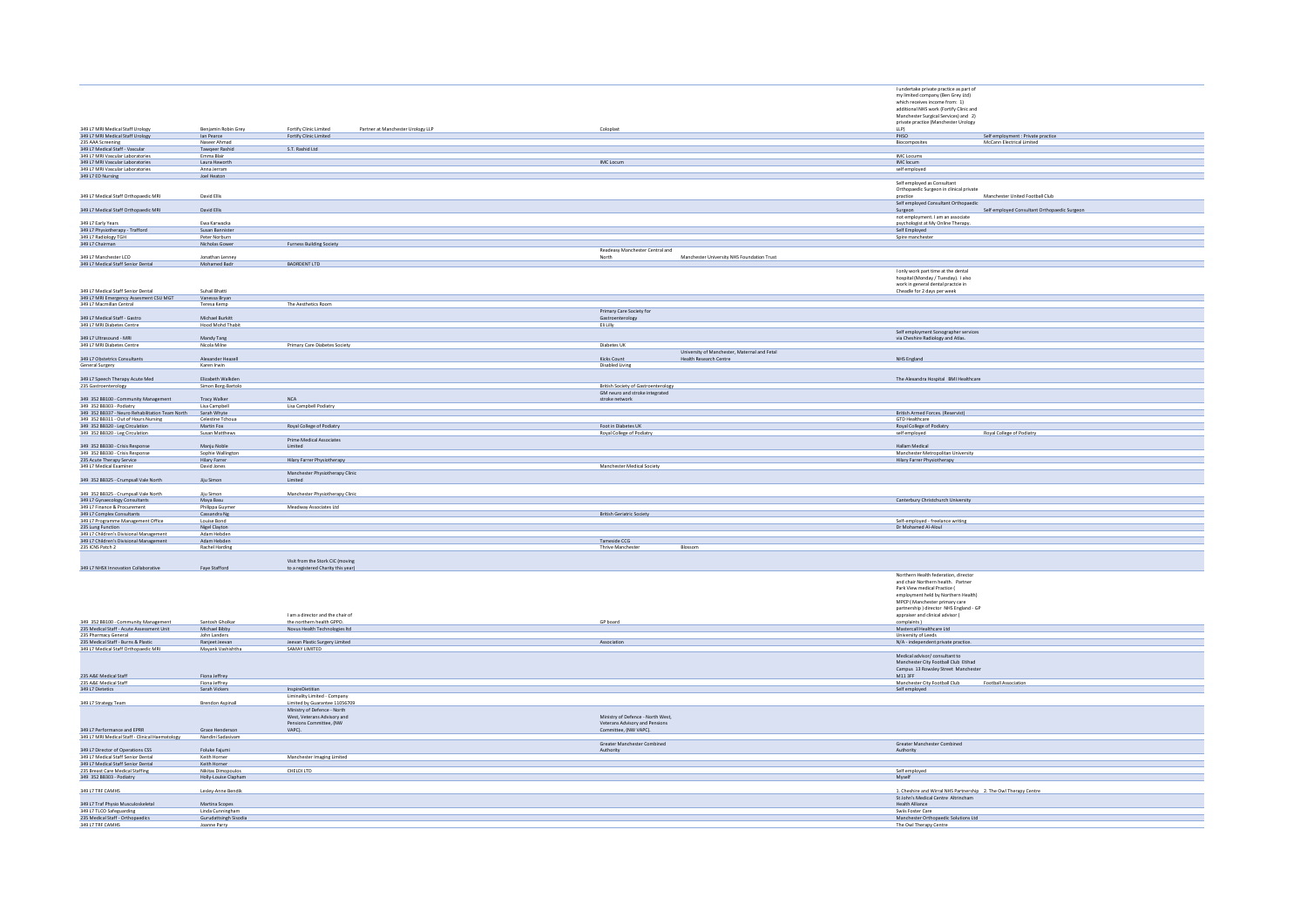|                                                                             |                                  |                                  |              | Last 12 months: Abbvie, Gilead,                             |                                                                                                         |                                                   |
|-----------------------------------------------------------------------------|----------------------------------|----------------------------------|--------------|-------------------------------------------------------------|---------------------------------------------------------------------------------------------------------|---------------------------------------------------|
| Rheumatology                                                                | Maya Buch                        |                                  |              | Galapagos, Pfizer Itd                                       |                                                                                                         |                                                   |
|                                                                             |                                  |                                  |              |                                                             |                                                                                                         | NEPSEC                                            |
| 349 L7 Cytopathology<br>349 L7 DNA Laboratory                               | Antonia Tweed<br>Robert McMahon  |                                  |              | University of Manchester                                    |                                                                                                         |                                                   |
|                                                                             |                                  |                                  |              |                                                             |                                                                                                         |                                                   |
| 235 Medical Staff - Orthopaedics<br>349 L7 Clinical Genetics                | Rafik Yassa<br>Caroline Benjamin |                                  |              |                                                             |                                                                                                         | Ramsay Health Care<br>Check 4 Cancer              |
|                                                                             |                                  |                                  |              |                                                             |                                                                                                         | asked by agencies and solicitors and              |
|                                                                             |                                  |                                  |              |                                                             |                                                                                                         |                                                   |
|                                                                             |                                  |                                  |              |                                                             |                                                                                                         | trusts for medico legal reports /                 |
| 349 L7 MRI Cardiothoracic Medical Staff                                     | Michael Poullis                  |                                  |              |                                                             |                                                                                                         | opinions                                          |
| 349 L7 Haematology Laboratory                                               | Emma Copperwaite                 |                                  |              | NHS Blood and Transplant (NHSBT)                            |                                                                                                         |                                                   |
| 349 L7 Medical Staff Orthopaedic MRI                                        | Abdelrahim Abdelrahman           |                                  |              |                                                             |                                                                                                         | locum agency, medacs                              |
| 349 L7 Clinical Pharmacists                                                 | Gavin Ronaldson                  |                                  |              |                                                             |                                                                                                         |                                                   |
|                                                                             |                                  | Pawan Endoscopy Limited. I am    |              |                                                             |                                                                                                         |                                                   |
| 235 Gastroenterology                                                        | Venkata Lekharaju                | the director of this company.    |              |                                                             |                                                                                                         | Pawan Endoscopy Limited                           |
|                                                                             |                                  |                                  |              | National Institute of Health and Care                       |                                                                                                         |                                                   |
| 349 L7 Innovation Team                                                      | Katherine Boylan                 |                                  |              | Excellence                                                  |                                                                                                         |                                                   |
|                                                                             | Ryan Ravenscroft                 |                                  |              |                                                             |                                                                                                         | RR Foot and Ankle Manchester                      |
| 349 L7 Podiatry - Central<br>349 L7 S - WTWA Nursing                        | Caroline Fosbury                 | ReNu Medical Aesthetics Itd      |              |                                                             |                                                                                                         |                                                   |
| 349 352 BB337 - Neuro Rehabilitation Team North                             | Mahvish Malik                    |                                  |              | The speech therapy clinic                                   |                                                                                                         |                                                   |
| 349 L7 Programme Management Office                                          | Kamran Beg                       |                                  |              | The Derby High School Bury Lancs                            |                                                                                                         |                                                   |
| 349 L7 Medical Director Cost Centre                                         | Tanya Claridge                   | Cribs International              |              |                                                             |                                                                                                         |                                                   |
| 235 CT Anaesthetics Medical Staff                                           | Samuel Howitt                    |                                  |              |                                                             |                                                                                                         | Rinicare Ltd                                      |
| 349 L7 Community Education & Develop.                                       | Mary Karasu                      |                                  |              |                                                             |                                                                                                         | Nursing and Midwifery Council                     |
| 349 L7 Medical Director WTWA                                                | Victoria Farrimond               | PF Consultancy Ltd               |              |                                                             |                                                                                                         |                                                   |
|                                                                             |                                  |                                  |              |                                                             |                                                                                                         |                                                   |
|                                                                             |                                  |                                  |              |                                                             |                                                                                                         |                                                   |
| 349 L7 Cancer Nursing                                                       | Andrew Wright                    |                                  |              | Greater Manchester Cancer Alliance                          |                                                                                                         | Greater Manchester Cancer Alliance                |
|                                                                             |                                  |                                  |              | ICNARC - National Cardiac Arrest                            |                                                                                                         |                                                   |
| 349 L7 Resuscitation & Simulation                                           | Jane Carnall                     |                                  |              | Audit                                                       |                                                                                                         |                                                   |
|                                                                             |                                  |                                  |              |                                                             |                                                                                                         | The Pathological Society of Great Britain         |
| 349 L7 Children's Histopathology                                            | Gemma Petts                      |                                  |              |                                                             |                                                                                                         | and Ireland                                       |
| 349 L7 PFI Commercial Management                                            | John Williams                    | Decon Solutions Ltd              |              |                                                             |                                                                                                         |                                                   |
| 349 L7 PFI Commercial Management<br>349 L7 Anaesthetics Service             | John Williams                    | Decon Solutions Ltd              |              |                                                             |                                                                                                         |                                                   |
|                                                                             | April Craggs                     |                                  |              |                                                             |                                                                                                         | Mr Dilraj Sandher                                 |
| 349 L7 N & M Workforce                                                      | Darren Dunleavy                  |                                  |              |                                                             |                                                                                                         | NHS Professionals                                 |
| 235 A&E Medical Staff                                                       | David Oni                        |                                  |              | <b>Health Junction CIC</b>                                  |                                                                                                         |                                                   |
|                                                                             |                                  |                                  |              |                                                             |                                                                                                         | I provide services as a locum consultant          |
|                                                                             |                                  |                                  |              |                                                             |                                                                                                         | interventional radiologist to the                 |
|                                                                             |                                  |                                  |              |                                                             |                                                                                                         | Northern Care Alliance through Interact           |
|                                                                             |                                  |                                  |              |                                                             |                                                                                                         | Medical, which is a locum recruitment             |
|                                                                             |                                  |                                  |              |                                                             |                                                                                                         |                                                   |
| 349 L7 Interventional Radiology WTWA                                        | Shemin Mehta                     |                                  |              |                                                             |                                                                                                         | agency<br>1) The Alexandra Hospital, Cheadle 2)   |
|                                                                             |                                  |                                  |              |                                                             |                                                                                                         |                                                   |
|                                                                             |                                  |                                  |              |                                                             |                                                                                                         | Imperial College Healthcare Trust,                |
| 235 Airways Service                                                         | Bethany Tidmarsh                 |                                  |              |                                                             |                                                                                                         | London                                            |
| 349 L7 MRI Medical Staff Urology                                            | Thomas Brophy                    |                                  |              |                                                             |                                                                                                         | Fortify Limited                                   |
| 349 L7 SMH Central - Transformation                                         | Immanuel George                  | Sarogeo Pvt Ltd                  |              | NICE, HQUIP, ESC, C3                                        |                                                                                                         | Various Agency                                    |
| 349 352 BB303 - Podiatry                                                    | Elizabeth Lillico                |                                  |              |                                                             |                                                                                                         | Self employed                                     |
| 349 L7 Assurance & Compliance                                               | Julie Treadgold                  |                                  |              |                                                             |                                                                                                         | NHS Professionals<br>Day Webster Nursing Agency   |
| 349 L7 Clinical Development (UM)                                            | Deirdre Waterhouse               |                                  |              |                                                             |                                                                                                         |                                                   |
| 349 L7 Medical Staff Senior Dental                                          | Peter Clarke                     |                                  |              |                                                             |                                                                                                         | Private Practice - Clinic 334, Wilmslow           |
| 235 Breast Screening Med Staff                                              | Trupti Prabhu Dabholkar          |                                  |              |                                                             |                                                                                                         | 4ways Healthcare                                  |
| 349 L7 Physiotherapy - North NMGH                                           |                                  | Pilates with Denika              |              |                                                             |                                                                                                         |                                                   |
|                                                                             | Denika Collier<br>Chloe Wright   |                                  |              |                                                             |                                                                                                         | Care Quality Commission                           |
| 349 L7 Breast Surgery North & Oldham NMGH                                   |                                  |                                  |              |                                                             |                                                                                                         |                                                   |
| 349 L7 Breast Surgery North & Oldham NMGH                                   | Chloe Wright<br>Neville Inshi    |                                  |              |                                                             |                                                                                                         | Care Quality Commission                           |
| 349 L7 Radiology Medics Pennine NMGH                                        |                                  |                                  |              |                                                             |                                                                                                         | NHS Professionals                                 |
| 349 L7 Breast Surgery North & Oldham NMGH                                   | Ioannis Ntanos                   | Ntanos I&E Healthserve           |              |                                                             |                                                                                                         |                                                   |
|                                                                             |                                  |                                  |              | St Helens and Knowsley Teaching                             |                                                                                                         |                                                   |
| 349 L7 Medical Staff - A&E (North) NMGH                                     | Andrew Rowland                   | SicKids                          | M'Lop Tapang |                                                             |                                                                                                         |                                                   |
|                                                                             |                                  |                                  |              | Hospitals NHS Trust                                         | The University of Salford<br>Ministry of Justice                                                        | Ministry of Justice                               |
|                                                                             |                                  |                                  |              |                                                             |                                                                                                         | Judicial Office                                   |
| 349 L7 Medical Staff - A&E (North) NMGH                                     | Andrew Rowland                   |                                  |              |                                                             |                                                                                                         |                                                   |
|                                                                             |                                  |                                  |              | University Hospitals of Morecambe                           |                                                                                                         |                                                   |
| 349 L7 Medical Staff - A&E (North) NMGH                                     | Rachel Isba                      |                                  |              | Bay NHS Foundation Trust                                    | Lancaster University                                                                                    |                                                   |
|                                                                             |                                  |                                  |              |                                                             |                                                                                                         |                                                   |
|                                                                             |                                  | I am the owner and director of a |              |                                                             |                                                                                                         |                                                   |
|                                                                             |                                  | limited company called Surgical  |              |                                                             |                                                                                                         |                                                   |
|                                                                             |                                  | Excellence Clinic Limited. I     |              |                                                             |                                                                                                         |                                                   |
|                                                                             |                                  | conduct my private practice and  |              |                                                             |                                                                                                         |                                                   |
|                                                                             |                                  | provide services to patients     |              |                                                             |                                                                                                         |                                                   |
|                                                                             |                                  | through this company. I do not   |              |                                                             |                                                                                                         |                                                   |
|                                                                             |                                  | hold any direct contracts that   |              |                                                             |                                                                                                         |                                                   |
|                                                                             |                                  | are signed between the trust     |              |                                                             |                                                                                                         |                                                   |
|                                                                             | Moustafa Mansour                 |                                  |              |                                                             |                                                                                                         |                                                   |
|                                                                             | Clare Van Halsema                | and my company.                  |              | <b>British HIV Association</b>                              |                                                                                                         |                                                   |
| 349 L7 General Surgery North/Bury NMGH<br>349 L7 Med Staff Id (North) NMGH  |                                  |                                  |              |                                                             |                                                                                                         |                                                   |
| 349 L7 Theatres North NMGH<br>349 L7 Oral Surgery Bury/North NMGH           | Ruth Despard<br>Connie Choi      |                                  |              |                                                             |                                                                                                         | Circle Health care Group<br>Cheadle Dental Centre |
|                                                                             | <b>Timothy Boland</b>            |                                  |              |                                                             |                                                                                                         | Manchester Metropolitan University                |
| 349 L7 Urgent Care - ANPs                                                   |                                  |                                  |              |                                                             |                                                                                                         |                                                   |
|                                                                             |                                  |                                  |              | Sickids Registered Charity No                               |                                                                                                         |                                                   |
| 349 L7 Operations                                                           | Jennifer Brown                   | Sickids (Reg Charity 1164131)    |              | 1164131                                                     |                                                                                                         |                                                   |
|                                                                             |                                  | Specialist restorative           |              |                                                             |                                                                                                         |                                                   |
| 349 L7 Oral Surgery Bury/North NMGH                                         | Hany Nasry                       | consultancy                      |              |                                                             |                                                                                                         |                                                   |
|                                                                             | Lama Wardeh                      |                                  |              |                                                             |                                                                                                         |                                                   |
| 349 L6 Paediatrics NMGH<br>349 L7 Intensive Care Unit (North) NMGH          | Sarah Tootill                    |                                  |              |                                                             |                                                                                                         | <b>NHS Professionals</b>                          |
|                                                                             |                                  |                                  |              |                                                             |                                                                                                         |                                                   |
| 349 L7 Gynaecology - Medical - North NMGH                                   | Suneetha Ganta                   |                                  |              | device for patient safety North manchester general hospital |                                                                                                         |                                                   |
| 349 L7 Ward C3 North NMGH                                                   | Heather Wardle                   |                                  |              |                                                             |                                                                                                         |                                                   |
|                                                                             | Jill Delaney                     |                                  |              |                                                             |                                                                                                         |                                                   |
| 349 L7 Id Specialist Nurses NMGH<br>349 L7 Domestic Services North Mcr NMGH | Antonella Di Cicco               |                                  |              |                                                             |                                                                                                         |                                                   |
|                                                                             |                                  |                                  |              |                                                             |                                                                                                         |                                                   |
|                                                                             |                                  |                                  |              |                                                             |                                                                                                         | <b>BMI Circle Healthcare Private Practice</b>     |
|                                                                             |                                  |                                  |              |                                                             |                                                                                                         | at tee Beardwood Hospital in Bkackburn            |
|                                                                             |                                  |                                  |              |                                                             |                                                                                                         | and the Beaumont Hospital in Bolton               |
|                                                                             |                                  |                                  |              |                                                             |                                                                                                         |                                                   |
|                                                                             | Richard Graham<br>Richard Graham |                                  |              |                                                             |                                                                                                         | Occasional police and CICA reports<br>Self        |
| 349 L7 Oral Surgery Bury/North NMGH<br>349 L7 Oral Surgery Bury/North NMGH  |                                  |                                  |              |                                                             |                                                                                                         | Circle Healthcare (formerly BMI)                  |
| 349 L7 Gynaecology - Medical - North NMGH                                   | <b>Birgit Schaefer</b>           |                                  |              | NHS England                                                 |                                                                                                         |                                                   |
|                                                                             |                                  |                                  |              |                                                             |                                                                                                         |                                                   |
|                                                                             |                                  |                                  |              |                                                             |                                                                                                         | Circle Healthcare Highfield Hospital              |
| 349 L7 Theatres North NMGH                                                  | Joanne Roberts                   |                                  |              |                                                             |                                                                                                         | Manchester Road Rochdale OL11 4LZ                 |
| 34917 North Manchester Co Management                                        | Matthew Makin                    | Supportive Care LIK              |              | The Christie NHS Foundation Trust                           |                                                                                                         | Supportive Care (UK)<br>Self Employed             |
| 349 L7 North Manchester Co Management                                       | Matthew Makin                    | Supportive Care (UK)             |              | The Christie NHS Foundation Trust                           |                                                                                                         | Supportive Care UK<br>Self Employed               |
|                                                                             |                                  |                                  |              |                                                             |                                                                                                         | <b>BMI Highfield Hospital- Practiscing</b>        |
|                                                                             |                                  |                                  |              |                                                             |                                                                                                         | privileges for private practice Also have         |
|                                                                             |                                  |                                  |              |                                                             |                                                                                                         | adhoc private patients in my rooms at             |
|                                                                             | Prabha Sivaraman                 |                                  |              |                                                             |                                                                                                         | No.10,St John Street<br>University of South Wales |
| 349 L7 Gynaecology - Medical - North NMGH                                   |                                  |                                  |              |                                                             |                                                                                                         |                                                   |
| 349 L7 Medical Staff-Palliatve Care N NMGH                                  | lain Lawrie                      |                                  |              | (London)                                                    | The Royal College of Physicians The Association for Palliative Medicine of Great<br>Britain and Ireland |                                                   |
|                                                                             |                                  |                                  |              |                                                             |                                                                                                         |                                                   |
| 349 L7 Id Specialist Nurses NMGH                                            | Jayne Bennett                    |                                  |              |                                                             |                                                                                                         |                                                   |
|                                                                             |                                  |                                  |              |                                                             |                                                                                                         |                                                   |
| 349 L7 Intensive Care Medics (North) NMGH                                   | Mark Longshaw                    |                                  |              |                                                             |                                                                                                         | Barnsley Hospital NHS Foundation Trust            |
| 349 L7 Id Specialist Nurses NMGH                                            | Marie White                      |                                  |              |                                                             |                                                                                                         | sodexo                                            |
| 349 L7 Anti Coagulation (North) NMGH                                        | Elizabeth Brough                 |                                  |              | Clinical Leaders of Thrombosis                              |                                                                                                         |                                                   |
|                                                                             |                                  |                                  |              |                                                             |                                                                                                         | Lancaster House Consulting &                      |
|                                                                             |                                  |                                  |              |                                                             |                                                                                                         | diagnostics & surgical Limited Glodwick           |
| 349 L7 Breast Radiology NMGH                                                | Zoe Forbes                       |                                  |              |                                                             |                                                                                                         | Rd Oldham OL4 1YN                                 |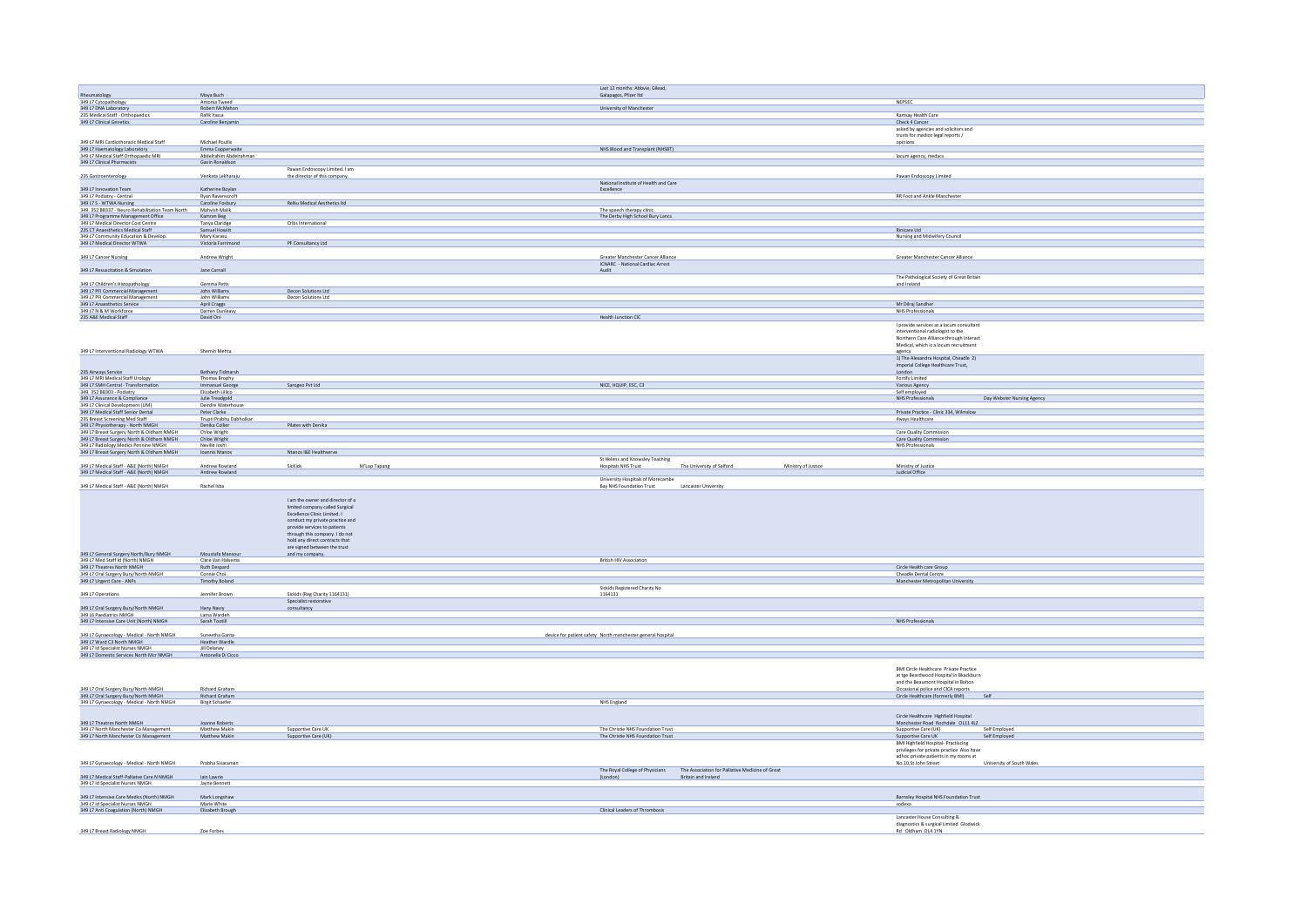|                                           |                        |                                 |     |                                      |                                 | Lancaster house Consulting and          |            |
|-------------------------------------------|------------------------|---------------------------------|-----|--------------------------------------|---------------------------------|-----------------------------------------|------------|
|                                           |                        |                                 |     |                                      |                                 | Diagnostics & Surgical Limited 137      |            |
| 349 L7 Breast Radiology NMGH              | Zoe Forbes             |                                 |     |                                      |                                 | Glodwick Road Oldham OL4 1YN            |            |
| 349 L7 Chaplains                          | Annie Mcmullen         |                                 |     | Madison Medical                      |                                 | Madison Medical agency                  |            |
| 349 L7 Physiotherapy - North NMGH         | Richard Cowley         |                                 |     |                                      |                                 | Pennine MSK partnership                 | <b>NCA</b> |
|                                           |                        |                                 |     | <b>Trafford Metropolitan Borough</b> |                                 |                                         |            |
| 349 L7 Dietetics                          | Jane Brophy            |                                 |     | Council                              |                                 | Trafford Metropolitan Borough Council   |            |
|                                           |                        |                                 |     | Trafford Metropolitan Borough        |                                 |                                         |            |
| 349 L7 Dietetics                          | Jane Brophy            |                                 |     | Council                              |                                 |                                         |            |
| 349 L7 Clinical Genetics                  | Amy Dillon             |                                 |     |                                      |                                 | Gene Health UK                          | Festimed   |
|                                           |                        |                                 |     |                                      |                                 | .Victoria Dental practice SMDEC         |            |
| 349 L7 Medical Staff Other Dental         | Glynn Atkinson         |                                 |     |                                      |                                 | .Dental Partners                        |            |
| 349 L7 Corporate Information              | Ruth Swindell          |                                 |     |                                      |                                 | Self-Employed                           |            |
| 349 L7 Corporate Budget                   | Nicholas Gomm          |                                 |     |                                      |                                 |                                         |            |
| 349 L7 Adult Clinical Services - Pharmacy | Sukhveer Singh         |                                 |     |                                      |                                 | Irish Centre Vaccination Hub            |            |
| 349 L7 PICU Medics Rota                   | Dipankar Mondal        |                                 |     |                                      |                                 | Promedical NHS professionals            |            |
|                                           |                        |                                 |     |                                      |                                 | Locum or agency work for Promedical     |            |
| 349 L7 PICU Medics Rota                   | Dipankar Mondal        |                                 |     |                                      |                                 | and NHS professional                    |            |
| 235 DSC                                   | Helen Locke            |                                 |     |                                      |                                 | University of Salford                   |            |
|                                           |                        |                                 |     |                                      |                                 | Tameside hospital NHS Foundation        |            |
| 349 L7 Citywide School Nurses             | Oluwatobi Odumosu      |                                 |     |                                      |                                 | Trust                                   |            |
| 349 L7 HR Corporate                       | Hannah Lowry           |                                 |     | Manchester Health Academy            | personal                        |                                         |            |
|                                           |                        |                                 |     | Manchester Health Academy            |                                 |                                         |            |
|                                           |                        |                                 |     | (renamed Dixons Brooklands           |                                 |                                         |            |
| 349 L7 HR Corporate                       | Hannah Lowry           |                                 |     | Academy)                             | Rental income                   |                                         |            |
| 349 L7 Financial Services                 | Claire Woods           | Amerwoods Limited               |     |                                      |                                 | Amerwoods Limited                       |            |
| 349 352 BB301 - Home Pathway North        | Kelly Goulden          |                                 |     |                                      |                                 | Univeristy of Salford                   |            |
| 349 L7 Systems & Capital                  | <b>Philip Shorrock</b> |                                 |     |                                      |                                 |                                         |            |
| 349 L7 Physiotherapy - Trafford           | Aishwarya Bhatkhande   |                                 |     |                                      |                                 | Spire Healthcare                        |            |
| 349 L7 Cardiac Divisional Management      | Tom Berry              |                                 |     |                                      |                                 | GMCVO                                   |            |
| 235 Adult Cystics Fibrosis                | Wendy Foo              |                                 |     | Sheffield Hallam University          |                                 | Sheffield Hallam University             |            |
| 349 L7 Adult Clinical Services - Pharmacy | Mark Henry             |                                 | n/a | n/a                                  |                                 |                                         |            |
|                                           |                        | Amethyst Assessment Centre.     |     |                                      |                                 |                                         |            |
|                                           |                        | This is a new co-operative      |     |                                      |                                 |                                         |            |
|                                           |                        | company set up to support       |     |                                      |                                 |                                         |            |
|                                           |                        | assessments of neurodiversity   |     |                                      |                                 |                                         |            |
|                                           |                        | from people wishing to seek a   |     |                                      |                                 |                                         |            |
|                                           |                        | private diagnosis and does not  |     |                                      |                                 |                                         |            |
|                                           |                        | hold any contracts with NHS     |     |                                      |                                 |                                         |            |
|                                           |                        | providers. Also I would not see |     |                                      |                                 | Lanc Uk Pennine Care bank The Owl       |            |
| 349 L7 CAMHS Director                     | Julie Jakeman          | anyone from the MFT footprint   |     |                                      |                                 | Therapy Centre                          |            |
| 349 L7 Medical Staff - ENT MRI            | Dulani Mendis          | Indikare Limited                |     |                                      |                                 |                                         |            |
|                                           |                        |                                 |     |                                      |                                 | Cumberland Infirmary, Carlisle - Bank   |            |
|                                           |                        |                                 |     |                                      |                                 | staff contract Cumbria Medical Services |            |
|                                           |                        |                                 |     |                                      |                                 | - Bank staff contract College of        |            |
| 349 L7 Optometry                          | Julie Lennon           |                                 |     |                                      |                                 | Optometrists                            |            |
| 349 L7 Sustainability Team                | Paul Lewis             |                                 |     |                                      |                                 | Manchester Metropolitan University      |            |
| 235 Orthopaedics Tier 2                   | Victoria Robinson      |                                 |     |                                      |                                 |                                         |            |
|                                           |                        | Sycamore Lodge (Bramhall)       |     |                                      |                                 |                                         |            |
| 349 L7 HR Corporate                       | Jonathan Lenton        | Limited                         |     |                                      |                                 |                                         |            |
| 349 L7 Digital Technology MRI             | Andrew Holden          |                                 |     | City Health Care Partnership CIC     | NHS Midlands and Lancashire CSU |                                         |            |
| 235 Microbiology                          | Zoie Aiken             |                                 |     |                                      |                                 |                                         |            |
| 349 L7 MRI Ward 12 HPB                    | Amina Riaz             |                                 |     |                                      |                                 | Florence flex Ltd                       |            |
|                                           |                        |                                 |     |                                      |                                 |                                         |            |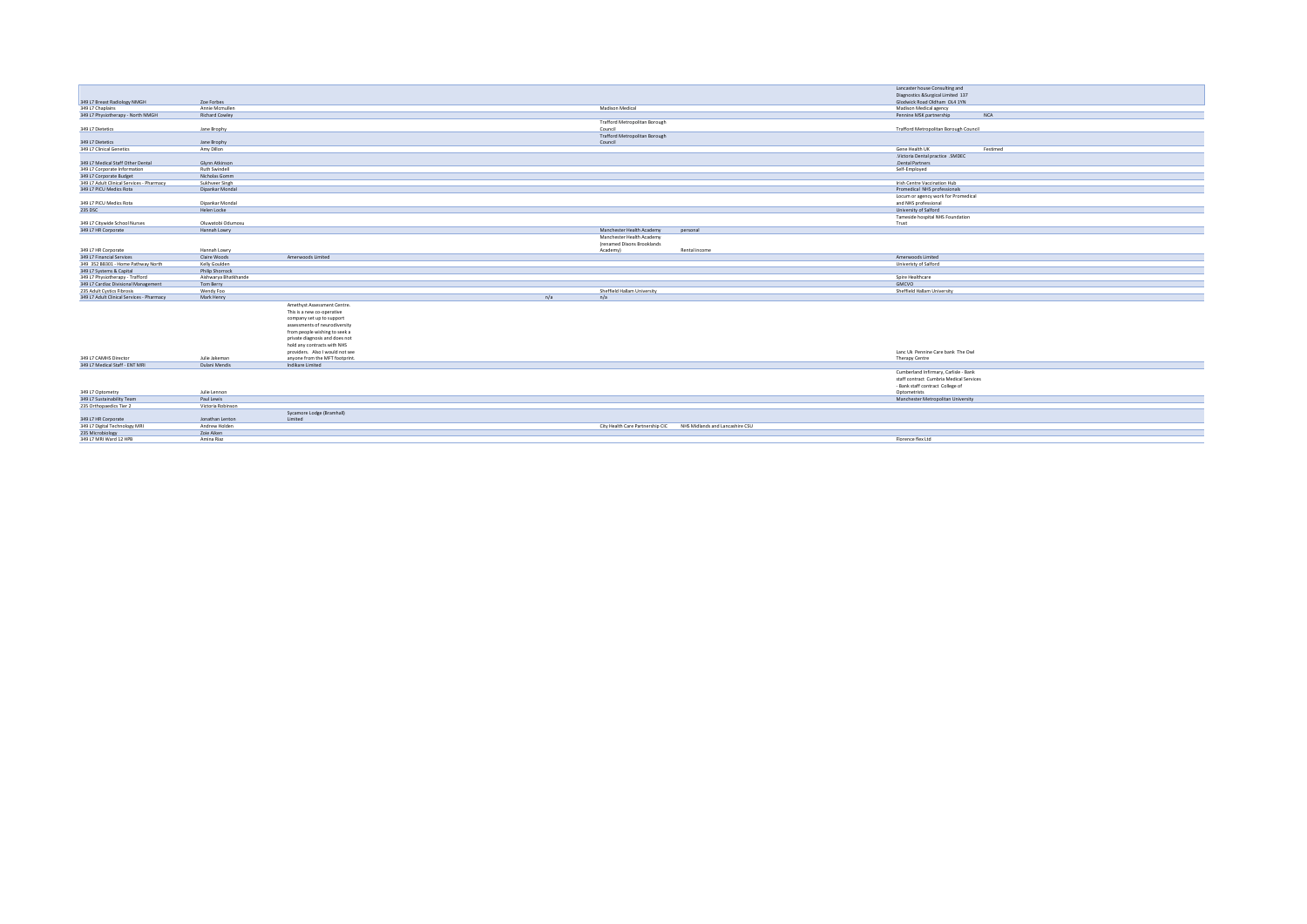|                                                          | <b>Full name</b>         |                                 |                                  |                                          |          |            |                                        | Shareholdings-organisation Additional Shareholdings-organisation 2nd Additional Shareholdings-organisation Patents-description Positions of authority-organisation Additional Positions of authority-organisation Additional P |
|----------------------------------------------------------|--------------------------|---------------------------------|----------------------------------|------------------------------------------|----------|------------|----------------------------------------|--------------------------------------------------------------------------------------------------------------------------------------------------------------------------------------------------------------------------------|
| <b>Department</b><br>235 Anaesthetics                    | Malachy Columb           | Allied Critical Care Ltd.       |                                  | Allied Critical Care Ltd.                |          |            |                                        |                                                                                                                                                                                                                                |
|                                                          |                          |                                 |                                  |                                          |          |            |                                        |                                                                                                                                                                                                                                |
|                                                          |                          |                                 | Patent application for           |                                          |          |            |                                        |                                                                                                                                                                                                                                |
|                                                          |                          |                                 | tracheostomy location            |                                          |          |            |                                        |                                                                                                                                                                                                                                |
|                                                          |                          |                                 | device. Application in           |                                          |          |            |                                        |                                                                                                                                                                                                                                |
| 235 Anaesthetics                                         | Peter Alexander          |                                 | progress and not yet<br>granted. |                                          |          |            |                                        |                                                                                                                                                                                                                                |
| 235 Histology                                            | Susan Pritchard          |                                 |                                  |                                          |          |            | SPIRE Hospital Manchester              | <b>HCA and Alexandra Hospital</b>                                                                                                                                                                                              |
|                                                          |                          |                                 |                                  |                                          |          |            |                                        |                                                                                                                                                                                                                                |
|                                                          |                          | Guangzhou Fungal Infection      |                                  |                                          |          |            |                                        |                                                                                                                                                                                                                                |
|                                                          |                          | Diagnostic and Research Centre  |                                  |                                          |          |            | Guangzhou Fungal Infection Diagnostic  |                                                                                                                                                                                                                                |
| 235 Mycology Reference Labs                              | Malcolm Richardson       | (Guangzhou, China): shareholder |                                  |                                          |          |            | and Research Centre                    | <b>Gilead Sciences</b>                                                                                                                                                                                                         |
|                                                          |                          | Carmichael clinic of            |                                  |                                          |          |            |                                        |                                                                                                                                                                                                                                |
| 235 Orthopaedics Tier 2                                  | Rebecca Jackson          | physiotherapy and acupuncture   |                                  |                                          |          |            |                                        |                                                                                                                                                                                                                                |
| 235 Adult Cystics Fibrosis                               | Hannah Langman           |                                 |                                  | <b>British Thoracic Society</b>          |          |            |                                        |                                                                                                                                                                                                                                |
|                                                          |                          | Carmichael Clinic of            |                                  |                                          |          |            |                                        |                                                                                                                                                                                                                                |
| 235 Orthopaedics Tier 2                                  | Rachel Brooke            | Physiotherapy and Acupuncture   |                                  |                                          |          |            |                                        |                                                                                                                                                                                                                                |
| 349 L7 Speech Therapy Acute Med                          | Joanne Favilli           |                                 |                                  |                                          |          |            | University of Manchester               |                                                                                                                                                                                                                                |
| 235 Stroke ESD                                           | Leanne Calcutt           |                                 |                                  |                                          |          |            |                                        |                                                                                                                                                                                                                                |
|                                                          |                          |                                 |                                  |                                          |          |            | self employed - work generated through |                                                                                                                                                                                                                                |
|                                                          |                          |                                 |                                  |                                          |          |            | PACE rehabilitation and rehab          |                                                                                                                                                                                                                                |
| 235 DSC                                                  | Sarah Bradbury           |                                 |                                  |                                          |          | associates |                                        |                                                                                                                                                                                                                                |
| 349 L7 S - WTWA Admin                                    | Anthony Schofield        | UNAPIS LTD                      |                                  |                                          |          |            |                                        |                                                                                                                                                                                                                                |
| 235 ECG                                                  | Amy Dutton               |                                 |                                  |                                          |          |            | <b>Heart Physiology Ltd</b>            |                                                                                                                                                                                                                                |
| 235 Transplant Centre                                    | Shishir Kore             |                                 |                                  |                                          |          |            |                                        |                                                                                                                                                                                                                                |
| 235 Medical Staff - Urology                              | <b>Richard Montague</b>  | Montague Medical Limited        |                                  |                                          |          |            |                                        |                                                                                                                                                                                                                                |
| 235 Medical Staff - Urology                              | Thiruendran Gunendran    | <b>TG Uromed Limited</b>        |                                  |                                          |          |            |                                        |                                                                                                                                                                                                                                |
| 235 Breast Care Medical Staffing                         | James Harvey             |                                 |                                  | prevent breast cancer                    |          |            |                                        |                                                                                                                                                                                                                                |
|                                                          |                          |                                 |                                  |                                          |          |            | Parliamentary Health Service           |                                                                                                                                                                                                                                |
| 235 MacMillan Acute                                      | Michael Connolly         | South Manchester Credit Union   |                                  |                                          |          |            | Ombudsman                              |                                                                                                                                                                                                                                |
| 235 MacMillan Acute                                      | Julie Collins            |                                 |                                  |                                          |          |            | Check 4 Cancer                         |                                                                                                                                                                                                                                |
|                                                          |                          |                                 |                                  |                                          |          |            | private practice at the BMI Alexandra  |                                                                                                                                                                                                                                |
|                                                          |                          |                                 |                                  |                                          |          |            | Hospital and the Wilmslow Hospital     |                                                                                                                                                                                                                                |
| 349 L7 Diabetes And Endocrinology                        | <b>Basil Issa</b>        | Renovatio Clinic, Cheshire      |                                  |                                          |          | Cheshire   |                                        |                                                                                                                                                                                                                                |
|                                                          |                          |                                 |                                  |                                          |          |            | Spire Regency & Spire Flyde Coast      |                                                                                                                                                                                                                                |
| 349 L7 Diabetes And Endocrinology                        | Naveed Younis            |                                 |                                  |                                          |          | Hospitals  |                                        |                                                                                                                                                                                                                                |
| 235 Gastroenterology                                     | Javaid Iqbal             | Endocare                        |                                  |                                          |          |            |                                        |                                                                                                                                                                                                                                |
| 235 Haematology Clinical                                 | Simon Watt               | SW Medical and legal            |                                  |                                          |          |            | Self employed- SW medical and legal    |                                                                                                                                                                                                                                |
| 349 L7 Rheumatology                                      | Sharon Christy-Kilner    | Dermal Decadence aesthetics     |                                  |                                          |          |            | Sharon Christy-Kilner                  |                                                                                                                                                                                                                                |
|                                                          |                          | <b>Bristol-Myers Squibb</b>     |                                  |                                          |          |            |                                        |                                                                                                                                                                                                                                |
| 349 L7 R&I Delivery Management                           | Juliette Novasio         | Pharmaceuticals (BMS)           |                                  |                                          |          |            |                                        |                                                                                                                                                                                                                                |
|                                                          |                          | North West Lung Centre Charity  |                                  |                                          |          |            |                                        |                                                                                                                                                                                                                                |
| 235 Adult Cystics Fibrosis<br>235 Adult Cystics Fibrosis | Andrew Jones             | Board member (unpaid)           |                                  |                                          |          |            |                                        |                                                                                                                                                                                                                                |
|                                                          | Peter Barry              |                                 |                                  | Specialised Immunology and Allergy CRG - |          |            |                                        |                                                                                                                                                                                                                                |
| 235 Allergy                                              | Susana Fernandes Marinho |                                 |                                  | NHS England                              | Novartis |            |                                        |                                                                                                                                                                                                                                |
| 235 Severe Asthma Specialty                              | Leanne-Jo Holmes         |                                 |                                  | <b>British Thoracic society</b>          |          | Myself     |                                        |                                                                                                                                                                                                                                |
|                                                          |                          |                                 |                                  | British thoracic society committee       |          |            |                                        |                                                                                                                                                                                                                                |
| 235 Airways Service                                      | Rachel Daly              |                                 |                                  | member                                   |          |            |                                        |                                                                                                                                                                                                                                |
| 235 Chronic Cough                                        | Ashley Woodcock          | Reacta biotech<br>Axalbion      | Cough monitoring                 | <b>Montreal Protocol</b>                 |          |            |                                        |                                                                                                                                                                                                                                |
|                                                          |                          |                                 |                                  |                                          |          |            |                                        |                                                                                                                                                                                                                                |
|                                                          |                          |                                 |                                  |                                          |          |            | Allergi- og Lungeklinikken Vanløse,    |                                                                                                                                                                                                                                |
| 235 Thoracic Medical Staff                               | Jorgen Vestbo            |                                 |                                  |                                          |          |            | Indertoften 10, 2720 Vanløse, Denmark. |                                                                                                                                                                                                                                |
|                                                          |                          |                                 |                                  |                                          |          |            |                                        | Warrington & Halton NHS Foundation Cedar House Orthodontic Practice, Albion Road,                                                                                                                                              |
| 349 L7 Dental Services At South                          | James Cooper             |                                 |                                  |                                          |          | Trust      |                                        | Northwich, CW9 56EH                                                                                                                                                                                                            |
| 235 Gen Surgery Medical Staff/Secs                       | Abhiram Sharma           | <b>MBSV limited</b>             |                                  |                                          |          |            | self employed: private practice        |                                                                                                                                                                                                                                |
|                                                          |                          |                                 |                                  |                                          |          |            | Private practice Spire Manchester and  |                                                                                                                                                                                                                                |
| 235 Medical Staff - Orthopaedics                         | Anna Fox                 |                                 |                                  |                                          |          |            | <b>BMI The Alexandra</b>               |                                                                                                                                                                                                                                |
| 349 L7 SACRU                                             | Stephanie Polisena       | Glow up ltd                     |                                  |                                          |          |            |                                        |                                                                                                                                                                                                                                |
| 235 ECG                                                  | Andrew Whittaker         |                                 |                                  |                                          |          |            | Circle Health care (BMI)               | <b>Heart Physiology limited</b>                                                                                                                                                                                                |
|                                                          |                          |                                 |                                  |                                          |          |            | United Rehab Solutions Own             |                                                                                                                                                                                                                                |
| 349 L7 Speech Therapy Acute Med                          | Leanne Nicholson         |                                 |                                  |                                          |          |            | independent practice                   |                                                                                                                                                                                                                                |
| 349 L7 Women & Children Clin Services                    | Lisa Blackburn           |                                 |                                  |                                          |          |            | General Pharmaceutical Council         |                                                                                                                                                                                                                                |
| 235 ECG                                                  | Hannah Garnett           |                                 |                                  |                                          |          |            | NHS Professionals                      |                                                                                                                                                                                                                                |
|                                                          |                          |                                 |                                  |                                          |          |            | self employed as case manager I have   |                                                                                                                                                                                                                                |

| <b>Additional Employment - employer</b>                                           | <b>Further Additional Employment - employer</b> | 2nd Further Additional Employment - employer |
|-----------------------------------------------------------------------------------|-------------------------------------------------|----------------------------------------------|
|                                                                                   |                                                 |                                              |
|                                                                                   |                                                 |                                              |
|                                                                                   |                                                 |                                              |
|                                                                                   |                                                 |                                              |
| SPIRE Hospital Manchester                                                         | <b>HCA and Alexandra Hospital</b>               |                                              |
|                                                                                   |                                                 |                                              |
| Guangzhou Fungal Infection Diagnostic<br>and Research Centre                      | <b>Gilead Sciences</b>                          |                                              |
|                                                                                   |                                                 |                                              |
|                                                                                   |                                                 |                                              |
|                                                                                   |                                                 |                                              |
| University of Manchester                                                          |                                                 |                                              |
|                                                                                   |                                                 |                                              |
| self employed - work generated through<br>PACE rehabilitation and rehab           |                                                 |                                              |
| associates                                                                        |                                                 |                                              |
| <b>Heart Physiology Ltd</b>                                                       |                                                 |                                              |
|                                                                                   |                                                 |                                              |
|                                                                                   |                                                 |                                              |
|                                                                                   |                                                 |                                              |
| Parliamentary Health Service<br>Ombudsman                                         |                                                 |                                              |
| Check 4 Cancer                                                                    |                                                 |                                              |
| private practice at the BMI Alexandra<br>Hospital and the Wilmslow Hospital       |                                                 |                                              |
| Cheshire                                                                          |                                                 |                                              |
| Spire Regency & Spire Flyde Coast<br>Hospitals                                    |                                                 |                                              |
|                                                                                   |                                                 |                                              |
| Self employed- SW medical and legal<br>Sharon Christy-Kilner                      |                                                 |                                              |
|                                                                                   |                                                 |                                              |
|                                                                                   |                                                 |                                              |
|                                                                                   |                                                 |                                              |
|                                                                                   |                                                 |                                              |
|                                                                                   |                                                 |                                              |
| Myself                                                                            |                                                 |                                              |
|                                                                                   |                                                 |                                              |
|                                                                                   |                                                 |                                              |
| Allergi- og Lungeklinikken Vanløse,                                               |                                                 |                                              |
| Indertoften 10, 2720 Vanløse, Denmark.<br>Warrington & Halton NHS Foundation      | Cedar House Orthodontic Practice, Albion Road,  |                                              |
| Trust                                                                             | Northwich, CW9 56EH                             |                                              |
| self employed: private practice<br>Private practice Spire Manchester and          |                                                 |                                              |
| <b>BMI The Alexandra</b>                                                          |                                                 |                                              |
| Circle Health care (BMI)                                                          | <b>Heart Physiology limited</b>                 |                                              |
| United Rehab Solutions Own                                                        |                                                 |                                              |
| independent practice<br>General Pharmaceutical Council                            |                                                 |                                              |
| <b>NHS Professionals</b>                                                          |                                                 |                                              |
| self employed as case manager I have<br>also worked in other local authorities as |                                                 |                                              |
| a social worker which I have worked 3<br>days a week around my current role       |                                                 |                                              |
| which is 2 days                                                                   |                                                 |                                              |
| Kee Properties Limited                                                            |                                                 |                                              |
| BMI Alexandra Hospital, Cheadle                                                   | Self Employed - www.TheVocalTherapist.com       |                                              |
| Spire Healthcare                                                                  | Atlas                                           |                                              |
| Bank pathologist for Mid and South                                                |                                                 |                                              |
| <b>Essex NHS Foundation Trust</b><br>University of Manchester                     | Lilly pharmaceutical company                    | Boehringer Ingelheim                         |
| Pennine Care Foundation Trust                                                     |                                                 |                                              |
| Pennine Care NHS Foundation Trust<br>GMMH has a contract with Encompass           |                                                 |                                              |
| Psychology to deliver IAPT training                                               |                                                 |                                              |
| programme and RTR training<br>programmes                                          |                                                 |                                              |
| Encompass Psychology Ltd                                                          |                                                 |                                              |
| Gateway Psychology<br>Self employment                                             |                                                 |                                              |
|                                                                                   |                                                 |                                              |
| St Johns Medical Centre, Altrincham                                               |                                                 |                                              |
| Health and Well-being Centre,                                                     |                                                 |                                              |
| Altrincham WA14 1PF<br>Directorship of Private LTD Company                        |                                                 |                                              |
| 'DrGoldLtd'. Through which I provide                                              |                                                 |                                              |
| private anaesthetic services at the BMI<br>Alexandra hospital and MREH.           |                                                 |                                              |
|                                                                                   |                                                 |                                              |
|                                                                                   |                                                 |                                              |
|                                                                                   |                                                 |                                              |
|                                                                                   |                                                 |                                              |
|                                                                                   |                                                 |                                              |
|                                                                                   |                                                 |                                              |
| Self employed<br>The University of Derby                                          |                                                 |                                              |
| 1. Kleyn Heathcare                                                                | Scanassure                                      | Atlas Diagnostics                            |
| Northern Medical<br>General Medical Council                                       | Faculty of Forensic and Legal Medicine          |                                              |
|                                                                                   |                                                 |                                              |
|                                                                                   |                                                 |                                              |
|                                                                                   |                                                 |                                              |
| <b>Turton Moorland Team Ministry</b>                                              |                                                 |                                              |
|                                                                                   |                                                 |                                              |

|                                                   |                         | empower case management |  |          |                        | days a week around my current role  |                                           |
|---------------------------------------------------|-------------------------|-------------------------|--|----------|------------------------|-------------------------------------|-------------------------------------------|
| 235 MacMillan Team                                | Karen Jones             | services ldt            |  |          |                        | which is 2 days                     |                                           |
| 349 L7 Trauma Ortho B&P H&N Divisional Management |                         |                         |  |          |                        |                                     |                                           |
| <b>WTWA</b>                                       | James Kee               |                         |  |          |                        | Kee Properties Limited              |                                           |
| 349 L7 Speech Therapy Acute Med                   | Paul McKenna            |                         |  |          |                        | BMI Alexandra Hospital, Cheadle     | Self Employed - www.TheVocalTherapist.con |
| 235 Breast Screening Med Staff                    | Gillian Hutchison       |                         |  |          |                        | Spire Healthcare                    | Atlas                                     |
| 235 Adult Cystics Fibrosis                        | Alex Horsley            | Mi-Trial                |  | CF trust | vertex pharmaceuticals |                                     |                                           |
|                                                   |                         |                         |  |          |                        | Bank pathologist for Mid and South  |                                           |
| 235 Histology                                     | Maria Montero-Fernandez |                         |  |          |                        | <b>Essex NHS Foundation Trust</b>   | Lilly pharmaceutical company              |
| 235 Thoracic Medical Staff                        | Rebecca Horne           |                         |  |          |                        | University of Manchester            |                                           |
| 349 L7 Central Psychotherapy CPNS                 | Faye Brierley           |                         |  |          |                        | Pennine Care Foundation Trust       |                                           |
| 349 L7 Central Psychotherapy CPNS                 | Faye Brierley           |                         |  |          |                        | Pennine Care NHS Foundation Trust   |                                           |
|                                                   |                         |                         |  |          |                        | GMMH has a contract with Encompass  |                                           |
|                                                   |                         |                         |  |          |                        | Psychology to deliver IAPT training |                                           |
|                                                   |                         |                         |  |          |                        | programme and RTR training          |                                           |

|                                    |                         |                          |             | <b>ProPramme and minimum</b>    |
|------------------------------------|-------------------------|--------------------------|-------------|---------------------------------|
| 349 L7 MCR Learning Disabilities   | Joanne Bromley          | Encompass Psychology Ld  |             | programmes                      |
| 349 L7 MCR Learning Disabilities   | <b>Christine Mellor</b> | Encompass Psychology Ltd |             | <b>Encompass Psychology Ltd</b> |
| 349 L7 Manchester Adoption Service | Linda Yool              |                          |             | Gateway Psychology              |
| 349 L7 General Paediatrics Medics  | lan Doughty             |                          | Spire Group | Self employment                 |
| 349 L7 Urology Medics              | Anju Goyal              | M and G Private limited  |             |                                 |
| 349 L7 Anaesthetics Medics         | Vimmi Oshan             | Swanrus Limited          |             |                                 |
|                                    |                         |                          |             | St Johns Medical Centre.        |

349 L7 Stroke and Neuro Team **Helen Glodkowski** 

|                                           |                             |                                  |                          |                                                |                                             |         |         | private anaesthelic services at the bivil |                                        |                  |
|-------------------------------------------|-----------------------------|----------------------------------|--------------------------|------------------------------------------------|---------------------------------------------|---------|---------|-------------------------------------------|----------------------------------------|------------------|
| 349 L7 Anaesthetics Consultants           | Stephen Gold                | Dr Gold Ltd                      |                          |                                                |                                             |         |         | Alexandra hospital and MREH.              |                                        |                  |
|                                           |                             |                                  |                          |                                                | College of Clinical Perfusion Scientists of |         |         |                                           |                                        |                  |
| 349 L7 Anaesthetics Consultants           | Niall O'Keeffe              | ACTACC                           | Allied Critical care Ltd | Dr N O'Keeffe                                  | Great Britain and Ireland                   |         |         |                                           |                                        |                  |
|                                           |                             |                                  |                          | Association for cardiothoracic Anaesthesia and |                                             |         |         |                                           |                                        |                  |
| 349 L7 Anaesthetics Consultants           | Niall O'Keeffe              | Dr N O'Keeffe Ltd                | Allied Critical Care     | critical Care                                  |                                             |         |         |                                           |                                        |                  |
| 349 L7 Cytopathology                      | Miles Holbrook              |                                  |                          |                                                | NHSE-I                                      |         |         |                                           |                                        |                  |
|                                           |                             |                                  |                          |                                                | NHS England Clinical Reference Group        |         |         |                                           |                                        |                  |
| 349 L7 Immunology 1                       | <b>Tomaz Pereira-Garcez</b> |                                  |                          |                                                | for Immunology and Allergy                  |         |         |                                           |                                        |                  |
| 349 L7 Adult Clinical Services - Pharmacy | Harriet Baker               |                                  |                          |                                                | ViiV UK                                     | ViiV UK | ViiV UK |                                           |                                        |                  |
|                                           |                             | LLWC LTD trading as Market       |                          |                                                |                                             |         |         |                                           |                                        |                  |
| 349 L7 Clinical Pharmacists               | Elaine Chow                 | Square Pharmacy                  |                          |                                                | Aaron Liew LTD                              |         |         | Self employed                             |                                        |                  |
| 349 L7 Main X-Ray                         | Eleni Kariki                | Ntanos I&E Healthserve Ltd       |                          |                                                | Royal Osteoporosis Society                  |         |         | The University of Derby                   |                                        |                  |
| 349 L7 Ultrasound - Trafford              | Rachel Urbanski             |                                  |                          |                                                |                                             |         |         | 1. Kleyn Heathcare                        | Scanassure                             | Atlas Diagnostic |
| 349 L7 Ultrasound - Trafford              | Rae Anne Cunningham         |                                  |                          |                                                |                                             |         |         | Northern Medical                          |                                        |                  |
| 349 L7 GM Forensic Medical Examiners      | Farah Yusuf                 |                                  |                          |                                                |                                             |         |         | <b>General Medical Council</b>            | Faculty of Forensic and Legal Medicine |                  |
| 349 L7 Purchasing Operational Team        | Gareth White                |                                  |                          |                                                |                                             |         |         |                                           |                                        |                  |
|                                           |                             | <b>ARNOLD PROPERTY</b>           |                          |                                                |                                             |         |         |                                           |                                        |                  |
|                                           |                             | MANAGEMENT COMPANY               |                          |                                                |                                             |         |         |                                           |                                        |                  |
| 349 L7 Hive - Transformation              | Leo Clifton                 | LIMITED                          |                          |                                                |                                             |         |         |                                           |                                        |                  |
| 349 L7 Health and Safety                  | Suzanne Pumford             |                                  |                          |                                                |                                             |         |         | <b>Turton Moorland Team Ministry</b>      |                                        |                  |
|                                           |                             | I do not have any shareholdings, |                          |                                                |                                             |         |         |                                           |                                        |                  |
|                                           |                             | directorships and other          |                          |                                                |                                             |         |         |                                           |                                        |                  |
| 349 L7 Health and Safety                  | Bushra Ramzan               | ownership interests              |                          |                                                |                                             |         |         |                                           |                                        |                  |
|                                           |                             |                                  |                          |                                                |                                             |         |         |                                           |                                        |                  |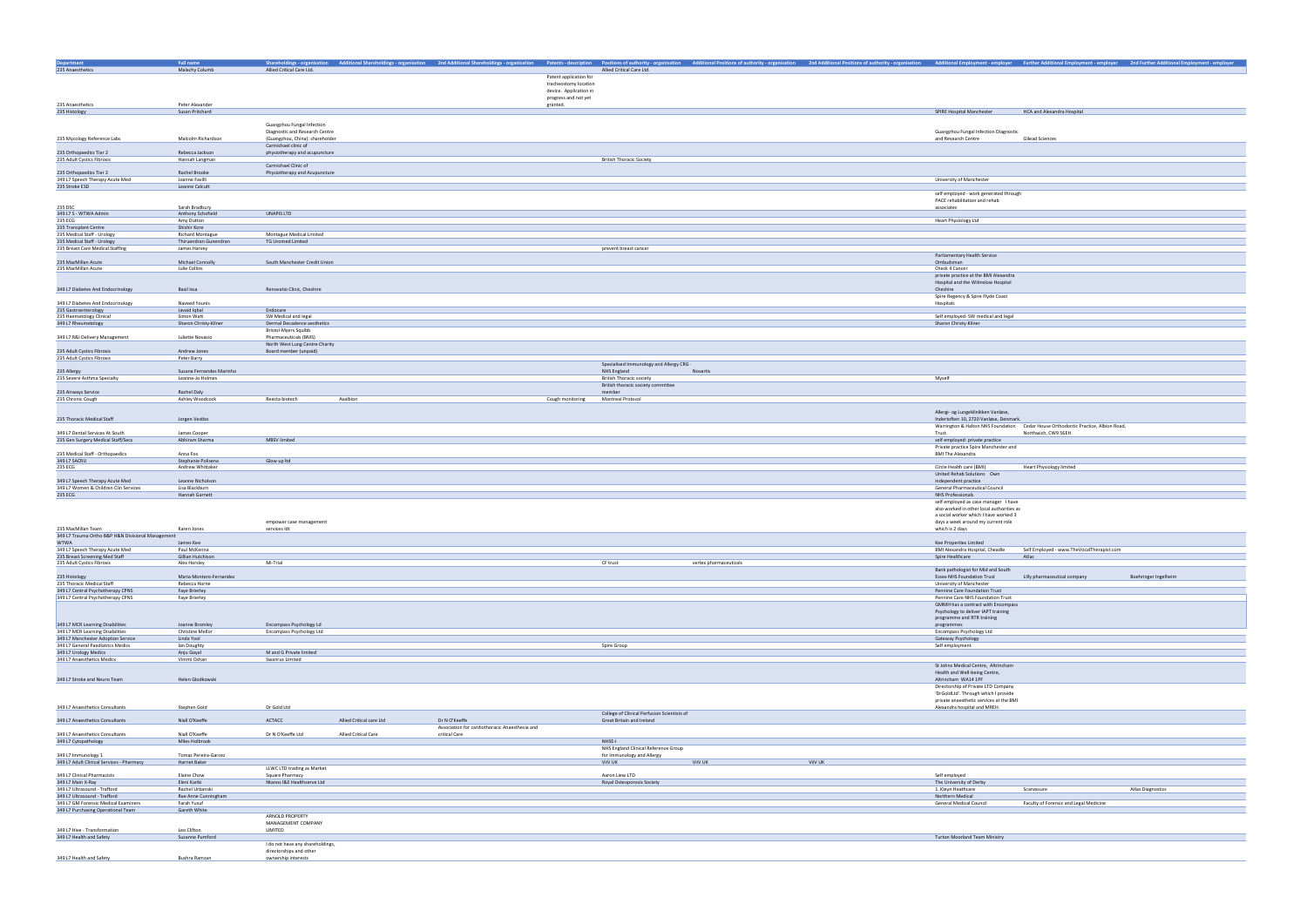| 349 L7 Medical Director Cost Centre<br>349 L7 Safeguarding LAC Budget (MCSU)                                                                                                                                                                                                                                                                                                                                                                                                                                                                                                                                                                                                                                                                                                                                                                                                                                                                                                                                                                                                                                                                                                                                                      | Robert Pearson<br>Hannah Romain         | 2ic-Care Ltd                                                |                                                                                    |                                            | <b>Mastercall Healthcare</b>                                                        |                            |
|-----------------------------------------------------------------------------------------------------------------------------------------------------------------------------------------------------------------------------------------------------------------------------------------------------------------------------------------------------------------------------------------------------------------------------------------------------------------------------------------------------------------------------------------------------------------------------------------------------------------------------------------------------------------------------------------------------------------------------------------------------------------------------------------------------------------------------------------------------------------------------------------------------------------------------------------------------------------------------------------------------------------------------------------------------------------------------------------------------------------------------------------------------------------------------------------------------------------------------------|-----------------------------------------|-------------------------------------------------------------|------------------------------------------------------------------------------------|--------------------------------------------|-------------------------------------------------------------------------------------|----------------------------|
| 349 L7 Medical Staff Other Dental                                                                                                                                                                                                                                                                                                                                                                                                                                                                                                                                                                                                                                                                                                                                                                                                                                                                                                                                                                                                                                                                                                                                                                                                 | Mamdouh Al-Chihabi                      |                                                             |                                                                                    |                                            | clinic 334<br>Harewood Dental Practice                                              | CarisBrook Dental Practice |
| 349 L7 Medical Staff Other Dental                                                                                                                                                                                                                                                                                                                                                                                                                                                                                                                                                                                                                                                                                                                                                                                                                                                                                                                                                                                                                                                                                                                                                                                                 | Alison Johnson                          |                                                             |                                                                                    |                                            | total orthodontics                                                                  |                            |
|                                                                                                                                                                                                                                                                                                                                                                                                                                                                                                                                                                                                                                                                                                                                                                                                                                                                                                                                                                                                                                                                                                                                                                                                                                   |                                         |                                                             |                                                                                    |                                            | Self-employed private orthodontist 1                                                |                            |
| 349 L7 Medical Staff Senior Dental                                                                                                                                                                                                                                                                                                                                                                                                                                                                                                                                                                                                                                                                                                                                                                                                                                                                                                                                                                                                                                                                                                                                                                                                | Mariyah Nazir                           |                                                             |                                                                                    |                                            | session a week (1 work PT for the NHS)                                              |                            |
|                                                                                                                                                                                                                                                                                                                                                                                                                                                                                                                                                                                                                                                                                                                                                                                                                                                                                                                                                                                                                                                                                                                                                                                                                                   |                                         |                                                             | I developed 'Know Thy                                                              |                                            |                                                                                     |                            |
|                                                                                                                                                                                                                                                                                                                                                                                                                                                                                                                                                                                                                                                                                                                                                                                                                                                                                                                                                                                                                                                                                                                                                                                                                                   |                                         |                                                             | Self Adinkra Cards', 'Post-                                                        |                                            |                                                                                     |                            |
|                                                                                                                                                                                                                                                                                                                                                                                                                                                                                                                                                                                                                                                                                                                                                                                                                                                                                                                                                                                                                                                                                                                                                                                                                                   |                                         |                                                             | pandemic Planning:                                                                 |                                            |                                                                                     |                            |
|                                                                                                                                                                                                                                                                                                                                                                                                                                                                                                                                                                                                                                                                                                                                                                                                                                                                                                                                                                                                                                                                                                                                                                                                                                   |                                         |                                                             | Being, Belonging &                                                                 |                                            |                                                                                     |                            |
|                                                                                                                                                                                                                                                                                                                                                                                                                                                                                                                                                                                                                                                                                                                                                                                                                                                                                                                                                                                                                                                                                                                                                                                                                                   |                                         |                                                             | Becoming Workbook',<br>and 'African-centred                                        |                                            |                                                                                     |                            |
|                                                                                                                                                                                                                                                                                                                                                                                                                                                                                                                                                                                                                                                                                                                                                                                                                                                                                                                                                                                                                                                                                                                                                                                                                                   |                                         |                                                             | Wellness Journal'. I hold                                                          |                                            |                                                                                     |                            |
|                                                                                                                                                                                                                                                                                                                                                                                                                                                                                                                                                                                                                                                                                                                                                                                                                                                                                                                                                                                                                                                                                                                                                                                                                                   |                                         |                                                             | the copyright for all in                                                           |                                            |                                                                                     |                            |
|                                                                                                                                                                                                                                                                                                                                                                                                                                                                                                                                                                                                                                                                                                                                                                                                                                                                                                                                                                                                                                                                                                                                                                                                                                   |                                         |                                                             | addition to online<br>training developed at                                        |                                            |                                                                                     |                            |
|                                                                                                                                                                                                                                                                                                                                                                                                                                                                                                                                                                                                                                                                                                                                                                                                                                                                                                                                                                                                                                                                                                                                                                                                                                   |                                         |                                                             | www.learnworlds.com                                                                |                                            |                                                                                     |                            |
|                                                                                                                                                                                                                                                                                                                                                                                                                                                                                                                                                                                                                                                                                                                                                                                                                                                                                                                                                                                                                                                                                                                                                                                                                                   |                                         |                                                             | This is mentioned purely                                                           |                                            |                                                                                     |                            |
|                                                                                                                                                                                                                                                                                                                                                                                                                                                                                                                                                                                                                                                                                                                                                                                                                                                                                                                                                                                                                                                                                                                                                                                                                                   |                                         |                                                             | in the interests of<br>transparency and                                            |                                            | Nubia Wellness and Healing (NWAH) up                                                |                            |
|                                                                                                                                                                                                                                                                                                                                                                                                                                                                                                                                                                                                                                                                                                                                                                                                                                                                                                                                                                                                                                                                                                                                                                                                                                   |                                         |                                                             | avoidance of doubt. I                                                              |                                            | to half a day per week Family Law                                                   |                            |
|                                                                                                                                                                                                                                                                                                                                                                                                                                                                                                                                                                                                                                                                                                                                                                                                                                                                                                                                                                                                                                                                                                                                                                                                                                   |                                         |                                                             | have no knowledge of                                                               |                                            | Clinical Psychology Services (FLCP) up to                                           |                            |
|                                                                                                                                                                                                                                                                                                                                                                                                                                                                                                                                                                                                                                                                                                                                                                                                                                                                                                                                                                                                                                                                                                                                                                                                                                   |                                         |                                                             | MFT in any capacity<br>choosing to purchase                                        |                                            | half a day per week, currently closed.<br>Occasional 1-day teaching or training for |                            |
|                                                                                                                                                                                                                                                                                                                                                                                                                                                                                                                                                                                                                                                                                                                                                                                                                                                                                                                                                                                                                                                                                                                                                                                                                                   |                                         |                                                             | these wellness products                                                            |                                            | various NHS, University or Social Care                                              |                            |
|                                                                                                                                                                                                                                                                                                                                                                                                                                                                                                                                                                                                                                                                                                                                                                                                                                                                                                                                                                                                                                                                                                                                                                                                                                   |                                         | Nubia Wellness and Healing-                                 | or training, but aware in                                                          |                                            | providers. This is no more than 5 days                                              |                            |
| 349 L7 Ld Central (health)                                                                                                                                                                                                                                                                                                                                                                                                                                                                                                                                                                                                                                                                                                                                                                                                                                                                                                                                                                                                                                                                                                                                                                                                        | Erica McInnis                           | (NWAH) Family Law Clinical<br>Psychology Services (FLCP)    | the future this could be<br>the case.<br>Child Concern Charity                     | <b>British Psychological Society (BPS)</b> | per year and carried out within annual<br>leave.                                    |                            |
| 349 L7 Infant Feeding Team                                                                                                                                                                                                                                                                                                                                                                                                                                                                                                                                                                                                                                                                                                                                                                                                                                                                                                                                                                                                                                                                                                                                                                                                        | Justine Baines                          |                                                             |                                                                                    |                                            | Self employed                                                                       |                            |
| 349 L7 Citywide Health Visitors                                                                                                                                                                                                                                                                                                                                                                                                                                                                                                                                                                                                                                                                                                                                                                                                                                                                                                                                                                                                                                                                                                                                                                                                   | Anna Leyden<br>Emma Schneider           |                                                             | Home-Start Manchester                                                              | <b>British Nutrition Foundation</b>        | LK Management<br>City Health Care Partnership                                       |                            |
| 349 L7 Healthy Weight Team<br>349 L7 Paediatric Occupational Therapy                                                                                                                                                                                                                                                                                                                                                                                                                                                                                                                                                                                                                                                                                                                                                                                                                                                                                                                                                                                                                                                                                                                                                              | Liviu Dorobat                           |                                                             |                                                                                    |                                            |                                                                                     |                            |
|                                                                                                                                                                                                                                                                                                                                                                                                                                                                                                                                                                                                                                                                                                                                                                                                                                                                                                                                                                                                                                                                                                                                                                                                                                   |                                         | Advance Occupational Therapy                                |                                                                                    |                                            |                                                                                     |                            |
| 349 L7 Paediatric Occupational Therapy<br>349 L7 MLCO COVID-19                                                                                                                                                                                                                                                                                                                                                                                                                                                                                                                                                                                                                                                                                                                                                                                                                                                                                                                                                                                                                                                                                                                                                                    | Liviu Dorobat<br>Victoria North         | Ltd                                                         |                                                                                    |                                            | The Alexandra Hospital                                                              |                            |
|                                                                                                                                                                                                                                                                                                                                                                                                                                                                                                                                                                                                                                                                                                                                                                                                                                                                                                                                                                                                                                                                                                                                                                                                                                   |                                         |                                                             |                                                                                    |                                            | Self employed physiotherapist working                                               |                            |
|                                                                                                                                                                                                                                                                                                                                                                                                                                                                                                                                                                                                                                                                                                                                                                                                                                                                                                                                                                                                                                                                                                                                                                                                                                   |                                         |                                                             |                                                                                    |                                            | in areas outside of Manchester.                                                     |                            |
| 349 L7 Paediatric Physiotherapy<br>349 L7 Medical Staff Accident & Emergency                                                                                                                                                                                                                                                                                                                                                                                                                                                                                                                                                                                                                                                                                                                                                                                                                                                                                                                                                                                                                                                                                                                                                      | Claire Zatz<br>Simon Carley             | <b>Manchester Meducation</b>                                | <b>Health Education England</b>                                                    |                                            | Therefore no conflict of interest.<br>NWAS                                          |                            |
| 349 L7 Manchester BRC Core Infrastructure                                                                                                                                                                                                                                                                                                                                                                                                                                                                                                                                                                                                                                                                                                                                                                                                                                                                                                                                                                                                                                                                                                                                                                                         | Lisa Miles                              | Wilbo's Blends                                              |                                                                                    |                                            |                                                                                     |                            |
| 349 L7 Medical Staff Senior                                                                                                                                                                                                                                                                                                                                                                                                                                                                                                                                                                                                                                                                                                                                                                                                                                                                                                                                                                                                                                                                                                                                                                                                       | Cecilia Fenerty                         |                                                             | <b>NICE</b>                                                                        | MHRA                                       | <b>General Optical Committee</b><br>Parlaimentary and Healthcare Ombudsman          |                            |
| 349 L7 Medical Staff Senior                                                                                                                                                                                                                                                                                                                                                                                                                                                                                                                                                                                                                                                                                                                                                                                                                                                                                                                                                                                                                                                                                                                                                                                                       | Chee-Bang Yau                           | Alpine Court Management                                     |                                                                                    |                                            |                                                                                     |                            |
| 349 L7 Ward 54 (private Patients - Ppc) - Nursing                                                                                                                                                                                                                                                                                                                                                                                                                                                                                                                                                                                                                                                                                                                                                                                                                                                                                                                                                                                                                                                                                                                                                                                 | Julie Williams                          | Company (non profit)                                        |                                                                                    |                                            |                                                                                     |                            |
|                                                                                                                                                                                                                                                                                                                                                                                                                                                                                                                                                                                                                                                                                                                                                                                                                                                                                                                                                                                                                                                                                                                                                                                                                                   |                                         | Lifespan Gynaecology - limited                              |                                                                                    |                                            |                                                                                     |                            |
| 349 L7 Gynaecology Consultants                                                                                                                                                                                                                                                                                                                                                                                                                                                                                                                                                                                                                                                                                                                                                                                                                                                                                                                                                                                                                                                                                                                                                                                                    | Gail Busby                              | company for medical private<br>practice                     |                                                                                    |                                            | Medical private practice                                                            |                            |
| 349 L7 Nurse Management Gynaecology                                                                                                                                                                                                                                                                                                                                                                                                                                                                                                                                                                                                                                                                                                                                                                                                                                                                                                                                                                                                                                                                                                                                                                                               | Luciya Whyte                            |                                                             |                                                                                    |                                            | St Jospeh Ltd<br>Lancaster House                                                    |                            |
| 349 L7 Nurse Management Gynaecology                                                                                                                                                                                                                                                                                                                                                                                                                                                                                                                                                                                                                                                                                                                                                                                                                                                                                                                                                                                                                                                                                                                                                                                               | Maria Barroso Vilas Boas Miranda        |                                                             |                                                                                    |                                            | DayWebster Care providers                                                           |                            |
| 349 L7 Lab Re-designation<br>349 L7 Lab Re-designation                                                                                                                                                                                                                                                                                                                                                                                                                                                                                                                                                                                                                                                                                                                                                                                                                                                                                                                                                                                                                                                                                                                                                                            | Eleanor Baker<br>Helene Schlecht        |                                                             |                                                                                    |                                            | <b>UKNEQAS</b>                                                                      |                            |
|                                                                                                                                                                                                                                                                                                                                                                                                                                                                                                                                                                                                                                                                                                                                                                                                                                                                                                                                                                                                                                                                                                                                                                                                                                   |                                         |                                                             |                                                                                    |                                            | I do the occasional (about x5 per                                                   |                            |
|                                                                                                                                                                                                                                                                                                                                                                                                                                                                                                                                                                                                                                                                                                                                                                                                                                                                                                                                                                                                                                                                                                                                                                                                                                   |                                         |                                                             |                                                                                    |                                            | annum) private evening clinic at The                                                |                            |
| 349 L7 Medical Genetics Consultants                                                                                                                                                                                                                                                                                                                                                                                                                                                                                                                                                                                                                                                                                                                                                                                                                                                                                                                                                                                                                                                                                                                                                                                               | Emma Woodward                           |                                                             |                                                                                    |                                            | Lancet Onoclogy paper review<br><b>Christie Clinic</b>                              |                            |
| 349 L7 Willink Laboratory<br>349 L7 Reproductive Medicine                                                                                                                                                                                                                                                                                                                                                                                                                                                                                                                                                                                                                                                                                                                                                                                                                                                                                                                                                                                                                                                                                                                                                                         | Heather Church<br>Ann Curley            |                                                             |                                                                                    |                                            | <b>Manchester Fertility</b><br>Aurora fertility Clinic                              | Leeds NHS Trust            |
|                                                                                                                                                                                                                                                                                                                                                                                                                                                                                                                                                                                                                                                                                                                                                                                                                                                                                                                                                                                                                                                                                                                                                                                                                                   |                                         | Renew Birth trauma therapy- Im                              |                                                                                    |                                            |                                                                                     |                            |
|                                                                                                                                                                                                                                                                                                                                                                                                                                                                                                                                                                                                                                                                                                                                                                                                                                                                                                                                                                                                                                                                                                                                                                                                                                   |                                         | a birth trauma practitioner - I                             |                                                                                    |                                            |                                                                                     |                            |
|                                                                                                                                                                                                                                                                                                                                                                                                                                                                                                                                                                                                                                                                                                                                                                                                                                                                                                                                                                                                                                                                                                                                                                                                                                   |                                         |                                                             |                                                                                    |                                            |                                                                                     |                            |
|                                                                                                                                                                                                                                                                                                                                                                                                                                                                                                                                                                                                                                                                                                                                                                                                                                                                                                                                                                                                                                                                                                                                                                                                                                   |                                         | have my own business/ self                                  |                                                                                    |                                            | not employment -self employed renew                                                 |                            |
|                                                                                                                                                                                                                                                                                                                                                                                                                                                                                                                                                                                                                                                                                                                                                                                                                                                                                                                                                                                                                                                                                                                                                                                                                                   |                                         | employment as a therapy<br>practitioner for birth trauma in |                                                                                    |                                            | birth trauma therapy and voluntary<br>remunerated role as MVP chair                 |                            |
|                                                                                                                                                                                                                                                                                                                                                                                                                                                                                                                                                                                                                                                                                                                                                                                                                                                                                                                                                                                                                                                                                                                                                                                                                                   | Hannah Sloan                            | the northwest/UK                                            | Maternity voices partnership                                                       |                                            | Liverpool                                                                           |                            |
|                                                                                                                                                                                                                                                                                                                                                                                                                                                                                                                                                                                                                                                                                                                                                                                                                                                                                                                                                                                                                                                                                                                                                                                                                                   | Rachel Rogers                           | Rogers Medico                                               |                                                                                    |                                            |                                                                                     |                            |
|                                                                                                                                                                                                                                                                                                                                                                                                                                                                                                                                                                                                                                                                                                                                                                                                                                                                                                                                                                                                                                                                                                                                                                                                                                   | Tze Cherk Lim<br>Petr Ruzicka           | Cardiology Clinic Ltd                                       |                                                                                    |                                            | ID Medical RM Medics                                                                |                            |
|                                                                                                                                                                                                                                                                                                                                                                                                                                                                                                                                                                                                                                                                                                                                                                                                                                                                                                                                                                                                                                                                                                                                                                                                                                   | Afsar Aliar                             | Surgery Assist Ltd                                          |                                                                                    |                                            |                                                                                     |                            |
|                                                                                                                                                                                                                                                                                                                                                                                                                                                                                                                                                                                                                                                                                                                                                                                                                                                                                                                                                                                                                                                                                                                                                                                                                                   |                                         | Knights Grove (Swinton)                                     |                                                                                    |                                            |                                                                                     |                            |
|                                                                                                                                                                                                                                                                                                                                                                                                                                                                                                                                                                                                                                                                                                                                                                                                                                                                                                                                                                                                                                                                                                                                                                                                                                   | Vincent Lee                             | Management Company Limited                                  |                                                                                    |                                            | Pallmall Medical - Private practice clinic                                          |                            |
|                                                                                                                                                                                                                                                                                                                                                                                                                                                                                                                                                                                                                                                                                                                                                                                                                                                                                                                                                                                                                                                                                                                                                                                                                                   | Ashish Sukthankar                       | Glaxo Smithkline                                            | George House Trust                                                                 |                                            | in Manchester                                                                       |                            |
|                                                                                                                                                                                                                                                                                                                                                                                                                                                                                                                                                                                                                                                                                                                                                                                                                                                                                                                                                                                                                                                                                                                                                                                                                                   | <b>Heather Caulfield</b>                |                                                             |                                                                                    |                                            | <b>Brooklands Medical Practice</b>                                                  |                            |
|                                                                                                                                                                                                                                                                                                                                                                                                                                                                                                                                                                                                                                                                                                                                                                                                                                                                                                                                                                                                                                                                                                                                                                                                                                   | Asha Kasliwal                           |                                                             | Faculty of Sexual and Reproductive<br>Healthcare of the RCOG                       |                                            | GotoDoc                                                                             |                            |
|                                                                                                                                                                                                                                                                                                                                                                                                                                                                                                                                                                                                                                                                                                                                                                                                                                                                                                                                                                                                                                                                                                                                                                                                                                   | Adam Walker                             | ASE Audiology Ltd                                           |                                                                                    |                                            |                                                                                     |                            |
|                                                                                                                                                                                                                                                                                                                                                                                                                                                                                                                                                                                                                                                                                                                                                                                                                                                                                                                                                                                                                                                                                                                                                                                                                                   | Adam Walker                             | ASE audiology                                               |                                                                                    |                                            |                                                                                     |                            |
|                                                                                                                                                                                                                                                                                                                                                                                                                                                                                                                                                                                                                                                                                                                                                                                                                                                                                                                                                                                                                                                                                                                                                                                                                                   |                                         |                                                             | I do not have any<br>patents but I am                                              |                                            |                                                                                     |                            |
|                                                                                                                                                                                                                                                                                                                                                                                                                                                                                                                                                                                                                                                                                                                                                                                                                                                                                                                                                                                                                                                                                                                                                                                                                                   |                                         |                                                             | currently developing a                                                             |                                            |                                                                                     |                            |
|                                                                                                                                                                                                                                                                                                                                                                                                                                                                                                                                                                                                                                                                                                                                                                                                                                                                                                                                                                                                                                                                                                                                                                                                                                   |                                         |                                                             | protective drape for                                                               |                                            |                                                                                     |                            |
|                                                                                                                                                                                                                                                                                                                                                                                                                                                                                                                                                                                                                                                                                                                                                                                                                                                                                                                                                                                                                                                                                                                                                                                                                                   |                                         |                                                             | otological surgery with<br>an industry partner. This                               |                                            |                                                                                     |                            |
|                                                                                                                                                                                                                                                                                                                                                                                                                                                                                                                                                                                                                                                                                                                                                                                                                                                                                                                                                                                                                                                                                                                                                                                                                                   |                                         |                                                             | has been declared to                                                               |                                            |                                                                                     |                            |
|                                                                                                                                                                                                                                                                                                                                                                                                                                                                                                                                                                                                                                                                                                                                                                                                                                                                                                                                                                                                                                                                                                                                                                                                                                   |                                         |                                                             | the Trust and to the                                                               |                                            |                                                                                     |                            |
|                                                                                                                                                                                                                                                                                                                                                                                                                                                                                                                                                                                                                                                                                                                                                                                                                                                                                                                                                                                                                                                                                                                                                                                                                                   |                                         |                                                             | University, who was<br>involved in the initial                                     |                                            |                                                                                     |                            |
|                                                                                                                                                                                                                                                                                                                                                                                                                                                                                                                                                                                                                                                                                                                                                                                                                                                                                                                                                                                                                                                                                                                                                                                                                                   | Simon Lloyd                             | 52 Alderley Road LLP<br>Grove Surgical Services             | British Acoustic Neuroma Association Frances Barbara Thornley Trust<br>development |                                            | <b>Grove Surgical Services</b>                                                      |                            |
|                                                                                                                                                                                                                                                                                                                                                                                                                                                                                                                                                                                                                                                                                                                                                                                                                                                                                                                                                                                                                                                                                                                                                                                                                                   | Sean Loughran                           | <b>HCA healthcare</b>                                       |                                                                                    |                                            |                                                                                     |                            |
|                                                                                                                                                                                                                                                                                                                                                                                                                                                                                                                                                                                                                                                                                                                                                                                                                                                                                                                                                                                                                                                                                                                                                                                                                                   | Mark Schofield                          | Manchester Perfusion Practice/                              |                                                                                    |                                            |                                                                                     |                            |
|                                                                                                                                                                                                                                                                                                                                                                                                                                                                                                                                                                                                                                                                                                                                                                                                                                                                                                                                                                                                                                                                                                                                                                                                                                   | Emma Mottershead                        | Haemoclaim.                                                 |                                                                                    |                                            |                                                                                     |                            |
|                                                                                                                                                                                                                                                                                                                                                                                                                                                                                                                                                                                                                                                                                                                                                                                                                                                                                                                                                                                                                                                                                                                                                                                                                                   | Linda Owens                             |                                                             |                                                                                    |                                            |                                                                                     |                            |
|                                                                                                                                                                                                                                                                                                                                                                                                                                                                                                                                                                                                                                                                                                                                                                                                                                                                                                                                                                                                                                                                                                                                                                                                                                   | Suzanne Foster                          | Rob Foster Consulting Limited Duck Press Limited            | Manchester University Hospitals                                                    |                                            |                                                                                     |                            |
|                                                                                                                                                                                                                                                                                                                                                                                                                                                                                                                                                                                                                                                                                                                                                                                                                                                                                                                                                                                                                                                                                                                                                                                                                                   | Katy Calvin-Thomas                      | Greater Sport (GM Moving)                                   | <b>Foundation Trust</b>                                                            |                                            |                                                                                     |                            |
|                                                                                                                                                                                                                                                                                                                                                                                                                                                                                                                                                                                                                                                                                                                                                                                                                                                                                                                                                                                                                                                                                                                                                                                                                                   |                                         |                                                             | <b>Manchester University Hospitals</b>                                             |                                            |                                                                                     |                            |
|                                                                                                                                                                                                                                                                                                                                                                                                                                                                                                                                                                                                                                                                                                                                                                                                                                                                                                                                                                                                                                                                                                                                                                                                                                   | Katy Calvin-Thomas<br>Catherine Moshkun | Greater Sport (GM Moving)                                   | <b>Foundation Trust</b>                                                            |                                            | NHSP                                                                                |                            |
|                                                                                                                                                                                                                                                                                                                                                                                                                                                                                                                                                                                                                                                                                                                                                                                                                                                                                                                                                                                                                                                                                                                                                                                                                                   | Teresa Kemp                             |                                                             |                                                                                    |                                            |                                                                                     |                            |
|                                                                                                                                                                                                                                                                                                                                                                                                                                                                                                                                                                                                                                                                                                                                                                                                                                                                                                                                                                                                                                                                                                                                                                                                                                   | Abhinav Kokilagadda                     |                                                             |                                                                                    |                                            | Pennine Care NHS Foundation Trust                                                   |                            |
|                                                                                                                                                                                                                                                                                                                                                                                                                                                                                                                                                                                                                                                                                                                                                                                                                                                                                                                                                                                                                                                                                                                                                                                                                                   | Jayeeta Samanta<br>Joseph Sharif        |                                                             |                                                                                    |                                            | Reproductive Health Group                                                           |                            |
|                                                                                                                                                                                                                                                                                                                                                                                                                                                                                                                                                                                                                                                                                                                                                                                                                                                                                                                                                                                                                                                                                                                                                                                                                                   |                                         |                                                             |                                                                                    |                                            |                                                                                     |                            |
|                                                                                                                                                                                                                                                                                                                                                                                                                                                                                                                                                                                                                                                                                                                                                                                                                                                                                                                                                                                                                                                                                                                                                                                                                                   | Natalie Welsh                           |                                                             | National Nurses Nutrition Group (NNNG)                                             |                                            |                                                                                     |                            |
|                                                                                                                                                                                                                                                                                                                                                                                                                                                                                                                                                                                                                                                                                                                                                                                                                                                                                                                                                                                                                                                                                                                                                                                                                                   | Hood Mohd Thabit                        |                                                             |                                                                                    |                                            |                                                                                     |                            |
|                                                                                                                                                                                                                                                                                                                                                                                                                                                                                                                                                                                                                                                                                                                                                                                                                                                                                                                                                                                                                                                                                                                                                                                                                                   | Hood Mohd Thabit<br>Verity Yarwood      |                                                             |                                                                                    |                                            | Self employed                                                                       |                            |
|                                                                                                                                                                                                                                                                                                                                                                                                                                                                                                                                                                                                                                                                                                                                                                                                                                                                                                                                                                                                                                                                                                                                                                                                                                   | Karen Irwin                             |                                                             | Disabled Living - Bladder & Bowel UK                                               |                                            |                                                                                     |                            |
|                                                                                                                                                                                                                                                                                                                                                                                                                                                                                                                                                                                                                                                                                                                                                                                                                                                                                                                                                                                                                                                                                                                                                                                                                                   | Carol Kavanagh                          |                                                             |                                                                                    |                                            | <b>Essens Perfume</b>                                                               |                            |
|                                                                                                                                                                                                                                                                                                                                                                                                                                                                                                                                                                                                                                                                                                                                                                                                                                                                                                                                                                                                                                                                                                                                                                                                                                   | Mobeen Shahbaz                          | <b>Collegiate Medical Centre</b>                            |                                                                                    |                                            |                                                                                     |                            |
|                                                                                                                                                                                                                                                                                                                                                                                                                                                                                                                                                                                                                                                                                                                                                                                                                                                                                                                                                                                                                                                                                                                                                                                                                                   | Lisa Campbell<br>Russell Cooper         |                                                             |                                                                                    |                                            | myself<br>Self Employed Podiatrist                                                  |                            |
|                                                                                                                                                                                                                                                                                                                                                                                                                                                                                                                                                                                                                                                                                                                                                                                                                                                                                                                                                                                                                                                                                                                                                                                                                                   | Catherine Thomson                       |                                                             |                                                                                    |                                            | University of Bolton                                                                |                            |
| 349 L7 Liverpool SARC<br>349 L7 MRI Medical Staff - Clinical Haematology<br>349 L7 MRI Medical Staff Cardiology<br>349 L7 MRI Medical Staff Cardiology<br>349 L7 MRI Surgical Care Practitioners<br>349 L7 MRI HIV Manchester<br>349 L7 MRI HIV Manchester<br>349 L7 MRI ISH Manchester<br>349 L7 MRI ISH Manchester<br>349 L7 MRI Audiology - Combined<br>349 L7 MRI Audiology - Combined<br>349 L7 Medical Staff - ENT<br>349 L7 Medical Staff - ENT<br>349 L7 Paeds Management<br>349 L7 General Theatres<br>349 L7 Adult Clinical Services - Pharmacy<br>349 L7 E&F Locality Programme<br>349 L7 Manchester LCO<br>349 L7 Manchester LCO<br>349 L7 Medical Staff Other Dental<br>349 L7 Macmillan Central<br>349 L7 LD South (Health)<br>349 L7 Wythenshawe Obs Consultants<br>349 L7 MRI Medical Staff - Clinical Haematology<br>349 L7 GIM - Nurse Nutritionalist<br>349 L7 MRI Diabetes Centre<br>349 L7 MRI Diabetes Centre<br>235 Adult Cystics Fibrosis<br>General Surgery<br>349_352 BB100 - Community Management<br>349_352 BB325 - Crumpsall Vale North<br>349_352 BB303 - Podiatry<br>349_352 BB303 - Podiatry<br>349 L7 Crisis Response<br>349_352 BB325 - Crumpsall Vale North<br>349_352 BB305 - Stroke Services | Louise Lewis<br>Susan Jackson           |                                                             |                                                                                    |                                            | Jolly's medical practice<br>University of Manchester                                |                            |

| lation Trust |  |
|--------------|--|
| up           |  |
|              |  |
|              |  |
|              |  |
|              |  |
|              |  |
|              |  |
|              |  |
|              |  |
|              |  |
|              |  |
|              |  |
|              |  |
|              |  |
|              |  |
|              |  |
|              |  |
|              |  |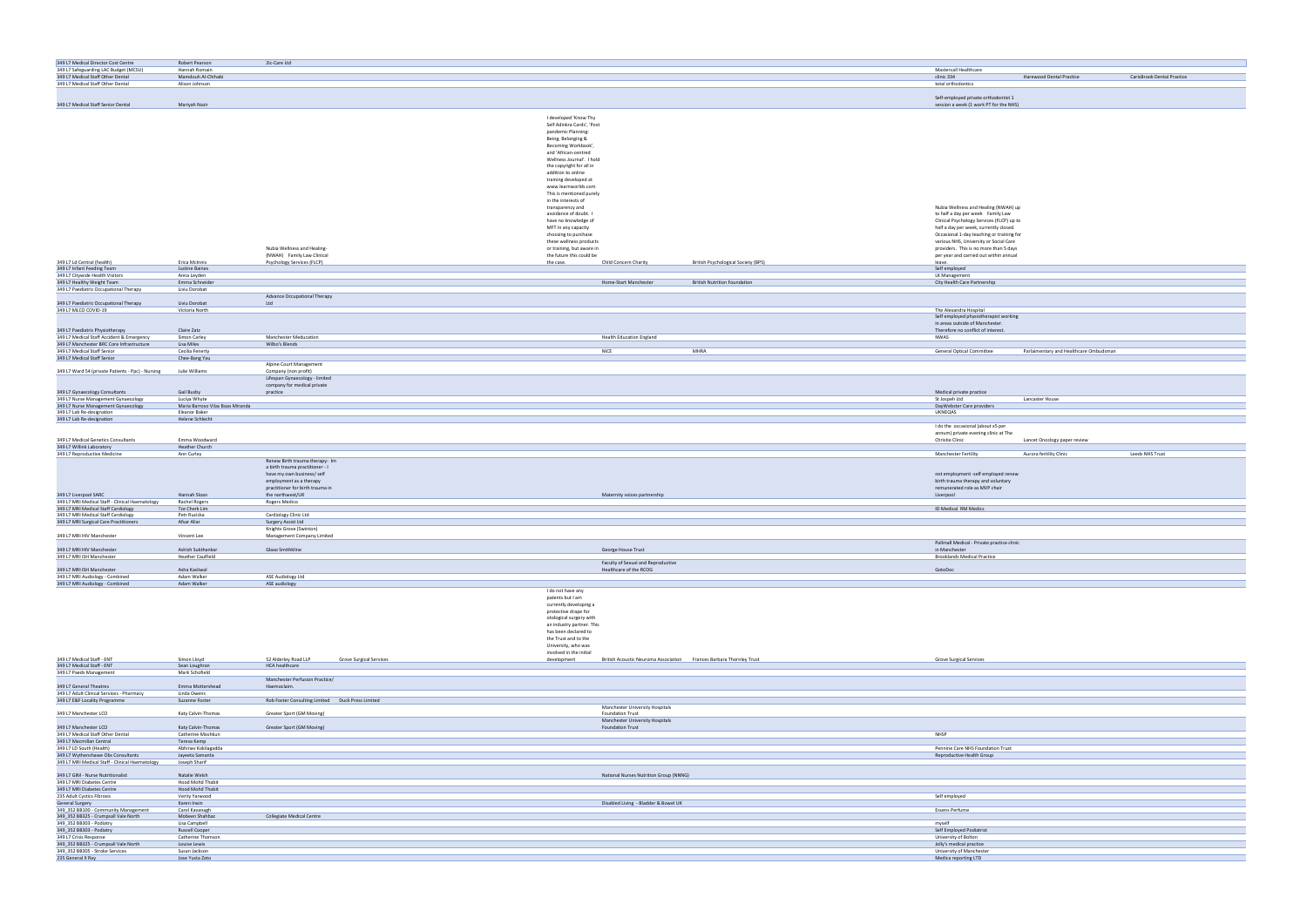| 349 L7 DOF Management.                                                                 | Ahtisham Khan                                   | UZL Finance Solutions                                             |                                                    |                                                  |                                                                                                      |
|----------------------------------------------------------------------------------------|-------------------------------------------------|-------------------------------------------------------------------|----------------------------------------------------|--------------------------------------------------|------------------------------------------------------------------------------------------------------|
| 349 L7 DOF Management.                                                                 | Ahtisham Khan                                   | UZL Finance Solutions Ltd                                         |                                                    |                                                  |                                                                                                      |
|                                                                                        |                                                 |                                                                   | Applied for BHF funding                            |                                                  |                                                                                                      |
|                                                                                        |                                                 |                                                                   | (through Manchester<br>University NHS              |                                                  |                                                                                                      |
|                                                                                        |                                                 |                                                                   | Foundation trust) for                              |                                                  |                                                                                                      |
|                                                                                        |                                                 |                                                                   | further trials/evaluation                          |                                                  |                                                                                                      |
|                                                                                        |                                                 |                                                                   | of a modified arterial<br>sheath design used in    |                                                  |                                                                                                      |
|                                                                                        |                                                 |                                                                   | treating complex aortic                            |                                                  |                                                                                                      |
| 349 L7 Medical Staff - Vascular                                                        | Kamran Khan                                     |                                                                   | aneurysms.                                         |                                                  |                                                                                                      |
| 349 L7 Gynaecology Consultants<br>349 L7 Finance & Procurement                         | Maya Basu                                       |                                                                   |                                                    |                                                  | 1. Self employed private practice                                                                    |
| 235 Aspergillosis Centre                                                               | Philippa Guymer<br>Caroline Baxter              | Meadway Associates Ltd                                            | Pulmocide                                          | NobHill Therapeutics Inc                         |                                                                                                      |
|                                                                                        |                                                 |                                                                   |                                                    |                                                  | The Alexandra Hospital, BMI                                                                          |
| 235 Lung Function                                                                      | Charlotte Gandy                                 |                                                                   |                                                    |                                                  | Healthcare.                                                                                          |
|                                                                                        |                                                 |                                                                   |                                                    |                                                  | Heart Lung Health Ltd, London Atlas<br>Diagnostics Ltd, Manchester Venturi                           |
|                                                                                        |                                                 |                                                                   |                                                    |                                                  | Cardilogy Clinic, Birchwood, Cheshire                                                                |
|                                                                                        |                                                 | Heart and Lung Health Ltd                                         |                                                    |                                                  | Liverpool University Hospitals NHS FT                                                                |
|                                                                                        |                                                 | Venturi Cardiology Ltd Atlas                                      |                                                    |                                                  | Clatterbridge Cancer Centre NHS FT,                                                                  |
| 235 General X Ray<br>235 Ultrasound                                                    | Alberto Alonso-Dominguez<br>Jane Stuart         | Imaging Ltd                                                       |                                                    |                                                  | Liverpool<br>NHSP Atlas                                                                              |
|                                                                                        |                                                 | Liminality Limited 11056709                                       |                                                    |                                                  |                                                                                                      |
| 349 L7 Chief Medical Officer Team                                                      | <b>Brendon Aspinall</b>                         | Company Limited by Guarantee                                      |                                                    |                                                  |                                                                                                      |
| 235 Medical Staff - Obstetrics                                                         | Hani Shuheibar                                  |                                                                   |                                                    |                                                  | HJS Medical Services LTD<br>Hologic                                                                  |
| 235 Transplant Centre<br>349 L7 HinM Senior Management                                 | Vipin Mehta<br>Guy Lucchi                       | Get Expert Opinion Ltd<br><b>DXC</b>                              |                                                    |                                                  |                                                                                                      |
| 349 L7 PFI Decommiss & Commissioning                                                   | Amanda Jackson                                  |                                                                   |                                                    |                                                  |                                                                                                      |
| 235 Breast Care Medical Staffing                                                       | Nikitas Dimopoulos                              | CHELDI LTD director                                               |                                                    |                                                  |                                                                                                      |
|                                                                                        |                                                 |                                                                   | Anaesthesia Reports [a journal of the              |                                                  |                                                                                                      |
| 235 Anaesthetics                                                                       | Clifford Shelton                                |                                                                   | <b>Association of Anaesthetists]</b>               |                                                  | Lancaster University<br>Work at Vicars Cross Podiatry Ltd as a                                       |
|                                                                                        |                                                 |                                                                   |                                                    |                                                  | self employed associate in Chester,                                                                  |
| 349_352 BB303 - Podiatry                                                               | Holly-Louise Clapham                            |                                                                   |                                                    |                                                  | United Kingdom<br>Holly Clapham - self employed                                                      |
|                                                                                        |                                                 |                                                                   | Faculty of medical leadership and                  |                                                  |                                                                                                      |
| 349 L7 Group Management<br>235 Dermatology                                             | Jenny Ehrhardt<br>Rajani Nalluri                |                                                                   | management                                         |                                                  | Self employed                                                                                        |
| 349 L7 Community Rehab Team                                                            | <b>Stephanie Miles</b>                          |                                                                   |                                                    |                                                  | Ramsay Health UK<br>No employer, this is freelance                                                   |
| 349 L7 TRAF Salt CYPS                                                                  | Nadine Arditti                                  |                                                                   |                                                    |                                                  | OWL therapy Centre                                                                                   |
| 349 L7 Performance and EPRR<br>349 L7 Chaplains                                        | Cathryn Winchcombe<br>Mohammad Abdullah Shahjan | Chadkirk Brew Co<br>transforming narratives ltd                   |                                                    |                                                  |                                                                                                      |
|                                                                                        |                                                 |                                                                   |                                                    |                                                  |                                                                                                      |
|                                                                                        |                                                 | -ADI - Association of Dental                                      |                                                    |                                                  | Frimley Health Foundation Trust (FHFT)                                                               |
|                                                                                        |                                                 | Implantology UK - Elected board                                   |                                                    |                                                  | Works four days a week (Mon, Tue,                                                                    |
|                                                                                        |                                                 | member for two years- Regional<br>Representative for East Central |                                                    |                                                  | Thu, Fri) as Speciality Doctor in Oral &<br>Maxillofacial Surgery in Wexham Park                     |
|                                                                                        |                                                 | England ( Nov 2019- Nov 2021).                                    |                                                    |                                                  | Hospital & Heatherwood Hospital,                                                                     |
|                                                                                        |                                                 | -My two year term ends in Nov                                     |                                                    |                                                  | Wexham /Ascot I work only one day in                                                                 |
|                                                                                        |                                                 | 2021, not standing re-election.                                   |                                                    |                                                  | MFT, in University Dental Hospital                                                                   |
|                                                                                        |                                                 | -Though elected committee boar                                    |                                                    |                                                  | Manchester(UDHM) -Wednesdays . As                                                                    |
| 349 L7 Medical Staff Other Dental                                                      | Saju Manjooran                                  | member, named as Directors of<br>ADI UK Ltd                       |                                                    |                                                  | Speciality Dentist in Oral Surgery,<br>Department of Oral Surgery, UDHM                              |
| 349 L7 Radiology TGH                                                                   | Luke Robinson                                   |                                                                   |                                                    |                                                  | <b>ATLAS Diagnostics</b>                                                                             |
|                                                                                        |                                                 |                                                                   |                                                    | Joint Royal Colleges Ambulance Liaison Committee |                                                                                                      |
| <b>NSUA Clinical</b><br>349 L7 Nursing HQ                                              | Darren Walter<br>Jenny Halse                    |                                                                   | University of Manchester                           | (JRCALC)                                         |                                                                                                      |
| 349 L7 Single Hospital Services                                                        | Jonathan Campbell                               |                                                                   |                                                    |                                                  |                                                                                                      |
|                                                                                        |                                                 |                                                                   |                                                    |                                                  |                                                                                                      |
| 235 A&E Medical Staff                                                                  | Shariq Ahmed                                    |                                                                   |                                                    |                                                  | Mersey Medical Services Limited<br>Northwest Ambulance Service                                       |
| 235 A&E Medical Staff                                                                  | Shariq Ahmed                                    |                                                                   |                                                    |                                                  | Northwest Ambulance Service<br>Mersey Medical Service                                                |
|                                                                                        |                                                 |                                                                   |                                                    |                                                  | The speech therapy Clinic private SLT                                                                |
| 349_352 BB337 - Neuro Rehabilitation Team North<br>235 Surgery Foundation Two          | Mahvish Malik<br>Jacob Lewis                    |                                                                   |                                                    |                                                  | service                                                                                              |
| 349 L7 Medical Director Cost Centre                                                    | Tanya Claridge                                  | <b>CRIBS International</b>                                        |                                                    |                                                  |                                                                                                      |
| 349 L7 Cancer Nursing                                                                  | Andrew Wright                                   |                                                                   | Greater Manchester Cancer Alliance Mummy's Star    |                                                  |                                                                                                      |
| 349 L7 Histopathology<br>349 L7 Anaesthetics Consultants                               | Graeme Reid<br><b>Binu Easaw</b>                |                                                                   |                                                    |                                                  | Create fertility                                                                                     |
| 349 L7 Adult & Specialist Management                                                   | Susan Ware                                      |                                                                   |                                                    |                                                  | Social Work England                                                                                  |
| 349 L7 Resuscitation & Simulation                                                      | Jane Carnall                                    |                                                                   | National Cardiac Arrest Audit                      |                                                  |                                                                                                      |
| 235 Anaesthetics                                                                       | Rajashekhar Reddy                               | igasser limited                                                   |                                                    |                                                  |                                                                                                      |
|                                                                                        |                                                 |                                                                   |                                                    |                                                  | I am self-employed, but work on a<br>contractor basis for Jackson Psychology                         |
| 349 L7 Looked After Children Salford CAHMS                                             | Kelly-Marie Peel-Wainwright                     |                                                                   |                                                    |                                                  | Services.                                                                                            |
| 349 L7 Cardiac MR Research Scanner                                                     | Josephine Naish                                 | Bioxydyn Ltd                                                      |                                                    |                                                  | Bioxydyn Ltd                                                                                         |
| 349 L7 PFI Commercial Management<br>349 L7 PFI Commercial Management                   | John Williams<br>John Williams                  | Decon Solutions Ltd<br>Decon Solutions Ltd                        |                                                    |                                                  |                                                                                                      |
|                                                                                        |                                                 |                                                                   |                                                    |                                                  | GAFFI Foundation Rue Le Corbusier 12                                                                 |
| 235 Aspergillosis Centre                                                               | Graham Atherton                                 |                                                                   |                                                    |                                                  | 1208 Geneva, Switzerland                                                                             |
| 349 L7 Salford Psychiatry                                                              | Roger Shannon                                   | GlaxoSmithKline                                                   |                                                    |                                                  |                                                                                                      |
| 349 L7 Critical Care Medical Staff                                                     | Mohamed Shamea                                  |                                                                   |                                                    |                                                  | 1) BMI The Alexandra Hospital, Cheadle                                                               |
|                                                                                        |                                                 |                                                                   |                                                    |                                                  | 2) Imperial College NHS trust (remote                                                                |
| 235 Airways Service                                                                    | Bethany Tidmarsh                                |                                                                   |                                                    |                                                  | work)                                                                                                |
| 349 L7 Pharmacy Community Staff                                                        |                                                 | Chris Harrop Coaching &                                           | Mersey Internal Audit Agency                       |                                                  | cac                                                                                                  |
| 349_352 BB303 - Podiatry                                                               | Nicola Hayes<br>Elizabeth Lillico               | Consulting Ltd                                                    |                                                    |                                                  | Self employed                                                                                        |
|                                                                                        |                                                 |                                                                   | Royal College of Obstetricians and                 |                                                  | Royal College of Obstetricians and                                                                   |
| 349 L7 Wythenshawe Obs Consultants                                                     | Jennifer Barber                                 | Oxford BioMedica                                                  | Gynaecologists                                     |                                                  | Gynaecologists                                                                                       |
|                                                                                        |                                                 |                                                                   | The patent protects a<br>process for fabricating a |                                                  |                                                                                                      |
|                                                                                        |                                                 |                                                                   | diffuse reflector, which                           |                                                  |                                                                                                      |
|                                                                                        |                                                 |                                                                   | could be used in                                   |                                                  |                                                                                                      |
|                                                                                        |                                                 |                                                                   | optoelectronic devices                             |                                                  |                                                                                                      |
| 349 L7 Research & Evaluation                                                           | Sarwat Howe                                     |                                                                   | such as reflective colour<br>displays              |                                                  | University of Cambridge                                                                              |
| 349 L7 General Surgery North/Bury NMGH                                                 | Christina Apthorp                               | Manchester Foundation Trust                                       | Lesbian Immigration Support Group                  |                                                  |                                                                                                      |
| 349 L7 Birth Centre North NMGH                                                         | Jade Connolly                                   |                                                                   |                                                    |                                                  | NHS professionals                                                                                    |
| 349 L7 Outpatients North Manchester NMGH                                               | Jennifer Taylor                                 | Aestheticsapproach LTD                                            |                                                    |                                                  |                                                                                                      |
| 349 L7 Breast Surgery North & Oldham NMGH<br>349 L7 Breast Surgery North & Oldham NMGH | Chloe Wright<br>Ioannis Ntanos                  | Ntanos I&E Healthserve                                            |                                                    |                                                  | <b>Care Quality Commission</b>                                                                       |
| 349 L7 Breast Surgery North & Oldham NMGH                                              | Ioannis Ntanos                                  | Ntanos I&E Healthserve                                            |                                                    |                                                  |                                                                                                      |
|                                                                                        |                                                 |                                                                   |                                                    | St Helens and Knowsley Teaching Hospitals NHS    | Employment Tribunals of England and                                                                  |
| 349 L7 Medical Staff - A&E (North) NMGH                                                | Andrew Rowland                                  | SicKids                                                           | SicKids                                            | The University of Salford<br>Trust               | Wales<br>Ministry of Justice                                                                         |
| 349 L7 Medical Staff - A&E (North) NMGH                                                | Andrew Rowland                                  |                                                                   | The University of Salford                          | M'Lop Tapang<br>Ministry of Justice              | Employment Tribunals for England and St Helens and Knowsley Teaching Hospitals NHS<br>Wales<br>Trust |
|                                                                                        |                                                 |                                                                   | University Hospitals of Morecambe Bay              |                                                  |                                                                                                      |
| 349 L7 Medical Staff - A&E (North) NMGH                                                | Rachel Isba                                     |                                                                   | NHS Foundation Trust                               |                                                  | Lancaster University                                                                                 |
| 349 L7 Med Staff Id (North) NMGH                                                       | Clare Van Halsema                               |                                                                   | <b>British HIV Association</b>                     |                                                  |                                                                                                      |
| 349 L7 Oral Surgery Bury/North NMGH<br>349 L7 COVID-19 NMGH Pressures                  | Connie Choi<br>Warren Millington                | ff&B beauty and training                                          |                                                    |                                                  | Cheadle Dental Centre<br>Hany Nasry                                                                  |
| 349 L7 Director Of Operations NMGH                                                     | Jennifer Brown                                  | <b>SicKids Charity</b>                                            |                                                    |                                                  |                                                                                                      |
| 349 L7 Oral Surgery Bury/North NMGH                                                    | Hany Nasry                                      | <b>Specialist Restorative</b><br>consultancy LTD                  |                                                    |                                                  |                                                                                                      |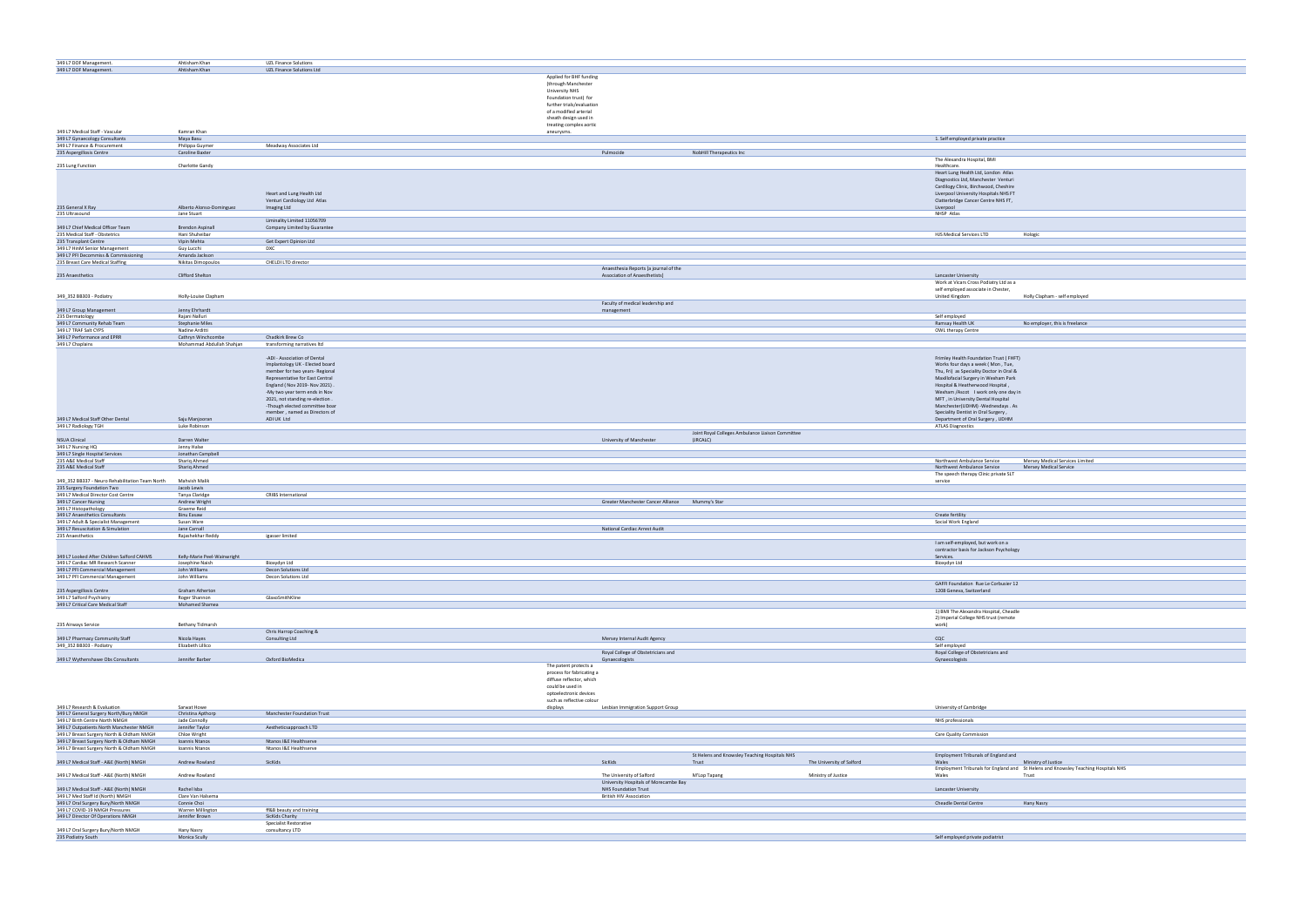|                                                                               |                                      |                   |                   |  |                                                |                                       |  | I perform clinical private practice - NOT                         |                                     |                                          |
|-------------------------------------------------------------------------------|--------------------------------------|-------------------|-------------------|--|------------------------------------------------|---------------------------------------|--|-------------------------------------------------------------------|-------------------------------------|------------------------------------------|
|                                                                               |                                      |                   |                   |  |                                                |                                       |  | EMPLOYED At the clinics/ theatres at                              |                                     |                                          |
|                                                                               |                                      |                   |                   |  |                                                |                                       |  | the following organisations: Pall Mall                            |                                     |                                          |
|                                                                               |                                      |                   |                   |  |                                                |                                       |  | Medical; M2 4PD NUPAS, Stockport,                                 |                                     |                                          |
|                                                                               |                                      |                   |                   |  |                                                |                                       |  | SK7 6HE I am a director of a medical                              |                                     |                                          |
|                                                                               |                                      |                   |                   |  |                                                |                                       |  | limited company through which I                                   |                                     |                                          |
|                                                                               |                                      |                   |                   |  |                                                |                                       |  | perform my clinical private practice,                             |                                     |                                          |
|                                                                               |                                      |                   |                   |  |                                                |                                       |  | GMC registered doctors' appraisal,                                |                                     |                                          |
|                                                                               |                                      |                   |                   |  |                                                |                                       |  | medico-legal expert witness report;                               |                                     |                                          |
|                                                                               |                                      |                   |                   |  |                                                |                                       |  | Name of this company is Hilderstone                               |                                     |                                          |
|                                                                               |                                      |                   |                   |  |                                                |                                       |  | consultancy Limited. I am also a co-                              |                                     |                                          |
|                                                                               |                                      |                   |                   |  |                                                |                                       |  | Director of property rental and owning                            |                                     |                                          |
|                                                                               |                                      |                   |                   |  |                                                |                                       |  | company called SDRL Properties UK                                 |                                     |                                          |
| 349 L7 Gynaecology - Medical - North NMGH<br>349 L7 Id Specialist Nurses NMGH | Sachchidananda Maiti<br>Jill Delaney |                   |                   |  |                                                |                                       |  | Limited (no relation to the healthcare)                           |                                     |                                          |
|                                                                               |                                      |                   |                   |  |                                                |                                       |  | BMI/Circle Health: at the Beardwood                               |                                     |                                          |
|                                                                               |                                      |                   |                   |  |                                                |                                       |  |                                                                   |                                     |                                          |
| 349 L7 Oral Surgery Bury/North NMGH                                           | Richard Graham                       |                   |                   |  |                                                |                                       |  | Hospital in Blackburn and the Beaumont<br>Hospital in Bolton      | CICA / police / medical reports     |                                          |
| 349 L7 Gynaecology - Medical - North NMGH                                     | <b>Birgit Schaefer</b>               |                   |                   |  | Public Health England                          |                                       |  |                                                                   |                                     |                                          |
|                                                                               |                                      |                   |                   |  |                                                |                                       |  | Public Health England<br><b>BMI Healthcare Highfield Hospital</b> |                                     |                                          |
| 349 L7 Theatres North NMGH                                                    | Joanne Roberts                       |                   |                   |  |                                                |                                       |  | Rochdale Lancashire OL11 4LZ                                      |                                     |                                          |
| 349 L7 GMLCRN Funding                                                         | Andrew Ustianowski                   |                   |                   |  |                                                |                                       |  |                                                                   |                                     |                                          |
| 349 L7 Id Specialist Nurses NMGH                                              | Jayne Bennett                        |                   |                   |  |                                                |                                       |  | Gillead Pharmacutical                                             |                                     |                                          |
| 349 L7 Specialist Midwives NMGH & FGH                                         | Julia Reissmann                      |                   |                   |  |                                                |                                       |  | Juniper Tree Counselling                                          |                                     |                                          |
| 349 L7 Id Specialist Nurses NMGH                                              | Marie White                          |                   |                   |  |                                                |                                       |  | sodexo forest bank prison                                         |                                     |                                          |
| 349 L7 Anti Coagulation (North) NMGH                                          | Elizabeth Brough                     |                   |                   |  | Clinical Leaders of Thrombosis                 |                                       |  |                                                                   |                                     |                                          |
|                                                                               |                                      |                   |                   |  |                                                |                                       |  | Mr Sharma Lancaster House                                         |                                     |                                          |
|                                                                               |                                      |                   |                   |  |                                                |                                       |  | Consulting, diagnostics and surgical                              |                                     |                                          |
|                                                                               |                                      |                   |                   |  |                                                |                                       |  | Glodwick Health centre 137 Glodwick                               |                                     |                                          |
| 349 L7 Breast Radiology NMGH                                                  | Zoe Forbes                           |                   |                   |  |                                                |                                       |  | Road Oldham                                                       |                                     |                                          |
|                                                                               |                                      |                   |                   |  |                                                |                                       |  | St Helen's and Knowsley NHS                                       |                                     |                                          |
| 349 L7 Medical Staff NICU                                                     | Sunaya Hirani                        |                   |                   |  |                                                |                                       |  | <b>Foundation Trust</b>                                           |                                     |                                          |
| 349 L7 Physiotherapy - North NMGH                                             | <b>Richard Cowley</b>                |                   |                   |  |                                                |                                       |  | <b>NCA</b>                                                        | MPSKP                               |                                          |
|                                                                               |                                      |                   |                   |  |                                                |                                       |  |                                                                   |                                     |                                          |
|                                                                               |                                      |                   |                   |  |                                                |                                       |  |                                                                   |                                     |                                          |
|                                                                               |                                      |                   |                   |  | (TMBC)                                         | Trafford Metropolitan Borough Council |  | Trafford Metropolitan Borough Council<br>(TMBC)                   |                                     |                                          |
| 235 Dietetics<br>349 L7 Transformation                                        | Jane Brophy<br>Rebecca Maguire       |                   |                   |  |                                                |                                       |  |                                                                   |                                     |                                          |
|                                                                               |                                      |                   |                   |  |                                                |                                       |  |                                                                   |                                     |                                          |
| 349 L7 Radiography (North) NMGH                                               | Helen Johnson                        |                   |                   |  |                                                |                                       |  | Tameside and Glossop Integrated care<br>NHS FT                    |                                     |                                          |
|                                                                               |                                      |                   |                   |  |                                                |                                       |  | Tameside and Glossop Integrated Care                              |                                     |                                          |
| 349 L7 Radiography (North) NMGH                                               | Helen Johnson                        |                   |                   |  |                                                |                                       |  | NHS FT                                                            |                                     |                                          |
| 235 Discharge to Access LCO                                                   | Michelle Walsh                       |                   |                   |  |                                                |                                       |  | Bolton NHS Trust Bank Therapy Pool                                |                                     |                                          |
| 235 Discharge to Access LCO                                                   | Michelle Walsh                       |                   |                   |  |                                                |                                       |  | <b>Bolton NHS Trust</b>                                           |                                     |                                          |
| 349 L7 MSK Community Physiotherapy Clinics                                    | Sharon Braddock                      |                   |                   |  |                                                |                                       |  |                                                                   |                                     |                                          |
|                                                                               |                                      |                   |                   |  |                                                |                                       |  | Society of Musculoskeletal Medicine                               |                                     |                                          |
|                                                                               |                                      |                   |                   |  |                                                |                                       |  | Salford University Health Education                               |                                     |                                          |
|                                                                               |                                      |                   |                   |  |                                                |                                       |  | England- North West Both on a self-                               |                                     |                                          |
| 349 L7 MSK Community Physiotherapy Clinics                                    | Sharon Braddock                      |                   |                   |  |                                                |                                       |  | employed basis                                                    |                                     |                                          |
| 349 L7 HIVE Programme                                                         | Maeve Regan                          |                   |                   |  |                                                |                                       |  | self-employed                                                     |                                     |                                          |
| 349 L7 Nuclear Medicine                                                       | Laima Tamkeviciute                   |                   |                   |  |                                                |                                       |  | SG Klinika                                                        | Plunge District Hospital, Lithuania | Salcininkai District Hospital, Lithuania |
| 235 Gen Surgery Medical Staff/Secs                                            | Becky Bola                           |                   |                   |  |                                                |                                       |  |                                                                   |                                     |                                          |
| 235 Anaesthetics                                                              | Zahid Furgan                         |                   |                   |  |                                                |                                       |  |                                                                   |                                     |                                          |
| Postgraduate Group July 21                                                    | Aimee Donald                         | AD Advisory Ltd.  |                   |  |                                                |                                       |  |                                                                   |                                     |                                          |
|                                                                               |                                      |                   |                   |  |                                                |                                       |  | Queen Victoria Hospital NHS Trust                                 |                                     |                                          |
| 235 Ventilatory Support                                                       | M Wahab Dhemech                      |                   |                   |  |                                                |                                       |  | Portsmouth Hospitals NHS Trust                                    |                                     |                                          |
|                                                                               |                                      |                   |                   |  |                                                |                                       |  | Queen Victoria Hospital NHS Trust                                 |                                     |                                          |
|                                                                               |                                      |                   |                   |  |                                                |                                       |  | Queen Alexandra Hospital, Portsmouth                              |                                     |                                          |
| 235 Ventilatory Support                                                       | M Wahab Dhemech                      |                   |                   |  |                                                |                                       |  | Hospitals NHS Trust                                               |                                     |                                          |
| 349 L7 Medical Staff - Gastro                                                 | Pooja Mhapsekar                      |                   |                   |  |                                                |                                       |  | Warrington Bank agency                                            |                                     |                                          |
|                                                                               |                                      |                   |                   |  |                                                |                                       |  | Locum clinical work intitally at Royal                            |                                     |                                          |
|                                                                               |                                      |                   |                   |  |                                                |                                       |  | Bolton Hospital which is part of the                              |                                     |                                          |
|                                                                               |                                      |                   |                   |  |                                                |                                       |  | North West Collaborative bank ran out                             |                                     |                                          |
| 349 L7 Clinical Audit & Risk Management Med Dir                               | Jonathan Abbas                       | <b>BJK UK Ltd</b> | ExR solutions Ltd |  |                                                |                                       |  | of St Helens and Knowlsy Trust                                    |                                     |                                          |
| 349 L7 Citywide School Nurses                                                 | Oluwatobi Odumosu                    |                   |                   |  |                                                |                                       |  | Tameside Mass Vaccination Program                                 |                                     |                                          |
| 349_352 BB301 - Home Pathway North<br>349_352 BB301 - Home Pathway North      | Kelly Leonard<br>Kelly Leonard       |                   |                   |  | University of Salford<br>University of Salford |                                       |  |                                                                   |                                     |                                          |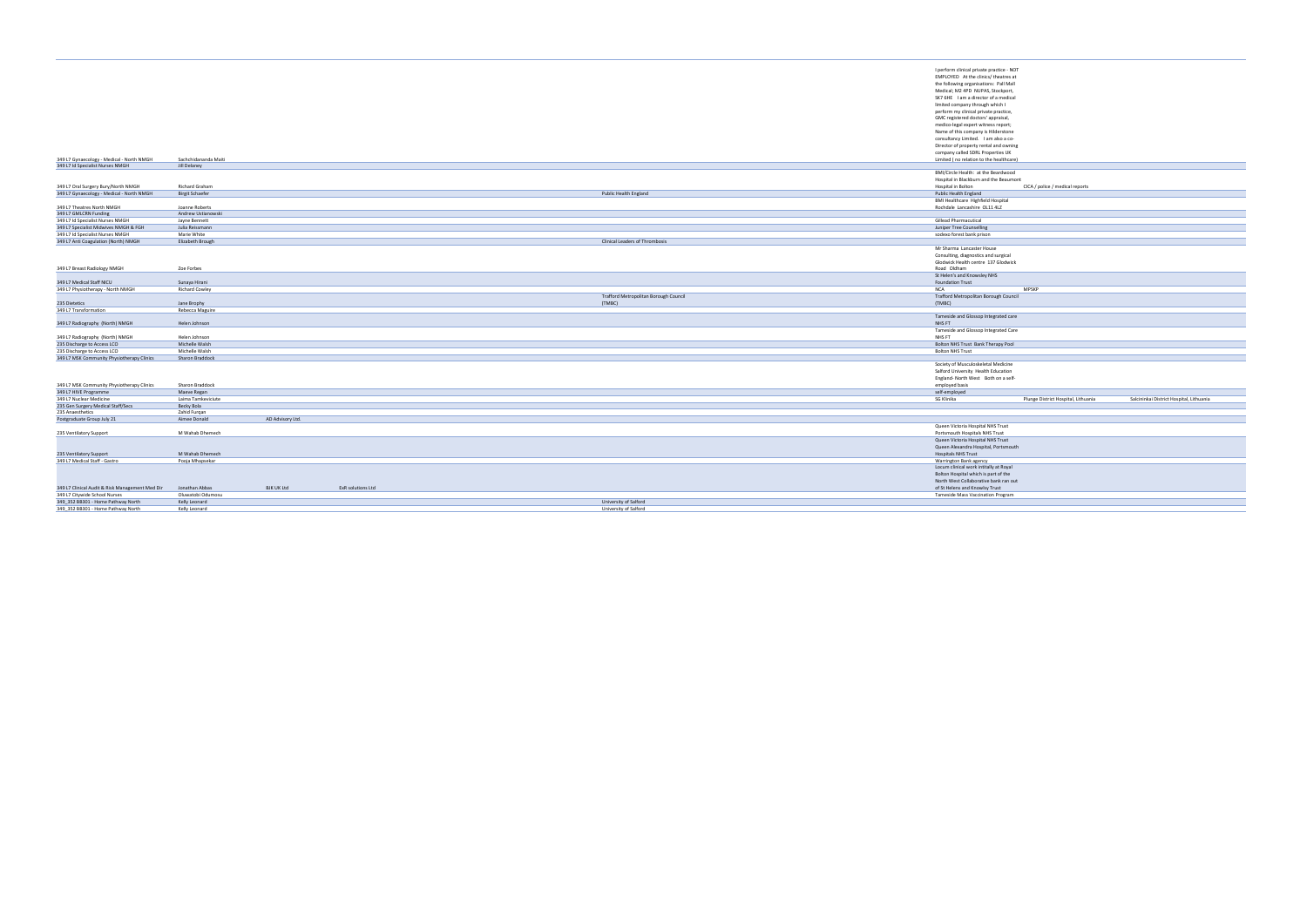| <b>Department</b>                     | <b>Full name</b>      | <b>Shareholdings - organisation</b>     | <b>Patents - description</b> | Positions of authority - organisation | <b>Additional Employment - er</b>                           |
|---------------------------------------|-----------------------|-----------------------------------------|------------------------------|---------------------------------------|-------------------------------------------------------------|
|                                       |                       |                                         |                              |                                       |                                                             |
|                                       |                       |                                         |                              |                                       |                                                             |
| 235 Audiology Department              | Kathryn Lewis         |                                         |                              |                                       | Manchester Metropolitan U                                   |
|                                       |                       |                                         |                              |                                       |                                                             |
|                                       |                       |                                         |                              |                                       |                                                             |
|                                       |                       |                                         |                              |                                       |                                                             |
|                                       |                       |                                         |                              |                                       |                                                             |
|                                       |                       |                                         |                              |                                       |                                                             |
|                                       |                       |                                         |                              |                                       |                                                             |
|                                       |                       |                                         |                              |                                       | Self Employed As a clinical s                               |
| 235 Audiology Department              | Sinead Munro          |                                         |                              |                                       | for balance assessment for t                                |
|                                       |                       |                                         |                              |                                       |                                                             |
| 349 L7 Adv Critical Care Practitioner | Simon Cartledge       |                                         |                              |                                       |                                                             |
|                                       |                       |                                         |                              |                                       |                                                             |
|                                       |                       |                                         |                              |                                       |                                                             |
| 235 Anaesthetics                      | Maurice McKavney      |                                         |                              |                                       | Alexandra Hospital, Cheadle                                 |
|                                       |                       |                                         |                              |                                       |                                                             |
| 235 Anaesthetics                      | Douglas Greig         | Douglas Greig Ltd                       |                              |                                       |                                                             |
|                                       |                       |                                         |                              |                                       |                                                             |
| 235 Anaesthetics                      | David Tansey          |                                         |                              |                                       |                                                             |
|                                       |                       | BMI Alexandra Hospital, Cheadle. Allied |                              |                                       |                                                             |
| 235 Anaesthetics                      | <b>Malachy Columb</b> | Critical Care Ltd.                      |                              |                                       |                                                             |
|                                       |                       |                                         |                              |                                       |                                                             |
|                                       |                       |                                         |                              |                                       |                                                             |
|                                       |                       |                                         |                              |                                       |                                                             |
| 235 CT Anaesthetics Medical Staff     | Anita Szabo-Barnes    |                                         |                              |                                       | <b>BMI Alexandra Hospital Che</b>                           |
|                                       |                       |                                         |                              |                                       |                                                             |
|                                       |                       | We Are RiSE Limited We Are RiSE RMO     |                              |                                       |                                                             |
| 235 CT Anaesthetics Medical Staff     | Julian Barker         | Services Limited                        |                              | Spire Manchester                      |                                                             |
| 235 CT Anaesthetics Medical Staff     | Roberto Mosca         |                                         |                              |                                       |                                                             |
| <b>Suspended Users</b>                | Lisa Barker           | We are Rise Limited                     |                              |                                       |                                                             |
| <b>Suspended Users</b>                | Snehal Bhavsar        |                                         |                              |                                       |                                                             |
| 235 Acute ICU Outreach                | Michelle Burgess      | Aesthetics                              |                              |                                       |                                                             |
|                                       |                       |                                         |                              |                                       |                                                             |
|                                       |                       |                                         |                              |                                       | I work in private medical pra                               |
|                                       |                       |                                         |                              |                                       | private work at Spire Didsbu<br>Alexandra Hospital Cheadle, |
|                                       |                       |                                         |                              |                                       | websites called Fibrofoward                                 |
|                                       |                       |                                         |                              |                                       | Ltd. My medical work is bille                               |
| 235 Pain Clinic                       | Ilan Lieberman        | Intellisent / Howz                      |                              |                                       | company Chronic Pain Care                                   |
|                                       |                       |                                         |                              |                                       |                                                             |
|                                       |                       |                                         |                              |                                       | Spire Manchester Histopath                                  |
| 235 Histology                         | Anna Davenport        |                                         |                              |                                       | hoc for BMI Alex (work com                                  |
|                                       |                       |                                         |                              |                                       | Spire Manchester Manches<br>Stocknort Porough Council       |
|                                       |                       |                                         |                              |                                       |                                                             |

|                        |               | <b>SLUCKDOLL BULU</b> |
|------------------------|---------------|-----------------------|
| 235 Histology          | Michael Scott | Council Bolton        |
| <b>Suspended Users</b> | Miles Howe    | Spire, BMI, HCA       |
|                        |               |                       |

**Additional Employment - employer** 

Manchester Metropolitan University

Self Employed As a clinical scientist seeing patients for balance assessment for the private sector.

### BMI Alexandra Hospital Cheadle

I work in private medical practice undertaking private work at Spire Didsbury, HCA Wilmslow, Alexandra Hospital Cheadle, Spire Murryfield, I run a websites called Fibrofoward and Chronic Pain Care Ltd. My medical work is billed through a private company Chronic Pain Care Ltd.

Spire Manchester Histopathology Lab Minimal ad hoc for BMI Alex (work comes through MFT Lab) Spire Manchester Manchester City Council Stockport Borough Council Rochdale Borough Council Bolton Borough Council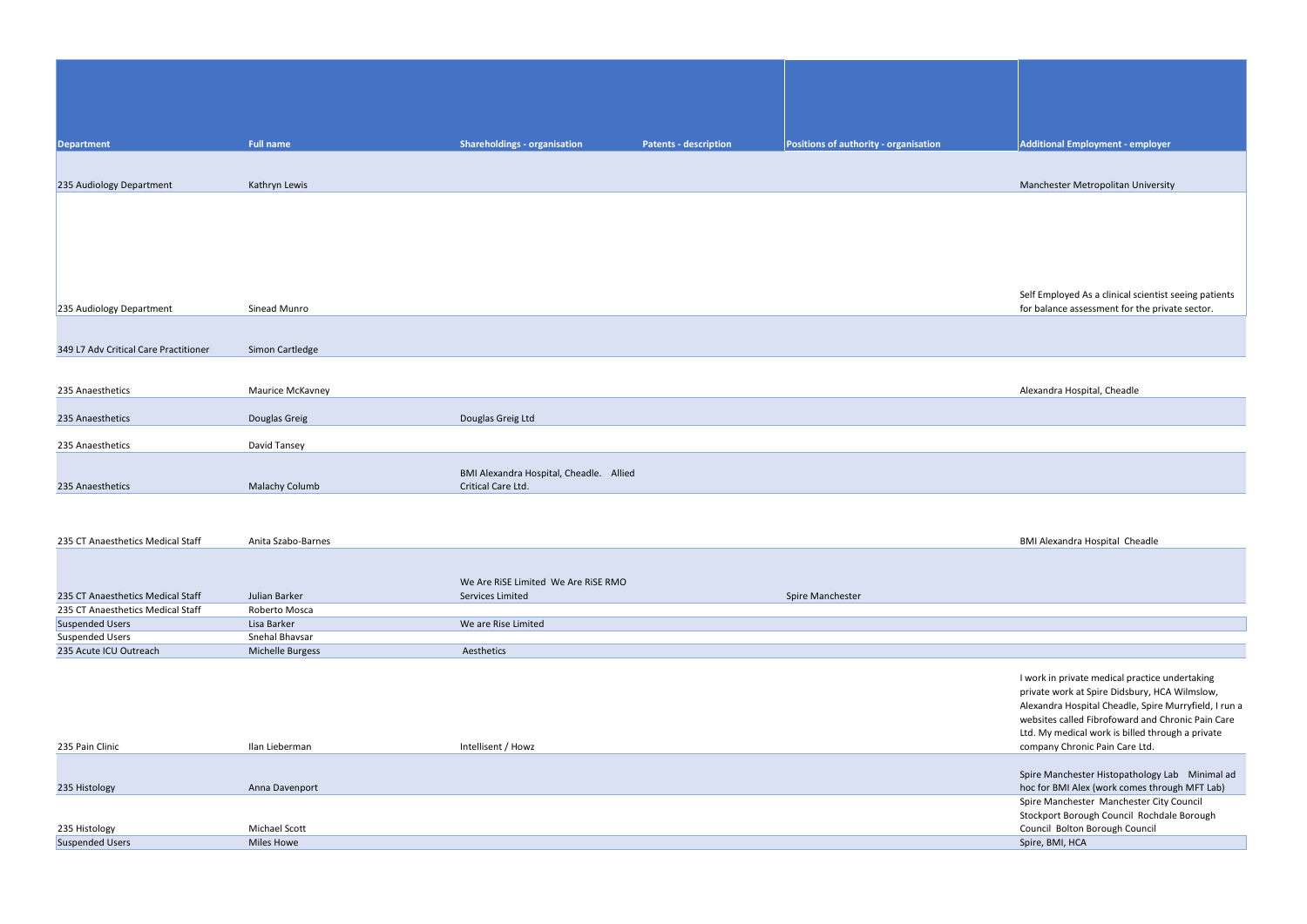## Advisory Member of London

# dermatopathology symposium -non

|                                  |                         | profit organisation to conduct courses in |                                                   | Spire Manchester hospitals, Alexar    |
|----------------------------------|-------------------------|-------------------------------------------|---------------------------------------------------|---------------------------------------|
| 235 Histology                    | Leena Joseph            | dermatopathology                          |                                                   | Cheadle and SHS pathology             |
| 349 L7 Ward 14 CSS               | <b>Stephanie Thomas</b> |                                           |                                                   | I undertake Expert Witness Reports    |
| 235 Mycology Reference Labs      | Malcolm Richardson      |                                           | <b>European Confederation of Medical Mycology</b> | Gilead Sciences Pfizer                |
| 235 Vascular Business Manager    | Sarah Haynes            | SwabTech Ltd                              |                                                   |                                       |
| 349 L7 Clinical Pharmacists      | Nicola Brown            |                                           |                                                   | <b>General Pharmaceutical Council</b> |
| 349 L7 Medicines Management & MI | Adele Mackellar         | AstraZeneca                               |                                                   | University of Manchester              |
| 235 Pharmacy General             | Charlotte Skitterall    |                                           | manchester University                             |                                       |
| 349 L7 Medicines Management & MI | Helen Isherwood         |                                           |                                                   | Self employed                         |

| 235 General X Ray            | Jonathan Tuck |                                          | West Didsbury                            |
|------------------------------|---------------|------------------------------------------|------------------------------------------|
|                              |               |                                          |                                          |
|                              |               | 1.52 Alderley - The Wilmslow Hospital 2. |                                          |
| 235 General X Ray            | Wagar Bhatti  | <b>European Scanning Centre</b>          |                                          |
| 235 Radiology Administration | Claire Cook   |                                          | British Society of Head and Neck Imaging |
| <b>Suspended Users</b>       | Amanda Acton  | Santander Bank                           |                                          |

| 235 Ultrasound                   | <b>Suzanne Briggs</b>   |                                        |                   | Womb (WTTW)                                      |
|----------------------------------|-------------------------|----------------------------------------|-------------------|--------------------------------------------------|
| 235 Main Theatre                 | <b>Robert Nunney</b>    |                                        |                   | Green Party of England and Wales (volunteer)     |
| 349 L7 Nursing HQ                | Shirma Kelly            |                                        |                   | <b>NHSP</b>                                      |
| 235 Perfusion                    | <b>Edward Seville</b>   |                                        |                   | Manchester Perfusion Practice Ltd                |
| 235 Orthopaedics Tier 2          | Denise O'Brien          |                                        |                   | BMI Healthcare. Alexandra Hospital, Cheadle      |
|                                  |                         |                                        |                   |                                                  |
|                                  |                         |                                        |                   | Work within a private physiotherapy clinic-Pe    |
| 235 Adult Cystics Fibrosis       | Nicola Hodgson          |                                        |                   | Bennett Physiotherapy and sports injury clinic   |
| 235 Paediatric Cystics Dept      | Kathryn Barker          |                                        |                   | <b>BMI Healthcare</b>                            |
|                                  |                         | Cramichael clinic knutsford private    |                   |                                                  |
| 235 Orthopaedics Tier 2          | Rebecca Jackson         | physiotherpay                          |                   |                                                  |
| 235 Orthopaedics Tier 2          | Rebecca Carter          |                                        |                   | Gatley Physiotherapy                             |
| 235 Orthopaedics Tier 2          | Katherine Walton        |                                        |                   | Physiofit                                        |
|                                  |                         | Carmichael Clinic of Physiotherapy and |                   | self employed at Carmichael Clinic of Physioth   |
| 235 Orthopaedics Tier 2          | Rachel Brooke           | Acupuncture                            |                   | and Acupuncture                                  |
| 235 Podiatry South               | Julie Bishop            | Spire Hospital                         |                   | <b>Bell Surgery</b>                              |
| 235 Speech Therapy               | Joanne Favilli          |                                        |                   | <b>BMI</b> healthcare                            |
| 235 Stroke ESD                   | Fatema Mullamitha       |                                        |                   |                                                  |
|                                  |                         |                                        |                   | self employed for medical legal report writing   |
|                                  |                         |                                        |                   | is generated from Rehab associates and PACE      |
| 235 DSC                          | Sarah Bradbury          |                                        |                   | rehabilitation                                   |
| 349 L7 Hive - P1 - Outpatient    | Samantha Williams       |                                        |                   | DOWO Digital                                     |
| 235 Workforce Information        | Norman Skipp            |                                        |                   | Self employed                                    |
| 349 L7 S - WTWA Admin            | Anthony Schofield       |                                        |                   | Unapis Ltd                                       |
| 349 L7 PFI Commercial Management | Paula Coward            |                                        |                   | <b>BOHS</b>                                      |
|                                  |                         |                                        |                   | I provide private medical services as a sole tra |
|                                  |                         |                                        |                   | the Spire Hospital in Manchester and the Alex    |
|                                  |                         |                                        |                   | Hospital in Cheadle as well as in conjunction v  |
| 235 Cardiac Scanner              | <b>Matthias Schmitt</b> | <b>PDS Medical</b>                     | <b>BSCI/BSCCT</b> | Alliance Medical.                                |
|                                  |                         |                                        |                   |                                                  |

| 1. Tameside Foundation trust 2. Private practice at<br>Spire Manchester hospitals , Alexandra hospital                                                                                                                                                                                                                                                     |
|------------------------------------------------------------------------------------------------------------------------------------------------------------------------------------------------------------------------------------------------------------------------------------------------------------------------------------------------------------|
| Cheadle and SHS pathology                                                                                                                                                                                                                                                                                                                                  |
| I undertake Expert Witness Reports                                                                                                                                                                                                                                                                                                                         |
| <b>Gilead Sciences Pfizer</b>                                                                                                                                                                                                                                                                                                                              |
|                                                                                                                                                                                                                                                                                                                                                            |
| <b>General Pharmaceutical Council</b>                                                                                                                                                                                                                                                                                                                      |
| University of Manchester                                                                                                                                                                                                                                                                                                                                   |
|                                                                                                                                                                                                                                                                                                                                                            |
| Self employed                                                                                                                                                                                                                                                                                                                                              |
| Diagnostic Healthcare UK Ltd The Royals 353<br>Altrincham Road Manchester M22 4BJ<br>I also<br>undertake Private Radiology imaging, reporting and<br>treatment at: Alexandra Hospital:<br>once<br>weekly Thursdays 09.00 - 11.00, & occasionally on a<br>Wednesday Mill Lane Cheadle Very occasional<br>Private Radiology imaging, reporting and treatment |
| at: Spire Manchester Hospital Barlow Moor Road<br>West Didsbury                                                                                                                                                                                                                                                                                            |
|                                                                                                                                                                                                                                                                                                                                                            |
| British Society of Head and Neck Imaging                                                                                                                                                                                                                                                                                                                   |
|                                                                                                                                                                                                                                                                                                                                                            |
| 1. Public Health England (PHE) 2. British<br>Pregnancy Advisory Service (BPAS) / Radiological<br>Management Services (RMS) 3. Window to the<br>Womb (WTTW)                                                                                                                                                                                                 |
| Green Party of England and Wales (volunteer)                                                                                                                                                                                                                                                                                                               |
| <b>NHSP</b>                                                                                                                                                                                                                                                                                                                                                |
| <b>Manchester Perfusion Practice Ltd</b>                                                                                                                                                                                                                                                                                                                   |
| BMI Healthcare. Alexandra Hospital, Cheadle                                                                                                                                                                                                                                                                                                                |
| Work within a private physiotherapy clinic- Peter<br>Bennett Physiotherapy and sports injury clinic.<br><b>BMI Healthcare</b>                                                                                                                                                                                                                              |
|                                                                                                                                                                                                                                                                                                                                                            |
| Gatley Physiotherapy<br>Physiofit                                                                                                                                                                                                                                                                                                                          |
| self employed at Carmichael Clinic of Physiotherapy                                                                                                                                                                                                                                                                                                        |
| and Acupuncture                                                                                                                                                                                                                                                                                                                                            |
| <b>Bell Surgery</b>                                                                                                                                                                                                                                                                                                                                        |
| <b>BMI</b> healthcare                                                                                                                                                                                                                                                                                                                                      |
|                                                                                                                                                                                                                                                                                                                                                            |
| self employed for medical legal report writing. Work                                                                                                                                                                                                                                                                                                       |
| is generated from Rehab associates and PACE<br>rehabilitation                                                                                                                                                                                                                                                                                              |
| <b>DOWO Digital</b>                                                                                                                                                                                                                                                                                                                                        |
| Self employed                                                                                                                                                                                                                                                                                                                                              |
| <b>Unapis Ltd</b>                                                                                                                                                                                                                                                                                                                                          |
| <b>BOHS</b>                                                                                                                                                                                                                                                                                                                                                |
| I provide private medical services as a sole trader at<br>the Spire Hospital in Manchester and the Alexandra<br>Hospital in Cheadle as well as in conjunction with<br>Alliance Medical.                                                                                                                                                                    |
|                                                                                                                                                                                                                                                                                                                                                            |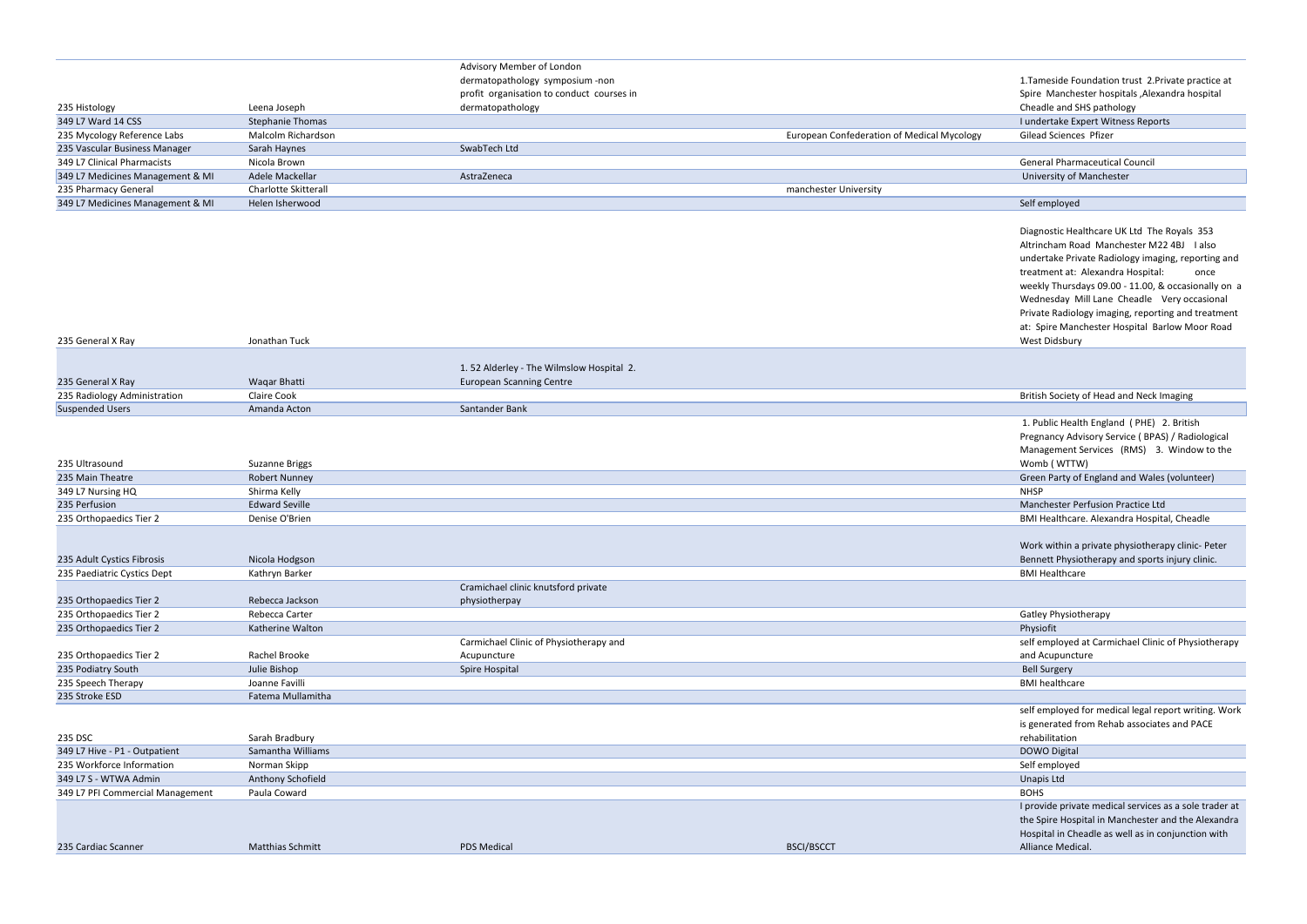| 235 Cardiology Medical Staff        | Benjamin Brown                                          |                                     |                                         | Private practice cardiology                     |
|-------------------------------------|---------------------------------------------------------|-------------------------------------|-----------------------------------------|-------------------------------------------------|
| 235 Cardiology Medical Staff        | David Fox                                               | <b>HPL-Heart Physiology Ltd</b>     |                                         | Private Medical Practice (self employed)        |
| <b>Suspended Users</b>              | <b>Neil Davidson</b>                                    | MDT Health Consulting Ltd           |                                         | self employed in private medical practice       |
| 235 Cardiology Medical Staff        | Anita MacNab                                            |                                     |                                         | <b>BMI Alexander Hospital Spire Manchester</b>  |
|                                     |                                                         |                                     |                                         | BMI Alexandra Hospital, Cheadle Spire Regency   |
| 235 Cardiology Medical Staff        | Simon Williams                                          |                                     | British Society for Heart Failure (BSH) | Hospital, Macclesfield                          |
| 235 Cardiology X-Ray                | Laura Gatenby                                           |                                     |                                         | <b>BMI Alexandra RMS</b>                        |
|                                     |                                                         |                                     |                                         |                                                 |
| 235 ECG                             | Amy Dutton                                              |                                     |                                         | BMI Alexandra Hospital and Heart Physiology Ltd |
|                                     |                                                         |                                     |                                         | Heart Physiology Limited Cardiac Diagnostics    |
| 235 ECG                             | Claire Lythgoe                                          |                                     |                                         | Limited                                         |
| 235 ECG                             | Joanne Riley                                            |                                     |                                         | <b>Heart Physiology Ltd</b>                     |
| 235 Heart Failure Clinic            | Julie Harris                                            |                                     |                                         | <b>APODI</b> Itd                                |
| 235 Heart Failure Clinic            | Carolyn Waywell                                         |                                     |                                         | Apodi Healthcare                                |
| <b>Suspended Users</b>              | Nizar Yonan                                             |                                     |                                         |                                                 |
| 349 L7 Burns Outreach               | Jacqueline Edwards                                      | Ingenium Wound Consultancy          | Coloplast                               |                                                 |
| 349 L7 SHS WTWA                     | Karen Zaman                                             | See entry submitted for last year   | See last submission                     |                                                 |
| 235 Medical Staff - Urology         | <b>Richard Montague</b>                                 | Montague Medical Limited            |                                         |                                                 |
| 235 Medical Staff - Urology         | Vijay Sangar                                            | Aryndan health Itd                  | <b>NHSE</b>                             | christie                                        |
|                                     |                                                         |                                     |                                         | 1) Spire Hospital Manchester 2) Parliamentary   |
| 235 Medical Staff - Urology         | Thiruendran Gunendran                                   |                                     |                                         | <b>Health Ombudsman Service</b>                 |
|                                     |                                                         | Manchester Interventional Radiology |                                         |                                                 |
| 235 General X Ray                   | John Butterfield                                        | Group                               |                                         | <b>McCollum Associates</b>                      |
| 235 Breast Care Medical Staffing    | James Harvey                                            |                                     |                                         | Johnson and Johnson                             |
|                                     |                                                         |                                     |                                         |                                                 |
| 349 L7 TRAF Community Enhanced Care | Eva Shaw                                                | <b>ECS Aesthetics Ltd</b>           |                                         |                                                 |
| 235 Neonatal Unit                   | Margaret O'Brien                                        |                                     |                                         |                                                 |
| 235 Paediatrics Med Staff           | Ahmed Elazabi                                           | no delclaration                     |                                         |                                                 |
|                                     |                                                         |                                     |                                         |                                                 |
|                                     |                                                         |                                     |                                         | 1. Parliamentary and Health Service Ombudsmar   |
| 235 Care of the Elderly/Rehab       | Keith Harkins                                           |                                     |                                         | Dr Kershaw's Hospice, Oldham                    |
| 335 Cano of the Flderhilpsheep      | $D_{\alpha}$ . $D_{\alpha}$ $N_{\alpha}$ : $U_{\alpha}$ |                                     | Lancechine Tenghing Hospitale NUC FT    | University of Managerator                       |

|       | Private practice cardiology                                                                                                                                                                     |
|-------|-------------------------------------------------------------------------------------------------------------------------------------------------------------------------------------------------|
|       | Private Medical Practice (self employed)                                                                                                                                                        |
|       | self employed in private medical practice                                                                                                                                                       |
|       | <b>BMI Alexander Hospital Spire Manchester</b>                                                                                                                                                  |
|       | BMI Alexandra Hospital, Cheadle Spire Regency<br>Hospital, Macclesfield                                                                                                                         |
|       | <b>BMI Alexandra RMS</b>                                                                                                                                                                        |
|       |                                                                                                                                                                                                 |
|       | BMI Alexandra Hospital and Heart Physiology Ltd                                                                                                                                                 |
|       | Heart Physiology Limited Cardiac Diagnostics<br>Limited                                                                                                                                         |
|       | Heart Physiology Ltd                                                                                                                                                                            |
|       | <b>APODI</b> Itd                                                                                                                                                                                |
|       | Apodi Healthcare                                                                                                                                                                                |
|       |                                                                                                                                                                                                 |
|       |                                                                                                                                                                                                 |
|       |                                                                                                                                                                                                 |
|       |                                                                                                                                                                                                 |
|       | christie                                                                                                                                                                                        |
|       |                                                                                                                                                                                                 |
|       | 1) Spire Hospital Manchester 2) Parliamentary<br><b>Health Ombudsman Service</b>                                                                                                                |
|       | <b>McCollum Associates</b>                                                                                                                                                                      |
|       | Johnson and Johnson                                                                                                                                                                             |
|       |                                                                                                                                                                                                 |
|       |                                                                                                                                                                                                 |
|       |                                                                                                                                                                                                 |
|       |                                                                                                                                                                                                 |
|       |                                                                                                                                                                                                 |
|       | 1. Parliamentary and Health Service Ombudsman 2.<br>Dr Kershaw's Hospice, Oldham                                                                                                                |
|       | University of Manchester                                                                                                                                                                        |
|       | <b>Check for Cancer</b>                                                                                                                                                                         |
|       |                                                                                                                                                                                                 |
|       |                                                                                                                                                                                                 |
|       | Spire Fylde Hospital Spire Regency Hospital                                                                                                                                                     |
|       | SW medical and legal Itd                                                                                                                                                                        |
|       | Imperial College London Manchester Medical                                                                                                                                                      |
|       | School (honorary contract funded via MUFT)                                                                                                                                                      |
|       | Stockport Acute TrustI have some duties at<br>Stepping Hill Hospital. In my job plan for many years.<br>Also self employed private practice since Nov 1991,<br>also in job plan for many years. |
|       |                                                                                                                                                                                                 |
|       |                                                                                                                                                                                                 |
|       |                                                                                                                                                                                                 |
| lorth |                                                                                                                                                                                                 |
|       |                                                                                                                                                                                                 |
|       |                                                                                                                                                                                                 |
|       | lectures at severe asthma professional conferences<br>for Novartis, Astra Zeneca and adboard for TEVA<br>sponsorship from TEVA to attend European                                               |

| 235 Care of the Elderly/Rehab     | Paul O'Neill           |                              | Lancashire Teaching Hospitals NHS FT | University of Manchester                   |
|-----------------------------------|------------------------|------------------------------|--------------------------------------|--------------------------------------------|
| 235 MacMillan Acute               | Julie Collins          |                              |                                      | <b>Check for Cancer</b>                    |
| 349 L7 Diabetic Nursing           | <b>Mandy Armstrong</b> |                              |                                      |                                            |
| 349 L7 Diabetes And Endocrinology | Naveed Younis          |                              |                                      | Spire Fylde Hospital Spire Regency Hospita |
| 235 Haematology Clinical          | Simon Watt             | SW Medical and legal limited | Haematology oncology NCRN group      | SW medical and legal ltd                   |
|                                   |                        |                              |                                      | Imperial College London Manchester Medio   |
| 349 L7 Rheumatology               | Pippa Watson           |                              |                                      | School (honorary contract funded via MUFT  |

| 349 L7 Rheumatology            | <b>Paul Sanders</b>      |                                             |                                                          |
|--------------------------------|--------------------------|---------------------------------------------|----------------------------------------------------------|
| 349 L7 HIV - Withington        | Sameena Ahmad            |                                             |                                                          |
|                                |                          | <b>Bristol Myers Squibb Pharmaceuticals</b> |                                                          |
| 349 L7 R&I Delivery Management | Juliette Novasio         | (BMS)                                       |                                                          |
|                                |                          | 1. Cystic Fibrosis Trust (charity           |                                                          |
|                                |                          | organisation) 2. North West Lung Centre     | 1. Cystic Fibrosis Trust (charity organisation) 2. North |
| 235 Adult Cystics Fibrosis     | Andrew Jones             | Charity (charity organisation)              | West Lung Centre Charity                                 |
|                                |                          |                                             | Specialised Immunology and Allergy CRG - NHS             |
| 235 Allergy                    | Susana Fernandes Marinho |                                             | England                                                  |
| 235 Allergy                    | Marina Tsoumani          |                                             |                                                          |
|                                |                          |                                             |                                                          |
|                                |                          |                                             |                                                          |
|                                |                          |                                             |                                                          |

| 235 Severe Asthma Specialty | Leanne-Jo Holmes |                          |
|-----------------------------|------------------|--------------------------|
| 235 Airways Service         | Rachel Daly      | British Thoracic Society |

Respiratory conference in Sept 2019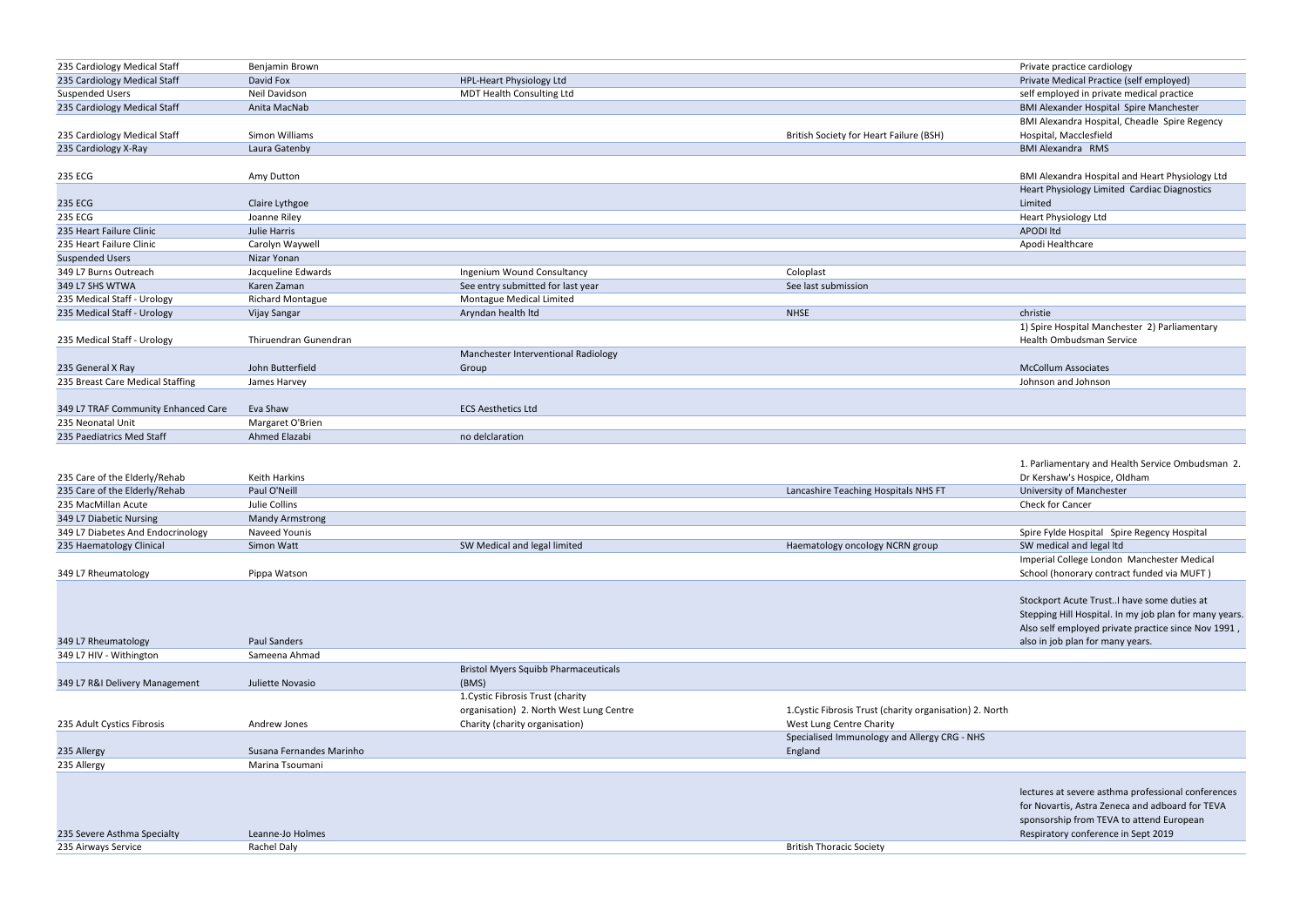|                                           |                                  |                                                                     | IP on cough monitor that is |                                                |                                              |
|-------------------------------------------|----------------------------------|---------------------------------------------------------------------|-----------------------------|------------------------------------------------|----------------------------------------------|
| 235 Chronic Cough                         | Ashley Woodcock                  | Reacta Biotech                                                      | owned by MFT                | Medicines Evaluation Unit/NW Lung Center       |                                              |
|                                           |                                  | Reacta (UoM spinout) Chairman                                       |                             |                                                |                                              |
|                                           |                                  | Medicines Evaluation Unit: Chairman.                                |                             |                                                |                                              |
|                                           |                                  | Axalbion: new company R&D for cough                                 | Cough monitoring  owned by  |                                                |                                              |
|                                           |                                  | therapies. Drug entering Phase 2 study in MFT; Joint with Smith and |                             |                                                |                                              |
| 235 Chronic Cough                         | Ashley Woodcock                  | June 2021 (Chairman)                                                | <b>McGuiness</b>            | <b>Montreal Protocol</b>                       | Private practice                             |
| 235 Thoracic Medical Staff                | <b>Richard Barraclough</b>       |                                                                     |                             |                                                | self employed                                |
|                                           |                                  |                                                                     |                             |                                                |                                              |
| 235 Medical Staff - Acute Assessment Unit | Philippa Newton<br>David Denning |                                                                     |                             |                                                | <b>HEENW</b>                                 |
| 235 Expenses Only                         |                                  |                                                                     |                             |                                                | The University of Manchester                 |
|                                           |                                  | From 1 April 2020 I will be the co/owner                            |                             |                                                |                                              |
|                                           |                                  | of a small private Danish clinic for allergy                        |                             |                                                |                                              |
|                                           |                                  | and respiratory medicine, Allergi- og                               |                             |                                                | Allergi- og Lungeklinikken i Vanloese, Denn  |
| 235 Thoracic Medical Staff                | Jorgen Vestbo                    | Lungeklinikken i Vanloese.                                          |                             |                                                | first page of this form.                     |
|                                           |                                  |                                                                     |                             |                                                | Private practice - Intensive Care Medicine a |
| 235 Ventilatory Support                   | <b>Andrew Bentley</b>            |                                                                     |                             | NHSBT Serious Hazards of Transfusion Committee | Alexandra Hospital, Cheadle                  |
| 235 Ventilatory Support                   | Aysher Gilmour                   |                                                                     |                             |                                                | <b>Refine Medical Aesthetics</b>             |
| 349 L7 ED Nursing & ENPs (WTWA)           | Catherine Harvey                 |                                                                     |                             |                                                | <b>MCFC</b>                                  |
| 349 L7 Customer Experience Team           | Sheila Wilkinson                 | GlaxoSmithKline plc AstraZeneca                                     |                             | Upton Village WI, Chester                      |                                              |
| 235 Medical Evaluation Unit (MEU)         | Sukh Singh                       | Medicines Evaluation Unit (MEU) Ltd                                 |                             |                                                |                                              |
| 235 Cardiothoracic Medical Staff          | Rajamiyer Venkateswaran          | Abbott Ltd                                                          |                             |                                                |                                              |
|                                           |                                  | <b>BMI Alexandra Spire Regency</b>                                  |                             |                                                |                                              |
| 235 Medical Staff - Maxillo Facial        | Manu Patel                       | Macclesfield                                                        |                             |                                                | No Employer, Private medical practice        |
|                                           |                                  | I Welch LTD                                                         |                             | Intercollegiate Specailty Examination Board    |                                              |
| 235 Gen Surgery Medical Staff/Secs        | Ian Welch                        |                                                                     |                             |                                                |                                              |
| 235 Gen Surgery Medical Staff/Secs        | Simon Galloway                   | SW Galloway Ltd                                                     |                             |                                                |                                              |
|                                           |                                  |                                                                     |                             |                                                | private practice at BMI Alexandra and spire  |
| 235 Gen Surgery Medical Staff/Secs        | Abhiram Sharma                   |                                                                     |                             |                                                | Manchester hospital                          |
| 235 Gen Surgery Medical Staff/Secs        | Karen Telford                    | Telford Knight Consultancy Ltd                                      |                             | The pelvic Floor Society                       |                                              |
|                                           |                                  |                                                                     |                             |                                                | The Functional Gut Clinic, 9th Floor (The Pi |
|                                           |                                  |                                                                     |                             |                                                |                                              |
| 235 Gen Surgery Medical Staff/Secs        | Clare Molyneux                   |                                                                     |                             |                                                | 73-9 King Street. Manchester M2 4NG          |
| 235 Medical Staff - Orthopaedics          | Nicholas Phillips                | Didsbury MSK Ltd                                                    |                             |                                                |                                              |
| 349 L7 Medical Staff Orthopaedic MRI      | Nasser Kurdy                     | HCA                                                                 |                             |                                                |                                              |
|                                           |                                  |                                                                     |                             |                                                |                                              |
|                                           |                                  |                                                                     |                             |                                                | Private practice at OrthTeam Centre, Spire   |
| 235 Medical Staff - Orthopaedics          | Jonathan Borrill                 | OrthTeam (Didsbury) Ltd                                             |                             |                                                | Manchester and Alexandra Hospital, Chead     |
|                                           |                                  |                                                                     |                             |                                                | Capital AIr Ambulance (soon to become Ga     |
| 235 Anaesthetics                          | Simon Forrington                 |                                                                     |                             |                                                | AViation)                                    |
| 235 CT Anaesthetics Medical Staff         | Lee Feddy                        |                                                                     |                             |                                                | REPRODUCTIVE HEALTH GROUP                    |
|                                           |                                  | Manchester Interventional Radiology                                 |                             |                                                |                                              |
| 235 General X Ray                         | Dare Seriki                      | Group                                                               |                             |                                                |                                              |
|                                           |                                  | Dr Tamer Al-Sayed Private Medical &                                 |                             |                                                |                                              |
| 235 Medical Staff - Acute Assessment Unit | Tamer Al-Sayed                   | Medical-Legal Co PLC                                                |                             |                                                | McCulloms Consultants Medico-Legal Firm      |
| 235 Pre-Admission Clinic                  | <b>Richard Booton</b>            |                                                                     |                             |                                                |                                              |
| <b>235 ECG</b>                            | Andrew Whittaker                 |                                                                     |                             |                                                | <b>BMI Healthcare</b>                        |
| 235 Gen Surgery Medical Staff/Secs        | Domini Mullins                   |                                                                     |                             | Assosiation for continence Advisors            |                                              |
| 235 Ventilatory Support                   | David Derry                      |                                                                     |                             |                                                | Sheffield Hallam University                  |
|                                           |                                  |                                                                     |                             |                                                | National Neurological Services, Ashbrook     |
| 235 DSC                                   | <b>Bhaskar Basu</b>              | DRBBASU.LTD                                                         |                             |                                                | Neurorehabilitation                          |
| 235 Speech Therapy                        | Leanne Nicholson                 | <b>SCV Solutions</b>                                                |                             |                                                | United Rehab Solutions SCV Solutions         |
| 235 Clinical Dean                         | Lester Barr                      | <b>Prevent Breast Cancer</b>                                        |                             |                                                | Self employed                                |
|                                           |                                  |                                                                     |                             |                                                |                                              |
| 349 L7 Women & Children Clin Services     | Lisa Blackburn                   |                                                                     |                             |                                                | <b>General Pharmaceutical Council</b>        |

| Private practice                                     |
|------------------------------------------------------|
| self employed                                        |
| <b>HEENW</b>                                         |
| The University of Manchester                         |
|                                                      |
|                                                      |
|                                                      |
| Allergi- og Lungeklinikken i Vanloese, Denmark, see  |
| first page of this form.                             |
| Private practice - Intensive Care Medicine at        |
| Alexandra Hospital, Cheadle                          |
| <b>Refine Medical Aesthetics</b>                     |
| <b>MCFC</b>                                          |
|                                                      |
|                                                      |
|                                                      |
|                                                      |
| No Employer, Private medical practice                |
|                                                      |
|                                                      |
| private practice at BMI Alexandra and spire          |
| Manchester hospital                                  |
|                                                      |
|                                                      |
| The Functional Gut Clinic, 9th Floor (The Pinnacle), |
| 73-9 King Street. Manchester M2 4NG                  |
|                                                      |
|                                                      |
|                                                      |
| Private practice at OrthTeam Centre, Spire Hospital  |
| Manchester and Alexandra Hospital, Cheadle           |
| Capital AIr Ambulance (soon to become Gama           |
| AViation)                                            |
| REPRODUCTIVE HEALTH GROUP                            |
|                                                      |
|                                                      |
|                                                      |
| McCulloms Consultants Medico-Legal Firm              |
|                                                      |
| <b>BMI Healthcare</b>                                |
|                                                      |
| <b>Sheffield Hallam University</b>                   |
| National Neurological Services, Ashbrook             |
| Neurorehabilitation                                  |
|                                                      |
|                                                      |
| United Rehab Solutions SCV Solutions                 |
| Self employed                                        |
| General Pharmaceutical Council                       |
|                                                      |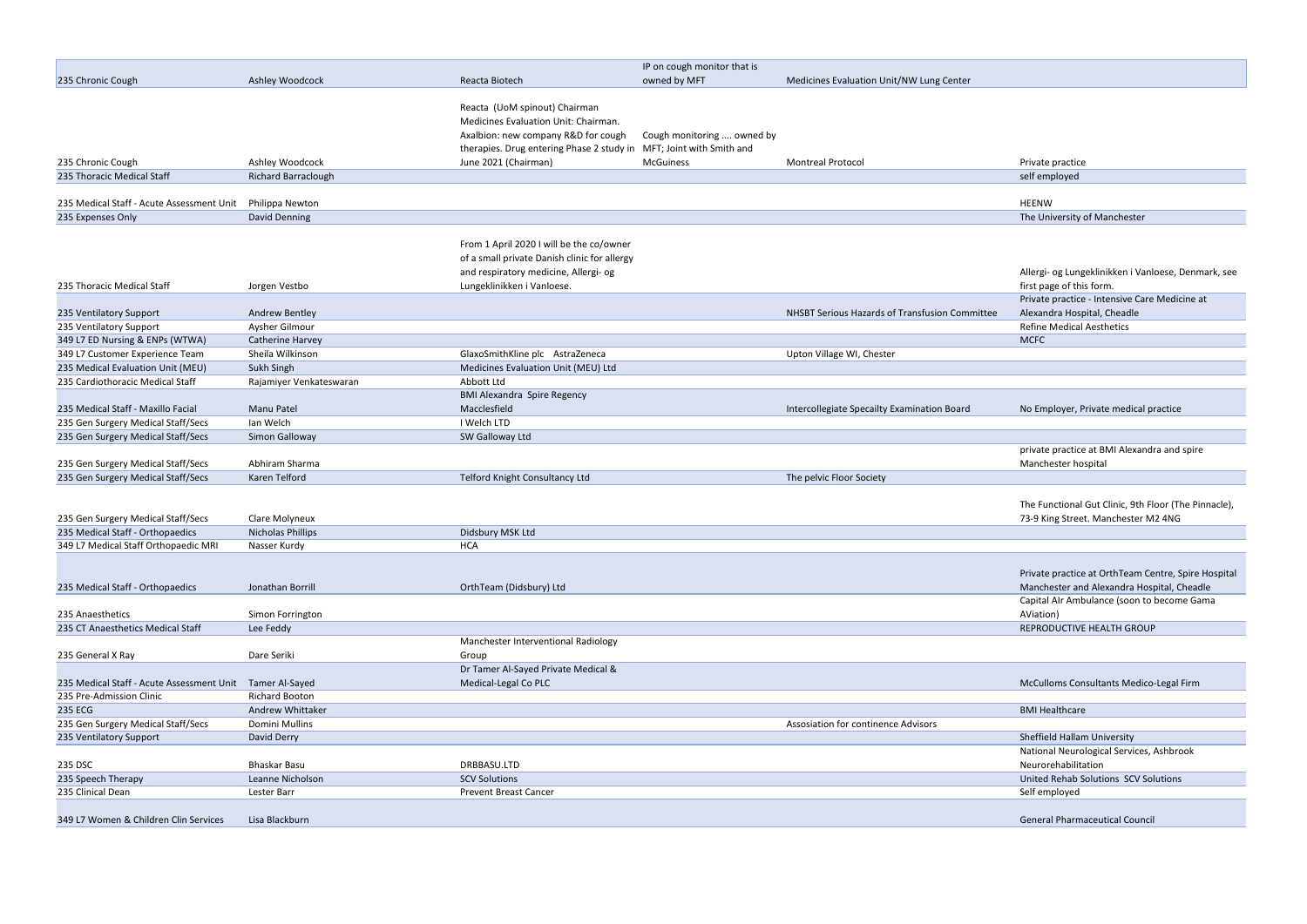|                                                          |                          |                                       |        | Hospital. Tameside General Hospital. North    |
|----------------------------------------------------------|--------------------------|---------------------------------------|--------|-----------------------------------------------|
| 235 A&E Medical Staff                                    | Pedro Simoes             |                                       |        | Manchester General Hospital                   |
|                                                          |                          |                                       |        |                                               |
| 349 L7 Learning & Development - Trustwide Dominic Sowler |                          |                                       |        |                                               |
| 235 Cardiology Medical Staff                             | Niall Campbell           | Heartbeat Medical Ltd                 |        |                                               |
| 235 MacMillan Team                                       | Karen Jones              | case management services              |        |                                               |
|                                                          |                          |                                       |        |                                               |
|                                                          |                          |                                       |        | I work in the independent sector at the Ortht |
|                                                          |                          |                                       |        | Centre, the Manchester Institute of Health ar |
| 235 Orthopaedics Tier 2                                  | John Rogers              | Orthteam Centre                       | HCA UK | Performance and at the Wilmslow Hospital.     |
| 235 Cardiology Medical Staff                             | Sanjay Sastry            |                                       |        |                                               |
| 235 Orthopaedics Tier 2                                  | Asif Din                 |                                       |        | Manchester United football club limited       |
| 235 CT Anaesthetics Medical Staff                        | <b>Richard Templeton</b> | Yourgene Health                       |        |                                               |
| 235 Directorate Mgt - Surgery                            | James Kee                | Kee Properties Limited                |        |                                               |
|                                                          |                          | Manchester Interventional Radilogists |        |                                               |
| 235 General X Ray                                        | David Thompson           | Group (MIRG)                          |        |                                               |
| 235 Family History Clinic                                | Andrea Wilding           |                                       |        | Tameside & Glossop Integrated Care NHS FT     |
| 235 Orthopaedics Tier 2                                  | <b>Gary McCall</b>       |                                       |        | 1. Self Employed 2. Relgar Properties Limited |

| 235 Speech Therapy             | Paul McKenna         | The British Voice Association (BVA) | British Voice Association (BVA) | The Alexandra Hospital (BMI)          |
|--------------------------------|----------------------|-------------------------------------|---------------------------------|---------------------------------------|
| 235 A&E Medical Staff          | <b>Nital Patel</b>   |                                     |                                 | Locum GP                              |
|                                |                      |                                     |                                 | i do private lecturing and educati    |
| Suspended Users                | Tanya Flavell        |                                     |                                 | private dermatology work              |
| 235 Medical Staff - Obstetrics | Andrew Pickersgill   | Andrew Pickersgill Limited          |                                 | Andrew Pickersgill LTD                |
| 235 MR Scanner                 | Gillian Bailey-Smith |                                     |                                 | <b>Radiology Management Solutions</b> |
| 235 ECG                        | <b>Glenn Davies</b>  |                                     |                                 | Spire Manchester                      |
| 349 L7 Governance and Risk ORC | Emma Mather          |                                     |                                 | University of Law                     |
| 235 ENT Medical Staff          | Victoria Dale        |                                     |                                 | I am the company director             |
| Suspended Users                | Georgios Gkimpas     |                                     | University Of Manchester        | <b>Health Research Authority</b>      |
| 235 Ultrasound                 | Jessica Birch        | <b>BPAS</b>                         |                                 |                                       |

| <b>Stockport NHS Foundation Trust-Stepping Hill</b><br>Hospital. Tameside General Hospital. North  |
|----------------------------------------------------------------------------------------------------|
| Manchester General Hospital                                                                        |
|                                                                                                    |
|                                                                                                    |
|                                                                                                    |
| I work in the independent sector at the Orthteam<br>Centre, the Manchester Institute of Health and |
| Performance and at the Wilmslow Hospital.                                                          |
|                                                                                                    |
| Manchester United football club limited                                                            |
|                                                                                                    |
|                                                                                                    |
| Tameside & Glossop Integrated Care NHS FT                                                          |
| 1. Self Employed 2. Relgar Properties Limited                                                      |
| The Alexandra Hospital (BMI)                                                                       |
| Locum GP                                                                                           |
| i do private lecturing and educational sessions and                                                |
| private dermatology work                                                                           |
| Andrew Pickersgill LTD                                                                             |
| <b>Radiology Management Solutions</b><br>Spire Manchester                                          |
| University of Law                                                                                  |
| I am the company director                                                                          |
| Health Research Authority                                                                          |
|                                                                                                    |
|                                                                                                    |
| I work for both Manchester Foundation NHS Trust -                                                  |
| 2 days per week since September 2016. I am a                                                       |
| director at Harmonic Medical Sonography Limited                                                    |
| providing non-obstetric ultrasound services in GP                                                  |
| Surgeries via NHS CCGs since July 2016. I am an                                                    |
| honorary lecturer in musculoskeletal ultrasound at                                                 |
| Cumbria University since 2013<br>Manchester University                                             |
|                                                                                                    |
| Self-employed holding mini-retreats a couple of                                                    |
| times each year.                                                                                   |
|                                                                                                    |
| The Health and Care Professions Council                                                            |
|                                                                                                    |
| Ramsay Healthcare -Oaklands Hospital, Salford.                                                     |
| <b>NHS Professionals</b>                                                                           |
| Self-employed                                                                                      |
| <b>JMB Spire</b>                                                                                   |
|                                                                                                    |
| Labcxcell, UKNEQAS Cellular Pathology Technique.                                                   |
| Centre for Pharmacist Postgraduate Education                                                       |
| <b>Manchester University</b>                                                                       |
|                                                                                                    |
| <b>Biotronik</b>                                                                                   |
| <b>COBEN HEALTHCARE AGENCY</b>                                                                     |
| Ladybarn Group Practice                                                                            |
|                                                                                                    |

|                                   |                       | Harmonic Medical Sonography Limited |                                         | honorary lecturer in musculoskeletal ultrasound a |
|-----------------------------------|-----------------------|-------------------------------------|-----------------------------------------|---------------------------------------------------|
| 235 Ultrasound                    | Kumbulani Zhou        | University of Cumbria               |                                         | Cumbria University since 2013                     |
| 235 Audiology Department          | Deborah Cane          |                                     |                                         | <b>Manchester University</b>                      |
| 235 Transplant Centre             | Paul Callan           | Novartis                            |                                         |                                                   |
|                                   |                       |                                     |                                         | Self-employed holding mini-retreats a couple of   |
| 349 L7 Communications             | Clarissa Langham      |                                     |                                         | times each year.                                  |
| 235 Cardiology Medical Staff      | lan Temple            |                                     |                                         |                                                   |
| 235 Audiology Department          | Georgina Wilkinson    |                                     | The Health And Care Professions Council | The Health and Care Professions Council           |
|                                   |                       |                                     |                                         |                                                   |
| 235 Orthopaedics Tier 2           | Diane Reid            |                                     |                                         | Ramsay Healthcare -Oaklands Hospital, Salford.    |
| 349 L7 Diabetes And Endocrinology | Kelly Cheer           |                                     |                                         |                                                   |
| 349 L7 ED Nursing & ENPs (WTWA)   | Caroline Dutton       |                                     |                                         | NHS Professionals                                 |
| 235 Pain Clinic                   | Claire Bamber         |                                     |                                         | Self-employed                                     |
| <b>Suspended Users</b>            | Jennifer Cunningham   |                                     |                                         | <b>JMB</b> Spire                                  |
|                                   |                       |                                     |                                         |                                                   |
| 235 Histology                     | <b>Claire Andrews</b> |                                     |                                         | Labcxcell, UKNEQAS Cellular Pathology Technique   |
|                                   |                       |                                     |                                         | Centre for Pharmacist Postgraduate Education      |
| 349 L7 Clinical Pharmacists       | Lynn Elsey            |                                     |                                         | Manchester University                             |
| 235 ECG                           | Sarah Lewis           |                                     |                                         | Biotronik                                         |
| 235 A&E Medical Staff             | Marianna Hughes       |                                     |                                         | <b>COBEN HEALTHCARE AGENCY</b>                    |
| 235 Integrated Care Management    | Kate Poole            |                                     |                                         | Ladybarn Group Practice                           |
| 235 A&E Medical Staff             | Stephen Hawes         |                                     | Army Reserve                            |                                                   |
|                                   |                       |                                     |                                         |                                                   |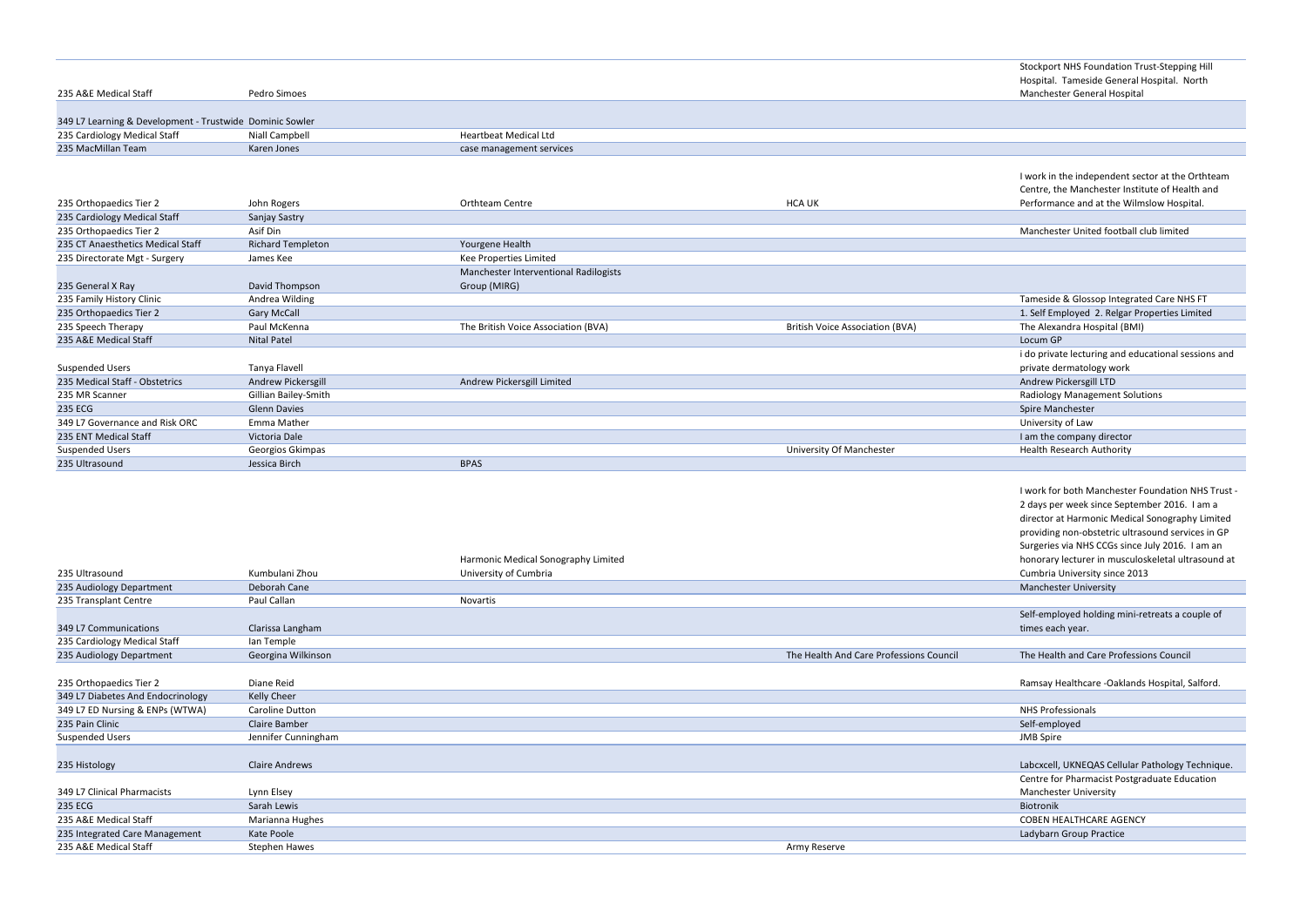| 349 L7 NMVU                            | Andras Bikov            |                                       |                                                    | Semmelweis University, Budapest, Hungary               |
|----------------------------------------|-------------------------|---------------------------------------|----------------------------------------------------|--------------------------------------------------------|
| 349 L7 MRI Medical Staff - Clinical    |                         |                                       |                                                    |                                                        |
| Haematology                            | <b>Martin Scott</b>     |                                       |                                                    |                                                        |
| <b>Suspended Users</b>                 | Anna Engel              |                                       |                                                    | <b>Martin Carey</b>                                    |
|                                        |                         |                                       |                                                    |                                                        |
|                                        |                         | There is no formal name or company. I |                                                    | 1. I occasionally do marking for exeter university 2.  |
| <b>Suspended Users</b>                 | <b>Helen Stevens</b>    | work using my own name                |                                                    | I work privately offering VIG supervision and training |
| 349 L7 Caps/Capstip                    | Caroline White          | Evidence Based Psychology Hub Ltd     | Parent Infant Foundation                           | Evidence Based Psychology Hub Ltd                      |
| 349 L7 CAMHS Consultants               | Alison Dunkerley        |                                       |                                                    |                                                        |
|                                        |                         |                                       |                                                    |                                                        |
| <b>Suspended Users</b>                 | Lindsey Robins          |                                       |                                                    | Self-employed therapist at the Childrens Rooms         |
| 349 L7 Central Psychotherapy CPNS      | Andrea Wise             |                                       |                                                    |                                                        |
| 349 L7 Caps/Capstip                    | Joanne Singleton        | Evolve Health and Wellness Ltd        |                                                    |                                                        |
| 349 L7 Manchester CT LAC               | Faye Brierley           |                                       |                                                    | Pennine Care NHS Foundation Trust                      |
|                                        |                         |                                       |                                                    | freelance teaching work for Salford University and     |
| 349 L7 MCR Learning Disabilities       | Jenny Jones             |                                       |                                                    | <b>IAPT</b> course                                     |
|                                        |                         |                                       |                                                    |                                                        |
|                                        |                         | Encompass Psychological Services Ltd  |                                                    |                                                        |
| 349 L7 MCR Learning Disabilities       | <b>Christine Mellor</b> | (Formerly Encompass Psychology LLP)   |                                                    |                                                        |
| 349 L7 Paediatric Psychosocial Service | Claire Browne           | Health Psychology Hub Ltd             |                                                    | Health Psychology Hub                                  |
| 349 L7 Paediatric Psychosocial Service | Sarah Gaskell           | Children's Burns Foundation - charity |                                                    |                                                        |
| 349 L7 Paediatric Psychosocial Service | <b>Ruth Hurrell</b>     | Health Psychology Hub Limited         |                                                    | Health Psychology Hub Limited                          |
|                                        |                         |                                       |                                                    | Universities of Staffordshire, Keele, OU,              |
| 349 L7 Paediatric Psychosocial Service | Joanne Murray           |                                       |                                                    | Manchester,                                            |
| 349 L7 Paediatric Psychosocial Service | Sonia Patel             |                                       |                                                    | Self-employed                                          |
| 349 L7 Paediatric Psychosocial Service | Daniel Weisberg         | CAYP Psychology Limited               | <b>Takeda Pharmaceutical</b>                       |                                                        |
|                                        | Clare Whiteman          |                                       |                                                    | CAYP Psychology Limited                                |
| 349 L7 North                           |                         |                                       |                                                    | Self employed reflexologist.                           |
| 349 L7 Salford Psychiatry              | Julia Rogers            |                                       |                                                    | Socrates                                               |
| 349 L7 Outpatient Eating Disorders     | <b>Emily Birch</b>      |                                       |                                                    | Self employed - IAPT North West LD course training     |
| 349 L7 PACT-G                          | June Gilbert            |                                       |                                                    | University of Chester                                  |
| 349 L7 Manchester Adoption Service     |                         |                                       |                                                    |                                                        |
|                                        | Linda Yool              |                                       |                                                    | Gateway Psychology                                     |
|                                        |                         |                                       |                                                    | i do some private clinical psychology work on          |
| 349 L7 Ward - Galaxy House             | Adam Paul Abeles        |                                       |                                                    | Sundays                                                |
| 349 L7 PIC Transport Services          | Kathryn Claydon-Smith   |                                       |                                                    |                                                        |
| 349 L7 PICU Medics Rota                | Catherine Partington    |                                       |                                                    | Self Employed                                          |
| 349 L7 Paediatrics Intensive Care Unit | Peter-Marc Fortune      |                                       | Advanced Life Support Group                        |                                                        |
| 349 L7 PICU Medics Rota                | lain Duncan             |                                       |                                                    |                                                        |
| 349 L7 HIVE Programme                  | Andrew Stewart          |                                       |                                                    | <b>NHS Professionals</b>                               |
| 349 L7 Accident & Emergency Medics     | Rachel Jenner           |                                       | Greater Manchester Violence Reduction Unit         |                                                        |
|                                        |                         |                                       | British Society for Paediatric Endocrinology and   | private practice at Spire Manchester through           |
| 349 L7 Endocrinology Medics            | Indraneel Banerjee      |                                       | <b>Diabetes</b>                                    | subsidiary Supportive care                             |
|                                        |                         |                                       |                                                    |                                                        |
|                                        |                         |                                       |                                                    | Private Medical Practice Private Medicolegal           |
|                                        |                         |                                       |                                                    | Practice Children's and Young People's Adviser to      |
| 349 L7 General Paediatrics Medics      | Ian Doughty             |                                       | <b>NCEPOD</b>                                      | Spire Hospital;s Group Medical Director                |
| 349 L7 General Paediatrics Medics      | Swaminathan Kannan      |                                       |                                                    |                                                        |
| 349 L7 Allergy and Immunology Medics   | <b>Stephen Hughes</b>   |                                       | Pfizer                                             |                                                        |
| 349 L7 Allergy and Immunology Medics   | Vibha Sharma            | Sharma Paediatric Limited             |                                                    |                                                        |
| 349 L7 Bone Marrow Transplant Medics   | Robert Wynn             |                                       |                                                    |                                                        |
| 349 L7 Cleft Lip & Palate Service      | Ailbhe McMullin         | <b>AMC Orthodontics</b>               |                                                    | <b>AMc Orthodontics</b>                                |
| 349 L7 Clp Speech Therapy Service      | Melanie Bowden          |                                       |                                                    | Self-employed                                          |
| 349 L7 Clp Speech Therapy Service      | Catrina Dyer            |                                       |                                                    | Self employed                                          |
| 349 L7 ENT Medics                      | Neil Bateman            |                                       |                                                    | Smith and Nephew plc                                   |
| 349 L7 Urology Medics                  | Raimondo Cervellione    |                                       |                                                    |                                                        |
| 349 L7 Urology Medics                  | Anju Goyal              | M and G Private Limited               |                                                    |                                                        |
|                                        |                         |                                       |                                                    |                                                        |
| 349 L7 Orthopaedic Medics              | Naomi Davis             |                                       | British Society for Children's Orthopaedic Surgery | Self                                                   |
|                                        |                         |                                       |                                                    |                                                        |

| 349 L7 NMVU                            | Andras Bikov            |                                       |                                                  | Semmelweis University, Budapest, Hungary              |
|----------------------------------------|-------------------------|---------------------------------------|--------------------------------------------------|-------------------------------------------------------|
| 349 L7 MRI Medical Staff - Clinical    |                         |                                       |                                                  |                                                       |
| Haematology                            | <b>Martin Scott</b>     |                                       |                                                  |                                                       |
| <b>Suspended Users</b>                 | Anna Engel              |                                       |                                                  | <b>Martin Carey</b>                                   |
|                                        |                         |                                       |                                                  |                                                       |
|                                        |                         | There is no formal name or company. I |                                                  | 1. I occasionally do marking for exeter university 2  |
| <b>Suspended Users</b>                 | <b>Helen Stevens</b>    | work using my own name                |                                                  | I work privately offering VIG supervision and trainir |
| 349 L7 Caps/Capstip                    | Caroline White          | Evidence Based Psychology Hub Ltd     | Parent Infant Foundation                         | Evidence Based Psychology Hub Ltd                     |
| 349 L7 CAMHS Consultants               | Alison Dunkerley        |                                       |                                                  |                                                       |
|                                        |                         |                                       |                                                  |                                                       |
| <b>Suspended Users</b>                 | <b>Lindsey Robins</b>   |                                       |                                                  | Self-employed therapist at the Childrens Rooms        |
| 349 L7 Central Psychotherapy CPNS      | Andrea Wise             |                                       |                                                  |                                                       |
| 349 L7 Caps/Capstip                    | Joanne Singleton        | Evolve Health and Wellness Ltd        |                                                  |                                                       |
| 349 L7 Manchester CT LAC               | Faye Brierley           |                                       |                                                  | Pennine Care NHS Foundation Trust                     |
|                                        |                         |                                       |                                                  | freelance teaching work for Salford University and    |
| 349 L7 MCR Learning Disabilities       | Jenny Jones             |                                       |                                                  | <b>IAPT</b> course                                    |
|                                        |                         |                                       |                                                  |                                                       |
|                                        |                         | Encompass Psychological Services Ltd  |                                                  |                                                       |
| 349 L7 MCR Learning Disabilities       | <b>Christine Mellor</b> | (Formerly Encompass Psychology LLP)   |                                                  |                                                       |
| 349 L7 Paediatric Psychosocial Service | Claire Browne           | Health Psychology Hub Ltd             |                                                  | Health Psychology Hub                                 |
| 349 L7 Paediatric Psychosocial Service | Sarah Gaskell           | Children's Burns Foundation - charity |                                                  |                                                       |
| 349 L7 Paediatric Psychosocial Service | <b>Ruth Hurrell</b>     | Health Psychology Hub Limited         |                                                  | Health Psychology Hub Limited                         |
|                                        |                         |                                       |                                                  | Universities of Staffordshire, Keele, OU,             |
| 349 L7 Paediatric Psychosocial Service | Joanne Murray           |                                       |                                                  | Manchester,                                           |
| 349 L7 Paediatric Psychosocial Service | Sonia Patel             |                                       |                                                  | Self-employed                                         |
| 349 L7 Paediatric Psychosocial Service | Daniel Weisberg         | CAYP Psychology Limited               | <b>Takeda Pharmaceutical</b>                     | CAYP Psychology Limited                               |
| 349 L7 North                           | Clare Whiteman          |                                       |                                                  | Self employed reflexologist.                          |
| 349 L7 Salford Psychiatry              | Julia Rogers            |                                       |                                                  | Socrates                                              |
|                                        |                         |                                       |                                                  |                                                       |
| 349 L7 Outpatient Eating Disorders     | <b>Emily Birch</b>      |                                       |                                                  | Self employed - IAPT North West LD course training    |
| 349 L7 PACT-G                          | June Gilbert            |                                       |                                                  | University of Chester                                 |
| 349 L7 Manchester Adoption Service     | Linda Yool              |                                       |                                                  | Gateway Psychology                                    |
|                                        |                         |                                       |                                                  | i do some private clinical psychology work on         |
| 349 L7 Ward - Galaxy House             | <b>Adam Paul Abeles</b> |                                       |                                                  | Sundays                                               |
| 349 L7 PIC Transport Services          | Kathryn Claydon-Smith   |                                       |                                                  |                                                       |
| 349 L7 PICU Medics Rota                | Catherine Partington    |                                       |                                                  | Self Employed                                         |
| 349 L7 Paediatrics Intensive Care Unit | Peter-Marc Fortune      |                                       | Advanced Life Support Group                      |                                                       |
| 349 L7 PICU Medics Rota                | Iain Duncan             |                                       |                                                  |                                                       |
| 349 L7 HIVE Programme                  | Andrew Stewart          |                                       |                                                  | <b>NHS Professionals</b>                              |
| 349 L7 Accident & Emergency Medics     | Rachel Jenner           |                                       | Greater Manchester Violence Reduction Unit       |                                                       |
|                                        |                         |                                       | British Society for Paediatric Endocrinology and | private practice at Spire Manchester through          |
| 349 L7 Endocrinology Medics            | Indraneel Banerjee      |                                       | <b>Diabetes</b>                                  | subsidiary Supportive care                            |
|                                        |                         |                                       |                                                  |                                                       |
|                                        |                         |                                       |                                                  | Private Medical Practice Private Medicolegal          |
|                                        |                         |                                       |                                                  | Practice Children's and Young People's Adviser to     |
| 349 L7 General Paediatrics Medics      | lan Doughty             |                                       | <b>NCEPOD</b>                                    | Spire Hospital;s Group Medical Director               |
| 349 L7 General Paediatrics Medics      | Swaminathan Kannan      |                                       |                                                  |                                                       |
| 349 L7 Allergy and Immunology Medics   | <b>Stephen Hughes</b>   |                                       | Pfizer                                           |                                                       |
| 349 L7 Allergy and Immunology Medics   | Vibha Sharma            | Sharma Paediatric Limited             |                                                  |                                                       |
| 349 L7 Bone Marrow Transplant Medics   | Robert Wynn             |                                       |                                                  |                                                       |
| 349 L7 Cleft Lip & Palate Service      | Ailbhe McMullin         | <b>AMC Orthodontics</b>               |                                                  | <b>AMc Orthodontics</b>                               |
| 349 L7 Clp Speech Therapy Service      | Melanie Bowden          |                                       |                                                  | Self-employed                                         |
| 349 L7 Clp Speech Therapy Service      | Catrina Dyer            |                                       |                                                  | Self employed                                         |
| 349 L7 ENT Medics                      | Neil Bateman            |                                       |                                                  | Smith and Nephew plc                                  |
| 349 L7 Urology Medics                  | Raimondo Cervellione    |                                       |                                                  |                                                       |
| 349 L7 Urology Medics                  | Anju Goyal              | M and G Private Limited               |                                                  |                                                       |
|                                        |                         |                                       |                                                  |                                                       |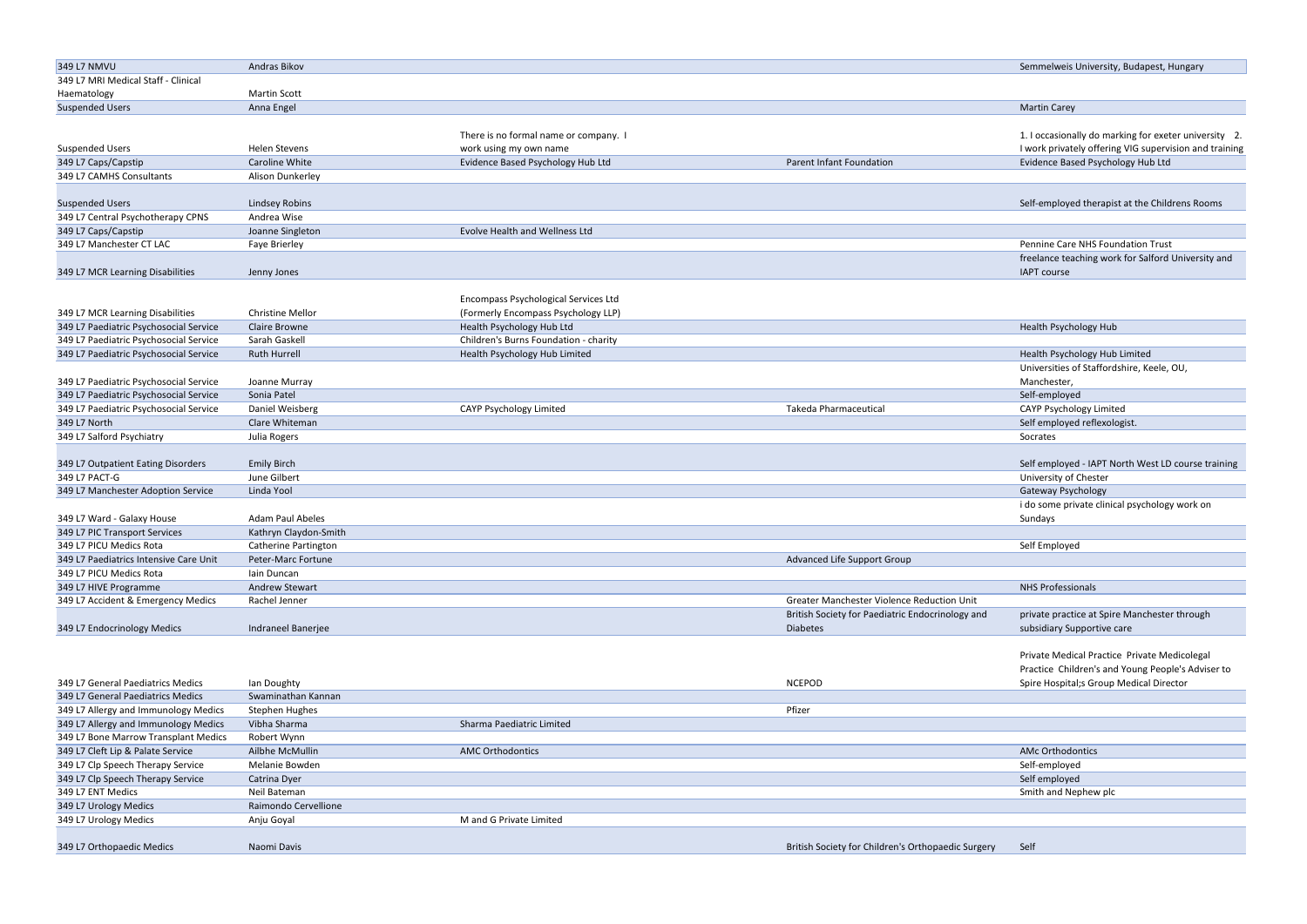| I have no additional employment but I undertake |
|-------------------------------------------------|
| private practice on ad hoc basis                |

I sometimes do offer Independent Speech and Language Therapy Sessions as a Sole Trader. I have not done this since July 2019 but continue to have the capacity to do it. I have consulted with the Community SALT Manager for children and follow their guideline of not working with children in the MFT catchment area as this may present a conflict of interest. In addition I am about to start a placement as a Trainee Adult Psychotherapist at Manchester Institute of Pscyhotherapy. I will be working with Adults who seek therapy and do not feel that this overlaps with my role in MFT.

British Association Of Cardiovascular Rehabilitation and Prevention Charity Organisation

Northern Care Alliance - Salford Royal Foundation Trust

| 349 L7 Spinal Medics                                               | Hassan Dashti-Rahmatabadi          | Mr H Dashti Ltd                       |                                           |                                        |
|--------------------------------------------------------------------|------------------------------------|---------------------------------------|-------------------------------------------|----------------------------------------|
|                                                                    |                                    |                                       |                                           | I have no additional employme          |
| 349 L7 Anaesthetics Medics                                         | Moataz Abdelrahman                 | Highcare limited                      |                                           | private practice on ad hoc basi        |
| 349 L7 Anaesthetics Medics                                         | Anuraag Guleria                    |                                       |                                           |                                        |
| 349 L7 Anaesthetics Medics                                         | Vimmi Oshan                        | Swanrus Limited                       |                                           |                                        |
| 349 L7 Anaesthetics Medics                                         | Jaiganesh Sivaprakasam             |                                       |                                           | <b>BMI Alexandra Hospital</b>          |
| 349 L7 Theatres                                                    | Zoe Healy                          |                                       |                                           | <b>MC Clinic</b>                       |
| 349 L7 Theatres                                                    | Ross McCallister                   | <b>BMI Healthcare</b>                 |                                           |                                        |
|                                                                    |                                    |                                       |                                           |                                        |
|                                                                    |                                    |                                       |                                           |                                        |
|                                                                    |                                    |                                       |                                           | I sometimes do offer Independ          |
|                                                                    |                                    |                                       |                                           | Language Therapy Sessions as           |
|                                                                    |                                    |                                       |                                           | not done this since July 2019 b        |
|                                                                    |                                    |                                       |                                           | the capacity to do it. I have cor      |
|                                                                    |                                    |                                       |                                           | Community SALT Manager for             |
|                                                                    |                                    |                                       |                                           | their guideline of not working         |
|                                                                    |                                    |                                       |                                           | MFT catchment area as this ma          |
|                                                                    |                                    |                                       |                                           | interest. In addition I am abou        |
|                                                                    |                                    |                                       |                                           | as a Trainee Adult Psychothera         |
|                                                                    |                                    |                                       |                                           | Institute of Pscyhotherapy. I w        |
|                                                                    |                                    |                                       |                                           |                                        |
|                                                                    |                                    |                                       |                                           | Adults who seek therapy and d          |
| 349 L7 PACT-G                                                      | <b>Hilary Beach</b>                |                                       |                                           | overlaps with my role in MFT.          |
|                                                                    |                                    |                                       |                                           | <b>British Association Of Cardiova</b> |
|                                                                    | Samantha Breen                     |                                       |                                           | and Prevention Charity Organis         |
| 349 L7 AHP Management                                              |                                    |                                       |                                           |                                        |
| 349 L7 AHP Management<br>349 L7 Children's Dietetics               | Sarah Houghton<br>Lynette Forsythe |                                       |                                           | Self Employed<br>Myself                |
| 349 L7 Children's Dietetics                                        | Niamh Gilligan                     | Kids feeding team                     |                                           | kids feeding team                      |
| 349 L7 Children's Dietetics                                        | Elizabeth Sheppard                 |                                       |                                           |                                        |
|                                                                    |                                    |                                       |                                           | Northern Care Alliance - Salfor        |
|                                                                    | Emma MacKenzie                     |                                       |                                           |                                        |
| 349 L7 Children's Physiotherapy<br>349 L7 Children's Physiotherapy | Lindsey Schaefer                   | Schaefer LTD                          |                                           | Trust                                  |
|                                                                    |                                    |                                       |                                           | Private Practice at Wilmslow H         |
| <b>Suspended Users</b>                                             | Christel Lyell                     |                                       |                                           | Healthcare)                            |
| 349 L7 Major Trauma MRI AHP                                        | Emma Barrett                       |                                       |                                           | Self-employed                          |
|                                                                    |                                    |                                       |                                           | I work privately as a physiothe        |
|                                                                    |                                    |                                       |                                           | Physiotherapy and Sports Injur         |
| 349 L7 MRI Physiotherapy                                           | Laura Hay                          |                                       |                                           | employed)                              |
| 349 L7 MSK Community Physiotherapy                                 |                                    |                                       |                                           |                                        |
| Clinics                                                            | Emma Lewis                         |                                       |                                           | saddleworth physio clininc             |
| 349 L7 MRI Physiotherapy                                           | Maria Oldfield                     |                                       | Per Una Physiotherapist and Pilates       | Per Una Physiotherapy and Pila         |
| 349 L7 MRI Physiotherapy                                           | Gemma Wilde                        |                                       |                                           | Spire Manchester                       |
| 349 L7 Orthopaedic Outreach Team                                   | Vaishali Shinde                    |                                       |                                           |                                        |
| 349 L7 Physiotherapy - Trafford                                    | Hannah Jones                       |                                       |                                           | Salford Royal Foundation Trust         |
| 349 L7 Speech Therapy - Children's                                 | Rebecca Howarth                    |                                       |                                           | Aparito                                |
| 349 L7 TRAF Salt CYPS                                              | Nicola Kenworthy                   |                                       |                                           | Nicola Kenworthy                       |
| 235 Speech Therapy                                                 | Susanna Durant                     |                                       |                                           | Self-employed                          |
|                                                                    |                                    |                                       |                                           | Self-employed anaesthetist in          |
| 349 L7 Anaesthetics Consultants                                    | Jonathan Bannard-Smith             |                                       |                                           | practice                               |
| 349 L7 Anaesthetics Consultants                                    | Sujesh Bansal                      | Ace Anaesthetic Ltd                   | Manchester Perioperative Medicine Society |                                        |
|                                                                    |                                    |                                       |                                           |                                        |
| 349 L7 Anaesthetics Consultants                                    | Martin Bewsher                     | Dr M Bewsher Private Medical Practice |                                           |                                        |
| 349 L7 Anaesthetics Consultants                                    | Neeraj Bhardwaj                    | Kanchan Holistic Limited              |                                           |                                        |
| 349 L7 Anaesthetics Consultants                                    | <b>Tomas Cermak</b>                | Clarion Healthcare Ltd                |                                           |                                        |
|                                                                    |                                    |                                       |                                           |                                        |
| 349 L7 Anaesthetics Consultants                                    | Ross Clark                         |                                       |                                           | The Parliamentary and Health           |
| 349 L7 Anaesthetics Consultants                                    | Daniel Conway                      | DRDCONWAY LTD                         |                                           |                                        |
| 349 L7 Anaesthetics Consultants                                    | Stephen Gold                       | DrGold Ltd                            |                                           |                                        |
|                                                                    |                                    |                                       |                                           |                                        |

Private Practice at Wilmslow Hospital (HCA Healthcare) I work privately as a physiotherapist at Altrincham Physiotherapy and Sports Injury Clinic. (Self employed)

saddleworth physio clininc Per Una Physiotherapy and Pilates

| Salford Royal Foundation Trust                 |
|------------------------------------------------|
| Aparito                                        |
| Nicola Kenworthy                               |
| Self-employed                                  |
| Self-employed anaesthetist in clinical private |
| practice                                       |
|                                                |

The Parliamentary and Health Service Ombudsman.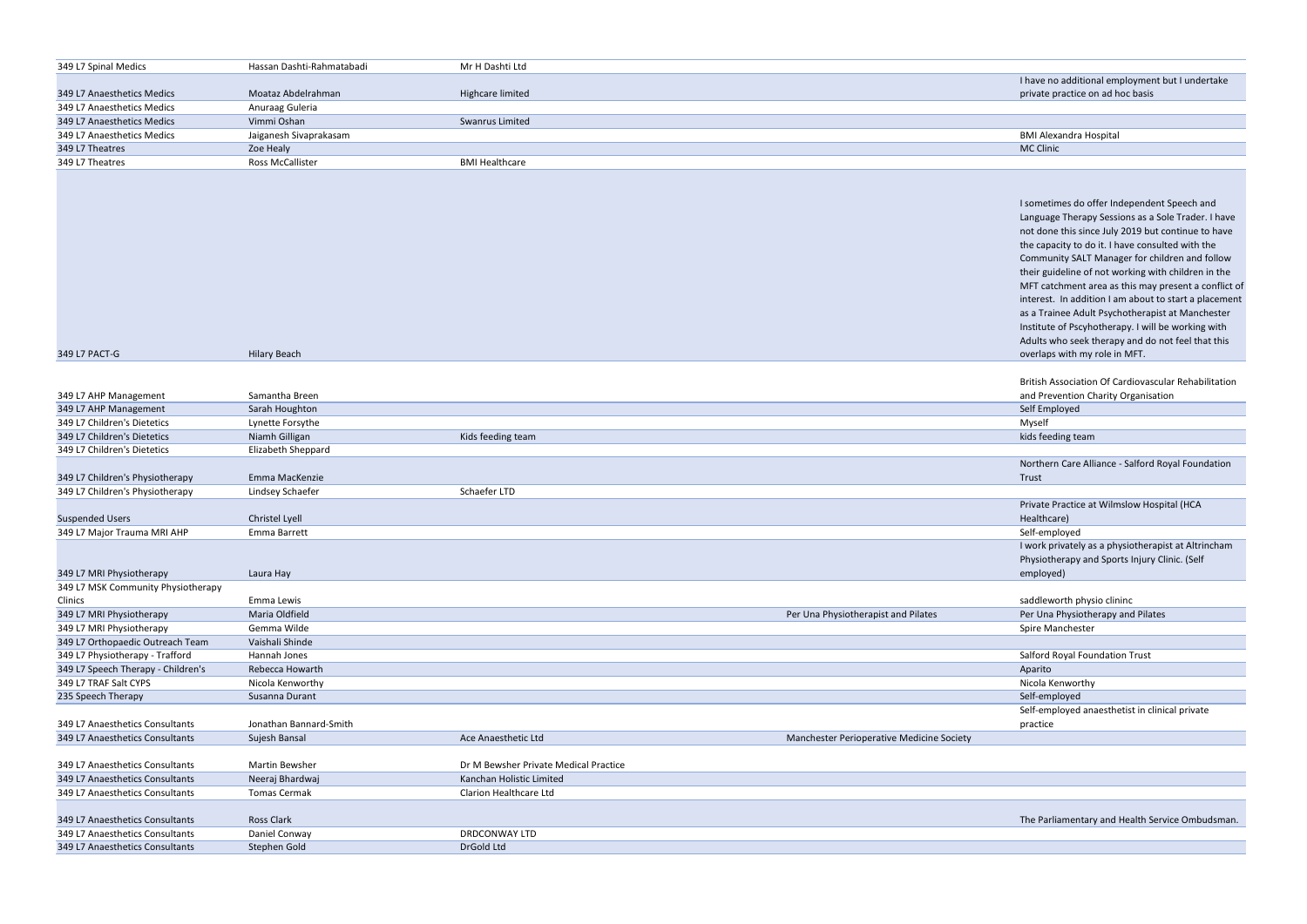| 349 L7 Anaesthetics Consultants             | Nicholas Greenwood          | Dr Nick Greenwood Ltd             |                          | Dr Nick Greenwood Ltd                               |
|---------------------------------------------|-----------------------------|-----------------------------------|--------------------------|-----------------------------------------------------|
| 349 L7 Anaesthetics Consultants             | <b>Andrew Heck</b>          |                                   |                          | <b>Create Fertility</b>                             |
| 349 L7 Anaesthetics Consultants             | Paul Lancaster              |                                   |                          | Paul Lancaster Anaesthesia Ltd                      |
| 349 L7 Anaesthetics Consultants             | <b>Ilans Lisagors</b>       |                                   |                          | <b>BMI Alexandra</b>                                |
| 349 L7 Anaesthetics Consultants             | Daniel Mallaber             | Spire Healthcare                  |                          |                                                     |
| 349 L7 Anaesthetics Consultants             | Daniel Mallaber             | <b>SPIRE Healthcare</b>           |                          |                                                     |
| 349 L7 Anaesthetics Consultants             | Ijas Moideen                | Alfa Anaesthetics                 |                          | Alfa Anaesthetics                                   |
|                                             |                             |                                   |                          | I participate in private practice through a private |
|                                             |                             |                                   |                          | company but it does not impact the trust or the     |
| 349 L7 Anaesthetics Consultants             | Niall O'Keeffe              |                                   |                          | work i do for the Trust in any way.                 |
| 349 L7 Anaesthetics Consultants             | Isma Razzaq                 |                                   |                          |                                                     |
| 349 L7 Anaesthetics Consultants             | Mohanakrishnan Shanmugam    | Poornima Healthcare Ltd           |                          | Poornima Healthcare Ltd                             |
| 349 L7 Anaesthetics Consultants             | Simon Varley                |                                   |                          |                                                     |
|                                             |                             |                                   |                          | Cognito Medical Limited acting on behalf of Kite    |
|                                             |                             |                                   |                          | Gilead Pharmaceuticals. Cognito Medical             |
|                                             |                             |                                   |                          |                                                     |
| 349 L7 Anaesthetics Consultants             |                             |                                   |                          | Communications Limited, Admiral House, 76-78 Old    |
|                                             | Anthony Wilson              |                                   |                          | Street, London, EC1V 9AZ.                           |
| 349 L7 Neurophysiology Staffing             | Kathryn Wilkinson           |                                   |                          | Ministry of Defence                                 |
| 349 L7 Advanced Practitioners               | Carrie Adams                |                                   |                          | Self Employed                                       |
| 349 L7 Critical Care - Nursing              | Danielle Benjamin           |                                   |                          |                                                     |
|                                             |                             |                                   |                          |                                                     |
| 235 Crisis Response Team                    | John Obodoechina            |                                   |                          | NHS Professionals Thornbury Nursing Services        |
| 349 L7 Infection Control - Tissue Viability |                             |                                   |                          |                                                     |
| <b>Nurses</b>                               | Louise O'Connor             |                                   | <b>Bruin Biometric</b>   |                                                     |
| <b>Suspended Users</b>                      | Michael France              | <b>NOVARTIS</b>                   |                          |                                                     |
| 349 L7 Chemical Pathology                   | Janice Traynor              |                                   |                          |                                                     |
| 349 L7 Cytopathology                        | Stephen Burrows             |                                   |                          | Manchester Metropolitan University                  |
| 349 L7 Cytopathology                        | Peter Lloyd                 |                                   |                          | Manchester Metropolitan University                  |
| 349 L7 Haematology Laboratory               | Michelle Hoctor             |                                   | UKNEQAS(H)               | <b>MMU</b>                                          |
| 349 L7 Haematology Laboratory               | Lynne Keighley              |                                   |                          | Salford University                                  |
| 349 L7 Haematology Laboratory               | <b>Phillip Stelfox</b>      |                                   | Mft                      | Manchester metropolitan university                  |
| 349 L7 Children's Histopathology            | <b>Edmund Cheesman</b>      |                                   |                          | Targos Molecular Pathology, Kassel, Germany         |
| 349 L7 Histopathology                       | <b>Guy Betts</b>            | Royal Mail                        | The Pathological Society | university of manchester                            |
| 349 L7 Histopathology                       | Lee Crompton                |                                   |                          | UK NEQAS (LabXCell Ltd)                             |
| 349 L7 Immunology 1                         | <b>Tomaz Pereira-Garcez</b> |                                   | <b>NHS England</b>       |                                                     |
| 349 L7 Microbiology & Virology              | <b>Kirsty Dodgson</b>       |                                   |                          |                                                     |
|                                             |                             | AHMED QAMRUDDIN LIMITED (Pvt      |                          |                                                     |
| 349 L7 Microbiology & Virology              | Ahmed Qamruddin             | company)                          |                          |                                                     |
| 349 L7 Nuclear Medicine                     | Parthiban Arumugam          |                                   |                          | <b>BMI Alexandra Hospital, Cheadle</b>              |
| 349 L7 Nuclear Medicine                     | Rakesh Sajjan               | Shreena Healthcare Limited        |                          | Choice Teleradiology Limited                        |
|                                             |                             |                                   |                          | Self Employed elements Leeds University The LTE     |
| 349 L7 Aseptics                             | Dean Moriarty               |                                   |                          | Group (The Manchester College)                      |
| 349 L7 Medicines Management & MI            | Susan Banfield              |                                   |                          | <b>NHS Professionals</b>                            |
| 349 L7 Antimicrobials                       | Frances Garraghan           |                                   | <b>MSD</b>               |                                                     |
| 349 L7 CSS Quality and Safety               | Emma Morris                 |                                   |                          | <b>GTD Healthcare</b>                               |
|                                             |                             |                                   |                          | NHSP Bank shifts for Manchester University NHS      |
| 349 L7 Pharmacy Community Staff             | Rachel Kelly                |                                   |                          | Foundation Trust for GTD Healthcare                 |
|                                             |                             |                                   |                          |                                                     |
|                                             |                             | LLWC Itd trading as Market Square |                          |                                                     |
| 349 L7 Clinical Pharmacists                 | Elaine Chow                 | Pharmacy                          |                          | LLWC Itd trading as Market Square Pharmacy          |
|                                             |                             |                                   |                          |                                                     |
| 349 L7 Adult Clinical Services - Pharmacy   | Fiona Campbell              |                                   |                          |                                                     |
|                                             |                             |                                   |                          |                                                     |
| 349 L7 Adult Clinical Services - Pharmacy   | <b>Elizabeth Davies</b>     |                                   |                          | Wirrall University Hospitals NHS Trust              |
|                                             |                             |                                   |                          |                                                     |
| 349 L7 Adult Clinical Services - Pharmacy   | Debra Morris                | Vifor pharmaceuticals             |                          |                                                     |
|                                             |                             |                                   |                          |                                                     |
| 349 L7 Adult Clinical Services - Pharmacy   | Achunike Okoli              |                                   |                          | Salford Royal NHS Trust                             |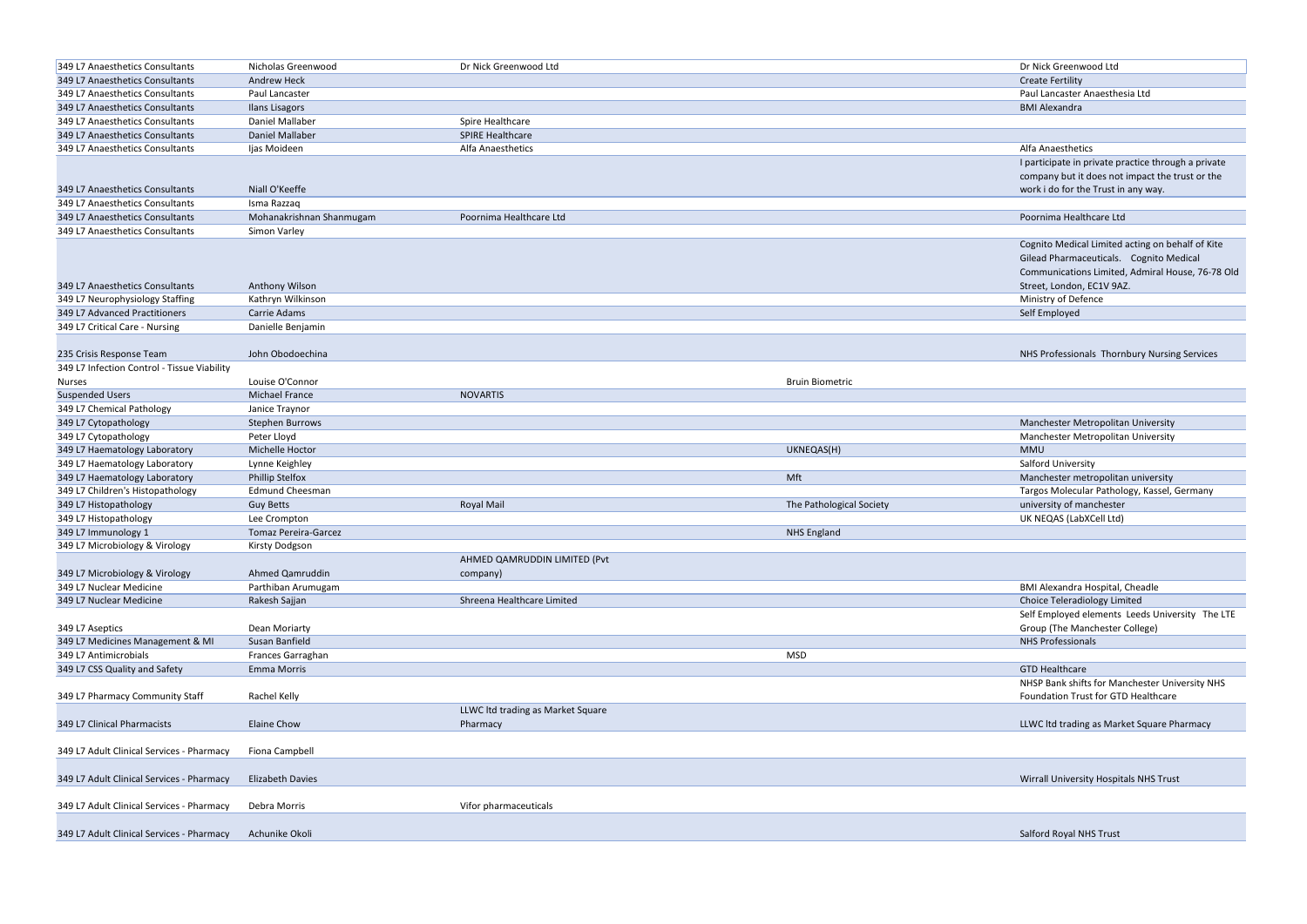| 349 L7 Adult Clinical Services - Pharmacy | Melanie Skellam          |                                            |                                                 | Self employed                                                                  |
|-------------------------------------------|--------------------------|--------------------------------------------|-------------------------------------------------|--------------------------------------------------------------------------------|
| 349 L7 Women & Children Clin Services     | <b>Adam Sutherland</b>   |                                            | <b>BD</b> and Co Ltd                            |                                                                                |
|                                           |                          | The Association of Pharmacy Technicians    |                                                 |                                                                                |
| 349 L7 Pharmacy Main                      | Jeannette Adrian         | UK (APTUK)                                 |                                                 |                                                                                |
| 349 L7 Adult Clinical Services - Pharmacy | Shahzad Ali              |                                            |                                                 | <b>NHS Digital</b>                                                             |
| 349 L7 Rotational Pharmacists             | Asif Hassan              | Bookachemist recruitment ltd               |                                                 |                                                                                |
| 349 L7 Cardiac Radiographers.             | Max Pi                   |                                            |                                                 | <b>BUPA Alexandria Hospital Cheadle</b>                                        |
| 349 L7 Cardiac Radiographers.             | Rizwan Rashid            |                                            | British Cardiovascular Interventional Society   | <b>BMI Healthcare</b>                                                          |
|                                           |                          | Dr Neville B Wright, Consultant Paediatric |                                                 |                                                                                |
| <b>Suspended Users</b>                    | Neville Wright           | Radiologist                                |                                                 |                                                                                |
| 349 L7 Main X-Ray                         | Dina Awad                | My Surgical Specialist                     |                                                 |                                                                                |
| 349 L7 Ultrasound - MRI                   | <b>Holly Barlow</b>      |                                            |                                                 | <b>Scanssure Medical Ultrasound</b>                                            |
| 349 L7 Main X-Ray                         | Klaus Irion              |                                            | <b>NICE</b>                                     | University of Manchester                                                       |
| 349 L7 Main X-Ray                         | <b>Marie Stokes</b>      |                                            |                                                 | Nuffield Health                                                                |
| 349 L7 Radiology TGH                      | Judith Hesketh           |                                            |                                                 | <b>BMI Healthcare</b>                                                          |
| 349 L7 Ultrasound - Trafford              | Naveeda Rafique          |                                            |                                                 |                                                                                |
| 349 L7 Radiology TGH                      | David Tomkinson          |                                            |                                                 | <b>RMS</b>                                                                     |
| 349 L7 St Mary's Radiology                | <b>Judith Collins</b>    | J C Ultrasound                             |                                                 |                                                                                |
| 349 L7 Ultrasound - MRI                   | Lynn Kenderdine          |                                            |                                                 |                                                                                |
| 349 L7 Ultrasound - MRI                   | Omobola Shehu            |                                            |                                                 | Kleyn healthcare                                                               |
| 349 L7 Ultrasound - Trafford              | Zoe Lewis                |                                            |                                                 | Liverpool Woman's Foundation Trust                                             |
| 349 L7 Group Management                   | Ursula Denton            |                                            | <b>KPMG</b>                                     |                                                                                |
| 349 L7 Financial Planning                 | Nicola Greenfield        |                                            | <b>Weekends Away Club</b>                       |                                                                                |
| 349 L7 Financial Services Management      | Sharon Hassall           |                                            |                                                 |                                                                                |
| 349 L7 Payroll 74                         | Siddharth Banka          |                                            |                                                 |                                                                                |
| 349 L7 GM Forensic Medical Examiners      | Farah Yusuf              |                                            |                                                 | <b>General Medical Council Medical Practitioner</b><br><b>Tribunal Service</b> |
| 349 L7 Procurement Management Team        | Simon Walsh              |                                            |                                                 |                                                                                |
| 349 L7 Corporate Budget                   | Alwyn Hughes             | X                                          |                                                 |                                                                                |
| 349 L7 Hive - Transformation              | Margaret Bradbury        | Co-operative Academies Trust               |                                                 |                                                                                |
| 349 L7 Clinical Coding                    | Gareth Jones             |                                            |                                                 | ICS Insourcing                                                                 |
| 349 L7 Hive - P1 - Specialty              | Jabran Rafiq             | <b>JBR Therapy</b>                         |                                                 | My own private counselling firm, JBR Therapy                                   |
| 349 L7 Software Dev - Capital             | Nicholas Fell            |                                            |                                                 | Self Employed                                                                  |
| 349 L7 Dental Hospital Administration     | John Ashcroft            |                                            |                                                 | Johnson & Johnson Medical Devices                                              |
| 349 L7 Health and Safety                  | Drayton O'Connor         |                                            |                                                 | <b>Birmingham City University</b>                                              |
| 349 L7 Medical Director Cost Centre       | Robert Pearson           | 2ic-care                                   |                                                 |                                                                                |
| 349 L7 Nursing HQ                         | Susan Ward               |                                            | Multitone Electronics plc                       |                                                                                |
|                                           |                          |                                            |                                                 |                                                                                |
| 349 L7 Safeguarding LAC Budget (MCSU)     | Janine Jones             |                                            |                                                 | <b>GTD Healthcare</b>                                                          |
|                                           |                          |                                            | Greater Manchester Mental Health NHS Foundation |                                                                                |
| 349 L7 Strategy Management                | John Wareing             |                                            | Trust                                           |                                                                                |
| 349 L7 Medical Staff Other Dental         | <b>Russell Davies</b>    |                                            |                                                 | Simkins Dental Care                                                            |
| 349 L7 Medical Staff Senior Dental        | <b>Martin Ashley</b>     | Your Healthy Mouth Ltd                     | Loreto Grammar School                           |                                                                                |
| 349 L7 Medical Staff Senior Dental        | Susan Caldwell           |                                            |                                                 | Northenden House Orthodontics                                                  |
|                                           |                          |                                            |                                                 | David Waring & Ovais Malik Northenden Hou                                      |
| 349 L7 Medical Staff Senior Dental        | Victoria Elton           |                                            |                                                 | Orthodontics Sale Road Northenden Manch                                        |
| 349 L7 Medical Staff Senior Dental        | <b>Michael Pemberton</b> |                                            |                                                 | Various                                                                        |
| 349 L7 Medical Staff Senior Dental        | <b>Claire STEVENS</b>    |                                            | NHS England and Improvement                     | NHSE&I                                                                         |
| 349 L7 Medical Staff Senior Dental        | Julian Satterthwaite     | Saxiom Ltd                                 |                                                 | Self                                                                           |
| 349 L7 Medical Staff Senior Dental        | Jonathan Smith           |                                            |                                                 | Tameside and Glossop Integrated Care NHS<br><b>Foundation Trust</b>            |
| 349 L7 Medical Staff Senior Dental        | Vidya Srinivasan         |                                            |                                                 | Dental Referral Management Centre. Greate<br>Manchester / North West           |
|                                           |                          |                                            |                                                 |                                                                                |

|       | Self employed                                        |
|-------|------------------------------------------------------|
|       |                                                      |
|       |                                                      |
|       |                                                      |
|       |                                                      |
|       |                                                      |
|       | <b>NHS Digital</b>                                   |
|       |                                                      |
|       | <b>BUPA Alexandria Hospital Cheadle</b>              |
|       | <b>BMI Healthcare</b>                                |
|       |                                                      |
|       |                                                      |
|       |                                                      |
|       | <b>Scanssure Medical Ultrasound</b>                  |
|       |                                                      |
|       | University of Manchester                             |
|       | <b>Nuffield Health</b>                               |
|       | <b>BMI Healthcare</b>                                |
|       |                                                      |
|       | <b>RMS</b>                                           |
|       |                                                      |
|       |                                                      |
|       | Kleyn healthcare                                     |
|       | Liverpool Woman's Foundation Trust                   |
|       |                                                      |
|       |                                                      |
|       |                                                      |
|       |                                                      |
|       | <b>General Medical Council Medical Practitioners</b> |
|       | <b>Tribunal Service</b>                              |
|       |                                                      |
|       |                                                      |
|       |                                                      |
|       |                                                      |
|       |                                                      |
|       | <b>ICS Insourcing</b>                                |
|       | My own private counselling firm, JBR Therapy         |
|       | Self Employed                                        |
|       | Johnson & Johnson Medical Devices                    |
|       | <b>Birmingham City University</b>                    |
|       |                                                      |
|       |                                                      |
|       |                                                      |
|       | <b>GTD Healthcare</b>                                |
| ation |                                                      |
|       |                                                      |
|       | <b>Simkins Dental Care</b>                           |
|       |                                                      |
|       | Northenden House Orthodontics                        |
|       |                                                      |
|       | David Waring & Ovais Malik Northenden House          |
|       | Orthodontics Sale Road Northenden Manchester         |
|       | Various                                              |
|       |                                                      |
|       | NHSE&I                                               |
|       | Self                                                 |
|       | Tameside and Glossop Integrated Care NHS             |
|       | <b>Foundation Trust</b>                              |
|       | Dental Referral Management Centre. Greater           |
|       | Manchester / North West                              |
|       |                                                      |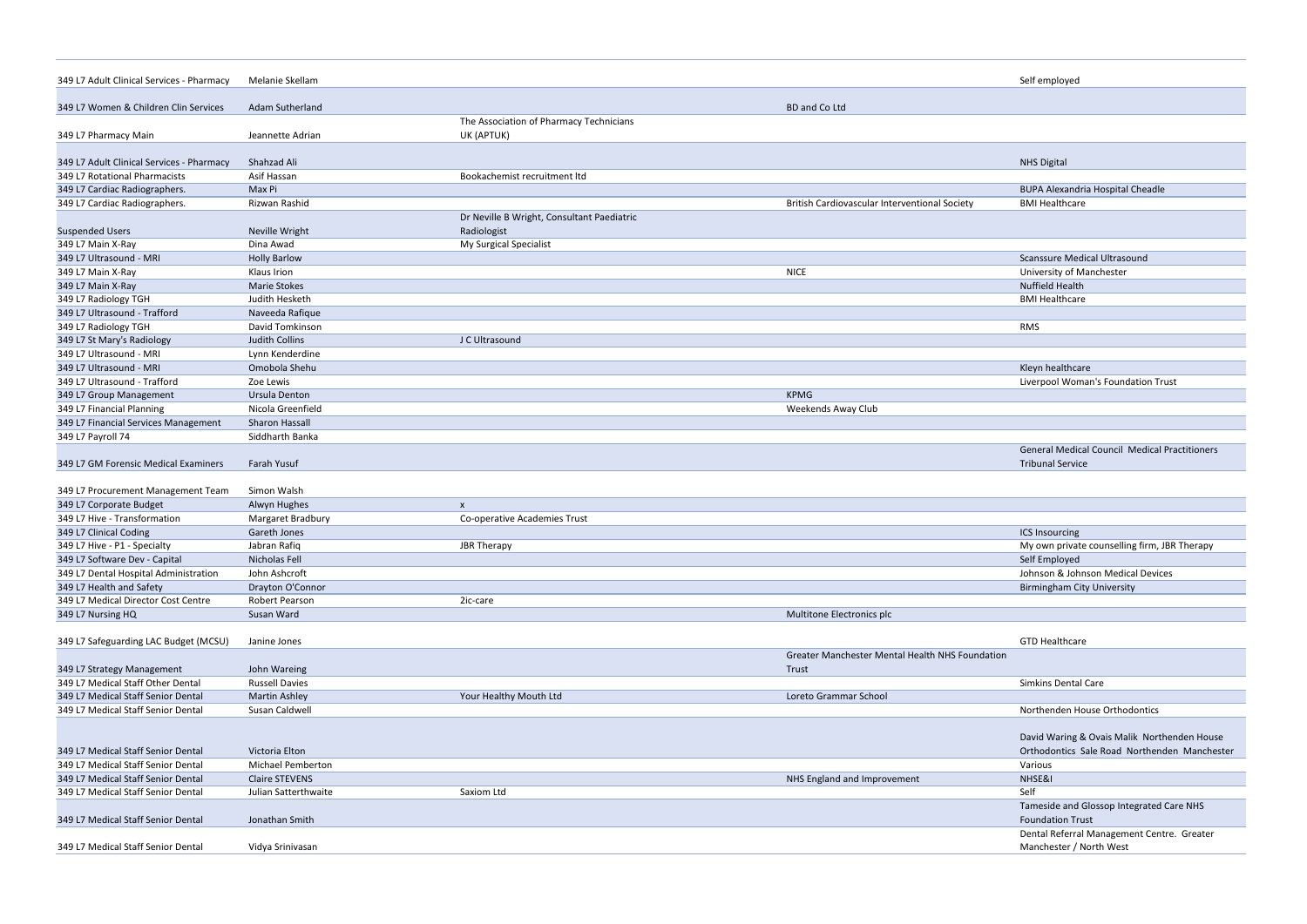| 349 L7 Oral Surgery At Trafford        | Simon Taylor     |                                 |
|----------------------------------------|------------------|---------------------------------|
| 349 L7 MRI Senior Nursing Team         | Nicola Rice      |                                 |
| 349 L7 Advanced Nurse                  |                  |                                 |
| <b>Practitioners/Specialist Nurses</b> | Elinor Bradley   | <b>GTD Healthcare</b>           |
| 349 L7 Advanced Nurse                  |                  |                                 |
| <b>Practitioners/Specialist Nurses</b> | Seema Jiju-Simon | Manchester Physiotherapy Clinic |
| 349 L7 Advanced Nurse                  |                  |                                 |
| <b>Practitioners/Specialist Nurses</b> | Kirsty Nicholson |                                 |

| 349 L7 Oral Surgery At Trafford                          | Simon Taylor          |                                          |                                                       | Greater Manchester NHS Area Team (Dental)                      |
|----------------------------------------------------------|-----------------------|------------------------------------------|-------------------------------------------------------|----------------------------------------------------------------|
| 349 L7 MRI Senior Nursing Team                           | Nicola Rice           |                                          |                                                       | Army                                                           |
| 349 L7 Advanced Nurse                                    |                       |                                          |                                                       |                                                                |
| <b>Practitioners/Specialist Nurses</b>                   | <b>Elinor Bradley</b> | <b>GTD Healthcare</b>                    |                                                       | GTD healthcare                                                 |
| 349 L7 Advanced Nurse                                    |                       |                                          |                                                       |                                                                |
| <b>Practitioners/Specialist Nurses</b>                   | Seema Jiju-Simon      | Manchester Physiotherapy Clinic          |                                                       |                                                                |
| 349 L7 Advanced Nurse                                    |                       |                                          |                                                       |                                                                |
| <b>Practitioners/Specialist Nurses</b>                   | Kirsty Nicholson      |                                          |                                                       |                                                                |
|                                                          |                       |                                          |                                                       |                                                                |
|                                                          |                       |                                          |                                                       | I do medico-legal work for Legal Firms, for the MDU            |
|                                                          |                       |                                          |                                                       | and for NHS Resolution as a self-employed                      |
|                                                          |                       |                                          |                                                       | individual. Conflicts of Interest precludes dealing            |
|                                                          |                       |                                          |                                                       | with cases where I have knowledge of any persons               |
|                                                          |                       |                                          |                                                       | involved in the case or where the case Involves any            |
| 349 L7 AMU Medical Staffing                              | <b>Michael Davies</b> |                                          |                                                       | litigation against MUNHSFT                                     |
|                                                          |                       |                                          |                                                       |                                                                |
| 349 L7 MRI Medical Staff - Acute Medicine Neil Hanley    |                       | <b>APIS Assay Technologies</b>           | <b>APIS Assay Technologies</b>                        | UoM                                                            |
| 349 L7 AMU Medical Staffing                              | Jonathan Schofield    |                                          |                                                       | Ministry of Defence                                            |
|                                                          |                       | Christie Private Clinic HCA (Health Care |                                                       |                                                                |
| 349 L7 MRI Palliative Care                               | Ashique Ahamed        | Associates)                              |                                                       |                                                                |
| <b>Suspended Users</b>                                   | Susan Ware            |                                          |                                                       | <b>HCPC</b>                                                    |
| 349 L7 Crisis Response                                   | Clare Wrigley         |                                          |                                                       |                                                                |
| 349 L7 MSK Community Physiotherapy                       |                       |                                          |                                                       |                                                                |
| Clinics                                                  | Wayne Fish            |                                          |                                                       | Focus Physio and Rehab                                         |
| 349 L7 MSK Community Physiotherapy                       |                       |                                          |                                                       |                                                                |
| <b>Clinics</b>                                           | Sarah Griffiths       |                                          |                                                       | Go to Doc Healthcare- Warrington NHS trust                     |
| 349 L7 MSK Community Physiotherapy                       |                       |                                          |                                                       |                                                                |
| Clinics                                                  | Peter Linsley         |                                          |                                                       | Go To Doc healthcare                                           |
| 349 L7 MSK Community Physiotherapy                       |                       |                                          |                                                       |                                                                |
| <b>Clinics</b>                                           | Nicholas Sutton       |                                          |                                                       | Go To Doc                                                      |
| 349 L7 LD Management (health)                            | Debra Firth           |                                          |                                                       | Northwest training and development team<br>Pathways associates |
| 349 L7 LD Management (health)                            | Judith Moss           |                                          |                                                       | The University of Manchester                                   |
| 349 L7 Citywide Health Visitors                          | Kathryn Anderson      |                                          |                                                       |                                                                |
| 349 L7 Infant Feeding Team                               | <b>Justine Baines</b> |                                          |                                                       | Self employed                                                  |
| 349 L7 Citywide Health Visitors                          | Anulika Ifezue        |                                          |                                                       | <b>Brazelton UK</b>                                            |
| 349 L7 Citywide Health Visitors                          | Anne McDermott        |                                          |                                                       | <b>Mastercall Healthcare</b>                                   |
| 349 L7 Citywide Health Visitors                          | Rohit Nanji           | Pattani Foodstore                        |                                                       |                                                                |
|                                                          |                       |                                          |                                                       |                                                                |
|                                                          |                       |                                          |                                                       | 1. Self employed Orthoptist in own practise at Spire           |
|                                                          |                       |                                          | British and Irish orthoptic Society Clinical Advsiary | North Cheshire Hospitals 2. Fiona Spencer / MREH               |
| 349 L7 Orthoptics                                        | Anne Dillon           |                                          | Group for Special Educational Needs                   | private ward 54 / perform fields tests on patients             |
|                                                          |                       | Advance Occupational Therapy Ltd         |                                                       |                                                                |
| 349 L7 Paediatric Occupational Therapy                   | Liviu Dorobat         | Clinical assessments Ltd                 |                                                       |                                                                |
| 349 L7 MCR Learning Disabilities                         | <b>Rosalind Wall</b>  | SensoryWise OT                           |                                                       | Sensory Wise OT                                                |
| 349 L7 MLCO COVID-19                                     | Victoria North        |                                          |                                                       | <b>BMI Healthcare The Alexandra Hospital</b>                   |
| 349 L7 Paediatric Physiotherapy                          | Claire Zatz           |                                          |                                                       | Claire Zatz - self employed Physiotherapist                    |
| 349 L7 SALT - Paeds - Citywide                           | Susan Addlestone      |                                          |                                                       | stockport foundation trust                                     |
|                                                          |                       |                                          |                                                       |                                                                |
|                                                          |                       |                                          |                                                       | I am an Employer of LAK locums. I am also on the               |
| 349 L7 Medical Staff Accident & Emergency John Batchelor |                       |                                          |                                                       | internal bank of East Lancashire Hospital Ttrust               |
|                                                          |                       |                                          |                                                       |                                                                |
| 349 L7 Medical Staff Accident & Emergency Simon Carley   |                       | Manchester Meducation.                   | HEE                                                   |                                                                |
| 349 L7 Medical Staff Accident & Emergency Joseph Godfrey |                       |                                          |                                                       | University Hospitals Morecombe Bay Trust                       |
|                                                          |                       |                                          |                                                       |                                                                |
| 349 L7 Medical Staff Accident & Emergency Alastair Hayes |                       |                                          |                                                       | Manchester Metropolitan University                             |
| 349 L7 R&I Facilities Management                         | Janet Maiden          |                                          | AECOM                                                 |                                                                |
|                                                          |                       |                                          |                                                       |                                                                |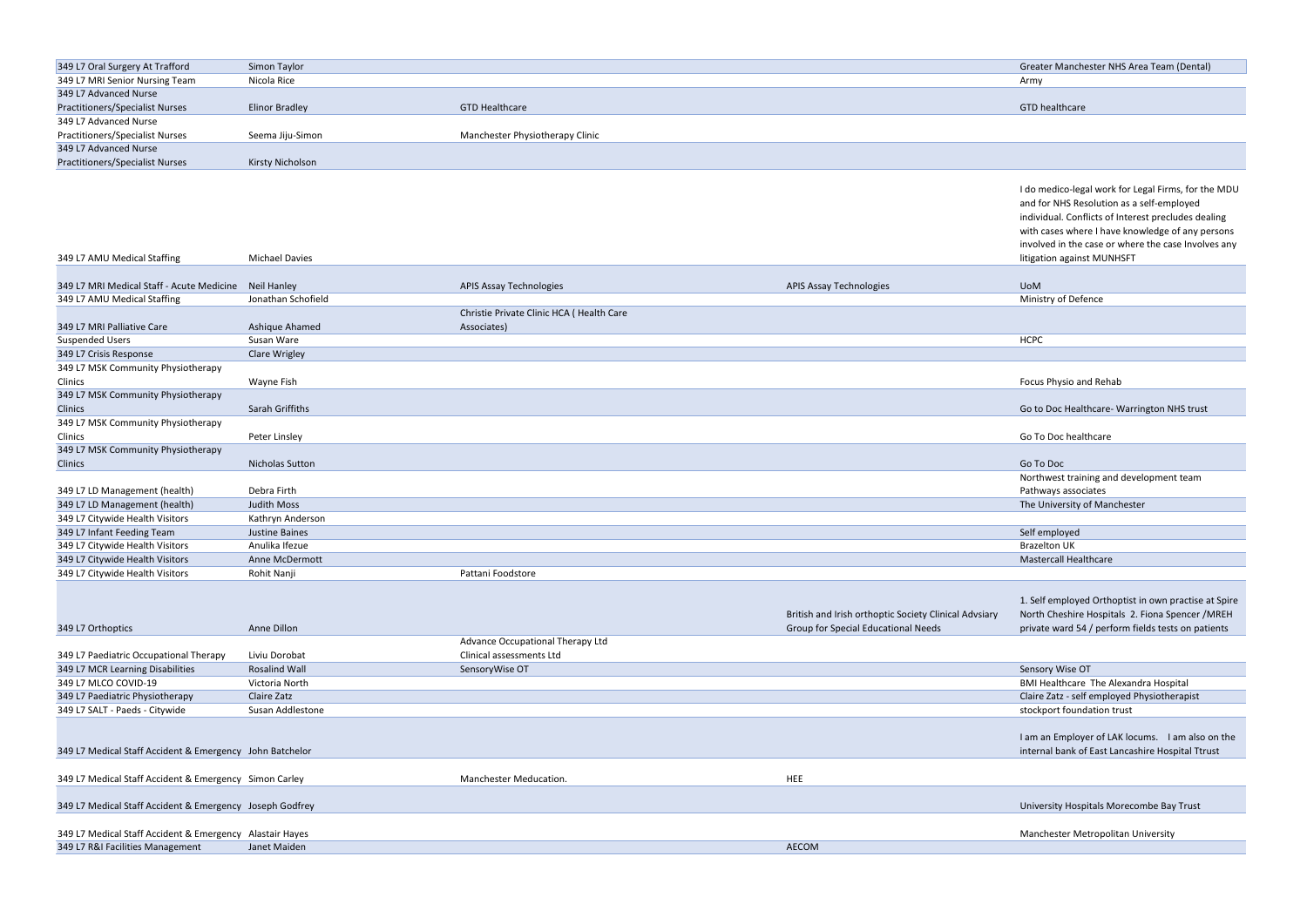| 349 L7 Commercial Partnerships                             | Daniel Zamora                    | My Health View Ltd<br>My Health View Ltd                                   | My Health View Ltd                        |
|------------------------------------------------------------|----------------------------------|----------------------------------------------------------------------------|-------------------------------------------|
| 349 L7 Medical Illustration                                | <b>Geraldine Thompson</b>        | Manchester Health Academy                                                  |                                           |
| 349 L7 Nursing HQ                                          | <b>Timothy Twelvetree</b>        | Vision Instruments                                                         |                                           |
|                                                            | <b>Deleted User</b>              | <b>EMQN CIC</b>                                                            |                                           |
|                                                            |                                  |                                                                            |                                           |
| 349 L7 Traf Trafford Integrated Governance Julie Harrison  |                                  |                                                                            | julieharrisonaesthetics                   |
| 349 L7 Innovation Team                                     | James Corden                     | SwabTech Ltd                                                               | SwabTech Ltd                              |
| 349 L7 Dental Hospital Administration                      | Helen Bateman                    |                                                                            | <b>NHS Professionals</b>                  |
| 349 L7 Medical Staff Senior                                | Leon Au                          | Leon Au Eyecare Ltd                                                        |                                           |
| 349 L7 Medical Staff Senior                                | Paul Cannon                      | Paul Cannon Ltd                                                            | Paul Cannon Ltd                           |
| 349 L7 Medical Staff Senior                                | <b>Stephen Charles</b>           | SJ Charles Ltd                                                             |                                           |
|                                                            |                                  |                                                                            |                                           |
| 349 L7 Medical Staff Senior                                | Cecilia Fenerty                  | National institute of Health and Care Excellence                           | <b>General Optical Council</b>            |
| 349 L7 Medical Staff Senior                                | Tsveta Ivanova                   | Vision Possible Limited                                                    |                                           |
| 349 L7 Medical Staff Senior                                | Assad Jalil                      |                                                                            |                                           |
| <b>Suspended Users</b><br>349 L7 Medical Staff Senior      | Karl Mercieca<br>William Newman  |                                                                            |                                           |
|                                                            |                                  | <b>Department for Transport</b><br><b>Eyelaw Limited</b>                   | Eyelaw Limited                            |
| 349 L7 Medical Staff Senior<br>349 L7 Altrincham - Nursing | Amy Stone<br>Elizabeth Revington |                                                                            |                                           |
| 349 L7 NF1                                                 | Bibitha Saji                     |                                                                            | Revson Engineering<br>Spa medica hospital |
| 349 L7 MREH Specialist Nurses                              | Rasmita McLauchlan               |                                                                            | 18 weeks support agen                     |
| 349 L7 Medical Staff Senior                                | Ramandeep Chhabra                |                                                                            |                                           |
|                                                            |                                  |                                                                            |                                           |
|                                                            |                                  | Complement Therapeutics (University of                                     |                                           |
| <b>Suspended Users</b>                                     | Paul Bishop                      | Manchester Spin out company)<br><b>Trafford CCG</b>                        | University of Manchest                    |
|                                                            |                                  |                                                                            |                                           |
| 349 L7 Clinical Scientist                                  | <b>Neil Parry</b>                | Myself (private Clinical Electrodiagnosis)                                 | Myself                                    |
| 349 L7 Olga                                                | Amanda Harding                   |                                                                            | The College of Optome                     |
|                                                            |                                  |                                                                            |                                           |
| 349 L7 Ophthalmic Diagnostic & Imaging                     | Jane Gray                        | OIS Ltd                                                                    |                                           |
| 349 L7 Optometry Education And Traini                      | Patrick Gunn                     |                                                                            | <b>Muldoon and Tonge</b>                  |
| 349 L7 Optometry Comprehensive                             | <b>Thomas Hamper</b>             |                                                                            |                                           |
| 349 L7 Optometry Medical Retina                            | Jeremy Parkes                    |                                                                            | Muldoon and Tonge Op                      |
| 349 L7 Orthoptic Department                                | Venkatarama Dwarampudi           |                                                                            | Optegra                                   |
| 349 L7 Orthoptic Department                                | Veronica Greenwood               | British and Irish Orthoptic Society<br>British and Irish orthoptic Society |                                           |
| 349 L7 Gynaecology Consultants                             | <b>Edmond Edi-Osagie</b>         | OMONDI HEALTHCARE LIMITED                                                  |                                           |
| 349 L7 Gynaecology Consultants                             | Rohna Kearney                    | <b>Birth-Aid Charity</b>                                                   | Self-employed private p                   |
|                                                            |                                  | I am the joint director of a company with                                  |                                           |
|                                                            |                                  | my wife. Company name - RANK                                               | SPIRE MANCHESTER M                        |
| 349 L7 Gynaecology Consultants                             | Kingshuk Majumder                | Healthcare Private Limited                                                 | ALEXANDRA HOSPITAL                        |
| 349 L7 Gynaecology Consultants                             | Ursula Winters                   | Gynesonics inc                                                             |                                           |
| 349 L7 Macmillan Service                                   | Jennie Morgan                    |                                                                            | Morgan Orthopedics LT                     |
|                                                            |                                  |                                                                            |                                           |
| 349 L7 Nurse Management Gynaecology                        | Lucy Dwyer                       | <b>NICE</b>                                                                |                                           |
|                                                            |                                  |                                                                            |                                           |
| 349 L7 Nurse Management Gynaecology                        | Jane Smith                       |                                                                            | Spire Hospital Manches                    |
|                                                            |                                  |                                                                            |                                           |
| 349 L7 Nurse Management Gynaecology                        | Luciya Whyte                     |                                                                            | Lancaster House                           |
|                                                            |                                  |                                                                            |                                           |
| 349 L7 Nurse Management Gynaecology                        | Maria Barroso Vilas Boas Miranda |                                                                            | 1-DayWebster 2-Colo                       |
| 349 L7 MRI Ward 11                                         | Padmarani Byrarapu               |                                                                            |                                           |
| 349 L7 Clinical Genetics                                   | Alison Clarke                    | Liverpool City Council                                                     |                                           |
| 349 L7 Clinical Genetics                                   | Nasaim Khan                      | NK genetics training LTD                                                   | <b>Blackburn with Darwen</b>              |
|                                                            |                                  |                                                                            |                                           |
| 349 L7 Consultants Genetics (Children's)                   | Simon Jones                      | <b>Orchard Therapeutics</b>                                                |                                           |
|                                                            |                                  |                                                                            |                                           |
| 349 L7 Consultants Genetics (Children's)                   | <b>Andrew Morris</b>             |                                                                            | Nutricia                                  |
|                                                            |                                  |                                                                            |                                           |

18 weeks support agency

University of Manchester (my main employer)

The College of Optometrists

Muldoon and Tonge Opticians

Self-employed private practice

SPIRE MANCHESTER MANCHESTER FERTILITY BMI ALEXANDRA HOSPITAL

Morgan Orthopedics LTD

Spire Hospital Manchester

1 -DayWebster 2 -Coloplast Limited

Blackburn with Darwen Public Health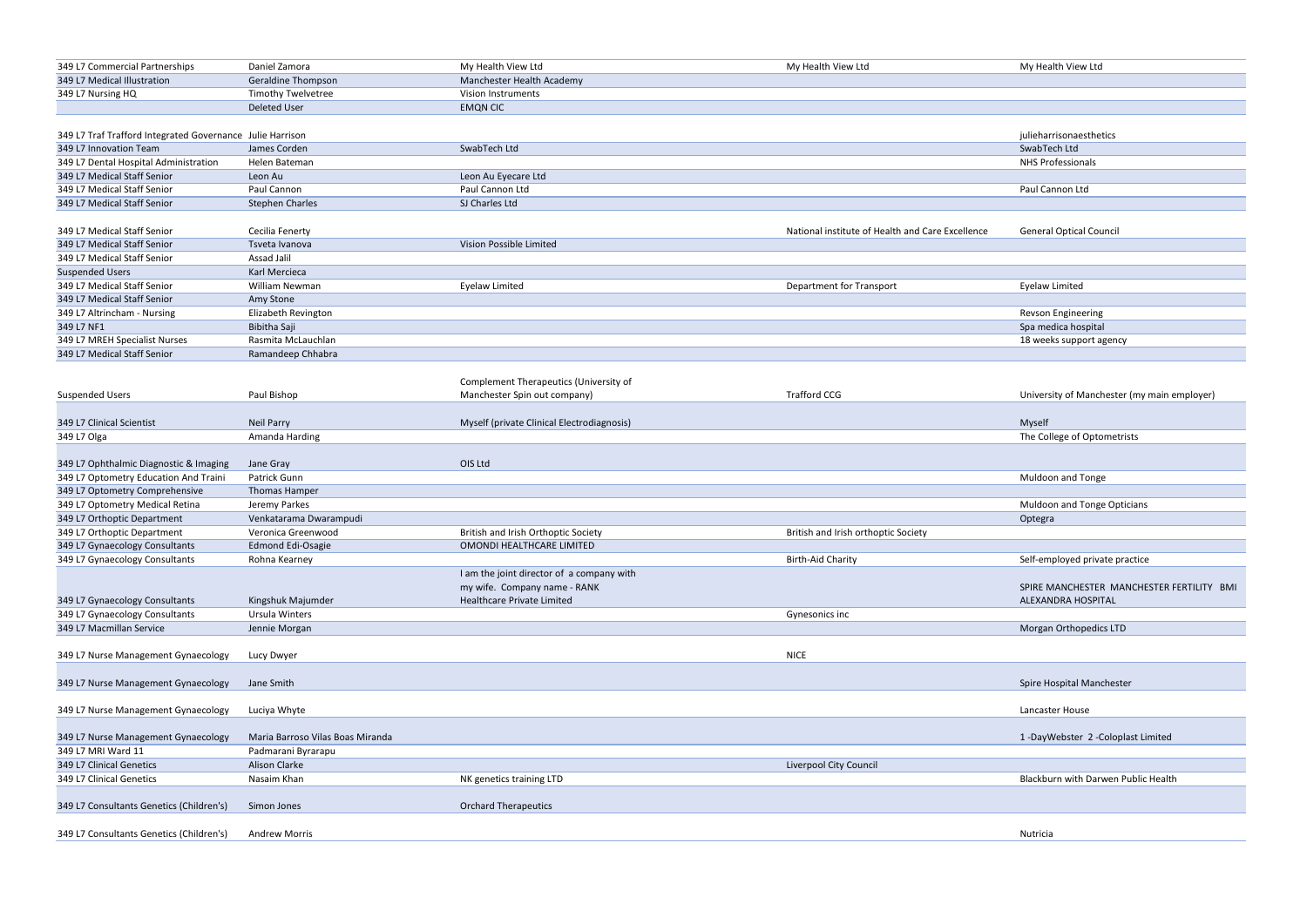| 349 L7 Consultants Genetics (Children's) | Bernd Schwahn                     |                                          | Nestle Societe des produits SA                                                                                 |                                                                           |
|------------------------------------------|-----------------------------------|------------------------------------------|----------------------------------------------------------------------------------------------------------------|---------------------------------------------------------------------------|
| 349 L7 DNA Laboratory                    | Meenakshi Minnis                  |                                          | Trafford council                                                                                               |                                                                           |
| 349 L7 Medical Genetics Consultants      | Emma Burkitt Wright               |                                          |                                                                                                                |                                                                           |
|                                          |                                   | MANTRRA Manchester Teaching and          |                                                                                                                |                                                                           |
| 349 L7 Medical Genetics Consultants      | Jill Clayton-Smith                | Reserach For Rare Disease Charity        |                                                                                                                |                                                                           |
|                                          |                                   |                                          |                                                                                                                | self employed - occasional private practice at The                        |
| 349 L7 Medical Genetics Consultants      | Emma Woodward                     |                                          |                                                                                                                | Christie Clinic                                                           |
| 349 L7 Willink Laboratory                | Heather Church                    |                                          |                                                                                                                |                                                                           |
|                                          |                                   |                                          |                                                                                                                | Norfolk and Norwich University Hospital Colney                            |
| <b>Suspended Users</b>                   | Emma Shore                        |                                          |                                                                                                                | Lane Norwich NR4 7UY                                                      |
|                                          |                                   |                                          |                                                                                                                |                                                                           |
| 349 L7 Consultants Neo Natal Medical     |                                   | Omondi Healthcare limited                | Neonatal Critical Care Clinical reference group which<br>is the advisory body in NHS England for neonatal care |                                                                           |
| <b>Suspended Users</b>                   | Ngozi Edi-Osagie<br>Yasser Masood |                                          |                                                                                                                |                                                                           |
| 349 L7 Consultants Neo Natal Medical     | Simon Mitchell                    | na                                       |                                                                                                                |                                                                           |
| 349 L7 Consultants Neo Natal Medical     | Ranganath Ranganna                | Northwest Medical Services limited       |                                                                                                                |                                                                           |
| 235 Adv Neonatal Nurse Practs            | Anne McGinty                      |                                          |                                                                                                                | <b>Blackburn Aesthetics</b>                                               |
| <b>Suspended Users</b>                   | Felipe Garrido                    |                                          |                                                                                                                | Clínica Universidad de Navarra, Madrid, Spain.                            |
| 349 L7 HIVE Programme                    | Joanne Molyneux                   |                                          |                                                                                                                | <b>NHS Professionals</b>                                                  |
| 349 L7 Community Midwifery               | Sue Monk                          |                                          |                                                                                                                | <b>NHS Professionals</b>                                                  |
| 349 L7 Obstetrics Consultants            | Koon Chan                         |                                          |                                                                                                                | The Birth Company                                                         |
|                                          |                                   |                                          |                                                                                                                | CQC - Specialty Adviser, mostly undertaken in                             |
|                                          |                                   |                                          |                                                                                                                | Professional leave, from 20105 HSIB- Subject Matter                       |
| 349 L7 Obstetrics Consultants            | Teresa Kelly                      | <b>ZTK Medical</b>                       |                                                                                                                | Adviser, from January 2019                                                |
| 349 L7 Obstetrics Consultants            | Clare Tower                       | <b>Tower Medical Limited</b>             |                                                                                                                |                                                                           |
| 349 L7 Obstetrics Consultants            | Sarah Vause                       |                                          |                                                                                                                | <b>General Medical Council</b>                                            |
| 349 L7 Ward 65 Antenatal                 | Joanne Mulcair                    |                                          |                                                                                                                | NHS professionals                                                         |
| 349 L7 Gynaecology Consultants           | Muhammad Akhtar                   | <b>ARMESH Limited</b>                    |                                                                                                                |                                                                           |
| 349 L7 Gynaecology Consultants           | Rajneesh Mathur                   | <b>NA</b>                                | <b>British Fertility Society</b>                                                                               | <b>Manchester Fertility</b>                                               |
|                                          |                                   |                                          |                                                                                                                |                                                                           |
|                                          |                                   |                                          |                                                                                                                | I do private sessions at 1) CREATE fertility clinic                       |
|                                          |                                   |                                          |                                                                                                                | 2) Nova fertility UK (work undertaken on days not                         |
| 349 L7 Gynaecology Consultants           | Lamiya Mohiyiddeen                |                                          |                                                                                                                | working at MFT and during weekends                                        |
| 349 L7 Reproductive Medicine             | Ann Curley                        |                                          |                                                                                                                | Manchester Fertility Aurora Health care                                   |
|                                          |                                   | Adaptive and Concepta but both IT        |                                                                                                                |                                                                           |
|                                          |                                   | systems are now obsolete and I don't     |                                                                                                                |                                                                           |
| 349 L7 Sub Fertility Laboratory          | <b>Gregory Horne</b>              | think they exist anymore                 |                                                                                                                |                                                                           |
| 349 L7 Sub Fertility Laboratory          | Catherine Turner                  |                                          |                                                                                                                | Manchester Metropolitan University                                        |
| 349 L7 Liverpool SARC                    | Christine Greenshaw               |                                          |                                                                                                                |                                                                           |
| 349 L7 Liverpool SARC                    | Nicola Mullin                     |                                          |                                                                                                                | Virgin Care Ltd Cheshire West and Chester Sexual<br><b>Health Service</b> |
|                                          |                                   |                                          |                                                                                                                |                                                                           |
|                                          |                                   | Renew Birth Trauma Therapy- self         |                                                                                                                |                                                                           |
|                                          |                                   | employed work. I have my own business-   |                                                                                                                |                                                                           |
|                                          |                                   | self employed work as a birth trauma     |                                                                                                                |                                                                           |
|                                          |                                   | practitioner-conducting birth trauma     |                                                                                                                |                                                                           |
|                                          |                                   | therapy for people with symptoms of      |                                                                                                                |                                                                           |
|                                          |                                   | PTSD. I also volunteer as a chair of the |                                                                                                                |                                                                           |
|                                          |                                   | local Maternity Voices Partnership- a    |                                                                                                                |                                                                           |
| 349 L7 Liverpool SARC                    | Hannah Sloan                      | remunerated voluntary role               | Renew                                                                                                          |                                                                           |
| 349 L7 MRI Medical Staff - Clinical      |                                   |                                          |                                                                                                                |                                                                           |
| Haematology                              | <b>Rachel Rogers</b>              | Rogers Medico                            |                                                                                                                |                                                                           |
| 349 L7 MRI Medical Staff - Clinical      |                                   |                                          |                                                                                                                |                                                                           |
| Haematology                              | Fiona Dignan                      |                                          | British Society for Blood and Marrow Transplantation                                                           |                                                                           |
| <b>Suspended Users</b>                   | Alberto Rocci                     |                                          |                                                                                                                |                                                                           |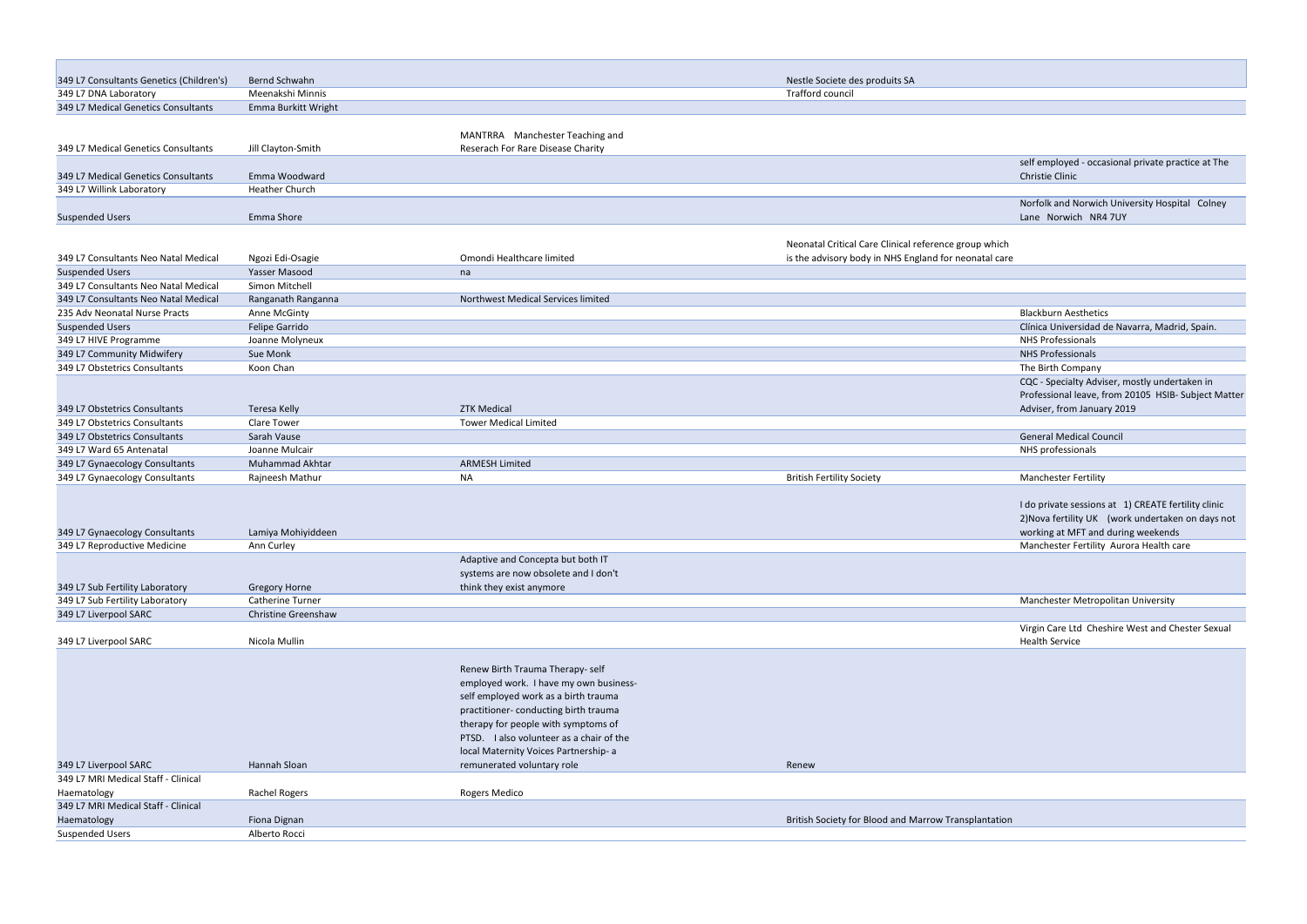| 349 L7 MRI Medical Staff - Clinical                                    |                            |                                        |                                               |                                                        |
|------------------------------------------------------------------------|----------------------------|----------------------------------------|-----------------------------------------------|--------------------------------------------------------|
| Haematology                                                            | Jecko Thachil              |                                        |                                               |                                                        |
|                                                                        |                            |                                        |                                               | 1). Pfizer Ltd 2). Astellas Pharma Ltd 3). Celgene Ltd |
| 349 L7 MRI Medical Staff - Clinical                                    |                            |                                        |                                               | 4). MSD Ltd 5). Jazz Pharma 6). Sanofi Aventis 7).     |
| Haematology                                                            | Eleni Tholouli             | Not applicable                         | <b>NICE</b>                                   | Gilead                                                 |
| 349 L7 Medical Staff - Gastro                                          | Alistair Makin             | <b>Gastrosolutions Limited</b>         |                                               |                                                        |
| 349 L7 Medical Staff - Gastro                                          | John Mason                 |                                        |                                               | <b>Manchester Surgical Services</b>                    |
|                                                                        |                            |                                        |                                               |                                                        |
|                                                                        |                            | Northwest England Liver Symposium This |                                               |                                                        |
| 349 L7 Medical Staff - Gastro                                          | <b>Martin Prince</b>       | is a annual meeting to provide CPD in  |                                               |                                                        |
|                                                                        | Deleted User               | liver medicine to health professionals |                                               | <b>NHSP</b>                                            |
|                                                                        |                            |                                        |                                               |                                                        |
| 349 L7 MRI Cardiology Technicians<br>349 L7 MRI Cardiology Technicians | <b>Stuart Allen</b>        | Heart physiology Ltd                   |                                               |                                                        |
| 349 L7 MRI Cardiology Technicians                                      | Amy Brett<br>Patrick Davis |                                        |                                               | Spire Hospital<br>Various NHS Trusts as a locum        |
|                                                                        |                            |                                        |                                               | 1. Healthcare Professionals Ltd 2. Cardiac Device      |
| 349 L7 MRI Cardiology Technicians                                      | Caroline Green             |                                        |                                               |                                                        |
| 349 L7 MRI Cardiology Technicians                                      | Stephanie Herbert          |                                        |                                               | Diagnostics<br>Your World Locum agency                 |
| 349 L7 MRI Cardiology Technicians                                      | Kelly Hogan                |                                        |                                               | Freelance cardiac data analyst                         |
|                                                                        |                            |                                        |                                               | Heart Physiology Limited - Spire Manchester            |
| <b>Suspended Users</b>                                                 | Amit Taank                 |                                        |                                               | Hospital                                               |
| 349 L7 Hive - P1 - Specialty                                           | David Winnup               |                                        |                                               | The Beeches Consulting Centre                          |
| 349 L7 MRI Medical Staff Cardiology                                    | <b>Bernard Clarke</b>      | <b>Broomwell HealthWatch Limited</b>   |                                               | Alexandra Hospital Cheadle                             |
| 349 L7 MRI Medical Staff Cardiology                                    | Farzin Fath-Ordoubadi      |                                        |                                               | <b>BMI</b> Alexandra Hospital                          |
| 349 L7 MRI Medical Staff Cardiology                                    | Douglas Fraser             |                                        |                                               | <b>BMI Alexandra Hospital Cheadle</b>                  |
| 349 L7 MRI Medical Staff Cardiology                                    | <b>Matthew Luckie</b>      |                                        |                                               | <b>BMI Alexandra Hospital Cheadle</b>                  |
| 349 L7 MRI Medical Staff Cardiology                                    | Petr Ruzicka               | Cardiology Clinic Ltd                  |                                               | <b>Cardiology Clinic Ltd</b>                           |
| 349 L7 MRI Surgical Care Practitioners                                 | Rani Jacob                 |                                        |                                               |                                                        |
| 349 L7 Practice Education                                              | Sherine Campbell           |                                        |                                               |                                                        |
| <b>Suspended Users</b>                                                 | Richard Linford            |                                        |                                               | <b>CWP NHS Foundation Trust</b>                        |
| 349 L7 MRI ISH - Stockport - Choices                                   |                            |                                        |                                               |                                                        |
| Centre/central Youth                                                   | Stella Marsden             |                                        |                                               | Brook young peoples service                            |
| 349 L7 MRI Rheumatology                                                | Benjamin Parker            | Carr Green Medical Limited             |                                               |                                                        |
| 349 L7 MRI Diabetes Centre                                             | Egoda Leelarathna          |                                        |                                               |                                                        |
| 349 L7 MRI Diabetes Centre                                             | Jane McDermott             |                                        |                                               |                                                        |
| 349 L7 MRI ISH Manchester                                              | Asha Kasliwal              |                                        | Faculty of Sexual and Reproductive Healthcare | GOtoDoc                                                |
|                                                                        |                            |                                        |                                               |                                                        |
| 349 L7 MRI Medical Staff Renal Medicine                                | Leonard Ebah               | Renephra Limited                       |                                               | Renephra Limited                                       |
| 349 L7 Rheumatology - Closed                                           | Janita Hayes               | Marchstream Tool Hiire Limited         |                                               |                                                        |
| 349 L7 MRI Audiology - Combined                                        | <b>Gregory Nassar</b>      | North West Hearing G Nassar LTD        | NHS Supply chain audiology supplies group     |                                                        |
| 349 L7 MRI Audiology - Combined                                        | Adam Walker                | <b>ASE Audiology LTD</b>               |                                               |                                                        |
| 349 L7 MRI Cochlear Implants                                           | Rachel Andrew              |                                        |                                               |                                                        |
| 349 L7 MRI Cochlear Implants                                           | Lise Henderson             |                                        |                                               | Self employed                                          |
| 349 L7 MRI Cochlear Implants                                           | Helen Ley                  |                                        |                                               | Self Employed                                          |
| 349 L7 Medical Staff ENT                                               | Tim Blackburn              | Glaxo Smith Kline plc                  | Facial Palsy UK                               | Lasercare (trading as skn clinics)                     |
|                                                                        |                            |                                        |                                               | My own private practice (self employed, working        |
|                                                                        |                            |                                        |                                               | from HCA The Wilmslow Hospital and BMI The             |
| 349 L7 Medical Staff ENT                                               | Jarrod Homer               | <b>HCA The Wilmslow Hospital</b>       |                                               | Alexandra)                                             |
|                                                                        |                            |                                        |                                               |                                                        |
| 349 L7 MRI Medical Staff General Surgery                               | <b>Finlay Curran</b>       |                                        |                                               | Sole trader                                            |
|                                                                        |                            |                                        |                                               |                                                        |
| 349 L7 MRI Medical Staff General Surgery                               | David Donnelly             |                                        |                                               | <b>BMI Healthcare</b>                                  |
|                                                                        |                            |                                        |                                               |                                                        |
| 349 L7 MRI Theatres Emergency Nors Tx                                  | <b>Ruth Lister</b>         | Smiths Holdings Plc                    |                                               | <b>NHS Professionals</b>                               |
| 349 L7 Practice Education                                              | Lindsay Slone              |                                        |                                               |                                                        |
|                                                                        |                            |                                        |                                               | Self employed in private practice as part of           |
| 349 L7 MRI Medical Staff Urology                                       | Daniel Burke               | <b>Fortify Clinic</b>                  |                                               | Manchester Urology LLP                                 |
|                                                                        |                            |                                        |                                               |                                                        |

| 1). Pfizer Ltd 2). Astellas Pharma Ltd 3). Celgene Ltd |  |
|--------------------------------------------------------|--|
| 4). MSD Ltd 5). Jazz Pharma 6). Sanofi Aventis 7).     |  |
| Gilead                                                 |  |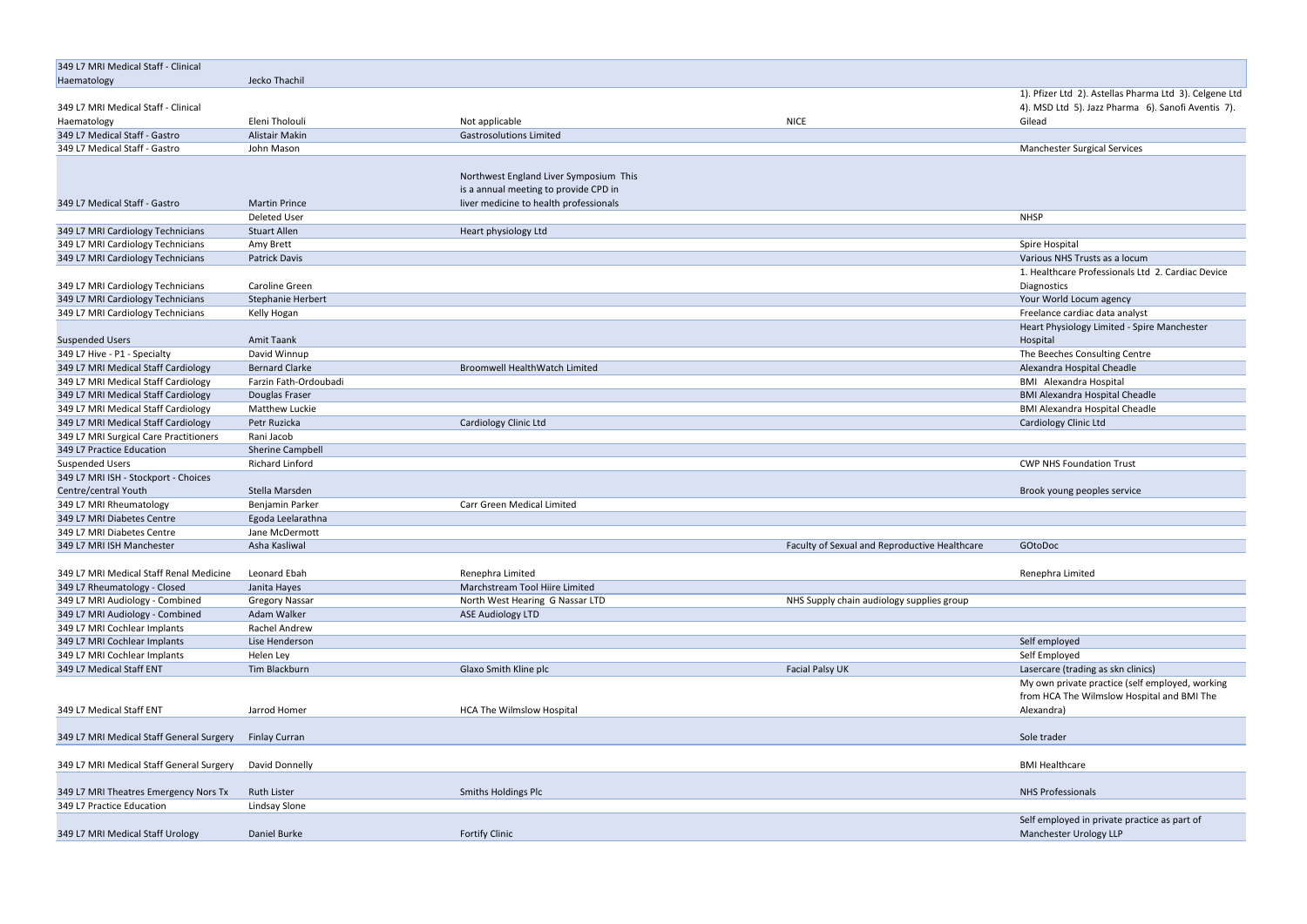Not really an employer. As submitted, Director of Fortify Clinic Ltd and Partner at Manchester Urology LLP

I have worked with the manufacturers of pharmaceutical products namely Urgo, Rivoroxiban, MDSAS, Cook Medical and Oracle. I have no financial relationship with Oracle or MDSAS but have been paid to do presentations by Cook Medical, Urgo and the makers of Rivoroxiban. These presentations have been about MARS and stating they are sponsored by the companies involved, contracts have been signed and provided to my management teams. Cook Medical and Oracle have provided support for the MARS project by providing management and health economist support free of charge. No discussions with their sales team have been had no products in particular have been discussed. My product discussions regarding the Urgo and the makers of Rivoroxiban are only those that are already on the formulary and recommended by NICE i.e. I do not endorse products that have not been recommended by NICE. The presentations given on behalf of companies number 1-2 per year.

Health Education England NHS professionals at MFT - Wythenshawe site Self Employed, based at BMI Alexandra

| 349 L7 MRI Medical Staff Urology                              | Benjamin Robin Grey            | Fortify Clinic Limited                  | <b>Fortify Clinic Limited</b>                                                | Fortify Clinic Ltd and Par<br><b>LLP</b>               |
|---------------------------------------------------------------|--------------------------------|-----------------------------------------|------------------------------------------------------------------------------|--------------------------------------------------------|
| 349 L7 MRI Medical Staff Urology                              | Benjamin Robin Grey            | Fortify Clinic Limited                  | <b>Fortify Clinic Limited</b>                                                | Manchester Urology LLP                                 |
| 349 L7 MRI Medical Staff Urology                              | lan Pearce                     | <b>Fortify Clinic Limited</b>           | <b>British Association of Urological surgeons</b>                            | Manchester Urology LLP                                 |
|                                                               |                                |                                         |                                                                              |                                                        |
|                                                               |                                |                                         |                                                                              |                                                        |
|                                                               |                                |                                         |                                                                              |                                                        |
|                                                               |                                |                                         |                                                                              |                                                        |
|                                                               |                                |                                         |                                                                              | I have worked with the i                               |
|                                                               |                                |                                         |                                                                              | pharmaceutical product                                 |
|                                                               |                                |                                         |                                                                              | MDSAS, Cook Medical a                                  |
|                                                               |                                |                                         |                                                                              | financial relationship wi                              |
|                                                               |                                |                                         |                                                                              | been paid to do present                                |
|                                                               |                                |                                         |                                                                              | Urgo and the makers of                                 |
|                                                               |                                |                                         |                                                                              | presentations have been                                |
|                                                               |                                |                                         |                                                                              | they are sponsored by t                                |
|                                                               |                                |                                         |                                                                              | contracts have been sign                               |
|                                                               |                                |                                         |                                                                              | management teams. Co                                   |
|                                                               |                                |                                         |                                                                              | provided support for the                               |
|                                                               |                                |                                         |                                                                              | management and health                                  |
|                                                               |                                |                                         |                                                                              | charge. No discussions                                 |
|                                                               |                                |                                         |                                                                              | been had no products in                                |
|                                                               |                                |                                         |                                                                              | discussed. My produc                                   |
|                                                               |                                |                                         |                                                                              | Urgo and the makers of                                 |
|                                                               |                                |                                         |                                                                              | that are already on the f<br>by NICE i.e. I do not end |
|                                                               |                                |                                         |                                                                              | been recommended by                                    |
| 235 AAA Screening                                             | Naseer Ahmad                   |                                         | <b>Strategic Clinical Network</b>                                            | given on behalf of comp                                |
|                                                               |                                |                                         |                                                                              |                                                        |
| 349 L7 Medical Staff - Vascular                               | David Murray                   | Director of Cardiovascular Services Ltd | Terumo Aortic                                                                |                                                        |
| 349 L7 Medical Staff - Vascular                               | Tawqeer Rashid                 | S. T. Rashid Ltd                        |                                                                              |                                                        |
| 349 L7 Medical Staff - Vascular                               | Ferdinand Serracino Inglott    | M/C Vascular Services Ltd               |                                                                              | M/C Vascular Ltd                                       |
| 349 L7 MRI Vascular Laboratories                              | Helena Edlin                   |                                         |                                                                              | <b>Health Education Englan</b>                         |
| 349 L7 MRI Vascular Laboratories                              | Anna Jerram                    |                                         |                                                                              | self employed                                          |
| <b>Suspended Users</b>                                        | Mark Urbanski                  |                                         |                                                                              | NHS professionals at MF                                |
| 349 L7 Medical Staff Orthopaedic MRI                          | David Ellis                    |                                         |                                                                              | Self Employed, based at                                |
| 349 L7 Medical Staff Orthopaedic MRI                          | Julian Gilbody                 | Julian Gilbody Limited                  |                                                                              |                                                        |
| 349 L7 Medical Staff Orthopaedic MRI                          | Khwaja Shoaib                  |                                         |                                                                              | self employed                                          |
| 349 L7 Paediatric Psychosocial Service                        | <b>Becky Ashton</b>            | Dr Rebecca Ashton                       |                                                                              |                                                        |
| 349 L7 Physiotherapy - Trafford                               | Susan Bannister                |                                         |                                                                              | Susan Bannister                                        |
| <b>Suspended Users</b>                                        | Louise Sweeney                 |                                         |                                                                              |                                                        |
|                                                               |                                |                                         |                                                                              | Locum pharmacist occas<br>basis on weekends)           |
| 349 L7 Women & Children Clin Services<br>349 L7 Radiology TGH | Abbey Forster<br>Peter Norburn |                                         |                                                                              |                                                        |
|                                                               |                                |                                         |                                                                              | Diagnostic Heathcare LT                                |
| 349 L7 Ultrasound - Trafford                                  | Andrea Lilleywhite             |                                         |                                                                              | 4 hours once a month                                   |
|                                                               |                                | Manchester University NHS Foundation    |                                                                              |                                                        |
| 349 L7 COO Operating Team                                     | Johnny Wells                   | Trust                                   | Intellectual Property or research Manchester University NHS Foundation Trust |                                                        |
| 349 L7 Manchester LCO                                         | Jonathan Lenney                |                                         |                                                                              |                                                        |
|                                                               |                                |                                         |                                                                              |                                                        |
| 349 L7 MRI Emergency Assesment CSU MGT Vanessa Bryan          |                                |                                         |                                                                              |                                                        |
| 349 L7 LD South (Health)                                      | Abhinav Kokilagadda            |                                         |                                                                              | Pennine Care NHS Foun                                  |
| <b>Suspended Users</b>                                        | Kay Faulkner                   |                                         |                                                                              | <b>Edge Hill University</b>                            |
| 349 L7 Optometry Medical Retina                               | Frederick Webster              |                                         |                                                                              |                                                        |
| 349 L7 Liverpool SARC                                         | Gemma Owens                    |                                         |                                                                              | <b>University of Mancheste</b>                         |
| 349 L7 Medical Staff - Gastro                                 | <b>Michael Burkitt</b>         | <b>NA</b>                               |                                                                              | <b>Wiley Publishing</b>                                |
| 349 L7 GIM - Nurse Nutritionalist                             | Natalie Welsh                  |                                         | National Nurses Nutrition Group (NNNG)                                       |                                                        |

Locum pharmacist occasionally for Boots (ad hoc basis on weekends)

Diagnostic Heathcare LTD. Cheshire Rads. 1/3/2019 4 hours once a month

Pennine Care NHS Foundation Trust

University of Manchester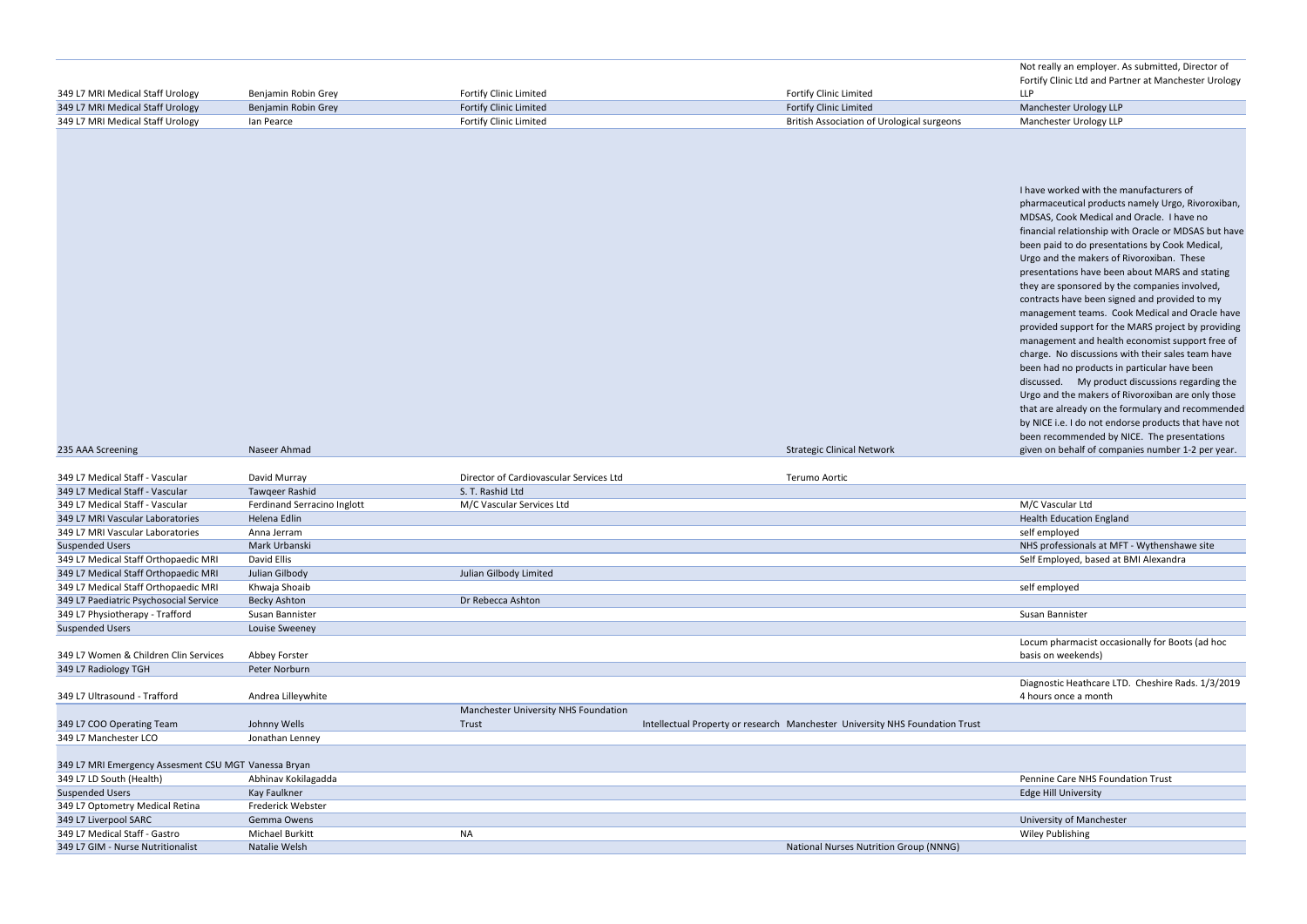| 349 L7 Cardio-Vascular CSU MGT           | Faith Mutamba        |                                    |                    | <b>NHS Professionals</b>           |
|------------------------------------------|----------------------|------------------------------------|--------------------|------------------------------------|
|                                          |                      |                                    |                    |                                    |
| 349 L7 MRI Medical Staff General Surgery | Benjamin Hornung     |                                    |                    |                                    |
| 349 L7 Medical Staff Orthopaedic MRI     | <b>Ronnie Davies</b> | Etailers Ltd Ronnie Davies Ltd     |                    |                                    |
|                                          |                      |                                    |                    |                                    |
| <b>Suspended Users</b>                   | Anthony Maxwell      | Quantum Medical Technology Limited | Endomagnetics Ltd. |                                    |
| 349 L7 Ultrasound - MRI                  | Mandy Tang           |                                    |                    | Cheshire Radiology and Scan Assure |
| 349 L7 Speech Therapy Acute Med          | Heather Thompson     |                                    |                    | Self Employed                      |

| 349 L7 HR & OD (R&I)                               | Julie Halliwell |           |
|----------------------------------------------------|-----------------|-----------|
| 349 L7 Comms, Marketing & Engagement Lucy Williams |                 | Codynamic |
|                                                    |                 |           |
|                                                    |                 |           |

|     | <b>NHS Professionals</b>                                                                                                                                                                                                                                                                                                                                                                        |
|-----|-------------------------------------------------------------------------------------------------------------------------------------------------------------------------------------------------------------------------------------------------------------------------------------------------------------------------------------------------------------------------------------------------|
|     |                                                                                                                                                                                                                                                                                                                                                                                                 |
|     |                                                                                                                                                                                                                                                                                                                                                                                                 |
|     |                                                                                                                                                                                                                                                                                                                                                                                                 |
|     |                                                                                                                                                                                                                                                                                                                                                                                                 |
|     | Cheshire Radiology and Scan Assure                                                                                                                                                                                                                                                                                                                                                              |
|     | Self Employed                                                                                                                                                                                                                                                                                                                                                                                   |
|     | I am training to be an integrative counsellor and<br>when diploma is complete I may see clients in my<br>private practice which will be outside of working<br>hours. My line manager is aware of this training. It<br>does not conflict with my work but enhances my skill<br>set. Currently I am seeing clients on a voluntary basis<br>to fulfil the practice hours required for the diploma. |
|     |                                                                                                                                                                                                                                                                                                                                                                                                 |
|     | I also work at North Manchester General Hospital.<br>My employer was Northern Care Alliance but post<br>the merger on 1/4/20 this is now covered by MFT<br>I<br>also do occasional locum shifts at Preston Hospital.<br>The employer is Lancashire Teaching Hospitals NHS<br>Trust.                                                                                                             |
|     | The University of Manchester                                                                                                                                                                                                                                                                                                                                                                    |
| sch | I am actually NOT EMPLOYED by Manchester<br>University NHS Foundation Trust I work part time<br>for MUFT who pay University of Manchester for my<br>time. My employers are actually University of<br>Manchester . I also do private practice at Optegra,<br>Spamedica in time as part of my job plan                                                                                            |
|     |                                                                                                                                                                                                                                                                                                                                                                                                 |
| on, |                                                                                                                                                                                                                                                                                                                                                                                                 |
|     | Spamedica<br>Optegra                                                                                                                                                                                                                                                                                                                                                                            |
|     | Self employed                                                                                                                                                                                                                                                                                                                                                                                   |
|     |                                                                                                                                                                                                                                                                                                                                                                                                 |
|     | Lengage in private practice at the following facilities                                                                                                                                                                                                                                                                                                                                         |

| Deleted User            |                            | . I rus                      |
|-------------------------|----------------------------|------------------------------|
| <b>Anthony Heagerty</b> | Professorial Solutions Ltd | The University of Manchester |

ngage in private pra : BMI Alexandra Hospital (since 2017) HCA The Wilmslow Hospital (private work) and Manchester Institute of Health and Performance (NHS contracted scans) since 2016 European Scanning Centre (since 2015) Atlas Reporting (since April 2018) reporting NHS outsourced scans at Stepping Hill Hospital and occasionally at Royal Blackburn Hospital

|                                  |                |            |                                                                     | I sit on advisory boards for Novartis, Bayer, Bausch | Manchester . I also d |
|----------------------------------|----------------|------------|---------------------------------------------------------------------|------------------------------------------------------|-----------------------|
|                                  | Tariq Aslam    | Clin-e-cal |                                                                     | and Lomb, Allergan, Roche                            | Spamedica in time as  |
|                                  |                |            |                                                                     |                                                      |                       |
|                                  |                |            | I have patent around inhaler                                        |                                                      |                       |
|                                  |                |            | technology that is known about                                      |                                                      |                       |
|                                  |                |            | by TrustTech. Now owned by                                          |                                                      |                       |
|                                  |                |            | Clin-e-cal. I have several areas                                    |                                                      |                       |
|                                  |                |            | of potential IP declared to                                         |                                                      |                       |
|                                  |                |            | Clin-e-cal Ltd -Director GiveVision - Chief TrustTech/University on | Roche, Bayer, Novartis, Thea Pharmaceuticals,        |                       |
|                                  |                |            | Medical Officer (additional dec form not software and managed by    | Spamedica, Canon, Heidelberg, Topcon, Give Vision,   |                       |
|                                  | Tariq Aslam    | working)   | university / trust                                                  | Pinpoint, Springer Nature                            | Optegra Spamedica     |
| 349 L7 Nurse Specialists Surgery | Wan Ting Foo   |            |                                                                     |                                                      |                       |
| 235 Adult Cystics Fibrosis       | Verity Yarwood |            |                                                                     |                                                      | Self employed         |

|                                                      |                    | European Scanning Centre, Manchester | <b>NHS outsourced</b> |
|------------------------------------------------------|--------------------|--------------------------------------|-----------------------|
| 349 L7 Main X-Ray                                    | Calvin Soh         | Airport                              | occasionally at I     |
|                                                      |                    |                                      |                       |
| 349 L7 Children's Divisional Management Jane Valente |                    | Cambridge Sensors Limited            |                       |
| 235 Speech Therapy                                   | Elizabeth Walkden  |                                      | <b>BMI Healthcare</b> |
| 235 Gastroenterology                                 | Simon Borg-Bartolo |                                      |                       |
|                                                      |                    |                                      |                       |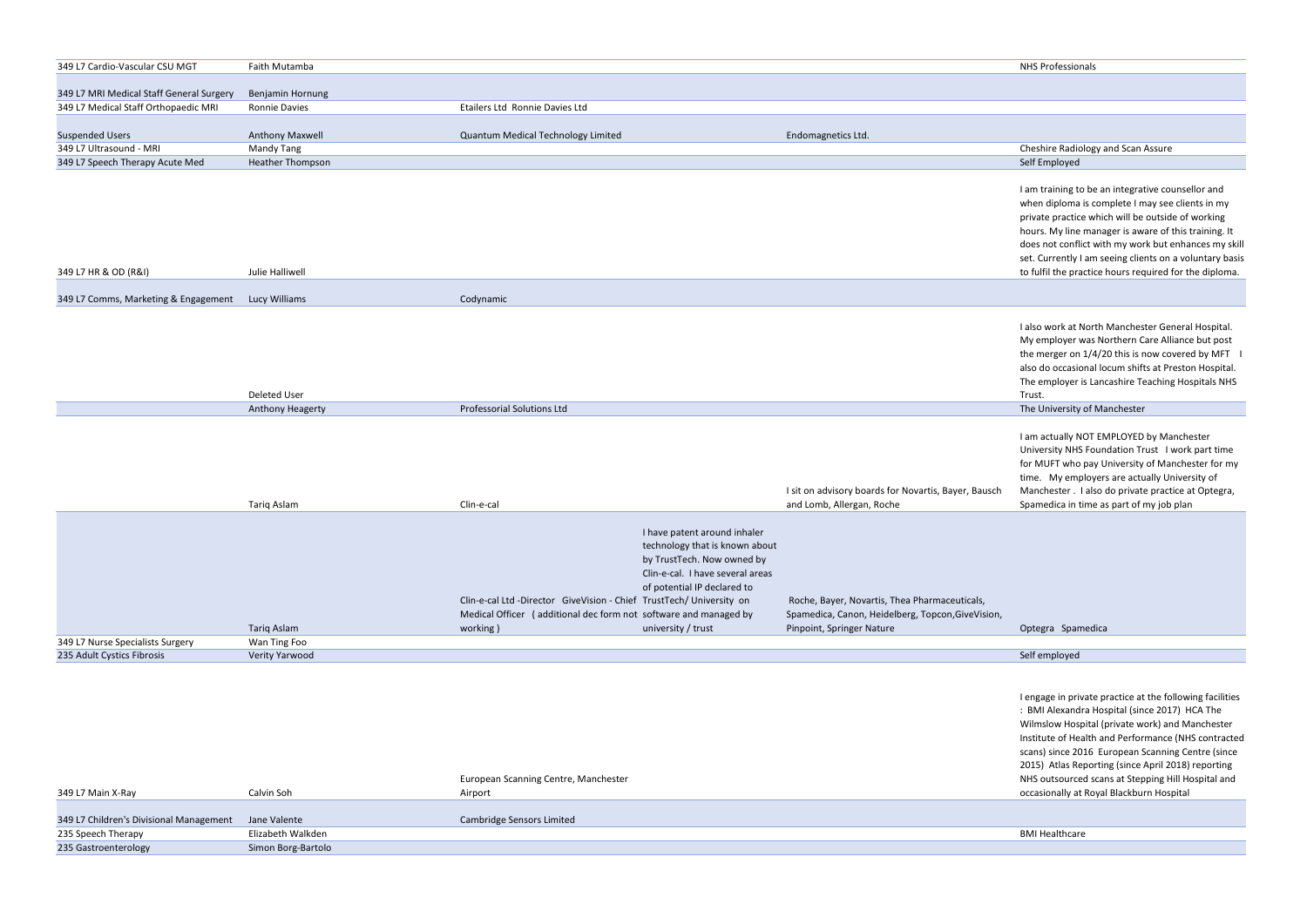| 349 352 BB100 - Community Management Carol Kavanagh |                       |                                           |                                                     | Essens Beauty, Perfume and Products            |
|-----------------------------------------------------|-----------------------|-------------------------------------------|-----------------------------------------------------|------------------------------------------------|
|                                                     |                       |                                           | Stroke operational delivery network - Salford Royal | Stroke ODN Salford royal foundation trust 1 da |
| 349 352 BB100 - Community Management Tracy Walker   |                       |                                           | <b>Foundation Trust</b>                             | week                                           |
| 349 352 BB303 - Podiatry                            | <b>Russell Cooper</b> |                                           |                                                     | Self Employment                                |
| 349 352 BB305 - Stroke Services                     | Caomha Preston        |                                           |                                                     | Self-employed                                  |
| 349 L7 Int Miles Platting Newton Hth                | Marghanita Ilkovics   |                                           |                                                     | <b>GTD Healthcare</b>                          |
| 349 L7 Out of Hours Nursing - Central               | Lynn Pritchard        |                                           |                                                     | self employed                                  |
| 349 L7 Crisis Response                              | Catherine Thomson     |                                           |                                                     | 1. Bolton University 2. Manchester University  |
|                                                     |                       | The College of Podiatry (our professional |                                                     |                                                |
| 349_352 BB320 - Leg Circulation                     | <b>Martin Fox</b>     | body)                                     |                                                     | College of Podiatry                            |
| 349 352 BB320 - Leg Circulation                     | <b>Susan Matthews</b> |                                           |                                                     | self employed                                  |
| 349 352 BB330 - Crisis Response                     | Sophie Wallington     |                                           |                                                     | Manchester Metropolitan University             |
| 349_352 BB330 - Crisis Response                     | Payal Wilson          |                                           |                                                     | University of Bolton                           |
| 349 352 BB336 - Diabetes North                      |                       |                                           |                                                     | Freelance Via Integrated care gateway Go to o  |
| Community                                           | Deborah Freeman       |                                           |                                                     | Manchester                                     |
| <b>Suspended Users</b>                              | Alison Cherriman      |                                           |                                                     | <b>Bolton University</b>                       |
| 349 L7 Associate Director HRM                       | <b>Alison Morris</b>  | HM Coroner of South Manchester            | HM Coroner of South Manchester                      |                                                |
| 349 L7 MCR Learning Disabilities                    | Fiona Goff            |                                           |                                                     | Care in Mind                                   |
| 235 Acute Therapy Service                           | <b>Hilary Farrer</b>  |                                           |                                                     | Hilary Farrer Physiotherapy                    |
| 349 L7 Consultants Neo Natal Medical                | Kalwa Munthali        |                                           |                                                     |                                                |
| <b>University of Manchester</b>                     | Anita Sengupta        | Institute of Neuroscience Kolkata         | Institute of Neurosciences Kolkata                  |                                                |
| 349 352 BB325 - Crumpsall Vale North                | Jiju Simon            |                                           |                                                     | Manchester Physiotherapy Clinic                |
| 235 General X Rav                                   | Jose Yusta Zato       |                                           |                                                     | <b>MEDICA Reporting Limited</b>                |
| 349 L7 Pharmacy Community Staff                     | Sadia Naeem           |                                           |                                                     | North West Ambulance Service NHS Trust         |
| 349 L7 CFS/ME Services                              | Anna Leslie           |                                           |                                                     | <b>Care Quality Commission</b>                 |
| 349 L7 Neurology Medics                             | <b>Richard Newton</b> |                                           |                                                     | Self-employed                                  |
| 349 L7 Neurology Medics                             | <b>Richard Newton</b> |                                           |                                                     | Self-employed.                                 |
| 235 Ultrasound                                      | Zainab Omodudu        |                                           |                                                     | ultrasound direct                              |
| <b>Suspended Users</b>                              | Emma Croft            |                                           |                                                     | <b>Bridge water Foundation Trust</b>           |

| 235 General X Ray | Alberto Alonso-Dominguez |                  | online reporti |
|-------------------|--------------------------|------------------|----------------|
| 235 Dietetics     | Sarah Vickers            | InspireDietitian | Self Employed  |
| 349 L7 Hive - PMO | Ellen Apsey              | GlaxoSmithKline  |                |

|      | <b>Essens Beauty, Perfume and Products</b>          |
|------|-----------------------------------------------------|
| ıyal | Stroke ODN Salford royal foundation trust 1 day per |
|      | week                                                |
|      | Self Employment                                     |
|      | Self-employed                                       |
|      | <b>GTD Healthcare</b>                               |
|      |                                                     |
|      | self employed                                       |
|      | 1. Bolton University 2. Manchester University       |
|      |                                                     |
|      | College of Podiatry                                 |
|      | self employed                                       |
|      | Manchester Metropolitan University                  |
|      | University of Bolton                                |
|      | Freelance Via Integrated care gateway Go to doc,    |
|      | Manchester                                          |
|      | <b>Bolton University</b>                            |
|      |                                                     |
|      | Care in Mind                                        |
|      | <b>Hilary Farrer Physiotherapy</b>                  |
|      |                                                     |
|      |                                                     |
|      | Manchester Physiotherapy Clinic                     |
|      | <b>MEDICA Reporting Limited</b>                     |
|      | North West Ambulance Service NHS Trust              |
|      | <b>Care Quality Commission</b>                      |
|      | Self-employed                                       |
|      | Self-employed.                                      |
|      | ultrasound direct                                   |
|      | <b>Bridge water Foundation Trust</b>                |
|      |                                                     |
|      | Manchester Metropolitan University and Salford      |
|      | University. Training in lung function               |
|      | measurements, including spirometry and              |
|      | plethysmography, on behalf of Respiratory Analytix  |
|      |                                                     |
|      | <b>East Cheshire NHS Trust</b>                      |
|      |                                                     |
|      |                                                     |
|      | University of Leeds                                 |
|      | <b>NHS Professionals</b>                            |
|      | Interact medical - Northern Care Alliance/Pennine   |
|      | <b>Acute Hospitals Trust</b>                        |
|      |                                                     |
|      | <b>Everlight Radiology</b>                          |
|      |                                                     |
|      | Manchester City Football Club Etihad Campus 400     |
|      | Ashton New Road Manchester M11 4TQ                  |
|      |                                                     |
|      | Medica Group Ltd since 04/2016 (Radiology online    |
|      | reporting company) Atlas Diagnostics Ltd            |
|      | (Radiology Reporting company) since 11/2019         |
|      | Liverpool University Hospitals NHS since March 2019 |
|      |                                                     |
|      | (Honorary Consultant, online reporting for ECL)     |
|      | Clatterbridge Cancer Centre (Honorary Consultant,   |
|      | online reporting for ECL)                           |
|      | Self Employed                                       |
|      |                                                     |

| 235 Lung Function                    | Nigel Clayton        |                            |                             | plethysmography, on be       |
|--------------------------------------|----------------------|----------------------------|-----------------------------|------------------------------|
| 349 L7 MRI Chief Executive           | <b>Stuart Moore</b>  |                            | <b>Edge Hill University</b> |                              |
| Suspended Users                      | Kathryn Guest        |                            | <b>East Cheshire Trust</b>  | East Cheshire NHS Trust      |
| 349 L7 Payroll 74                    | <b>Martin Rutter</b> |                            | Roche diabetes care         |                              |
| 235 Medical Staff - Burns & Plastic  | Rachel Holt          |                            |                             |                              |
| 235 Pharmacy General                 | John Landers         |                            |                             | University of Leeds          |
| 349 L7 Salford Psychiatry            | Rachel Lawless       |                            |                             | <b>NHS Professionals</b>     |
|                                      |                      |                            |                             | Interact medical - North     |
| 235 General X Ray                    | Can Hazar            |                            |                             | <b>Acute Hospitals Trust</b> |
| 235 Medical Staff - Burns & Plastic  | Ranjeet Jeevan       | Jeevan Plastic Surgery Ltd |                             |                              |
| 349 L7 Main X-Ray                    | <b>Edward Lake</b>   |                            |                             | <b>Everlight Radiology</b>   |
| 349 L7 Medical Staff Orthopaedic MRI | Mayank Vashishtha    | SAMAY LIMITED              |                             |                              |
|                                      |                      |                            |                             | Manchester City Footba       |
| 235 A&E Medical Staff                | Fiona Jeffrey        |                            |                             | Ashton New Road Man          |
|                                      |                      |                            |                             |                              |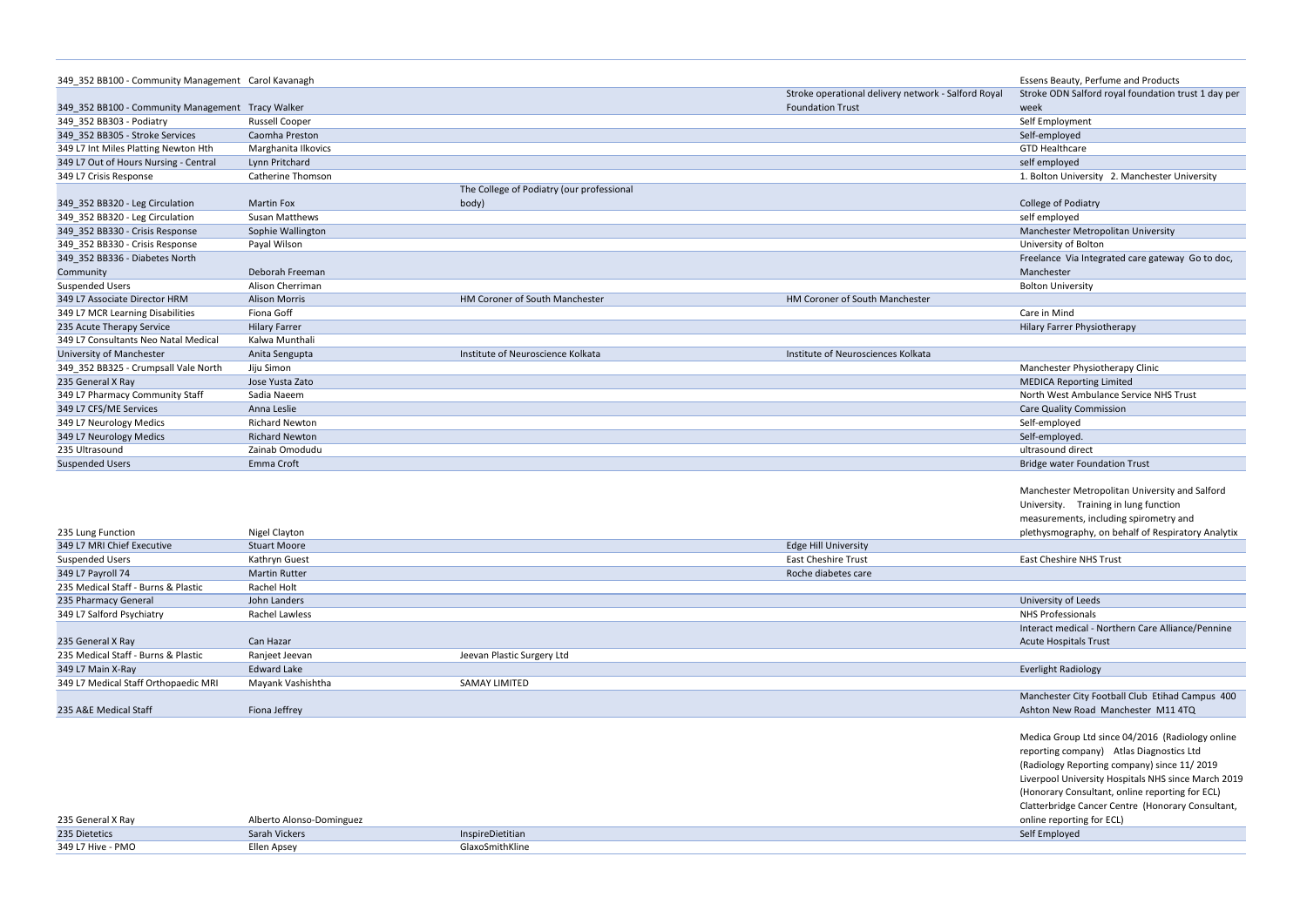| 235 Ultrasound                                                   | Jane Stuart               |                                                                                                                                                     |                                                    | NHS professionals                                  |
|------------------------------------------------------------------|---------------------------|-----------------------------------------------------------------------------------------------------------------------------------------------------|----------------------------------------------------|----------------------------------------------------|
|                                                                  |                           |                                                                                                                                                     |                                                    |                                                    |
| 349 L7 Citywide Health Visitors                                  | <b>Ruth Realff</b>        |                                                                                                                                                     |                                                    | University of Bolton Deane Road Bolton BL3 5AB     |
| 349 L7 Critical Care - Nursing                                   | John Logan                |                                                                                                                                                     | <b>Care Quality Commission</b>                     | <b>Care Quality Commission</b>                     |
| 349 L7 Cytopathology                                             | Alexandra Sargent         |                                                                                                                                                     | PHE Screening Quality and Assurance Service (SQAS) |                                                    |
| 349_352 BB330 - Crisis Response                                  | Donald Robson             |                                                                                                                                                     |                                                    | Madison agency                                     |
| <b>Suspended Users</b>                                           | Nicola Pott               | Nicola Pott                                                                                                                                         |                                                    | Nicola Pott                                        |
|                                                                  |                           |                                                                                                                                                     |                                                    |                                                    |
| 235 Medical Staff - Obstetrics                                   | Hani Shuheibar            |                                                                                                                                                     | Gynesonics                                         |                                                    |
| 235 Adult Cystics Fibrosis                                       | Janet Mitchell            |                                                                                                                                                     |                                                    | Manchester Metropolitan University                 |
| <b>Suspended Users</b>                                           | Jennifer Matthewman       |                                                                                                                                                     | Virgin Care                                        | Virgin care                                        |
| 235 Transplant Centre                                            | Vipin Mehta               | Get Expert Opinion Ltd                                                                                                                              |                                                    |                                                    |
| <b>Suspended Users</b>                                           | Anne-Marie Dillon         |                                                                                                                                                     |                                                    | <b>NHS Professionals</b>                           |
| 349 L7 Payroll Services                                          | Foluke Fajumi             |                                                                                                                                                     |                                                    | <b>Greater Manchester Combined Authority</b>       |
|                                                                  |                           | Manchester Imaging Limited<br>(https://manchester-imaging.com/), a<br>spin-out company from the University of<br>Manchester, developing and selling |                                                    |                                                    |
| 349 L7 Medical Staff Senior Dental                               | Keith Horner              | diagnostic software.                                                                                                                                |                                                    |                                                    |
| 349 L7 Salford Psychiatry                                        | Claire Goodwin            |                                                                                                                                                     |                                                    |                                                    |
| 349 L7 Estates Capital                                           | <b>Stuart Malcolm</b>     |                                                                                                                                                     |                                                    |                                                    |
| <b>Suspended Users</b>                                           | Monica Scully             | Monica Scully, Sole proprietor of Go2feet                                                                                                           |                                                    |                                                    |
| <b>Suspended Users</b>                                           | Abayomi Arowosegbe        |                                                                                                                                                     |                                                    | The Knowledge Academy                              |
| 349 L7 Lab Re-designation                                        | <b>Richard Chasty</b>     |                                                                                                                                                     | The Christie NHS Foundation Trust                  |                                                    |
| <b>Suspended Users</b>                                           | Ihab Ali                  |                                                                                                                                                     |                                                    | University of Manchester                           |
|                                                                  |                           |                                                                                                                                                     |                                                    |                                                    |
|                                                                  | <b>Deleted User</b>       | Chris Harrop Coaching and consulting                                                                                                                | Warrington and Halton Teaching Hospitals NHSFT     | Warrington and Halton Teaching Hospital NHSFT      |
|                                                                  |                           | Faculty of Medical Leadership and                                                                                                                   |                                                    |                                                    |
| 349 L7 Group Management                                          | Jenny Ehrhardt            | Management                                                                                                                                          | Faculty of Medical Leadership & Management         |                                                    |
| 349 L7 MRI Vascular Laboratories                                 | <b>Yuang Yeung</b>        |                                                                                                                                                     |                                                    |                                                    |
| 349 L7 Physiotherapy - Trafford                                  | <b>Elliot Dakin</b>       |                                                                                                                                                     |                                                    | The Physiotherapy Clinic                           |
| 349 L7 Podiatry                                                  | Jaclyn Kennedy            |                                                                                                                                                     |                                                    | <b>Trafford Foot Clinic</b>                        |
|                                                                  |                           |                                                                                                                                                     |                                                    |                                                    |
| 349 L7 Children's Physiotherapy                                  | Helen Hallam              |                                                                                                                                                     |                                                    | Self employed private physiotherapy - ad hoc basis |
| 349 L7 TRAF Physio And OT                                        | Rachel Downey             |                                                                                                                                                     |                                                    | <b>NHSP</b>                                        |
|                                                                  |                           |                                                                                                                                                     |                                                    |                                                    |
| 349 L7 TRF CAMHS                                                 | Catherine Tighe           |                                                                                                                                                     |                                                    | North Staffordshire Combined Healthcare Trust      |
| 349 L7 Traf Nutrition & Dietetics                                | Susan Pavey               |                                                                                                                                                     |                                                    |                                                    |
|                                                                  |                           |                                                                                                                                                     |                                                    |                                                    |
| 349 L7 TRAF Family Support Teams - Central Jacqueline Hall       |                           | Lactation Services Ltd                                                                                                                              |                                                    |                                                    |
|                                                                  |                           |                                                                                                                                                     |                                                    | Self employed in private practise as a             |
| <b>Suspended Users</b>                                           | Ingrid Stanfield          |                                                                                                                                                     |                                                    | physiotherapist                                    |
|                                                                  |                           |                                                                                                                                                     |                                                    |                                                    |
|                                                                  |                           | Self Employed- Consultancy work for                                                                                                                 |                                                    |                                                    |
| 349 L7 Aseptics                                                  | Numair Khan               | Pharmacovigilance and Pharmacy Locum.                                                                                                               |                                                    |                                                    |
| 349 L7 Director Of Operations - CLOSED                           | Thomas Challinor          |                                                                                                                                                     |                                                    |                                                    |
|                                                                  |                           |                                                                                                                                                     |                                                    | Lancashire Teaching Hospitals NHS Foundation Trust |
|                                                                  | Adele Bronkhorst          |                                                                                                                                                     |                                                    | (Tuesdays) Stockport NHS Foundation Trust          |
| 349 L7 Cleft Lip & Palate Service<br>349 L7 Performance and EPRR |                           |                                                                                                                                                     |                                                    | (Mondays)                                          |
|                                                                  | Cathryn Winchcombe        | Directorship - Chadkirk Brew Co.                                                                                                                    |                                                    |                                                    |
| 235 Anaesthetics                                                 | Pallavbhai Desai          |                                                                                                                                                     |                                                    |                                                    |
| 349 L7 DNA Laboratory                                            | Robert McMahon            |                                                                                                                                                     |                                                    |                                                    |
| 349 L7 Chaplains                                                 | Mohammad Abdullah Shahjan | transforming narratives ltd                                                                                                                         |                                                    |                                                    |
| 349 L7 Cytopathology                                             | Jacquelyn Medlock         |                                                                                                                                                     |                                                    | University of Liverpool                            |
| 349 L7 MRI Chief Executive                                       | Michael Savage            | Savage Concepts Limited                                                                                                                             |                                                    |                                                    |
| <b>Suspended Users</b>                                           | Lisa Kauffmann            | Reach communication skills training                                                                                                                 |                                                    |                                                    |
|                                                                  |                           |                                                                                                                                                     |                                                    |                                                    |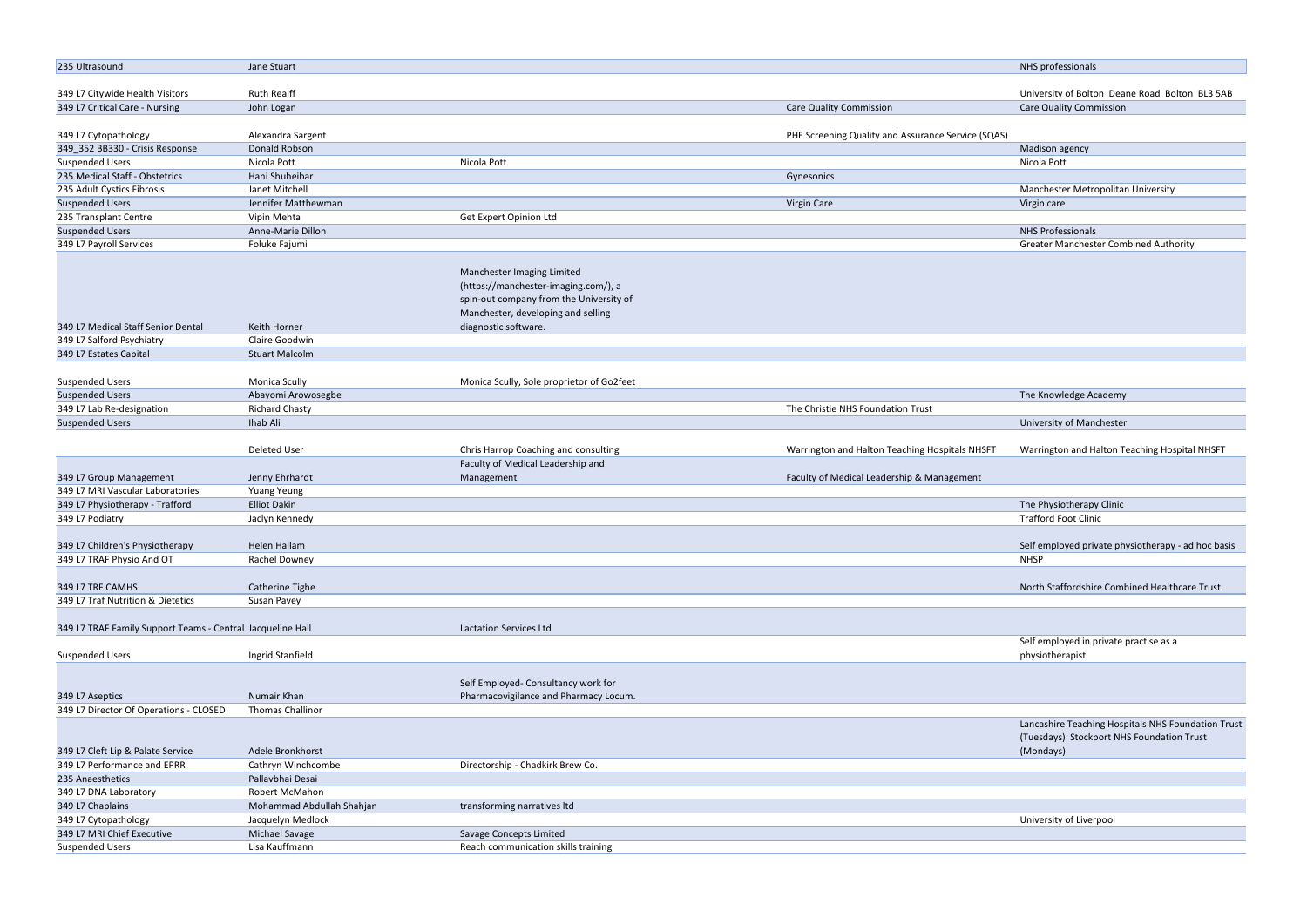|                                  |                        |                                          |                                                  | University, Centre for Medical Education,        |
|----------------------------------|------------------------|------------------------------------------|--------------------------------------------------|--------------------------------------------------|
|                                  |                        |                                          |                                                  | Postgraduate programmes Delivery, UGF Women's    |
| 349 L7 Clinical Genetics         | Caroline Benjamin      |                                          |                                                  | Unit, Room 244, Health park, Cardiff, CF14 4XN   |
| <b>Suspended Users</b>           | Sarah Smith            |                                          |                                                  | BMI Healthcare - Alexandra Hospital              |
|                                  |                        |                                          |                                                  |                                                  |
| 349 L7 GMLCRN Funding            | <b>Eleanor Watson</b>  |                                          |                                                  | Leeds and York Partnerships NHS Foundation Trust |
| 349 L7 Physiotherapy - Trafford  | Joseph Deighton        | My Neuro Rehab                           |                                                  | My Neuro Rehab                                   |
|                                  |                        | Institute of Health Information and      | IHRIM (Institute of Health Records & Information |                                                  |
| 349 L7 Medical Records           | Amanda Burns           | Records Management (IHRIM)               | Management)                                      |                                                  |
|                                  | <b>Deleted User</b>    |                                          |                                                  | I work for Together Dementia Support. (TDS)      |
| <b>Suspended Users</b>           | <b>Michael Townend</b> |                                          |                                                  |                                                  |
| 349 L7 Clinical Pharmacists      | <b>Gavin Ronaldson</b> |                                          |                                                  | University of Bolton                             |
| <b>Suspended Users</b>           | Jennifer Williams      |                                          | Cleft Lip and Palate Association (CLAPA)         |                                                  |
| 349 L7 Walk-In Centre            | Claire Wainwright      |                                          |                                                  |                                                  |
|                                  |                        | Friends Academy Ltd Manchester           |                                                  |                                                  |
| <b>Suspended Users</b>           | Kamran Ahmed           | <b>Community Health Services</b>         |                                                  |                                                  |
| <b>Suspended Users</b>           | Parham Hashemi         | <b>Artius Aesthetics</b>                 |                                                  | <b>Boots</b>                                     |
| 235 Gastroenterology             | Venkata Lekharaju      | Pawan Endoscopy Limited.                 |                                                  | Pawan Endoscopy Limited                          |
| 349 L7 Health Development Co-Ord | Claire Duffy           |                                          |                                                  |                                                  |
|                                  |                        |                                          |                                                  | NHSP-only work odd shifts-no more than 5 hours p |
|                                  | <b>Deleted User</b>    |                                          |                                                  | week/10 per month                                |
|                                  |                        |                                          |                                                  |                                                  |
|                                  |                        | No shareholdings, directorship or        |                                                  |                                                  |
|                                  |                        | ownership of any company. I do receive a |                                                  |                                                  |
|                                  |                        | paid sum for health assessment reviews   |                                                  |                                                  |
|                                  |                        | that I take on, on a case by case basis. |                                                  |                                                  |
|                                  |                        | This is through a company called Farley  |                                                  |                                                  |
| $24017$ Nursing HO               | Emma                   | بامس                                     |                                                  |                                                  |

|   | Employer One GeneHealthUK The Mill Copley Hill                                            |
|---|-------------------------------------------------------------------------------------------|
|   | Business Park, Cambridge Road, Cambridge CB22                                             |
|   | 3GN Employer Two School of Medicine, Cardiff<br>University, Centre for Medical Education, |
|   | Postgraduate programmes Delivery, UGF Women's                                             |
|   | Unit, Room 244, Health park, Cardiff, CF14 4XN                                            |
|   | <b>BMI Healthcare - Alexandra Hospital</b>                                                |
|   | Leeds and York Partnerships NHS Foundation Trust<br>My Neuro Rehab                        |
| n |                                                                                           |
|   |                                                                                           |
|   | I work for Together Dementia Support. (TDS)                                               |
|   | University of Bolton                                                                      |
|   |                                                                                           |
|   |                                                                                           |
|   |                                                                                           |
|   | <b>Boots</b>                                                                              |
|   | Pawan Endoscopy Limited                                                                   |
|   | NHSP-only work odd shifts-no more than 5 hours per                                        |
|   | week/10 per month                                                                         |
|   |                                                                                           |
|   |                                                                                           |
|   |                                                                                           |
|   |                                                                                           |
|   |                                                                                           |
|   |                                                                                           |
|   | I am director of Adept Gastroenterologists UK and                                         |
|   | organisations I may provide services to include                                           |
|   | Medefer, The Endoscopy Group, 18 Week Support,<br><b>InHealth</b>                         |
|   |                                                                                           |
|   |                                                                                           |
|   |                                                                                           |
|   | Manchester United Football Club Manchester City<br>Football Club                          |
|   | Greater Manchester Cancer                                                                 |
|   |                                                                                           |
|   |                                                                                           |
|   |                                                                                           |

| 349 L7 Nursing HQ                 | Emma Orton    | Dwek |
|-----------------------------------|---------------|------|
| 349 L7 General Paediatrics Medics | Gavin Ritchie |      |
|                                   |               |      |

| <b>Suspended Users</b>                                  | Hafiz Hamad Ashraf   |                                   | InHealth                                        |
|---------------------------------------------------------|----------------------|-----------------------------------|-------------------------------------------------|
|                                                         |                      |                                   |                                                 |
| 349 L7 Single Hospital Services - Closed                | Jonathan Campbell    | Design in Mental Health Network   |                                                 |
| 349 L7 S - WTWA Nursing                                 | Caroline Fosbury     | <b>Re:Nu Medical Aesthetics</b>   |                                                 |
| 235 Aseptic Suite                                       | Sarah Khan           | GlaxoSmithKline (GSK)             |                                                 |
|                                                         |                      |                                   | Manchester United Football Club Manchester City |
| 349 L7 Medical Staff Accident & Emergency Rhys Williams |                      |                                   | Football Club                                   |
| 349 L7 Medical Director WTWA                            | Victoria Farrimond   | PF Consultancy Ltd                |                                                 |
| 349 L7 Cancer Nursing                                   | Andrew Wright        |                                   | Greater Manchester Cancer                       |
| 349 L7 MRI Acute Oncology Service                       | Joanna Ciszek        |                                   |                                                 |
|                                                         |                      |                                   |                                                 |
| 349 L7 Divisional Manager Clinical Services             | Rajesh Rajendran     | <b>RGS Medical Interviews LLP</b> |                                                 |
| 235 Anaesthetics                                        | Rajashekhar Reddy    |                                   |                                                 |
| 349 L7 Haematology Laboratory                           | Asmaa Nazneen        |                                   | <b>WCHG</b>                                     |
| 349 L7 Cardiac MR Research Scanner                      | Josephine Naish      | Bioxydyn Ltd                      | Bioxydyn Ltd                                    |
| 235 Crisis Response Team                                | Magdalena Nasadowska |                                   | Pennine Care NHS Foundation Trust               |
| 349 L7 PFI Commercial Management                        | John Williams        | Decon Solutions Ltd               |                                                 |
| 349 L7 Molecular Diagnostics Centre                     | Alistair Reid        |                                   | Liverpool University                            |
| 349 L7 Informatics Management                           | Joanna Smith         |                                   | Joanna Smith Limited                            |
| 349 L7 Anaesthetics Service                             | <b>April Craggs</b>  |                                   | Mr Dilraj Sandher (Doc4Shoulders)               |
| 235 Team 1 Delivery Suite                               | Lisa Crossley        |                                   | ID Medical Agency                               |
| 235 Interventional Radiology                            | Shemin Mehta         |                                   | <b>Interact Medical</b>                         |
|                                                         |                      |                                   |                                                 |